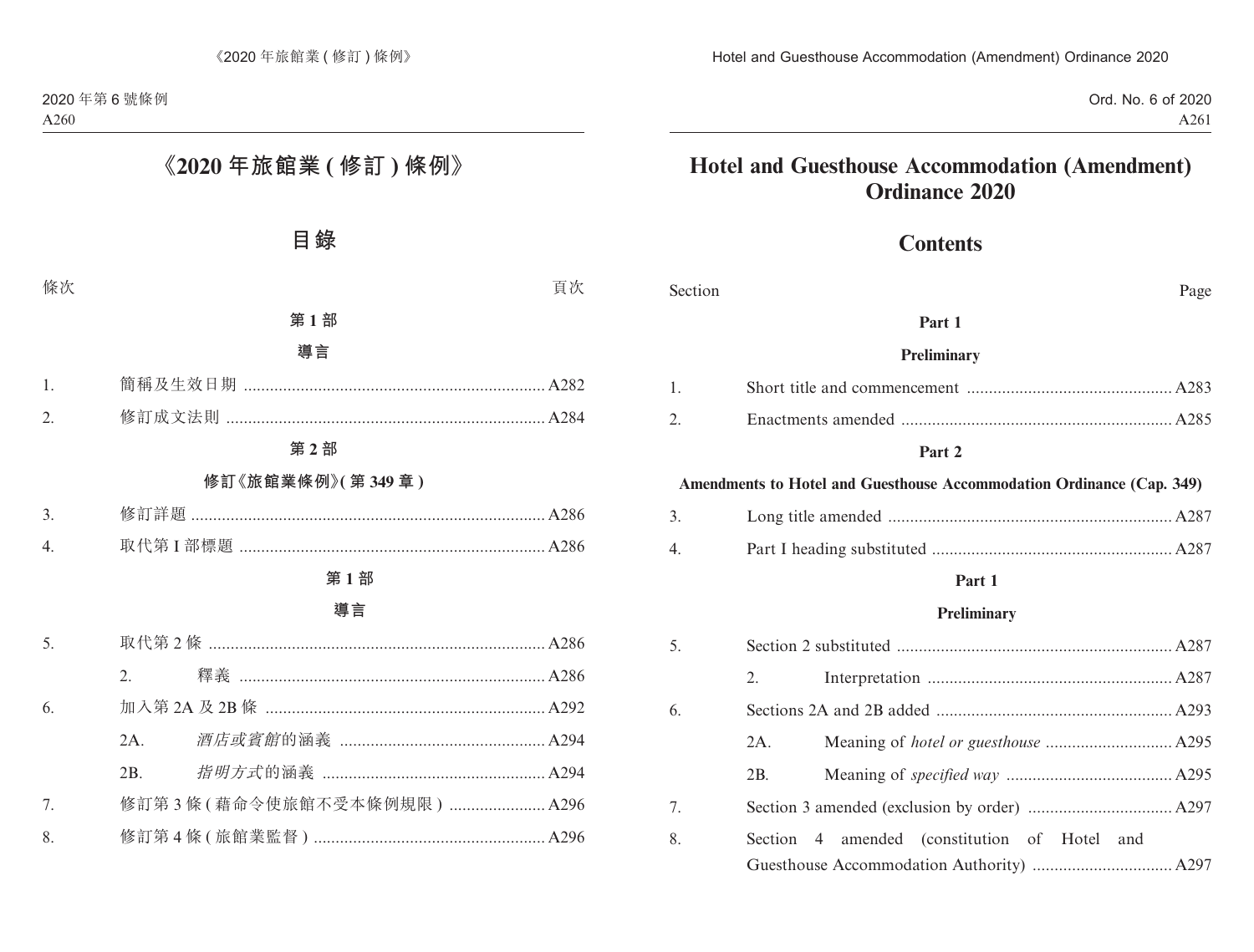| Ord. No. 6 of 2020<br>A263                          |     |         |
|-----------------------------------------------------|-----|---------|
| Page                                                |     | Section |
|                                                     |     | 9.      |
| Part 2                                              |     |         |
| <b>Restriction on Operating Hotel or Guesthouse</b> |     |         |
| Offence of operating unlicensed hotel or            | 5.  |         |
|                                                     |     |         |
| Offence by owner and tenant of unlicensed           | 5A. |         |
|                                                     |     |         |
| Notice relating to specified offence to be          | 5B. |         |
|                                                     |     |         |
|                                                     |     | 10.     |

11. Part 4A added ......................................................................... A307

## **Part 4A**

### **Licences**

### **Division 1—Categories of Licence**

| 12A. |                                                        |
|------|--------------------------------------------------------|
|      | Division 2-Licence: Issue, Renewal, Cancellation, etc. |
| 12B. |                                                        |
| 12C. |                                                        |
| 12D. |                                                        |
| 12E. |                                                        |
| 12F  |                                                        |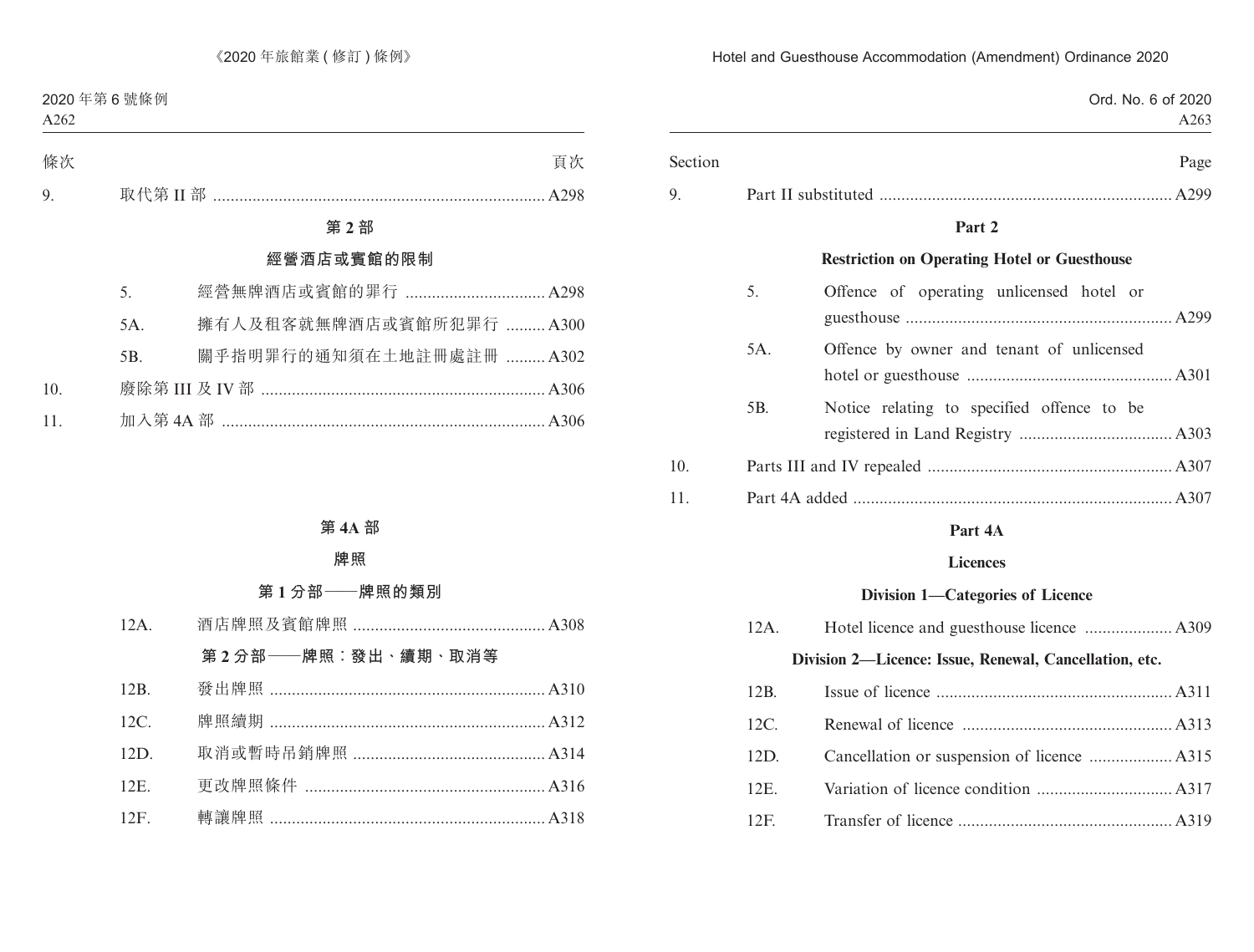| Ord. No. 6 of 2020<br>A265                         |         |         |
|----------------------------------------------------|---------|---------|
| Page                                               |         | Section |
| Division 3-Licence Fee, Licence Period, etc.       |         |         |
|                                                    | 12G.    |         |
|                                                    | 12H.    |         |
| Authorized person's certificate required if        | 12I.    |         |
| <b>Division 4-Licence Requirements</b>             |         |         |
| Licence requirement: no-use restriction            | $12J$ . |         |
| Licence requirement: suitability requirement  A327 | 12K.    |         |
| Licence requirement: fit and proper                | 12L.    |         |
| Licence requirement: operation requirement  A333   | 12M.    |         |
| <b>Division 5-Other Functions of Authority</b>     |         |         |
| Consideration of views of affected persons  A335   | 12N.    |         |
| Authority's power to request documents,            | 12O.    |         |
| Duty of Authority to give notices of certain       | 12P.    |         |
|                                                    |         | 12.     |
|                                                    |         | 13.     |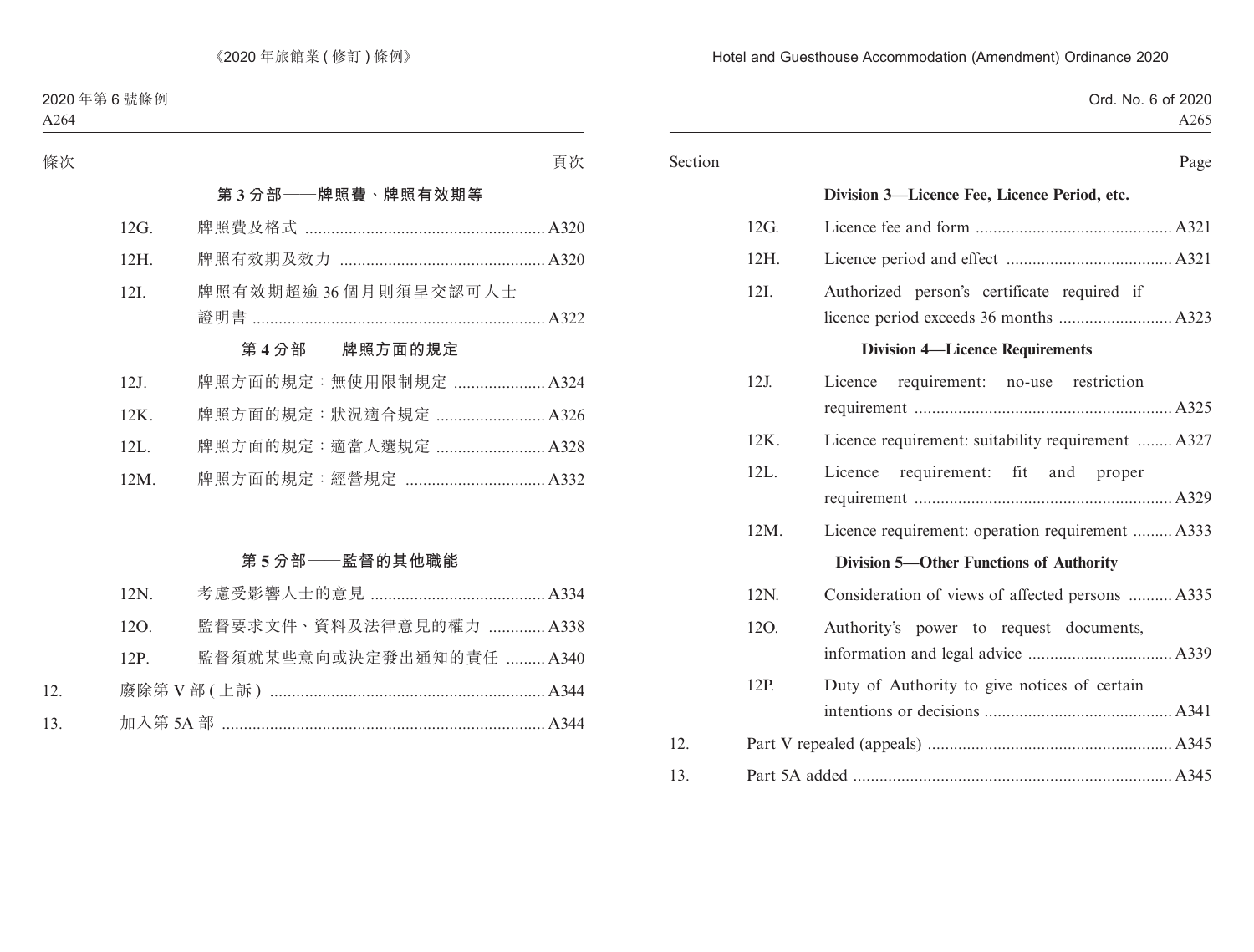|  | Ord. No. 6 of 2020 |
|--|--------------------|
|  | A267               |

#### Section Page

## **Part 5A**

### **Appeals**

| 17I.<br>17J. | Acting Convenor, vacancy in appeal board,  |
|--------------|--------------------------------------------|
|              |                                            |
|              |                                            |
|              |                                            |
|              |                                            |
|              |                                            |
| 17H.         | Convenor may determine procedure of appeal |
| 17G.         |                                            |
| 17F.         |                                            |
|              |                                            |
| 17E.         | Disclosure of interest of member of appeal |
| 17D.         |                                            |
| 17C.         |                                            |
| 17B.         |                                            |
| 17A.         |                                            |
|              |                                            |

#### **Part 6**

## **Supervision of Hotel or Guesthouse**

| 15 <sub>1</sub> |     |  |
|-----------------|-----|--|
|                 | 18. |  |
| 16.             |     |  |
|                 |     |  |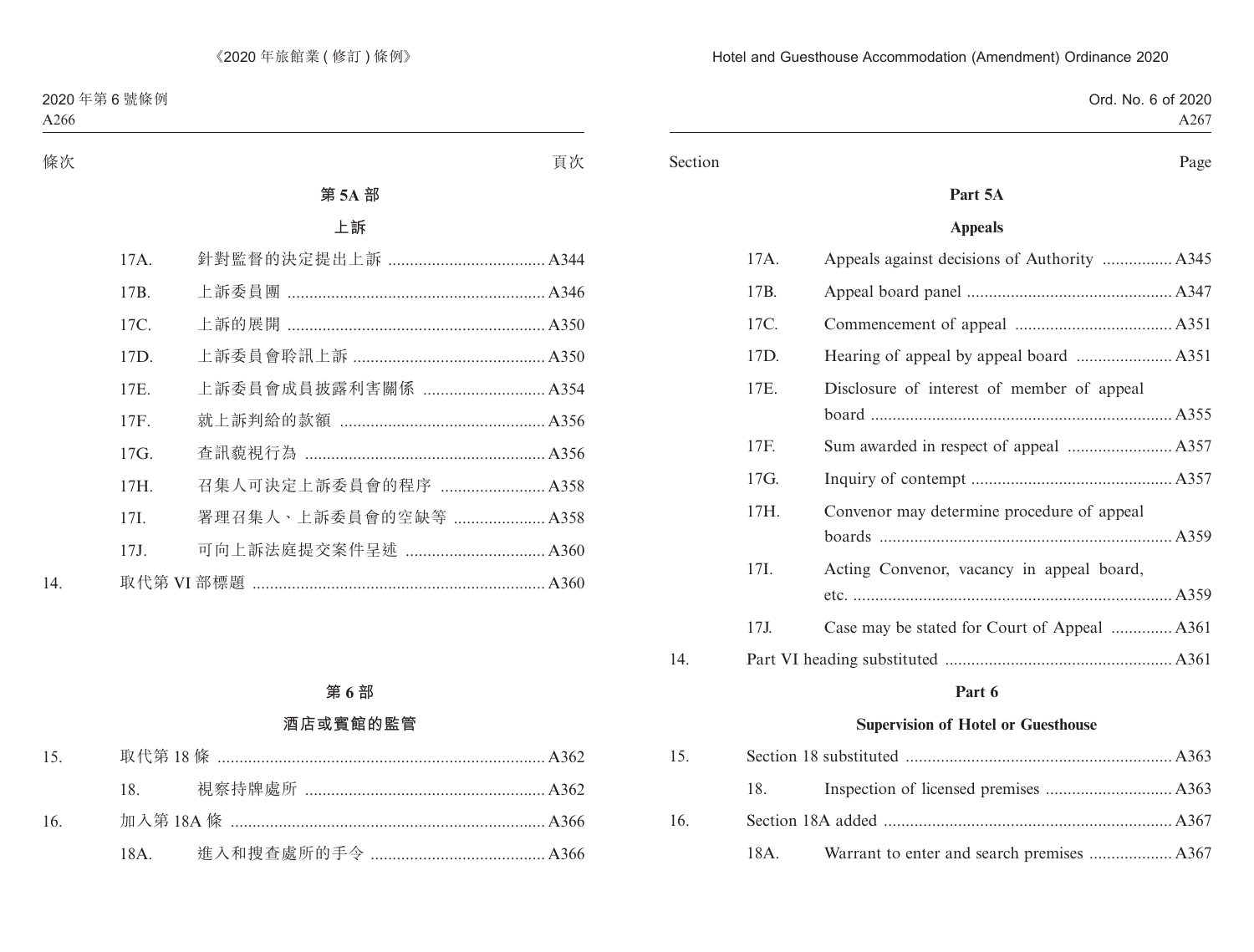|         |                                                                                                      | Ord. No. 6 of 2020<br>A269 |
|---------|------------------------------------------------------------------------------------------------------|----------------------------|
| Section |                                                                                                      | Page                       |
| 17.     | Section 19 amended (Secretary may direct remedial                                                    |                            |
| 18.     | Part 6A heading, and Part 6A, Division 1 heading added  A375                                         |                            |
|         | Part 6A                                                                                              |                            |
|         | <b>Orders Made by Court or Magistrate</b>                                                            |                            |
|         | Division 1-Order of District Court Made on<br>Grounds of Safety, etc.                                |                            |
| 19.     |                                                                                                      |                            |
| 20.     |                                                                                                      |                            |
| 20.     |                                                                                                      |                            |
|         | Division 2-Order of Court or Magistrate Made in Case of<br>Repeated Contravention of Section 5 or 5A |                            |
|         | <b>Subdivision 1-Closure Order</b>                                                                   |                            |
|         | 20A.                                                                                                 |                            |
|         | 20B.<br>Issue of warrant to bailiff after making                                                     |                            |
|         | <b>Subdivision 2-Rescission of Closure Order</b>                                                     |                            |
|         | Rescission of closure order on application  A391<br>20C.                                             |                            |
|         | 20D.<br>Rescission of closure order on successful                                                    |                            |
|         | <b>Subdivision 3-Suspension of Closure Order</b>                                                     |                            |
|         | 20E.                                                                                                 |                            |
|         | Variation of conditions of suspension order  A401<br>20F.                                            |                            |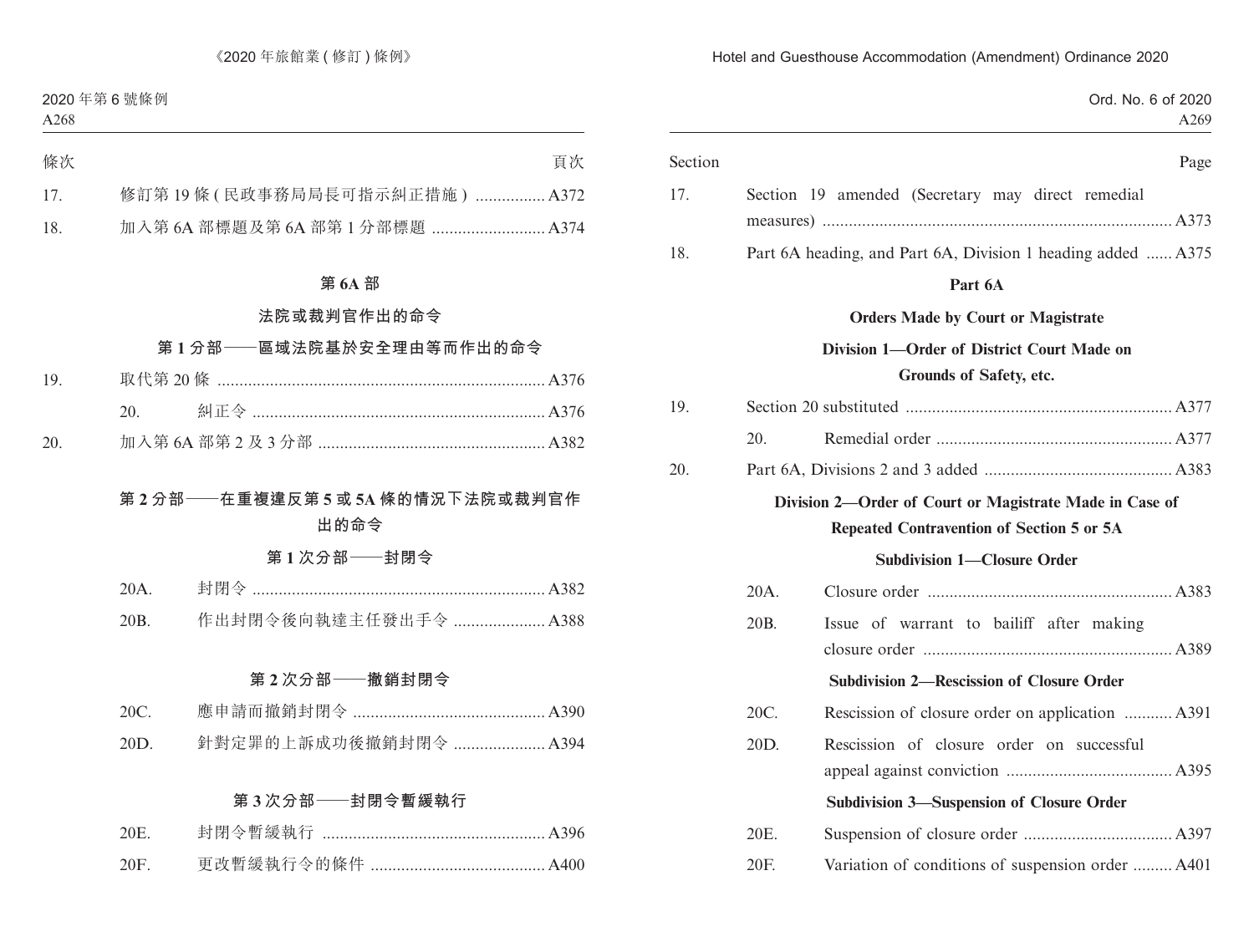|         | Ord. No. 6 of 2020<br>A271                                  |
|---------|-------------------------------------------------------------|
| Section | Page                                                        |
| 20G.    |                                                             |
|         | <b>Subdivision 4-Revival of Closure Order</b>               |
| 20H.    |                                                             |
|         | <b>Division 3-Miscellaneous</b>                             |
| 20I.    |                                                             |
| 20J.    | Order and notice to be registered in Land                   |
| 21.     |                                                             |
|         | Part 7                                                      |
|         | <b>General and Miscellaneous Provisions</b>                 |
| 22.     |                                                             |
|         | <b>Division 1-Miscellaneous Provisions for Offences</b>     |
| 23.     | Section 21 amended (offences in relation to certificates of |
| 24.     |                                                             |
| 21A.    | Time limit for prosecution of summary                       |
| 25.     |                                                             |
| 21B.    | Liability of officers of body corporate  A423               |
| 21C.    | Liability of partners, office holders, etc. of              |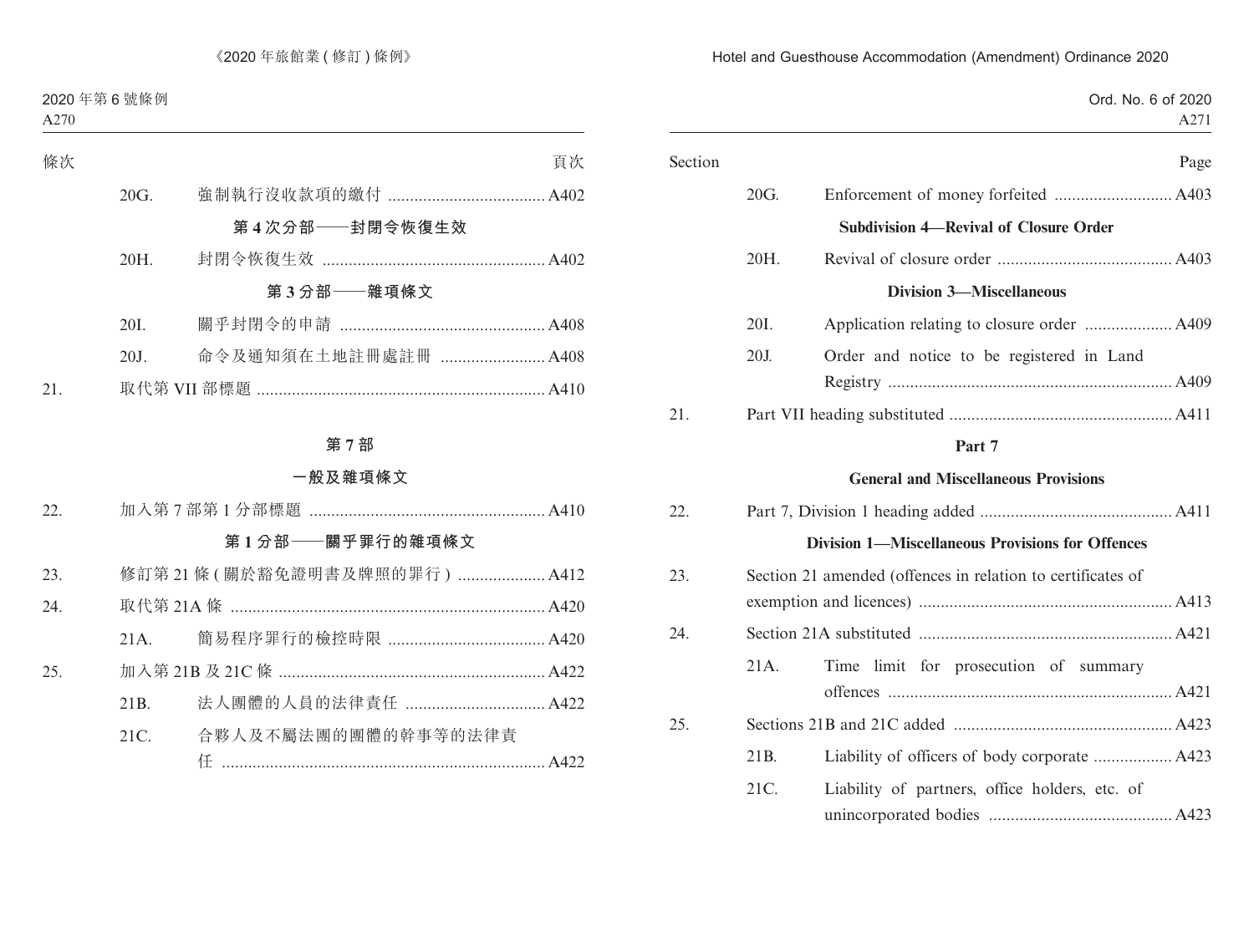|         |          | Ord. No. 6 of 2020<br>A273                          |
|---------|----------|-----------------------------------------------------|
| Section |          | Page                                                |
| 26.     |          | Part 7, Division 2 heading, and sections 21D to 21G |
|         |          |                                                     |
|         |          | <b>Division 2—Administration and Enforcement</b>    |
|         | 21D.     |                                                     |
|         | 21E.     | Duty to produce evidence of authority  A427         |
|         | 21F.     |                                                     |
|         | 21G.     |                                                     |
| 27.     |          |                                                     |
| 28.     |          |                                                     |
|         |          | Part 8                                              |
|         |          | <b>Transitional and Saving Provisions</b>           |
|         | 23.      | Transitional and saving provisions for Hotel        |
|         |          | Guesthouse<br>Accommodation<br>and                  |
|         |          |                                                     |
|         | Schedule | Transitional and Saving Provisions for              |
|         |          | Hotel and Guesthouse Accommodation                  |
|         |          |                                                     |
|         |          | Part 3                                              |

# **Amendments to Hotel and Guesthouse Accommodation (Appeal Board) Regulations (Cap. 349 sub. leg. A)**

| 29. |  |
|-----|--|
| 30. |  |
| 31. |  |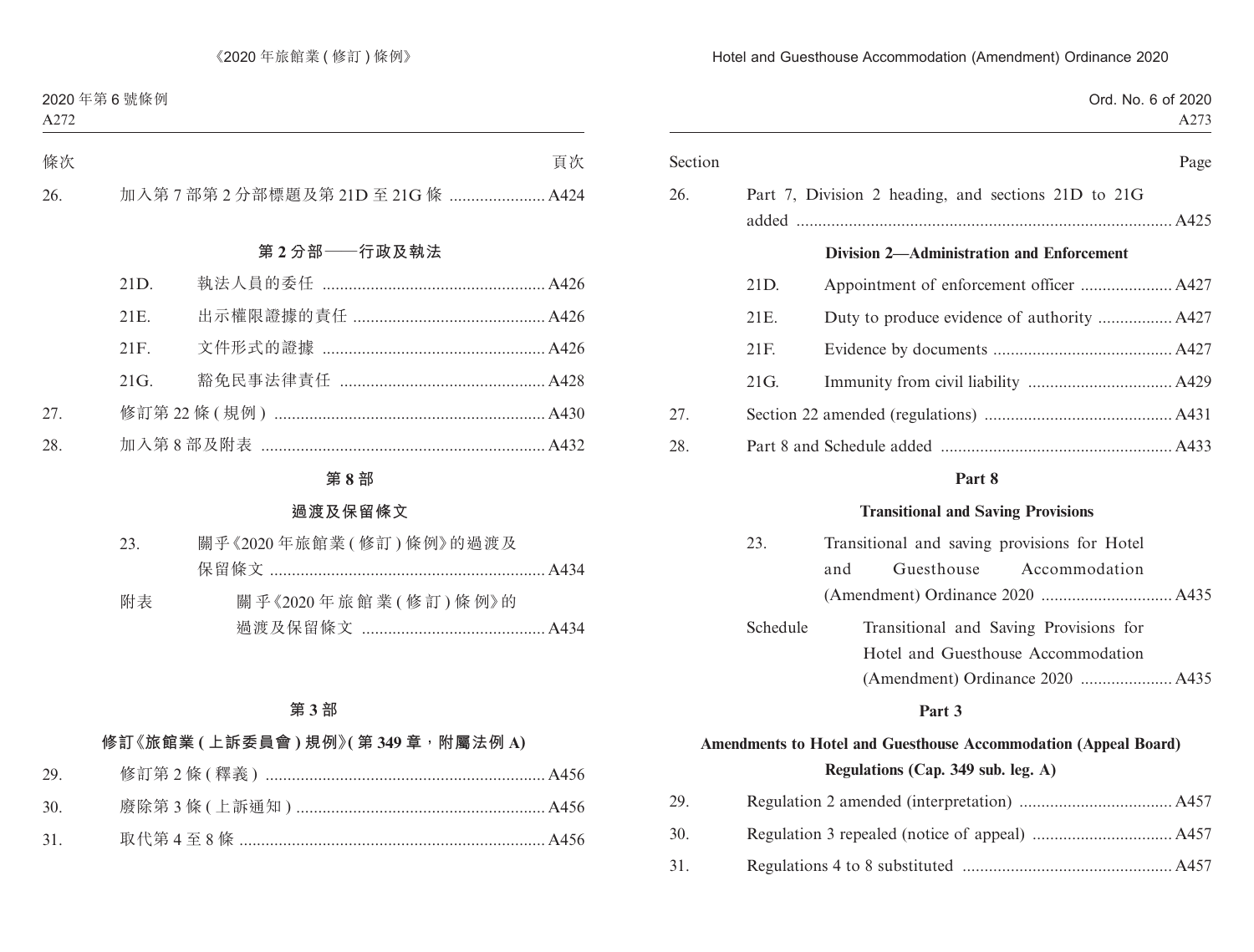|  |  | Ord. No. 6 of 2020 |
|--|--|--------------------|
|  |  | A275               |

| Section |     | Page                                                          |
|---------|-----|---------------------------------------------------------------|
|         | 4.  | Notifying Authority and interested persons of                 |
|         | 5.  |                                                               |
|         | 6.  |                                                               |
|         | 7.  |                                                               |
|         | 8.  |                                                               |
| 32.     |     | Regulation 9 amended (appeal to be conducted in public)  A465 |
| 33.     |     |                                                               |
| 34.     |     |                                                               |
|         | 11. |                                                               |
|         | 12. | Failure of appellant to attend hearing  A467                  |
|         | 13. | Failure of appellant to serve notice of appeal,               |
|         |     |                                                               |
| 35.     |     |                                                               |
| 36.     |     |                                                               |
|         | 15. | Service of notices and other documents  A471                  |
| 37.     |     |                                                               |
|         | 16. |                                                               |
| 38.     |     |                                                               |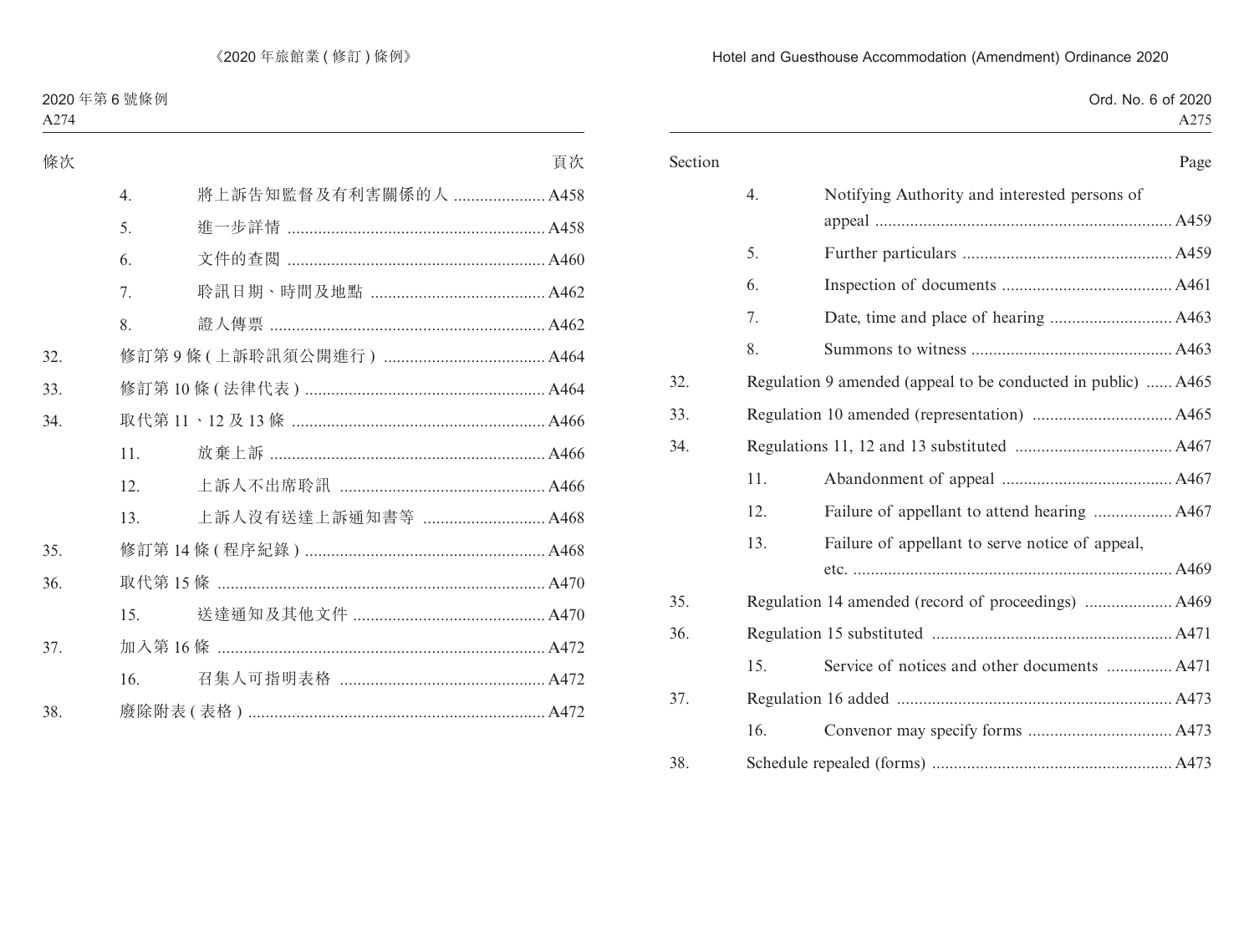| Ord. No. 6 of 2020 |
|--------------------|
| A277               |
|                    |

Section Page

#### **Part 4**

# **Amendments to Hotel and Guesthouse Accommodation (Fees) Regulations (Cap. 349 sub. leg. B)**

|     |                                                          | Part 5                                                  |  |
|-----|----------------------------------------------------------|---------------------------------------------------------|--|
|     |                                                          |                                                         |  |
|     | Schedule 2                                               | Fee Payable for Renewal of Licence                      |  |
|     |                                                          |                                                         |  |
| 42. |                                                          | Schedule 2 amended (fee payable upon renewal of licence |  |
|     |                                                          |                                                         |  |
|     | Schedule 1                                               | Fee Payable for Issue of Licence under                  |  |
|     |                                                          |                                                         |  |
| 41. |                                                          | Schedule 1 amended (fee payable upon issue of licence   |  |
|     |                                                          |                                                         |  |
|     | 4.                                                       | Adjustment of licence fee if licence period             |  |
|     | 3.                                                       | Licence fee for issue or renewal of licence  A475       |  |
| 40. |                                                          |                                                         |  |
|     |                                                          |                                                         |  |
| 39. | Regulation 2 repealed (fee payable upon issue or renewal |                                                         |  |

#### **Related Amendments**

# **Division 1—Amendment to Specification of Public Offices Notice (Cap. 1 sub. leg. C)**

43. Schedule amended (specification of public offices) ................. A481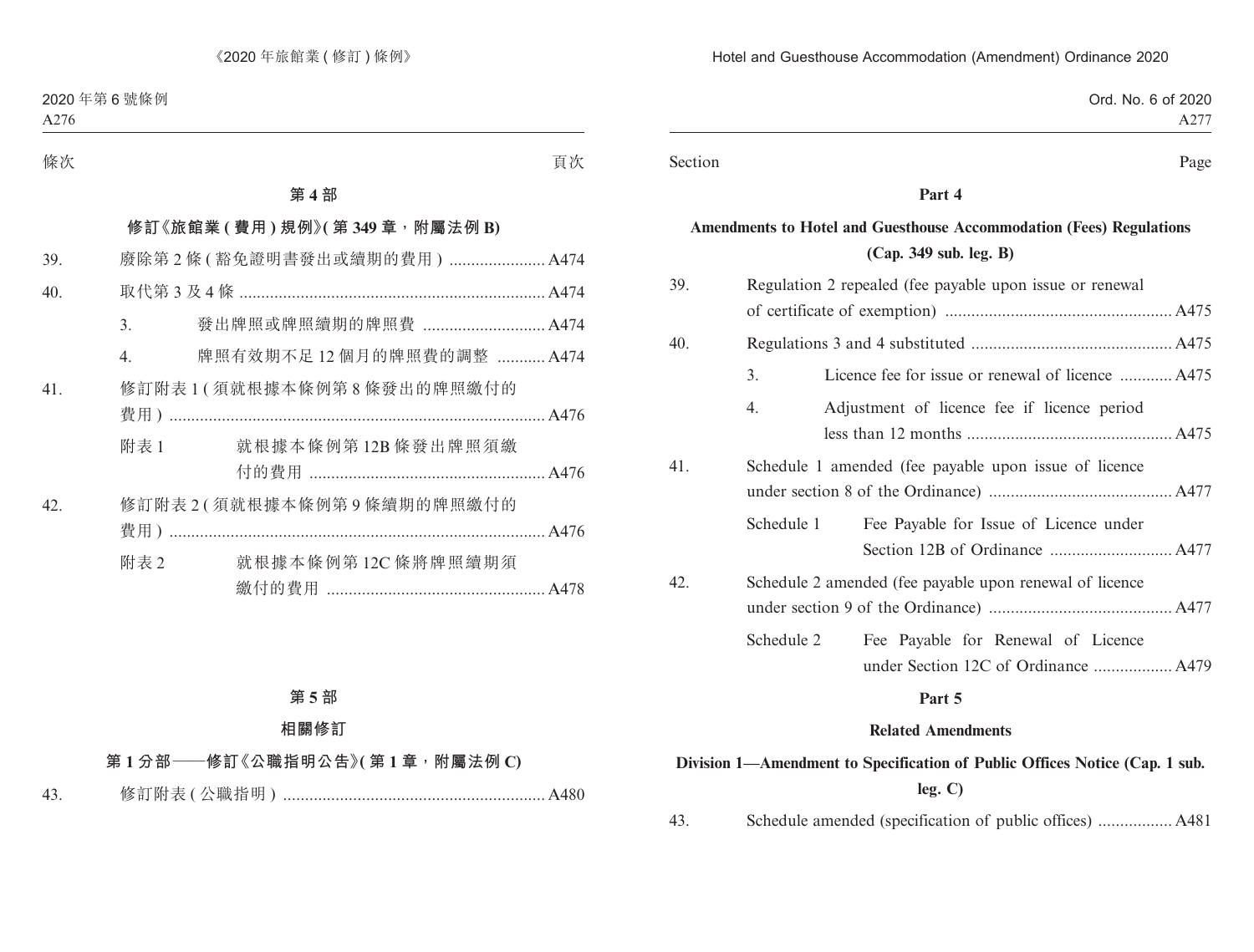| Ord. No. 6 of 2020<br>A279                                                                                       |         |
|------------------------------------------------------------------------------------------------------------------|---------|
| Page                                                                                                             | Section |
| Division 2—Amendments to Inland Revenue Ordinance (Cap. 112)                                                     |         |
| Section 16F amended (expenditure on building                                                                     | 44.     |
| Division 3—Amendments to Building (Planning) Regulations (Cap. 123 sub.<br>leg. F)                               |         |
| Regulation 23A amended (provisions supplementary to                                                              | 45.     |
|                                                                                                                  | 46.     |
| Division 4—Amendment to Building (Energy Efficiency) Regulation (Cap. 123<br>sub. leg. M)                        |         |
|                                                                                                                  | 47.     |
| Division 5—Amendments to Hong Kong Tourism Board Ordinance (Cap. 302)                                            |         |
|                                                                                                                  | 48.     |
| Section 9 amended (constitution and membership of                                                                | 49.     |
| Division 6—Amendments to Smoking (Public Health) Ordinance (Cap. 371)                                            |         |
| Schedule 2 amended (designated no smoking areas and                                                              | 50.     |
| Division 7—Amendment to Non-Local Higher and Professional Education<br>(Regulation) Rules (Cap. 493 sub. leg. B) |         |
| Section 5 amended (premises in which registered course                                                           | 51.     |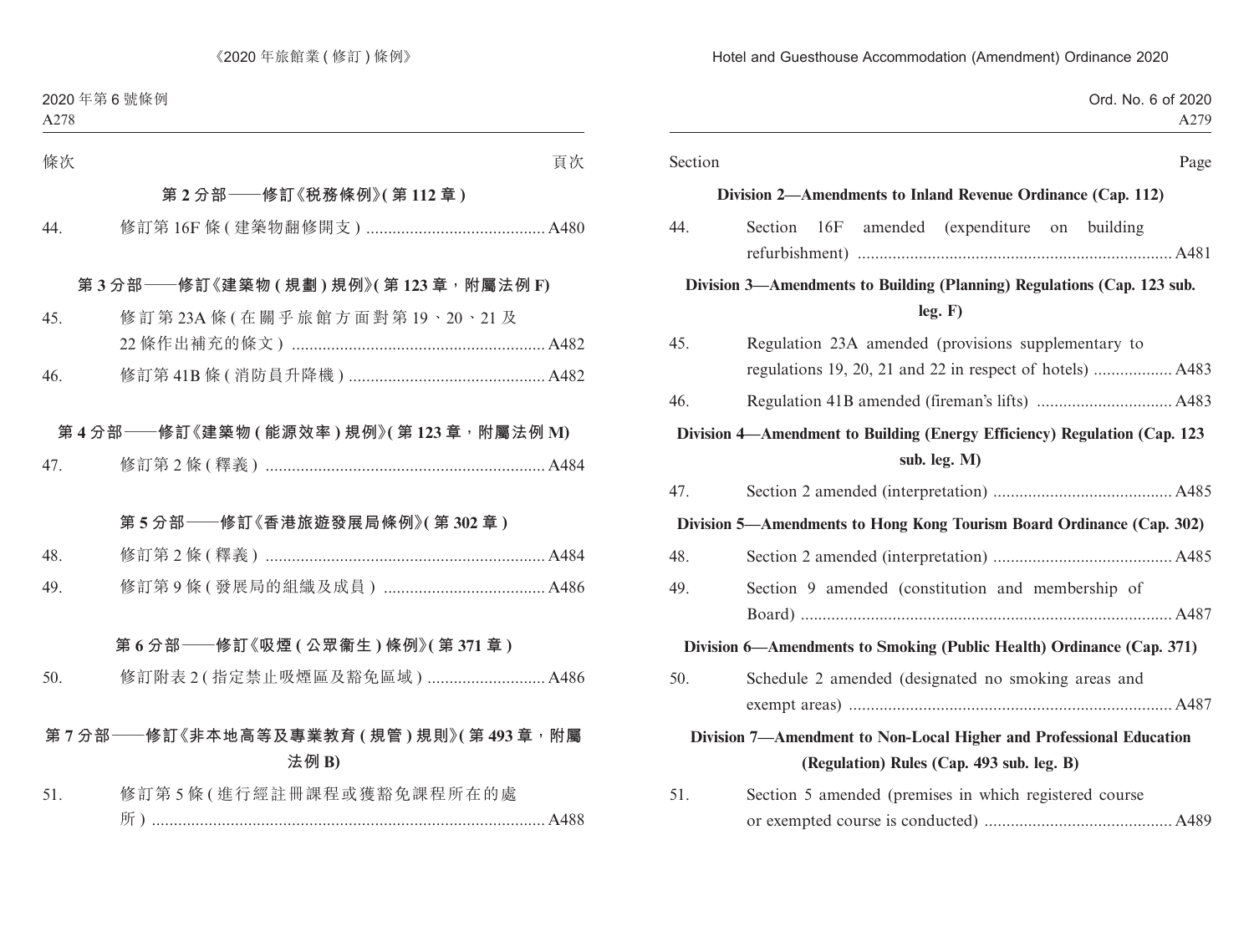|         | Ord. No. 6 of 2020<br>A281                                                                                         |
|---------|--------------------------------------------------------------------------------------------------------------------|
| Section | Page                                                                                                               |
|         | Division 8—Amendment to Electronic Transactions Ordinance (Cap. 553)                                               |
| 52.     | Schedule 2 amended (proceedings in relation to which<br>sections 5, 5A, 6, 7 and 8 of this Ordinance do not apply  |
|         | Division 9—Amendments to Karaoke Establishments Ordinance (Cap. 573)                                               |
| 53.     | Section 5 amended (application for permit or licence)  A491                                                        |
|         | Division 10—Amendments to Buildings Energy Efficiency Ordinance (Cap. 610)                                         |
| 54.     |                                                                                                                    |
| 55.     | Schedule 1 amended (buildings that require Certificate of<br>Compliance Registration and Form of Compliance)  A493 |
|         | Division 11—Amendment to Residential Properties (First-hand Sales) Ordinance<br>(Cap. 621)                         |

56. Section 6 amended (interpretation: residential property) ........ A493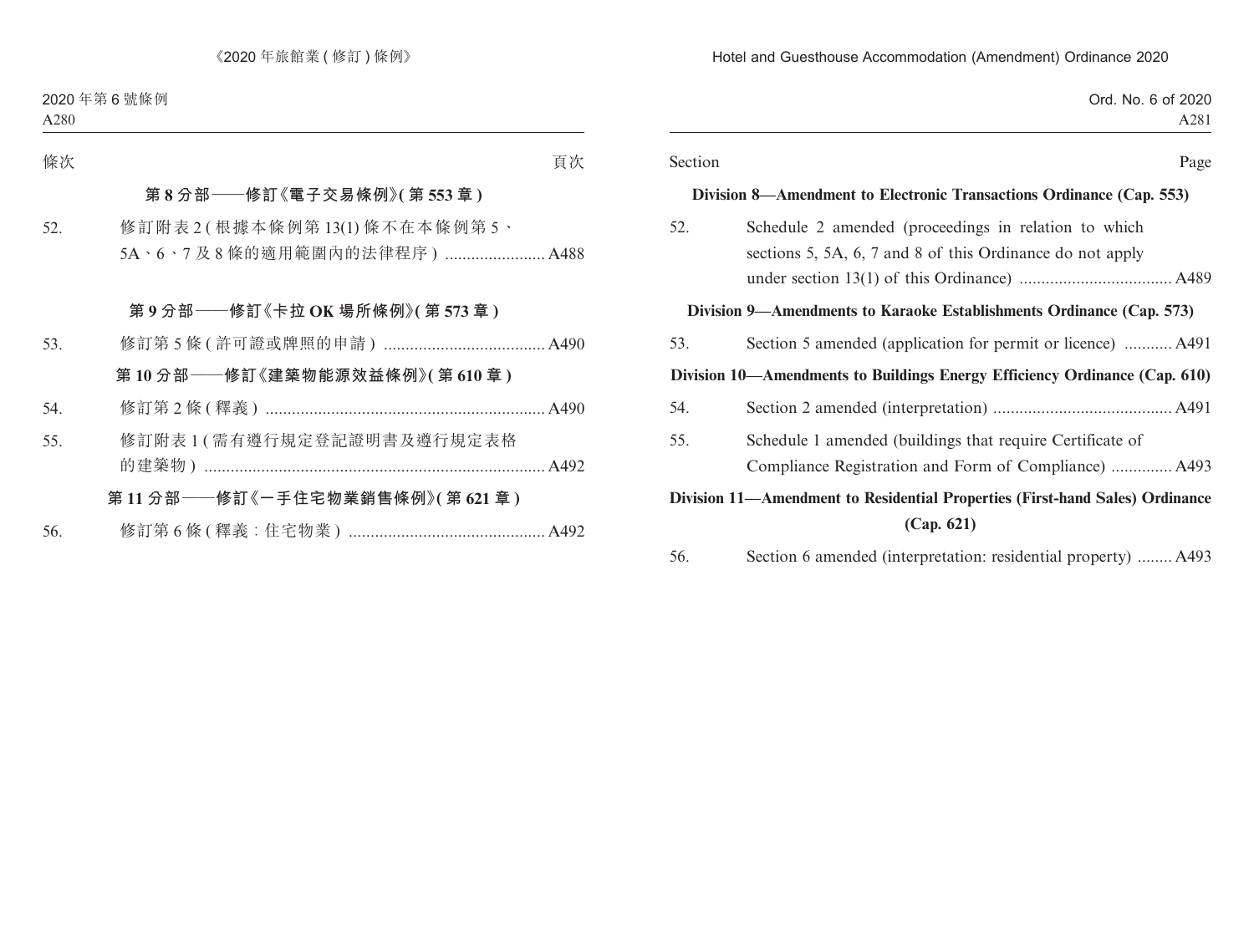Part 1 Section 1 Ord. No. 6 of 2020 A283

### **HONG KONG SPECIAL ADMINISTRATIVE REGION**

ORDINANCE NO. 6 OF 2020



Carrie LAM Chief Executive 18 June 2020

An Ordinance to amend the Hotel and Guesthouse Accommodation Ordinance and its subsidiary legislation to strengthen the regulation and control of hotels and guesthouses; to provide for transitional and other related matters; and to make related amendments to other enactments.

 $[$   $]$ 

Enacted by the Legislative Council.

# **Part 1**

# **Preliminary**

#### **1. Short title and commencement**

- (1) This Ordinance may be cited as the Hotel and Guesthouse Accommodation (Amendment) Ordinance 2020.
- (2) This Ordinance comes into operation on a day to be appointed by the Secretary for Home Affairs by notice published in the Gazette.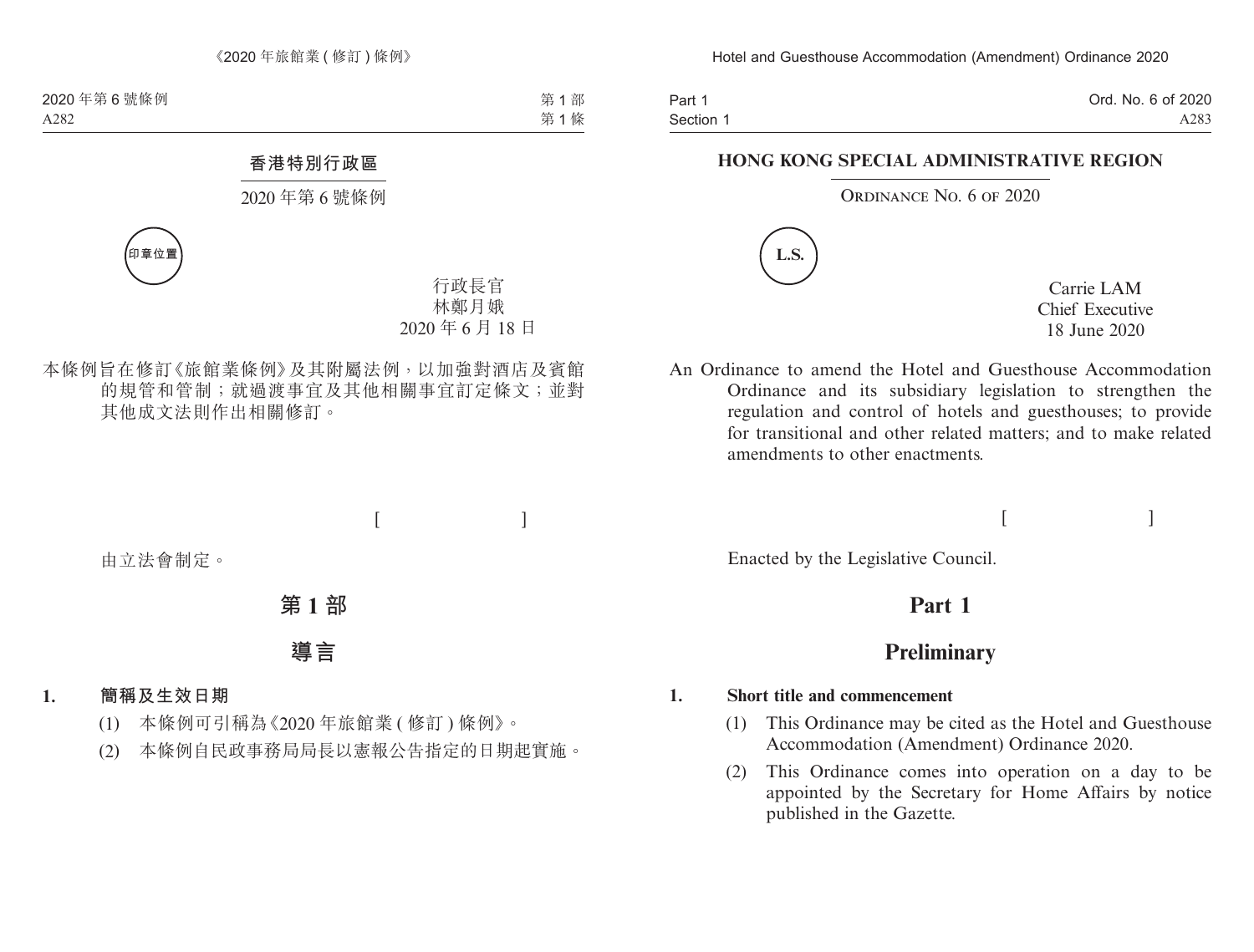| Part 1    | Ord. No. 6 of 2020 |
|-----------|--------------------|
| Section 2 | A285               |

## **2. Enactments amended**

The enactments specified in Parts 2 to 5 are amended as set out in those Parts.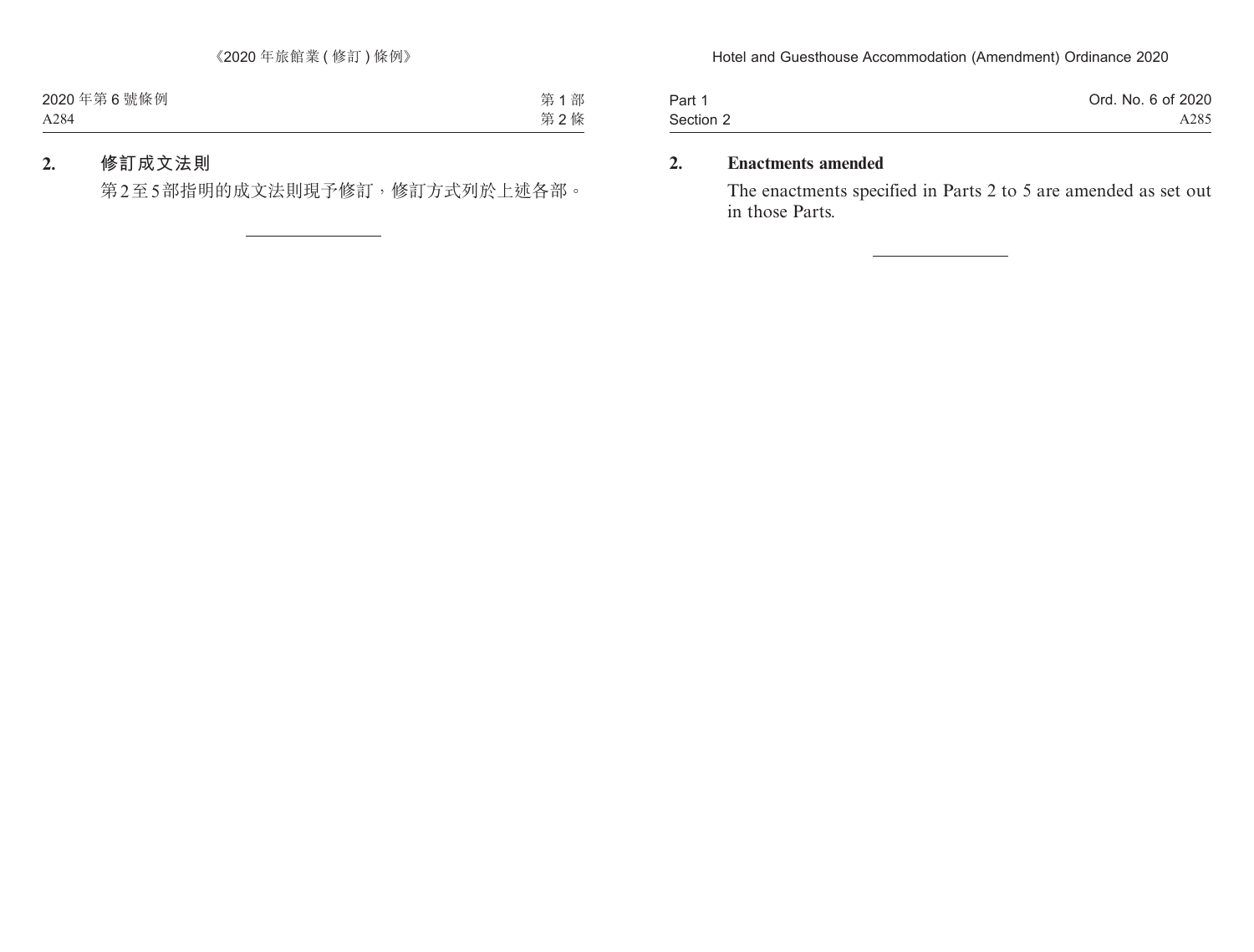| Part 2    | Ord. No. 6 of 2020 |
|-----------|--------------------|
| Section 3 | A287               |

# **Part 2**

# **Amendments to Hotel and Guesthouse Accommodation Ordinance (Cap. 349)**

### **3. Long title amended**

The long title, Chinese text—

### **Repeal**

"規管及管制旅館住宿、旅館的安全及"

### **Substitute**

"酒店及賓館住宿的規管、管制和安全以及".

## **4. Part I heading substituted**

Part I, heading—

**Repeal the heading Substitute**

# "**Part 1**

# **Preliminary**".

## **5. Section 2 substituted**

Section 2—

**Repeal the section Substitute**

## "**2. Interpretation**

(1) In this Ordinance—

*appeal* (上訴) means an appeal under section 17A;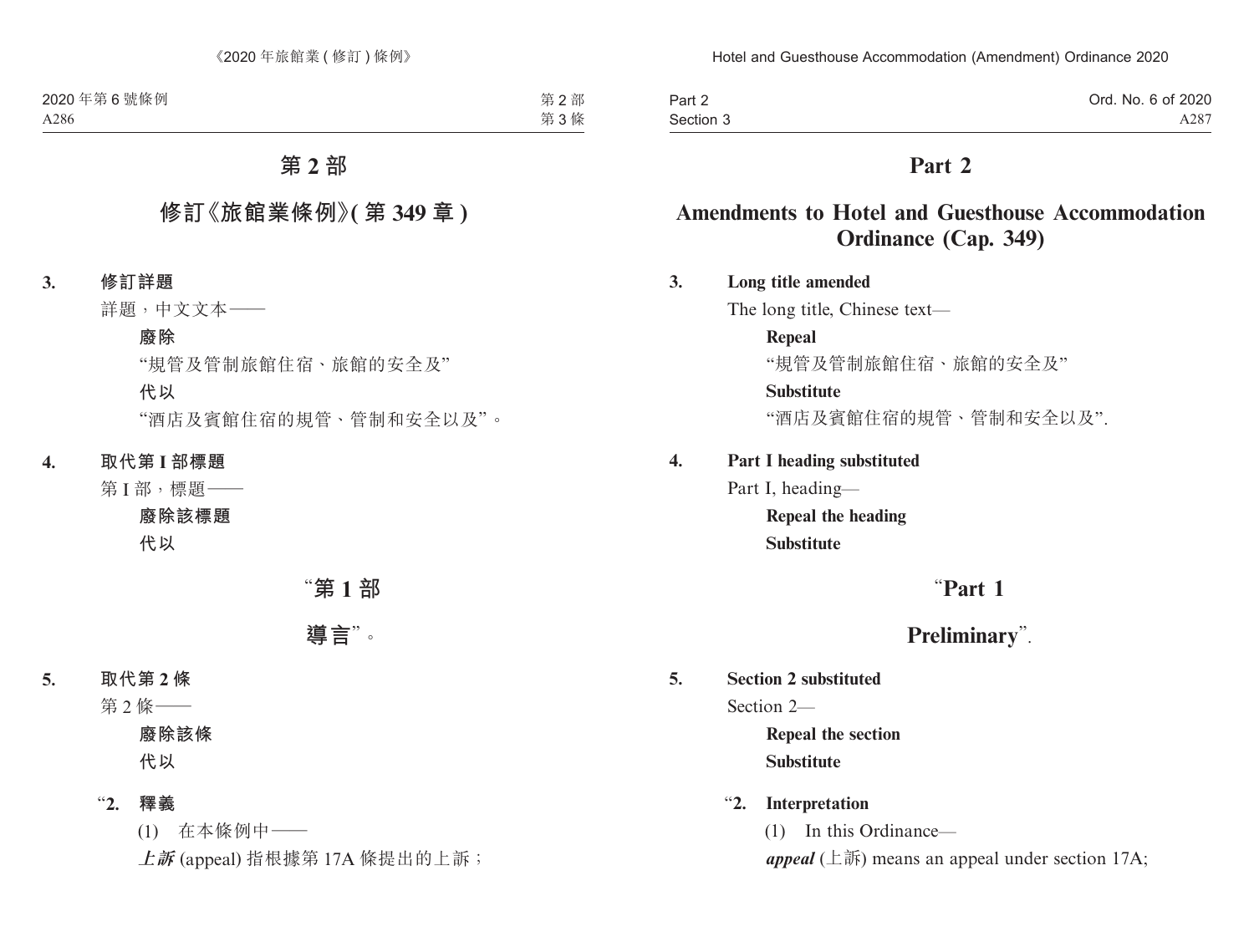| Part 2    | Ord. No. 6 of 2020 |
|-----------|--------------------|
| Section 5 | A289               |

- *appeal board* (上訴委員會) means an appeal board formed under section 17D;
- *appeal board panel* (上訴委員團) means the panel of persons appointed under section 17B;
- *Authority* (監督) means the Hotel and Guesthouse Accommodation Authority mentioned in section 4;
- *authorized person* (認可人士) has the meaning given by section 2(1) of the Buildings Ordinance (Cap. 123);
- *authorized person's certificate* (認可人士證明書) means a certificate required to be submitted under section 12I;
- *business name* (營業名稱), in relation to any premises, means any name under which the premises are used as a hotel or guesthouse;
- *closure order* (封閉令) means an order made under section 20A;
- *company secretary* (公司秘書) includes a person occupying the position of company secretary (by whatever name called);

*condition* (條件), in relation to a licence, means—

- (a) a condition imposed on the licence under section 12B(5), 12C(6) or  $12E(1)(a)$ ; and
- (b) if the condition has been amended under section  $12E(1)(b)$ —the condition as amended;
- *Convenor* (召集人) means the Convenor appointed under section 17B(3);
- *director* (董事) includes a person occupying the position of director (by whatever name called);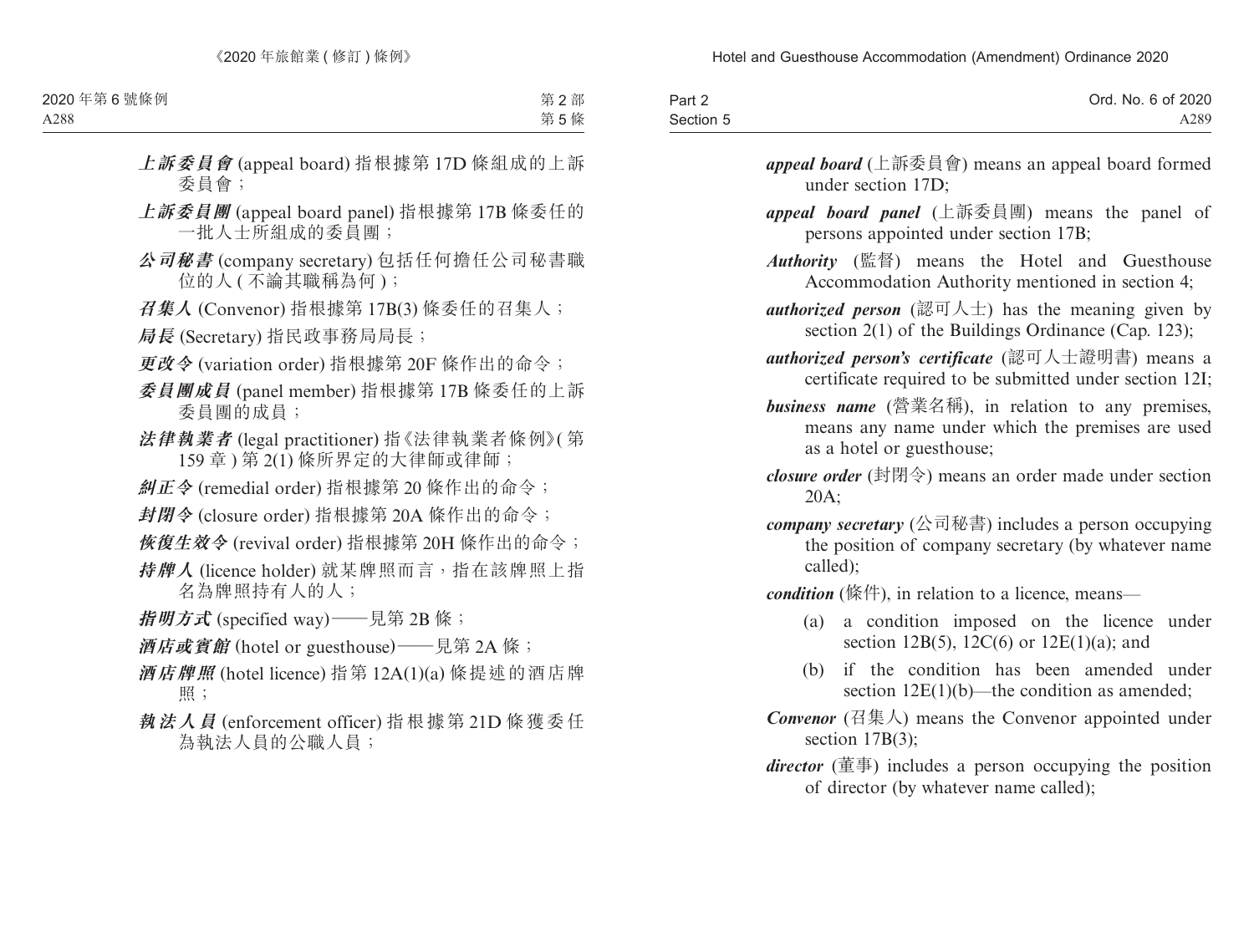| Part 2    | Ord. No. 6 of 2020 |
|-----------|--------------------|
| Section 5 | A291               |

- *eligibility criteria* (資格準則), in relation to a licence, means the criteria for eligibility specified under section 12A(2) for the category and, if applicable, the subcategory to which the licence belongs;
- *enforcement officer* (執法人員) means a public officer appointed under section 21D to be an enforcement officer;
- *function* (職能) includes a power and a duty;
- *guesthouse licence* (賓館牌照) means a guesthouse licence referred to in section 12A(1)(b);
- *hotel licence* (酒店牌照) means a hotel licence referred to in section  $12A(1)(a)$ ;
- *hotel or guesthouse* (酒店或賓館)—see section 2A;
- *legal practitioner* (法律執業者) means a barrister or solicitor as defined by section 2(1) of the Legal Practitioners Ordinance (Cap. 159);
- *licence* (牌照), except in the definition of *owner* in section 5A(5), means—
	- (a) a hotel licence; or
	- (b) a guesthouse licence;
- *licence holder* (持牌人), in relation to a licence, means the person named on the licence as its holder;
- *licence period* (牌照有效期), in relation to a licence, means the licence period specified under section  $12H(1)(a)$ ;
- *panel member* (委員團成員) means a member of the appeal board panel appointed under section 17B;
- *premises* (處所) includes part of premises;
- *remedial order* (糾正令) means an order made under section 20: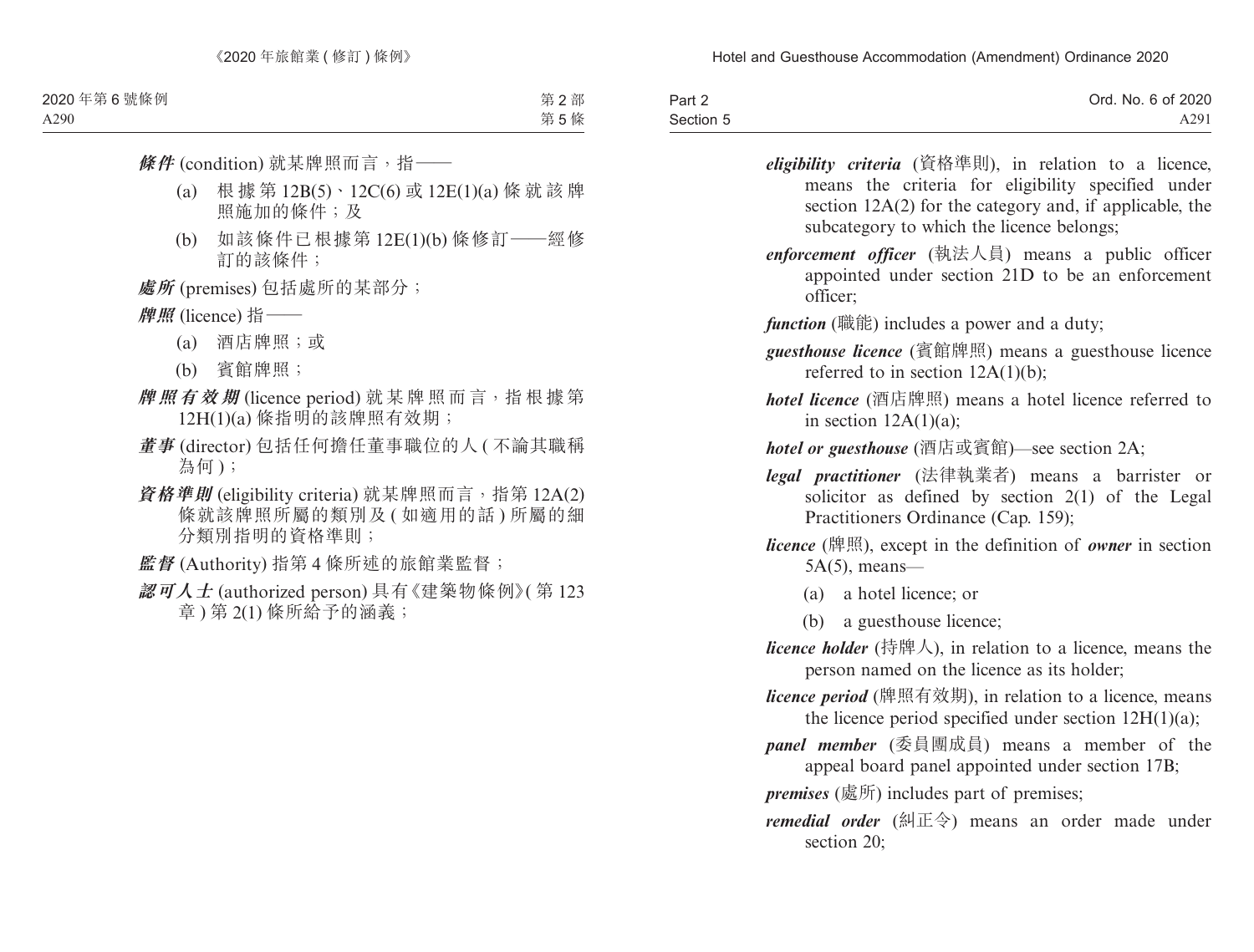| Part 2    | Ord. No. 6 of 2020 |
|-----------|--------------------|
| Section 6 | A293               |

- *revival order* (恢復生效令) means an order made under section 20H;
- *Secretary* (局長) means the Secretary for Home Affairs;

*specified way* (指明方式)—see section 2B;

- *suspension order* (暫緩執行令) means an order made under section 20E;
- *variation order* (更改令) means an order made under section 20F.
- (2) For the purposes of this Ordinance—
	- (a) a reference to the provision of sleeping accommodation includes the provision of any services or facilities ancillary to the sleeping accommodation; and
	- (b) a reference to—
		- (i) the use of premises as a hotel or guesthouse; or
		- (ii) the operation, keeping, management or other control of premises as a hotel or guesthouse,

includes the use, or the operation, keeping, management or other control, of the premises to provide sleeping accommodation in the way described in section 2A(1).".

#### **6. Sections 2A and 2B added**

After section 2—

**Add**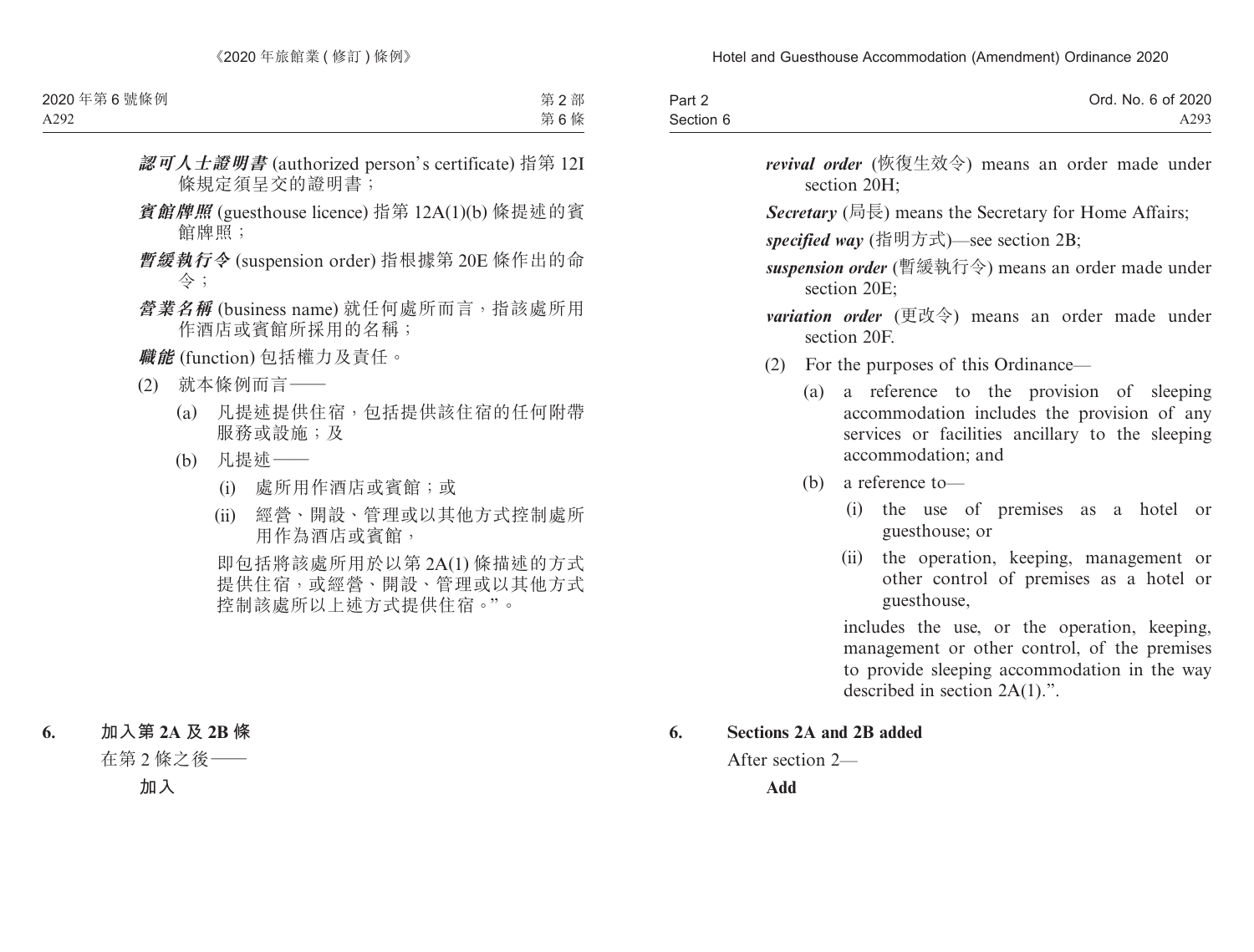| Part 2    | Ord. No. 6 of 2020 |
|-----------|--------------------|
| Section 6 | A295               |

## "**2A. Meaning of** *hotel or guesthouse*

- (1) For the purposes of this Ordinance, premises are a hotel or guesthouse if the premises are held out as providing sleeping accommodation to any persons presenting themselves who are willing to pay a fee for the sleeping accommodation.
- (2) To avoid doubt, in determining whether any premises are held out as providing sleeping accommodation, inference may be drawn from—
	- (a) any representation relating to the premises, regardless of the means through which the representation is made; and
	- (b) any circumstances relating to such representation, including the state or use of the premises.
- (3) In subsection (1)—
	- (a) *any persons* (任何人) includes any person or persons of a particular category, class, group or description; and
	- (b) *presenting* (到臨) includes presenting in person or through an agent or a representative, whether physically or through any other means, and whether with or without prior booking or notice.

### **2B. Meaning of** *specified way*

For the purposes of Part 4A, an application is made in the specified way if it—

(a) is made in the form and way specified by the Authority;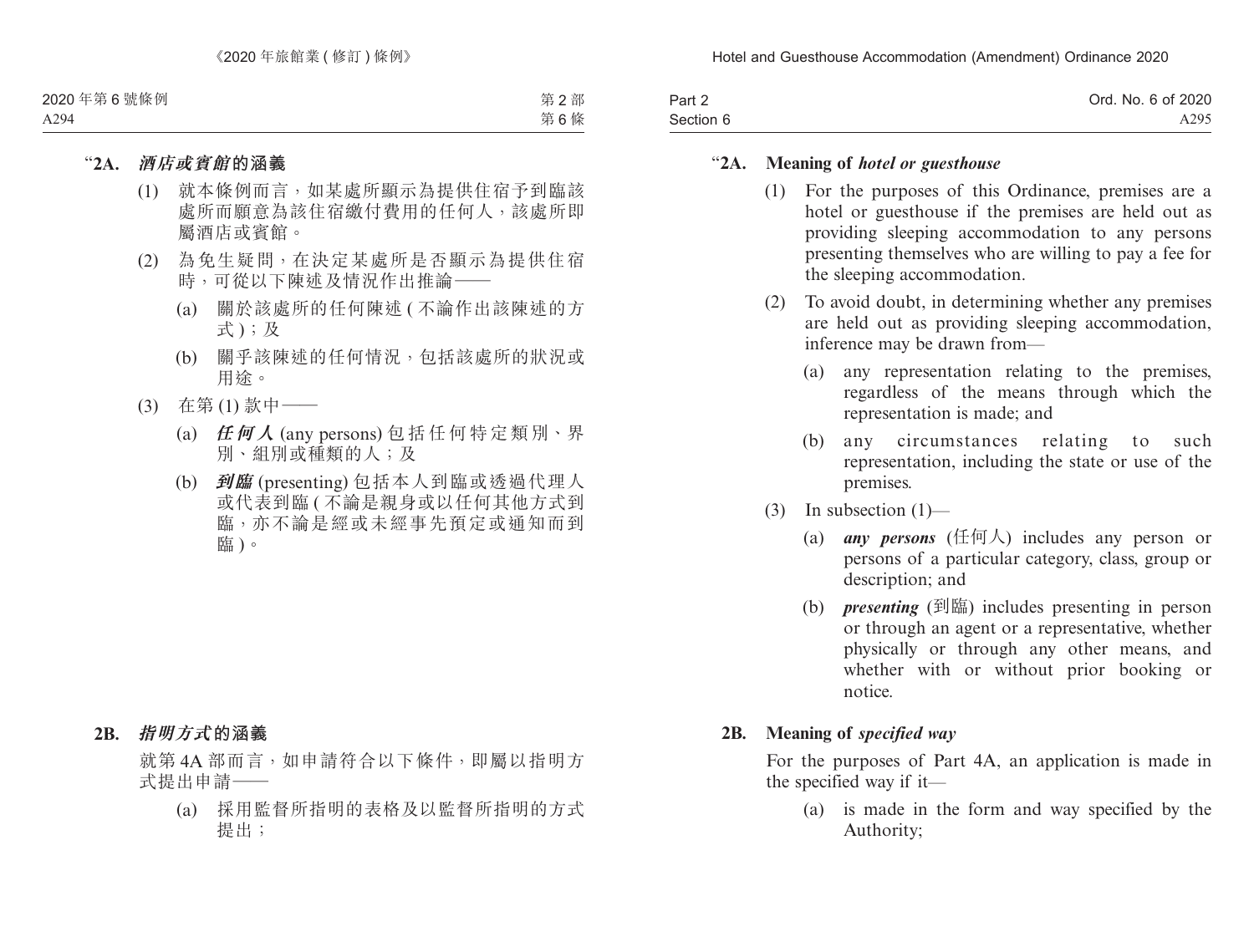| Part 2<br>Section 7 |     |                   | Ord. No. 6 of 2020<br>A297                                                                 |
|---------------------|-----|-------------------|--------------------------------------------------------------------------------------------|
|                     |     | (b)               | contains the information specified by the form;<br>and                                     |
|                     |     | (c)               | is accompanied by the documents specified by<br>the Authority.".                           |
| 7.                  |     |                   | Section 3 amended (exclusion by order)                                                     |
|                     | (1) |                   | Section 3, Chinese text, heading—                                                          |
|                     |     | Repeal<br>"旅館"    |                                                                                            |
|                     |     | <b>Substitute</b> |                                                                                            |
|                     |     | "酒店或賓館".          |                                                                                            |
|                     | (2) |                   | Section $3(1)$ , Chinese text—                                                             |
|                     |     | Repeal            |                                                                                            |
|                     |     | "民政事務局".          |                                                                                            |
|                     | (3) | Section $3(1)$ —  |                                                                                            |
|                     |     | Repeal            |                                                                                            |
|                     |     |                   | "any guesthouse" (wherever appearing)                                                      |
|                     |     | <b>Substitute</b> |                                                                                            |
|                     |     | "guesthouse".     |                                                                                            |
| 8.                  |     |                   | Section 4 amended (constitution of Hotel and Guesthouse<br><b>Accommodation Authority)</b> |
|                     | (1) |                   | Section 4, English text, heading—                                                          |
|                     |     |                   |                                                                                            |

**Repeal**

"**Constitution of**".

(2) Section 4(1), English text—

**Repeal** "shall"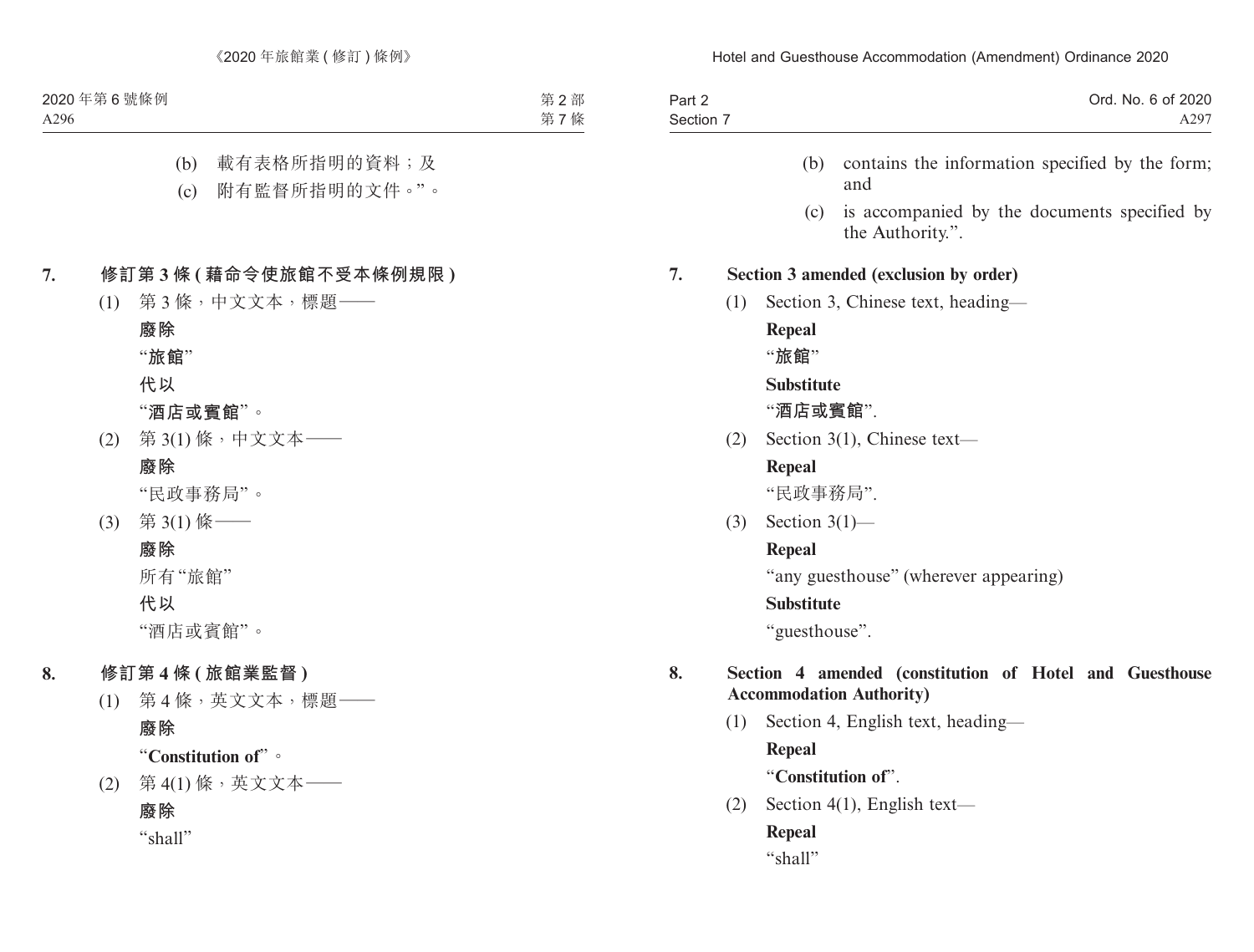| Part 2    | Ord. No. 6 of 2020 |
|-----------|--------------------|
| Section 9 | A299               |

#### **Substitute**

" $is to$ "

(3) Section 4(1), Chinese text— **Repeal**

"民政事務局".

**9. Part II substituted**

Part II—

**Repeal the Part Substitute**

# "**Part 2**

# **Restriction on Operating Hotel or Guesthouse**

### **5. Offence of operating unlicensed hotel or guesthouse**

- (1) A person commits an offence if the person operates, keeps, manages or otherwise has control of any premises that are a hotel or guesthouse while no licence is in force for the premises.
- (2) A person who commits an offence under subsection (1) is liable—
	- (a) on summary conviction—to a fine of \$200,000 and to imprisonment for 2 years and, in the case of a continuing offence, to a further fine of \$20,000 for every day during which the offence continues; or
	- (b) on conviction on indictment—to a fine of \$500,000 and to imprisonment for 3 years and, in the case of a continuing offence, to a further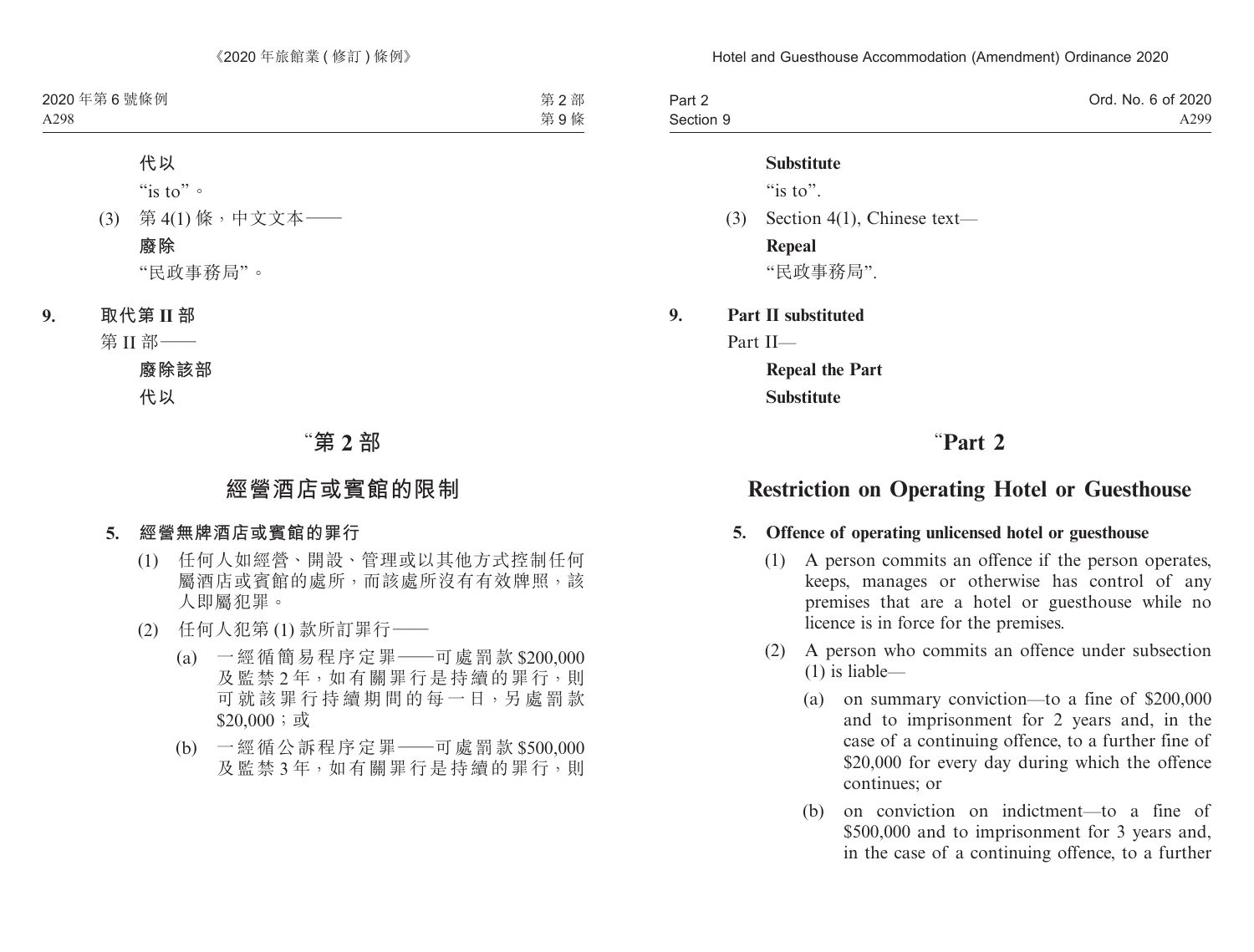| Part 2    | Ord. No. 6 of 2020 |
|-----------|--------------------|
| Section 9 | A301               |

fine of \$20,000 for every day during which the offence continues.

(3) It is not a defence to a charge for an offence under subsection (1) that the person charged did not know that no licence was in force for the premises.

## **5A. Offence by owner and tenant of unlicensed hotel or guesthouse**

- (1) If any premises are a hotel or guesthouse while no licence is in force for the premises (*unlicensed hotel or guesthouse*), each of the owners and tenants of the premises commits an offence.
- (2) A person who commits an offence under subsection (1) is liable—
	- (a) on summary conviction—to a fine of \$200,000 and to imprisonment for 2 years and, in the case of a continuing offence, to a further fine of \$20,000 for every day during which the offence continues; or
	- (b) on conviction on indictment—to a fine of \$500,000 and to imprisonment for 3 years and, in the case of a continuing offence, to a further fine of \$20,000 for every day during which the offence continues.
- (3) A person charged with an offence under subsection (1) is entitled to be acquitted if—
	- (a) sufficient evidence is adduced to raise an issue that the person did not know and had no reason to suspect that the premises were an unlicensed hotel or guesthouse; and
	- (b) the contrary is not proved by the prosecution beyond reasonable doubt.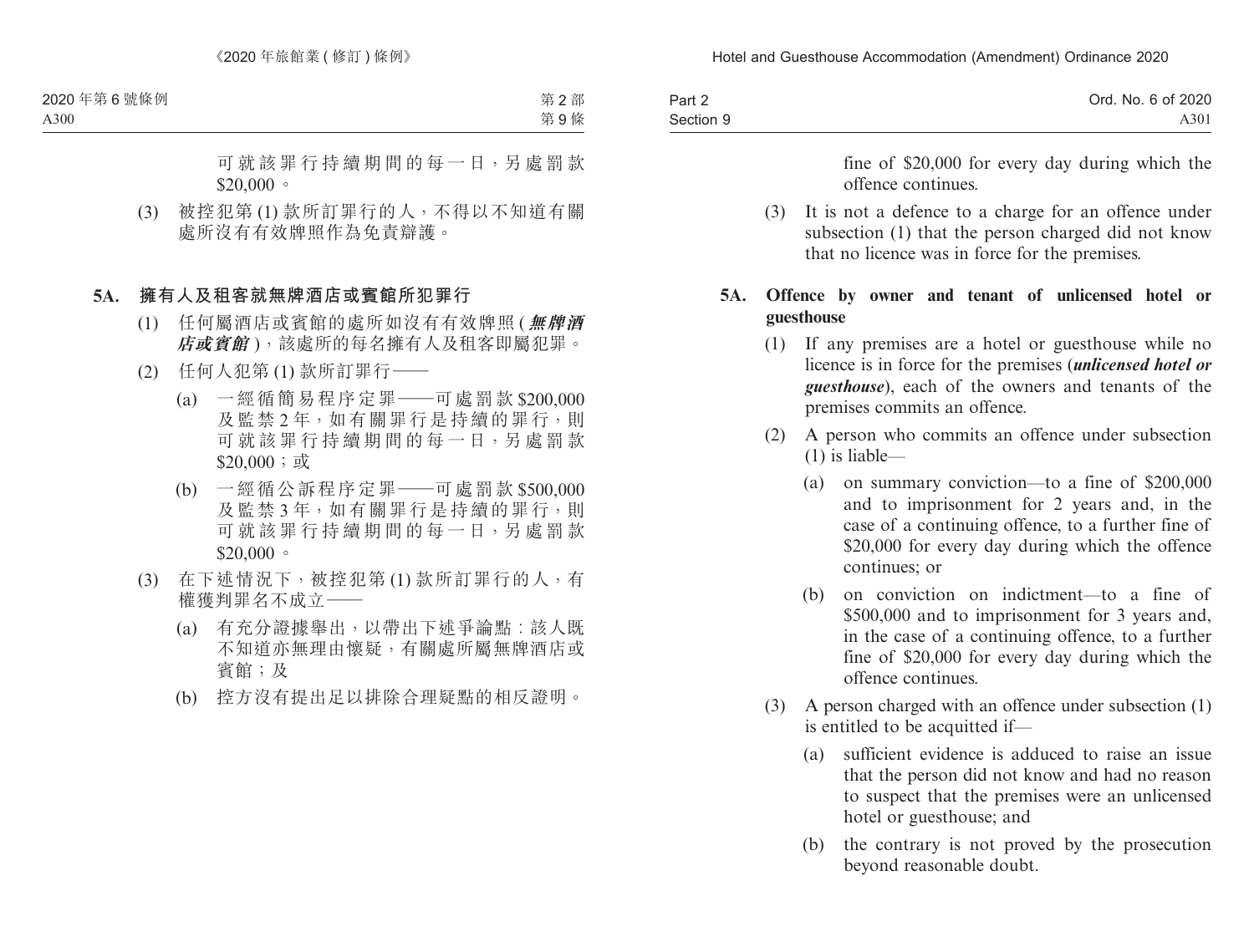| Part 2    | Ord. No. 6 of 2020 |
|-----------|--------------------|
| Section 9 | A303               |

- (4) The person charged is also entitled to be acquitted if—
	- (a) sufficient evidence is adduced to raise an issue that the person could not with reasonable diligence have prevented the premises from being an unlicensed hotel or guesthouse; and
	- (b) the contrary is not proved by the prosecution beyond reasonable doubt.
- (5) In this section—

*owner* (擁有人), in relation to any premises, means—

- (a) a person holding the premises direct from the Government, whether under a lease, licence or otherwise;
- (b) a person receiving the rent of the premises, whether solely or with another; or
- (c) a person who would be entitled to receive the rent of the premises if the premises were let to a tenant;
- *tenant* (租客), in relation to any premises, does not include a person who becomes a tenant of the premises only through being provided sleeping accommodation on the premises.

## **5B. Notice relating to specified offence to be registered in Land Registry**

- (1) If any of the following events occurs in relation to any premises, the Authority must arrange for a written notice about the event to be registered in the Land Registry—
	- (a) a charge against a person for a specified offence is laid or withdrawn;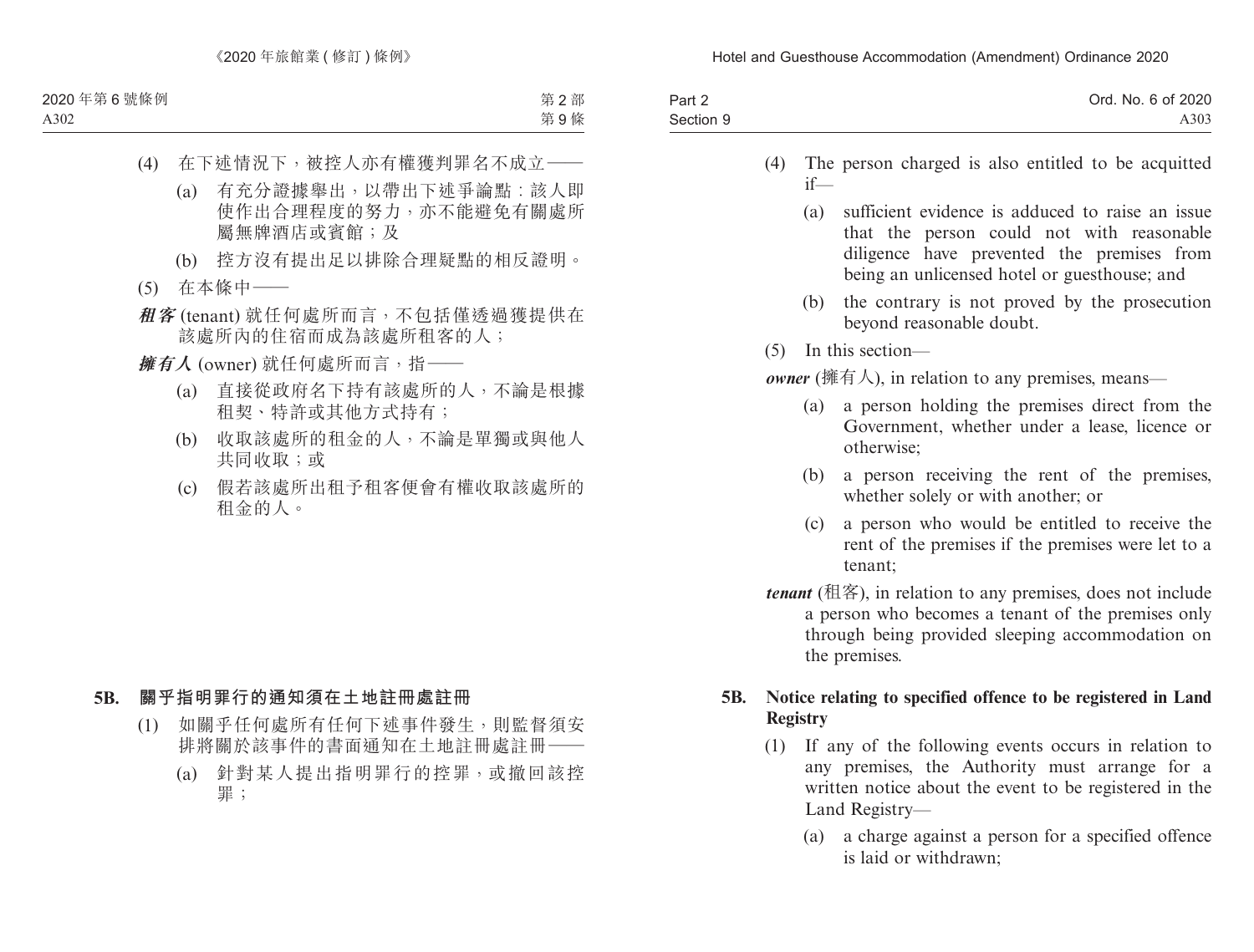| Part 2    |     | Ord. No. 6 of 2020                                            |
|-----------|-----|---------------------------------------------------------------|
| Section 9 |     | A305                                                          |
|           | (h) | a person is convicted or acquitted of a specified<br>offence; |
|           |     | (a) a narrary against a maginal of power                      |

- (c) a person's acquittal of a specified offence is appealed against;
- (d) an appeal against a person's acquittal of a specified offence is allowed without a conviction.
- (2) A notice under subsection (1) must state—
	- (a) the location of the premises concerned;
	- (b) the fact that the event occurred; and
	- (c) the date on which the event occurred.
- (3) Moreover, for a notice about the quashing of a conviction on appeal or a notice about the event mentioned in subsection (1)(d), the notice must also state whether a retrial is ordered.
- (4) A notice under subsection (1) must be prepared—
	- (a) for a notice about an event mentioned in subsection (1)(a) or (c)—by the Authority; or
	- (b) for a notice about an event mentioned in subsection  $(1)(b)$  or  $(d)$ —by the court or magistrate concerned.
- (5) For a notice prepared by the Authority, the Authority must, as soon as reasonably practicable after the event occurred, arrange for the registration of the notice under subsection (1).
- (6) For a notice prepared by a court or magistrate—
	- (a) the court or magistrate must, as soon as reasonably practicable after the event occurred, send the notice to the Authority; and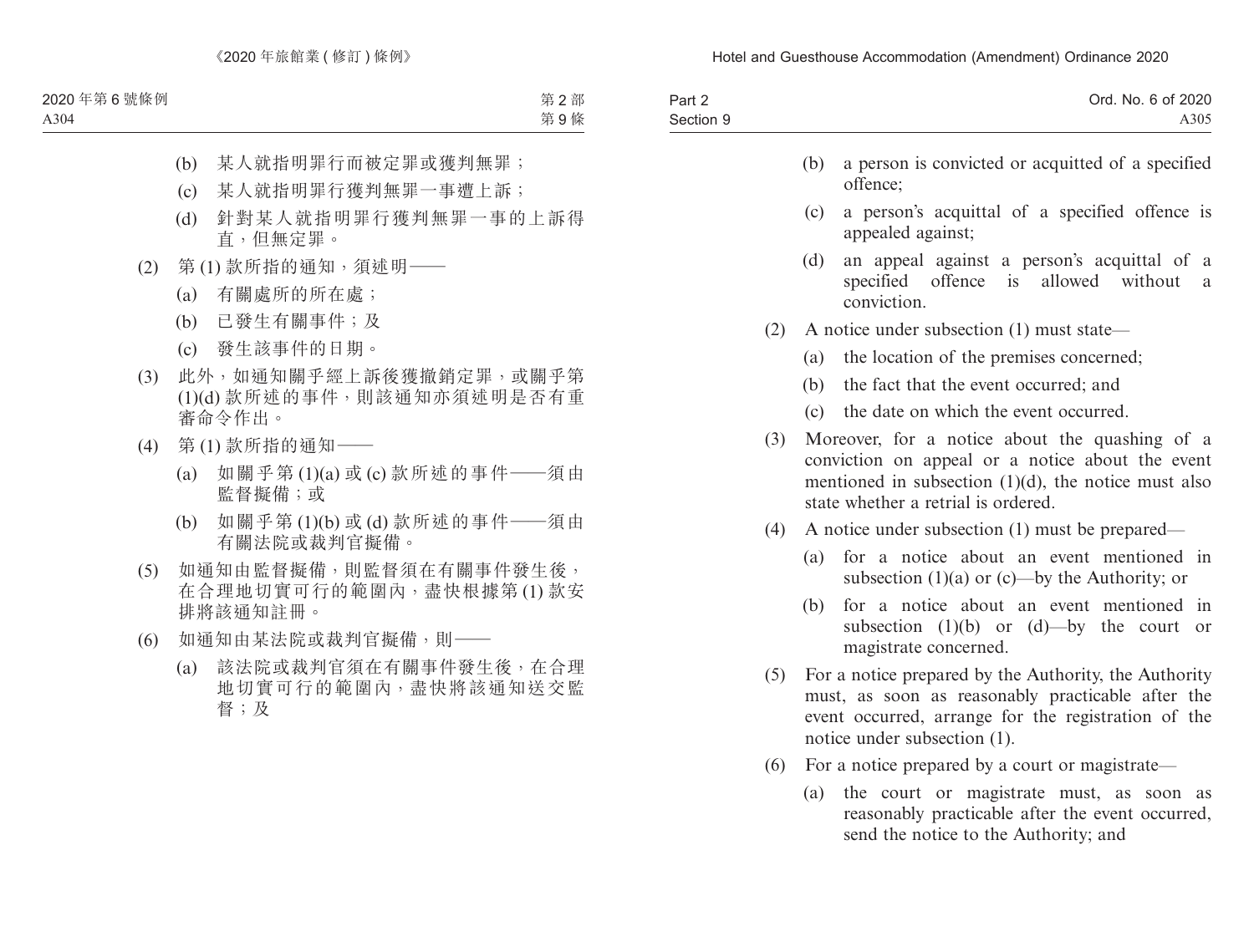| Part 2     | Ord. No. 6 of 2020 |
|------------|--------------------|
| Section 10 | A307               |

- (b) the Authority must, as soon as reasonably practicable after receiving the notice, arrange for its registration under subsection (1).
- (7) A notice required to be registered in the Land Registry under this section is taken to be an instrument affecting land, but a failure to register the notice does not affect its validity as against any person.
- (8) In this section—

*acquittal* (獲判無罪) means—

- (a) an acquittal on trial; or
- (b) the quashing of a conviction on appeal;

*conviction* (定罪) means—

- (a) a conviction on trial;
- (b) a record of a conviction on appeal; or
- (c) a restoration of a quashed conviction on appeal; *specified offence* (指明罪行) means an offence under section 5 or 5A."
- **10. Parts III and IV repealed**

Parts III and IV—

## **Repeal the Parts.**

**11. Part 4A added**

The Ordinance—

**Add**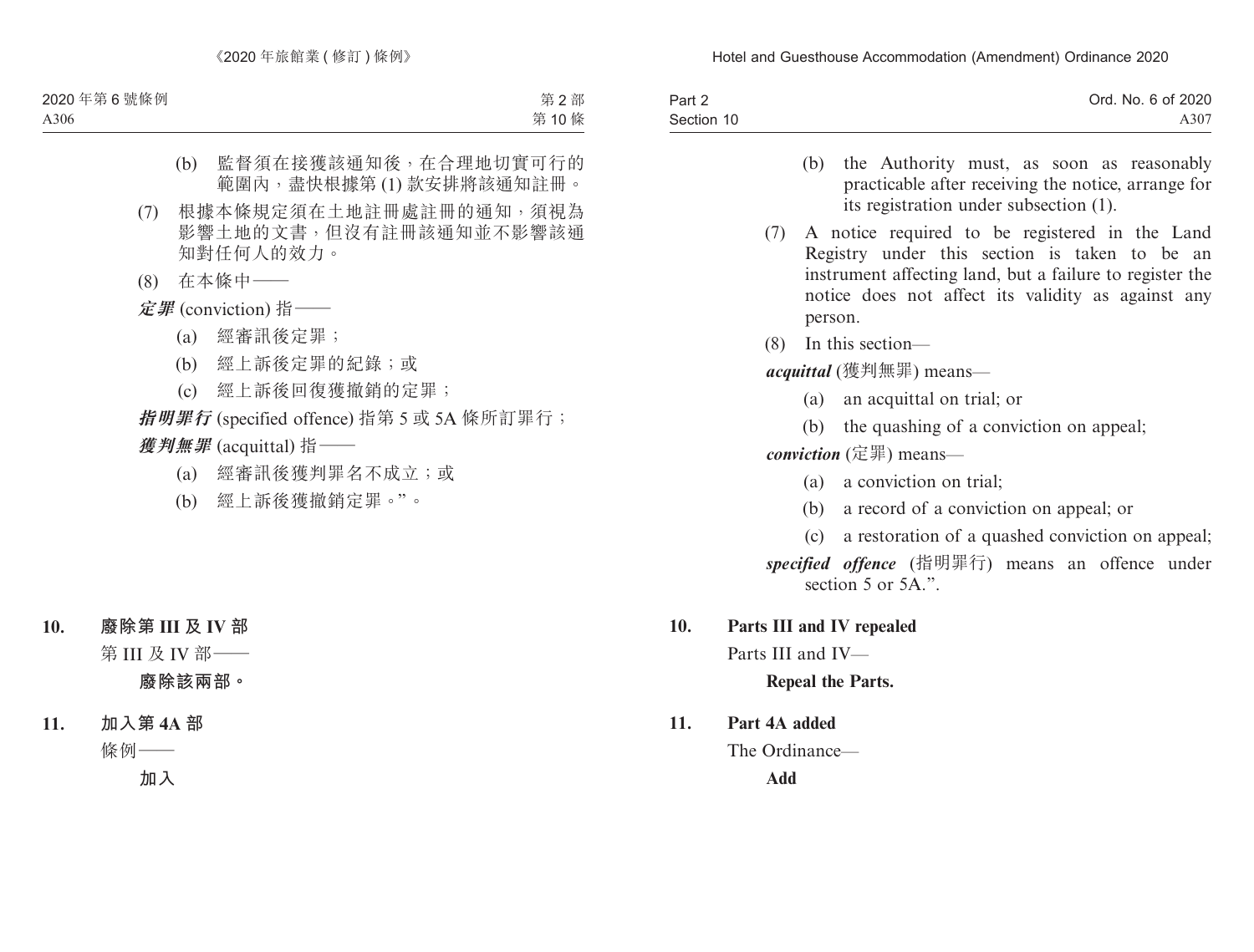Part 2 Section 11

# "**Part 4A**

# **Licences**

# **Division 1—Categories of Licence**

## **12A. Hotel licence and guesthouse licence**

- (1) For the purposes of this Ordinance, either of the following categories of licences may be issued for any premises—
	- (a) a hotel licence;
	- (b) a guesthouse licence.
- (2) The Authority may—
	- (a) specify different criteria for eligibility for a hotel licence and a guesthouse licence; and
	- (b) specify subcategories of guesthouse licences with different criteria for eligibility.
- (3) Without limiting the conditions the Authority may impose on a licence under this Part—
	- (a) different conditions may be imposed for—
		- (i) different categories or subcategories of licence; and
		- (ii) different licences of the same category or subcategory of licence; and
	- (b) a guesthouse licence may be subject to a condition that the business name of the premises concerned must not contain the term "hotel" or "酒店".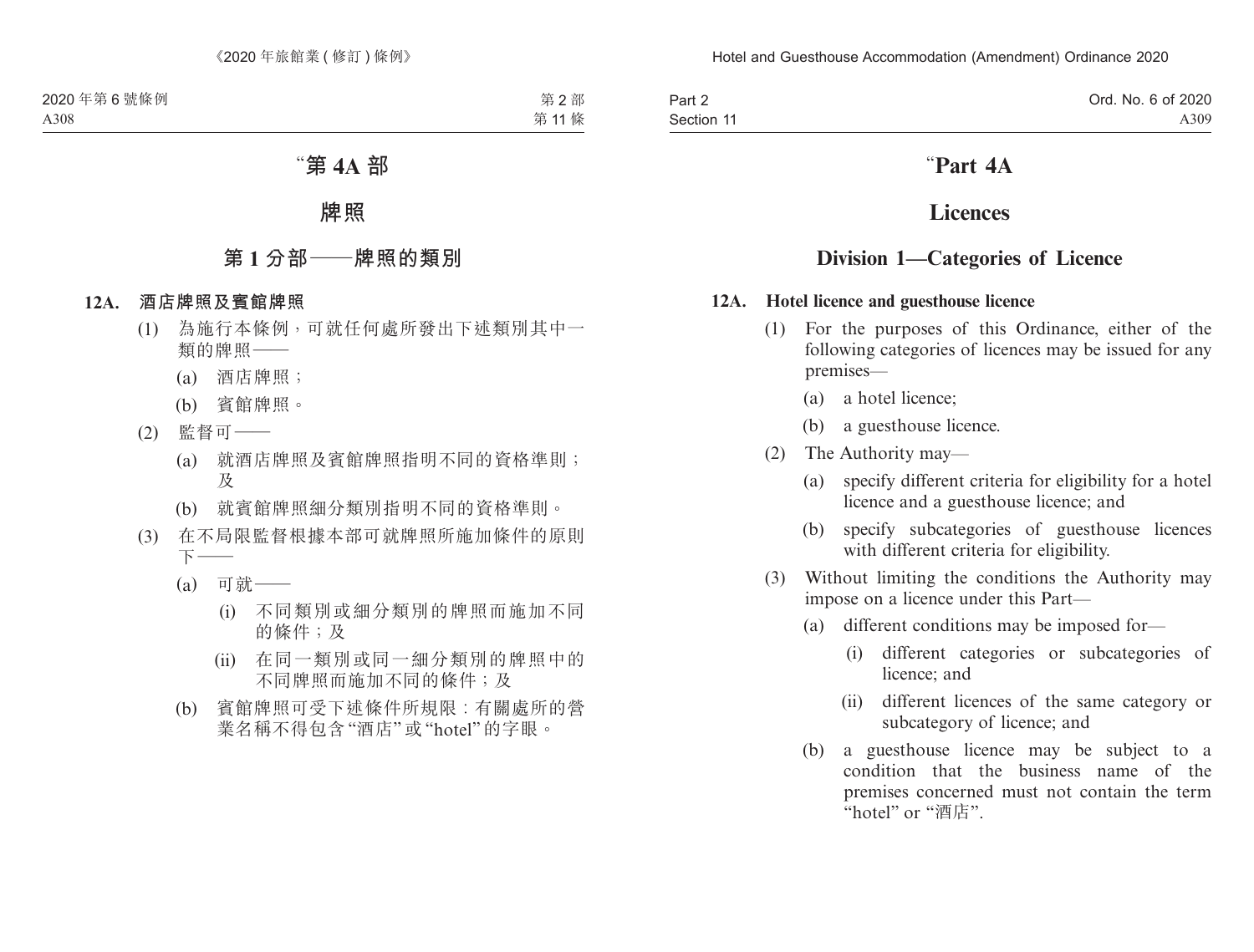| Part 2     | Ord. No. 6 of 2020 |
|------------|--------------------|
| Section 11 | A311               |

# **Division 2—Licence: Issue, Renewal, Cancellation, etc.**

#### **12B. Issue of licence**

- (1) The Authority may, on application, issue a licence if it is satisfied that the eligibility criteria for the licence are met.
- (2) An application for the issue of a licence must be made in the specified way by the person intended to be the licence holder.
- (3) The Authority must refuse an application for the issue of a licence for any premises if—
	- (a) the premises do not satisfy the no-use restriction requirement under section 12J; or
	- (b) the Authority has made a request under section 12O for determining the application and the applicant fails to comply with the request.
- (4) The Authority may refuse an application for the issue of a licence for any premises if—
	- (a) the application does not comply with subsection  $(2)$ ;
	- (b) the premises do not satisfy the suitability requirement under section 12K; or
	- (c) the applicant does not satisfy the fit and proper requirement under section 12L.
- (5) When issuing a licence, the Authority may impose on the licence any conditions the Authority considers appropriate.
- (6) The Authority must also specify in the licence its date of issue.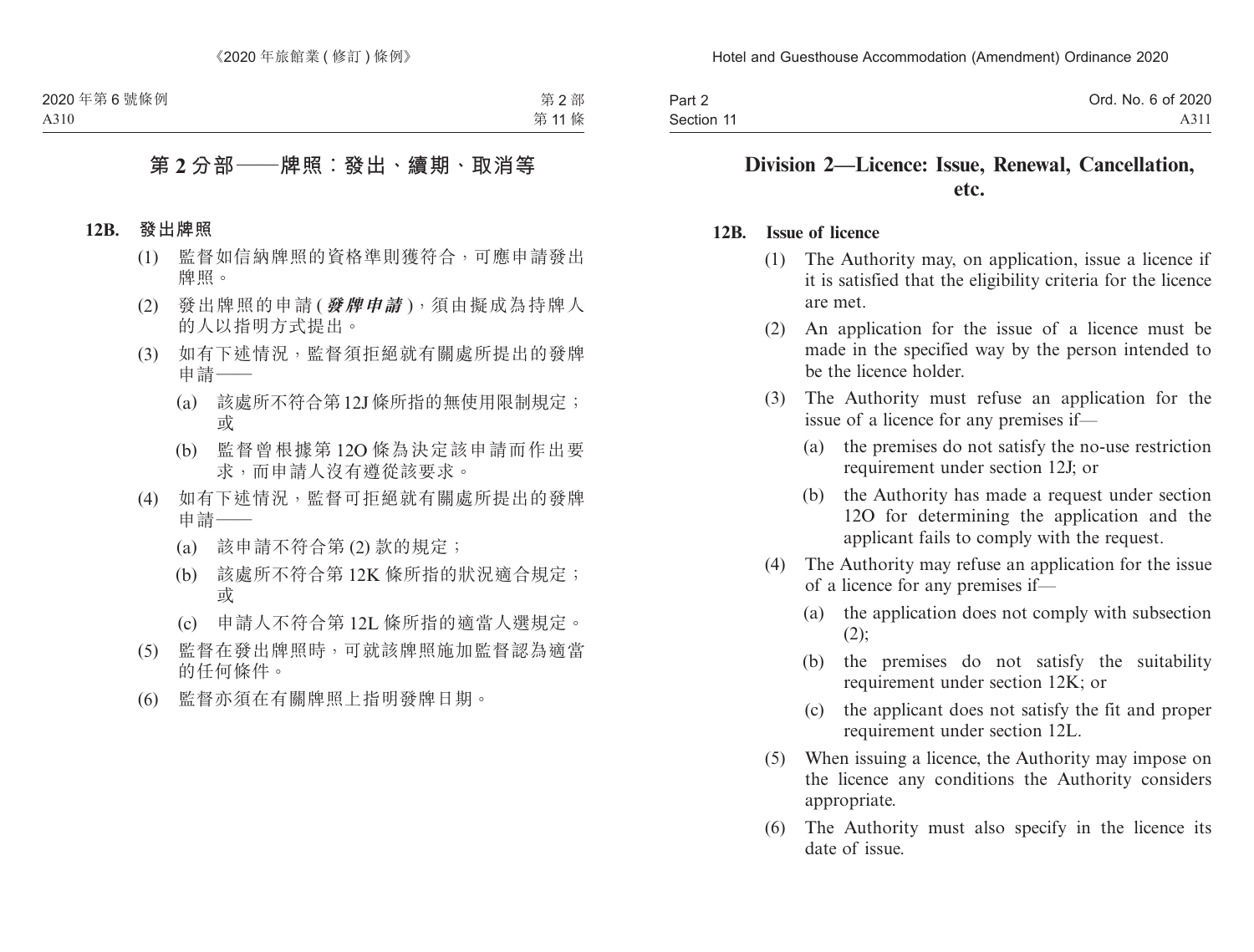| Part 2     | Ord. No. 6 of 2020 |
|------------|--------------------|
| Section 11 | A313               |

(7) The date of issue must not be earlier than the date on which the application for the issue of the licence is approved.

#### **12C. Renewal of licence**

- (1) The Authority may, on application, renew a licence if it is satisfied that the eligibility criteria for the licence are met.
- (2) An application for the renewal of a licence must be made in the specified way by the licence holder.
- (3) Moreover—
	- (a) the application must be made within the period beginning 6 months before, and ending 3 months before, the end of the licence period of the licence (*application period*); but
	- (b) the Authority may accept an application made after the application period if the Authority considers there is a good reason for doing so.
- (4) The Authority must refuse an application for the renewal of a licence for any premises if—
	- (a) the premises do not satisfy the no-use restriction requirement under section 12J; or
	- (b) the Authority has made a request under section 12O for determining the application and the applicant fails to comply with the request.
- (5) The Authority may refuse an application for the renewal of a licence for any premises if—
	- (a) the application does not comply with subsection  $(2)$  or  $(3)(a)$ ;
	- (b) the premises do not satisfy the suitability requirement under section 12K;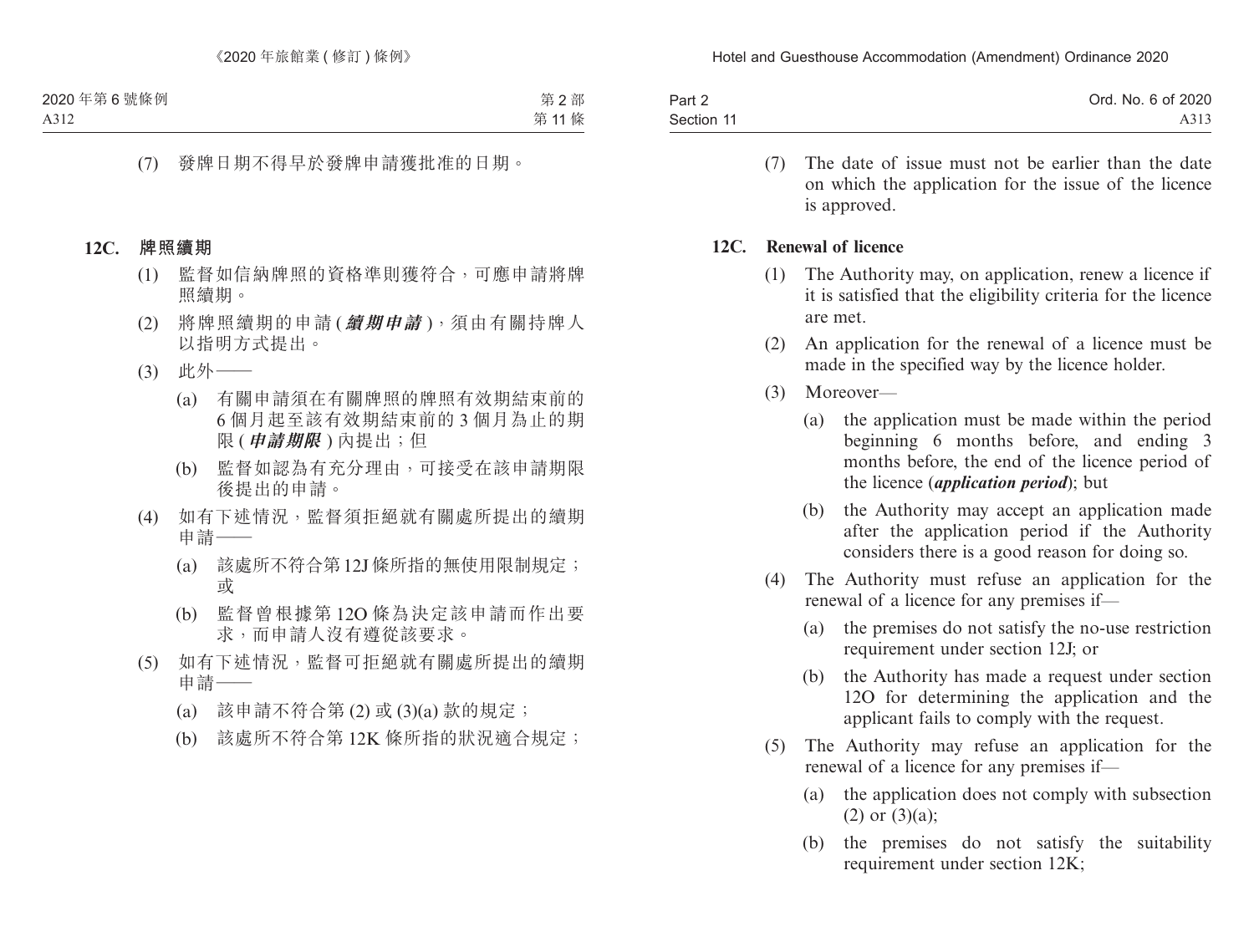| Part 2     | Ord. No. 6 of 2020 |
|------------|--------------------|
| Section 11 | A315               |

- (c) the applicant does not satisfy the fit and proper requirement under section 12L; or
- (d) the operation requirement under section 12M is not satisfied in respect of the premises.
- (6) When renewing a licence, the Authority may impose on the licence any conditions (including a condition previously imposed) the Authority considers appropriate.
- (7) The Authority must also specify in the licence its date of renewal.
- (8) The date of renewal must be—
	- (a) if the application is made within the application period—the date immediately following the last date of the licence period of the licence; or
	- (b) if the application is made after the application period but accepted under subsection (3)(b) not earlier than the date provided under paragraph (a).

## **12D. Cancellation or suspension of licence**

- (1) The Authority must cancel or suspend a licence for any premises if—
	- (a) the premises do not satisfy the no-use restriction requirement under section 12J; or
	- (b) the Authority has made a request under section 12O for determining whether or not to cancel or suspend the licence and the licence holder fails to comply with the request.
- (2) The Authority may cancel or suspend a licence for any premises if—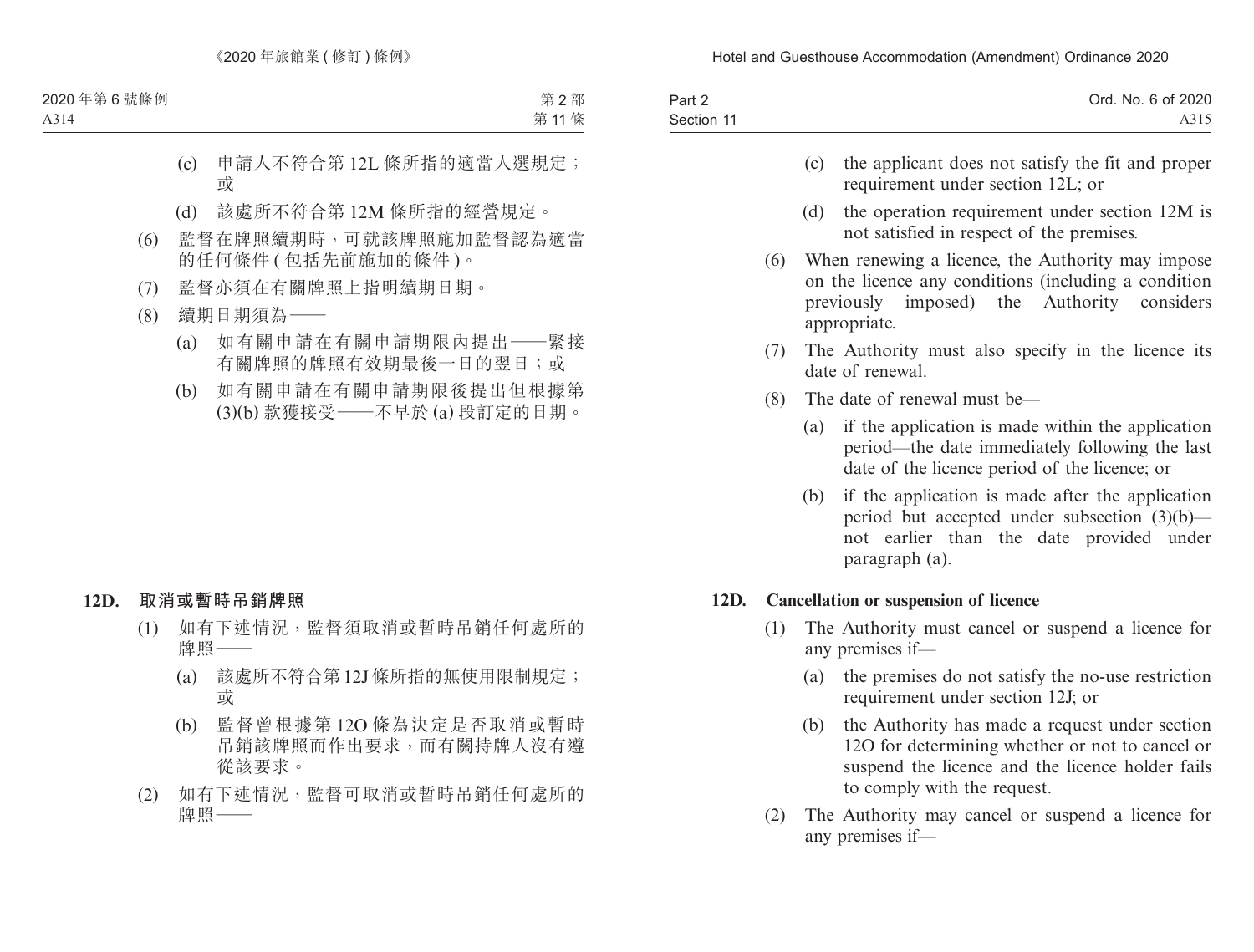| Part 2     | Ord. No. 6 of 2020 |
|------------|--------------------|
| Section 11 | A317               |

- (a) the premises do not satisfy the suitability requirement under section 12K;
- (b) the licence holder does not satisfy the fit and proper requirement under section 12L; or
- (c) the operation requirement under section 12M is not satisfied in respect of the premises.

### **12E. Variation of licence condition**

- (1) During the licence period of a licence, the Authority may, in any of the circumstances specified in subsection (2)—
	- (a) impose on the licence any conditions the Authority considers appropriate; or
	- (b) amend or revoke a condition of the licence as the Authority considers appropriate.
- (2) The circumstances are—
	- (a) the premises do not satisfy the suitability requirement under section 12K;
	- (b) the licence holder does not satisfy the fit and proper requirement under section 12L; and
	- (c) the operation requirement under section 12M is not satisfied in respect of the premises.
- (3) The variation of a condition of a licence must be made by a written notice specifying the condition imposed or the amendment or revocation.
- (4) In this section—
- *variation* (更改), in relation to a condition, means the imposition, amendment or revocation of the condition under subsection (1).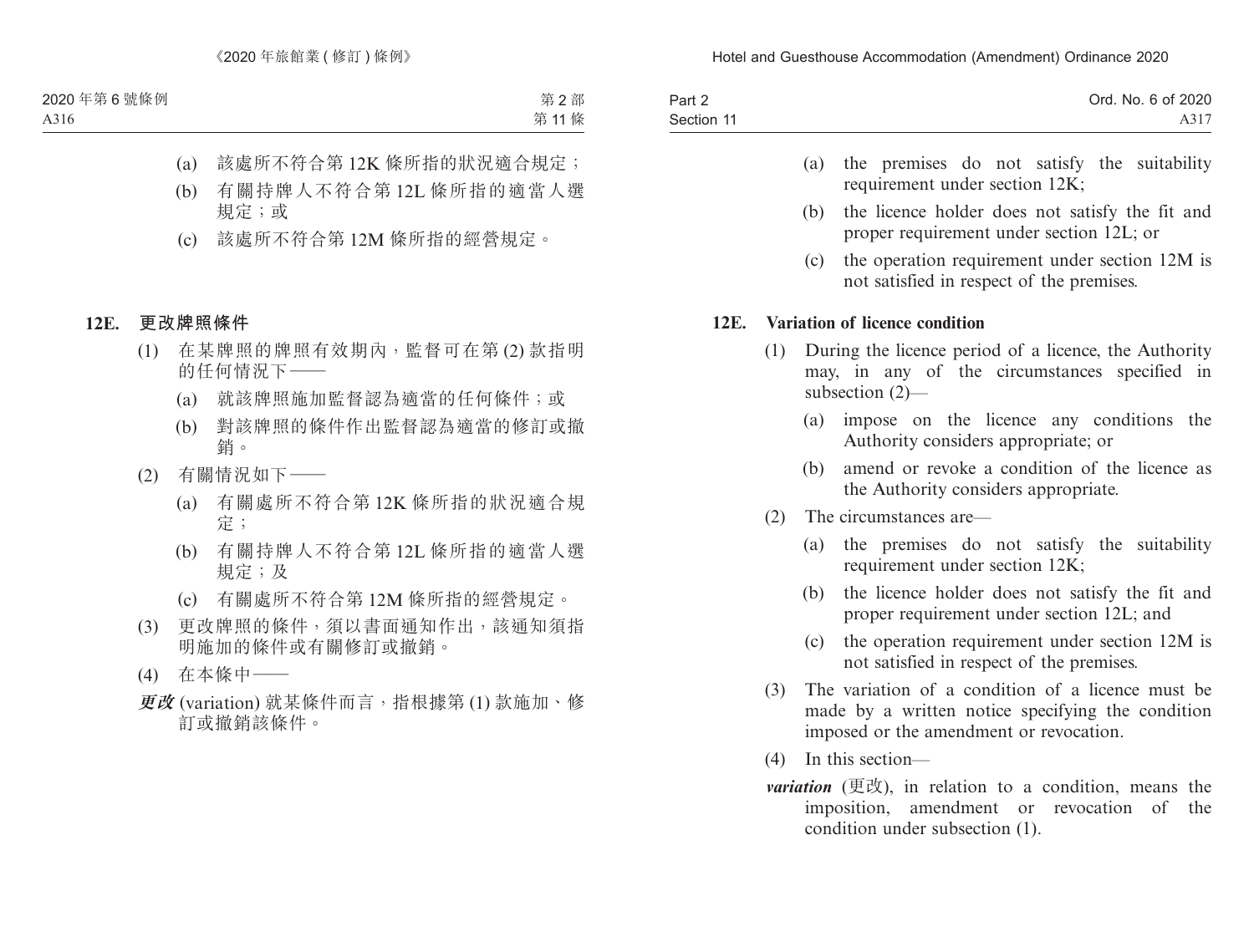| Part 2     | Ord. No. 6 of 2020 |
|------------|--------------------|
| Section 11 | A319               |

### **12F. Transfer of licence**

- (1) Except as provided in subsection (2), a licence is not transferable.
- (2) The Authority may, on application and on cause being shown to the Authority's satisfaction, permit the transfer of a licence from the licence holder (*transferor*) to another person (*transferee*) by—
	- (a) endorsing the transfer on the licence; and
	- (b) replacing the transferor with the transferee as the person named on the licence as the holder.
- (3) An application for the transfer of a licence must be made in the specified way by the transferor.
- (4) Without limiting subsection (2), the Authority may refuse to permit a transfer if—
	- (a) the application does not comply with subsection (3);
	- (b) the transferee does not satisfy the fit and proper requirement under section 12L;
	- (c) it appears to the Authority that the operation, keeping, management or other control of the premises as a hotel or guesthouse would not be under the continuous and personal supervision of the transferee; or
	- (d) the transferee does not meet any other criteria specified by the Authority.
- (5) A transfer permitted under subsection (2) does not change the licence period of the licence.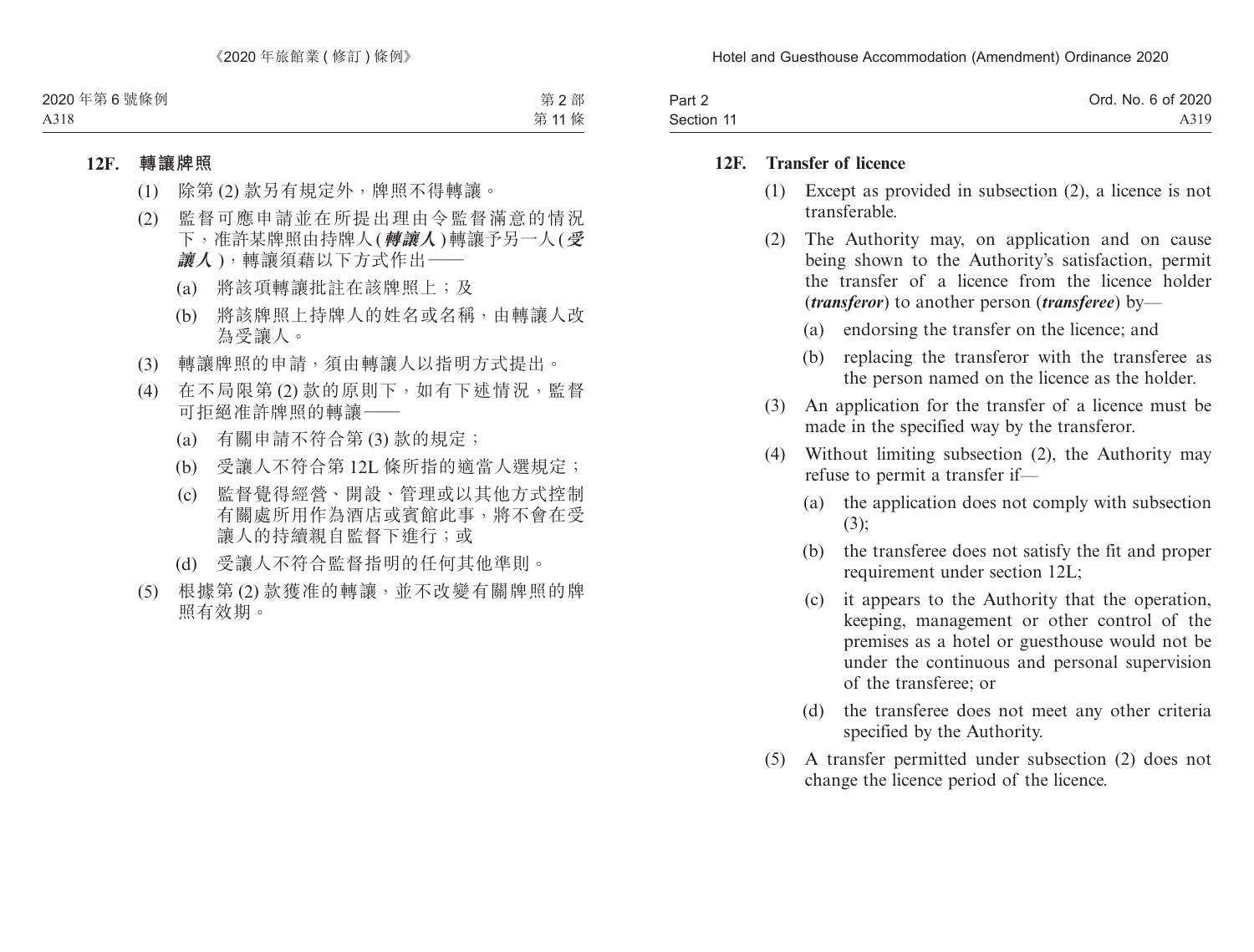| Part 2     | Ord. No. 6 of 2020 |
|------------|--------------------|
| Section 11 | A321               |

## **Division 3—Licence Fee, Licence Period, etc.**

#### **12G. Licence fee and form**

- (1) A prescribed fee is payable to the Authority for—
	- (a) the issue of a licence under section 12B; and
	- (b) the renewal of a licence under section 12C.
- (2) A licence issued or renewed must be in the form specified by the Authority and contain the following information—
	- (a) the category and, if applicable, the subcategory to which it belongs;
	- (b) its licence period;
	- (c) the name of its holder;
	- (d) the business name of the premises concerned; and
	- (e) any conditions imposed under section 12B(5) or 12C(6).

### **12H. Licence period and effect**

- (1) The licence period of a licence—
	- (a) is to be specified by the Authority; and
	- (b) must not exceed 84 months beginning on the date of issue, or the date of renewal, specified in the licence.
- (2) A licence has effect during its licence period subject to subsections (3) and (4).
- (3) A licence does not have effect until the prescribed fee payable under section 12G(1) is paid.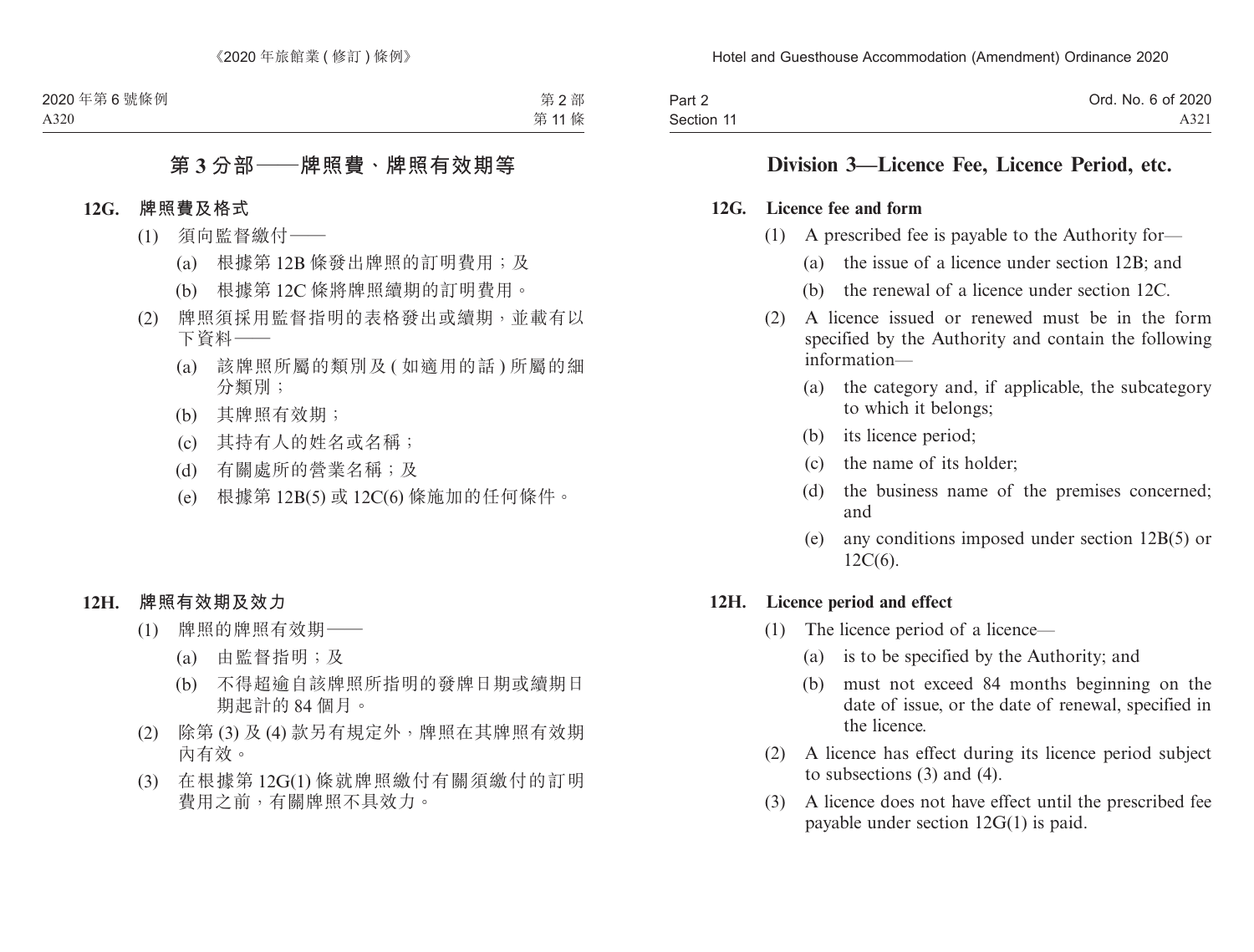| Part 2     | Ord. No. 6 of 2020 |
|------------|--------------------|
| Section 11 | A323               |

- (4) A licence remains in effect despite the end of its licence period if—
	- (a) an application for the renewal of the licence has been made in accordance with section 12C(2) and  $(3)(a)$ ; but
	- (b) the application is pending as at the end of the licence period.
- (5) A licence remains in effect under subsection (4) until the end of the earliest of the following dates—
	- (a) if the application is withdrawn—the date of the withdrawal;
	- (b) if the application is approved—the date of the approval; or
	- (c) if the application is refused and—
		- (i) the decision to refuse is suspended under section 17A(2)—the date on which the decision ceases to be suspended according to that section; or
		- (ii) the decision to refuse is, because of section 17A(3), not suspended—the date of the refusal.

## **12I. Authorized person's certificate required if licence period exceeds 36 months**

- (1) This section applies if the licence period of a licence exceeds 36 months.
- (2) The licence holder must, within the period beginning 1 month before, and ending 1 month after, each anniversary of the licence, submit to the Authority a certificate that—
	- (a) is in the form specified by the Authority;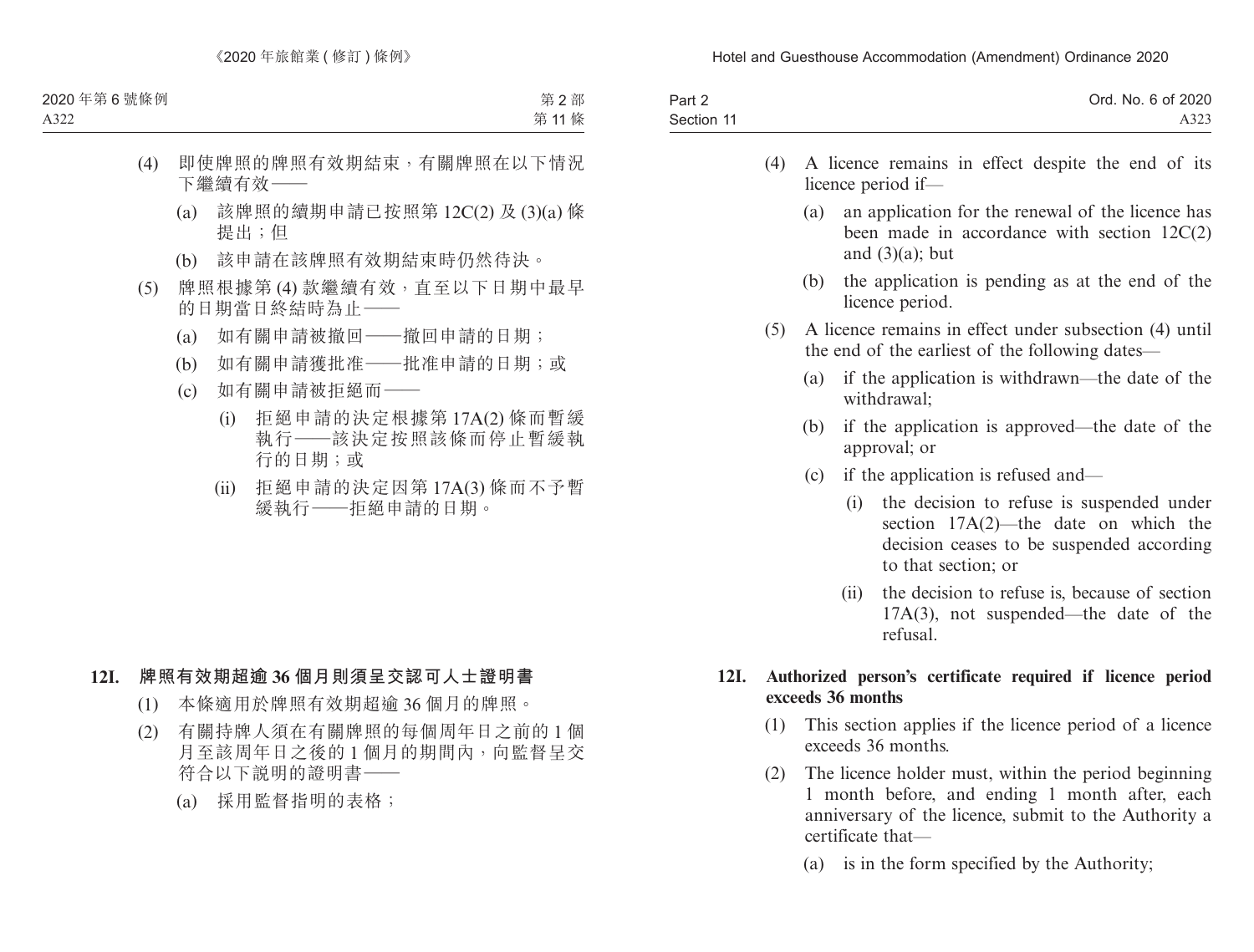| Part 2     | Ord. No. 6 of 2020 |
|------------|--------------------|
| Section 11 | A325               |

- (b) is signed by an authorized person; and
- (c) contains a statement by the authorized person certifying the matters specified in subsection (3).
- (3) The matters are that, since the date of issue specified in the licence or since the immediately preceding anniversary of the licence (as the case requires), the premises covered by the licence—
	- (a) have not undergone any alteration resulting in a substantial deviation from the latest plan showing the layout of the premises deposited with and agreed to by the Authority;
	- (b) have been operated, kept, managed or otherwise controlled by the licence holder as a hotel or guesthouse in a way that does not contravene any of the conditions of the licence; and
	- (c) have been maintained by the licence holder in a proper condition with regard to building safety and fire safety.
- (4) For the purposes of this section, the anniversary of a licence is to be counted with reference to—
	- (a) for a licence that has not been renewed—the date of issue specified in the licence; or
	- (b) for a licence that has been renewed—the date of renewal specified in the licence.

# **Division 4—Licence Requirements**

## **12J. Licence requirement: no-use restriction requirement**

(1) Premises satisfy the no-use restriction requirement only if the Authority is satisfied that the premises are free from a use restriction.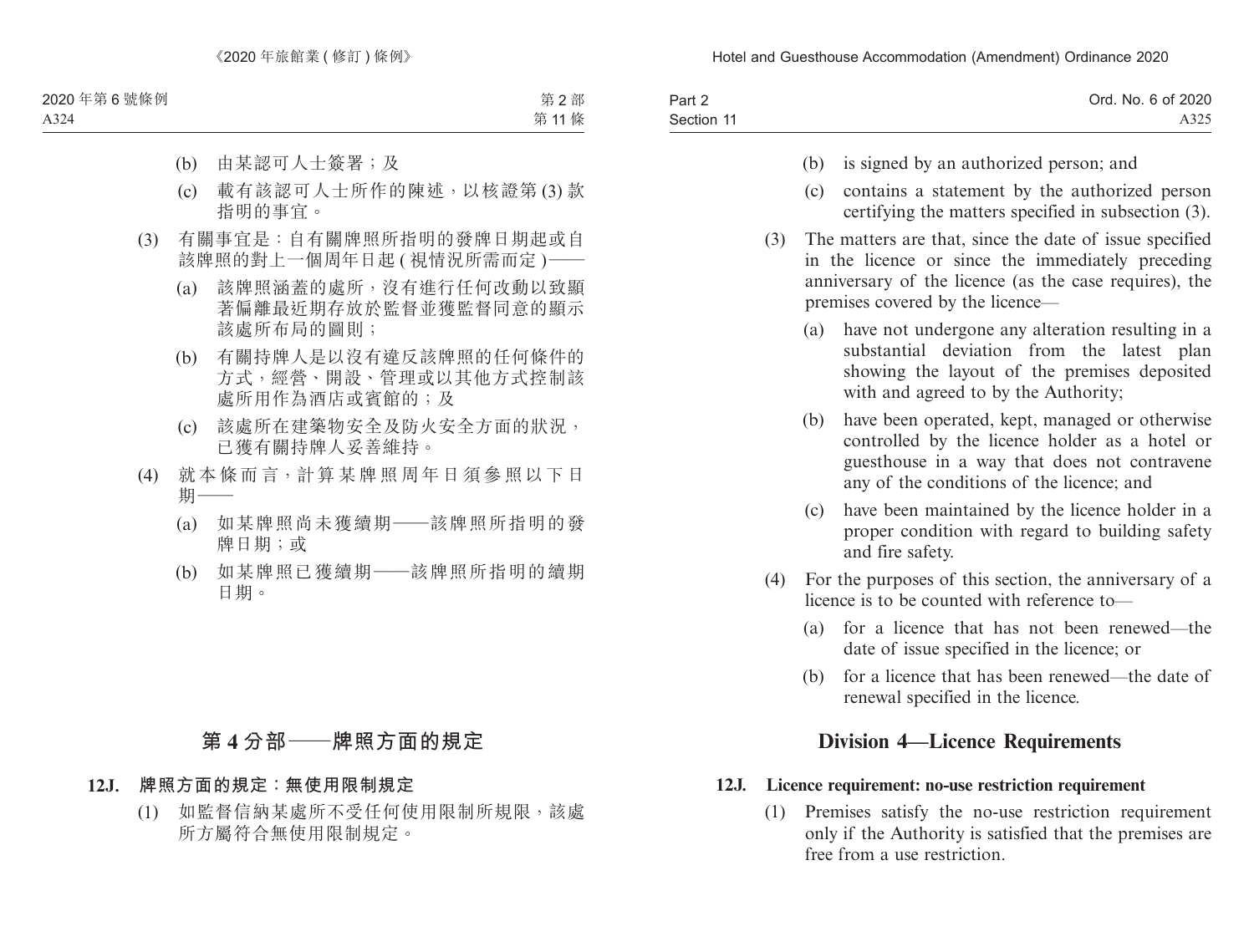| Part 2     | Ord. No. 6 of 2020 |
|------------|--------------------|
| Section 11 | $A32^{\circ}$      |

- (2) For the purposes of subsection (1), premises are not free from a use restriction if—
	- (a) in respect of any part of the premises that is covered by a deed of mutual covenant—a restrictive provision applies under the deed of mutual covenant; or
	- (b) in respect of any part of the premises that is not covered by a deed of mutual covenant—a restrictive provision applies under the Government lease under which the part is held.
- (3) In this section—
- *deed of mutual covenant*  $(\&$ 契) has the meaning given by section 2 of the Building Management Ordinance (Cap. 344);
- *restrictive provision* (限制性條文), in relation to a part of premises, means an express provision to the effect that—
	- (a) the part is prohibited from being used as a hotel or guesthouse;
	- (b) the part is prohibited from being used for commercial purposes; or
	- (c) the part is permitted to be used only for private residential purposes.

### **12K. Licence requirement: suitability requirement**

Premises satisfy the suitability requirement only if it does not appear to the Authority that—

(a) the premises are not suitable to be used as a hotel or guesthouse for reasons connected with—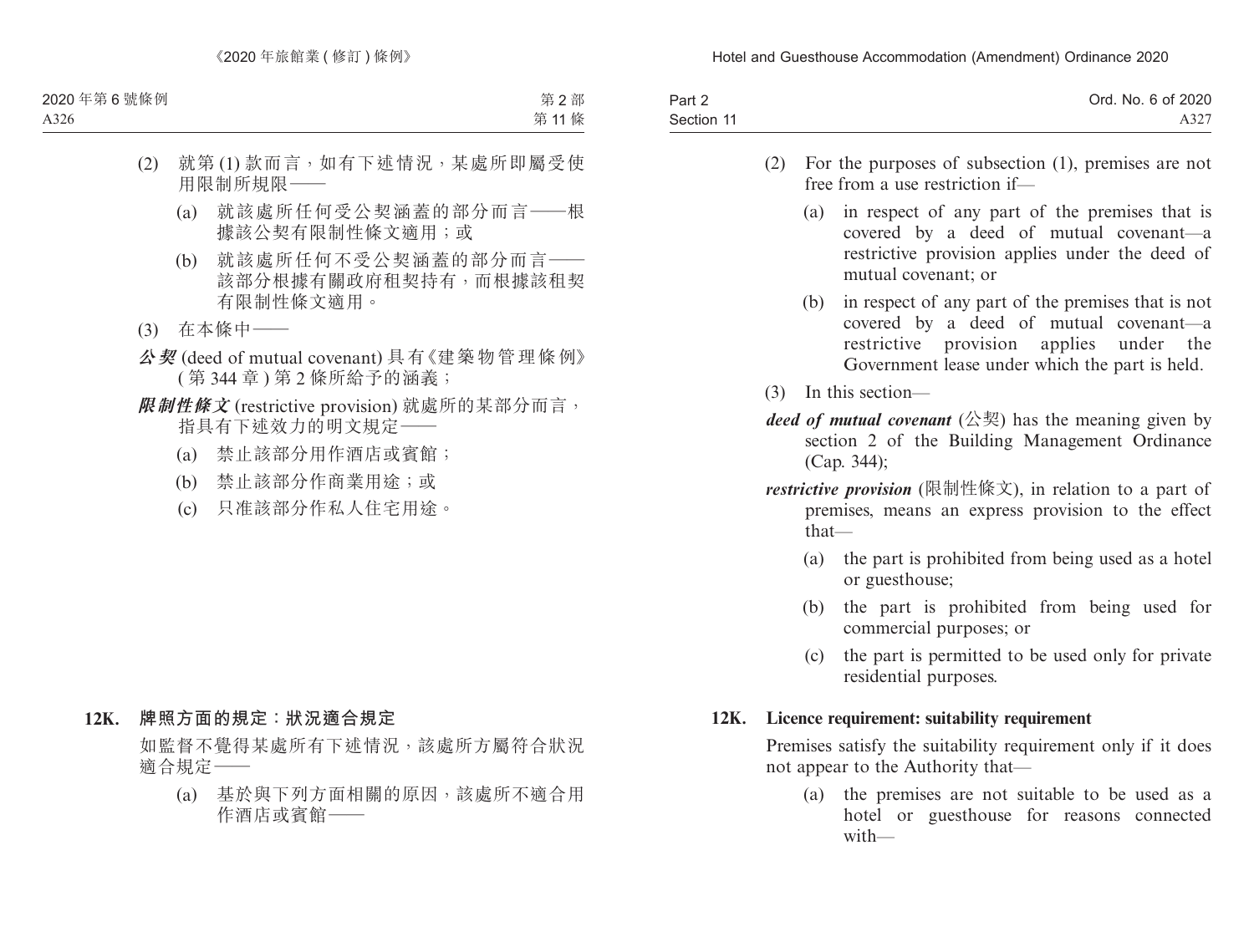| Part 2     | Ord. No. 6 of 2020 |
|------------|--------------------|
| Section 11 | A329               |

- (i) the situation, means of ingress or egress, design, construction, size, equipment or type of building of the premises; or
- (ii) the protection of life and property under the Fire Services Ordinance (Cap. 95);
- (b) the premises do not comply with a requirement relating to design, structure, fire precautions, health, sanitation or safety that is set out in the Buildings Ordinance (Cap. 123); or
- (c) the operation, keeping, management or other control of the premises as a hotel or guesthouse would not be under the continuous and personal supervision of the applicant or licence holder (as the case requires).

### **12L. Licence requirement: fit and proper requirement**

- (1) A person satisfies the fit and proper requirement only if it appears to the Authority that the person is a fit and proper person to operate, keep, manage or otherwise have control of a hotel or guesthouse.
- (2) When considering whether a person is a fit and proper person to operate, keep, manage or otherwise have control of a hotel or guesthouse, the Authority must have regard to whether the person—
	- (a) has been convicted of an offence under this Ordinance;
	- (b) has been convicted of an offence, other than an offence under this Ordinance, in Hong Kong or elsewhere and, in respect of the conviction, sentenced to imprisonment for a term exceeding 3 months; or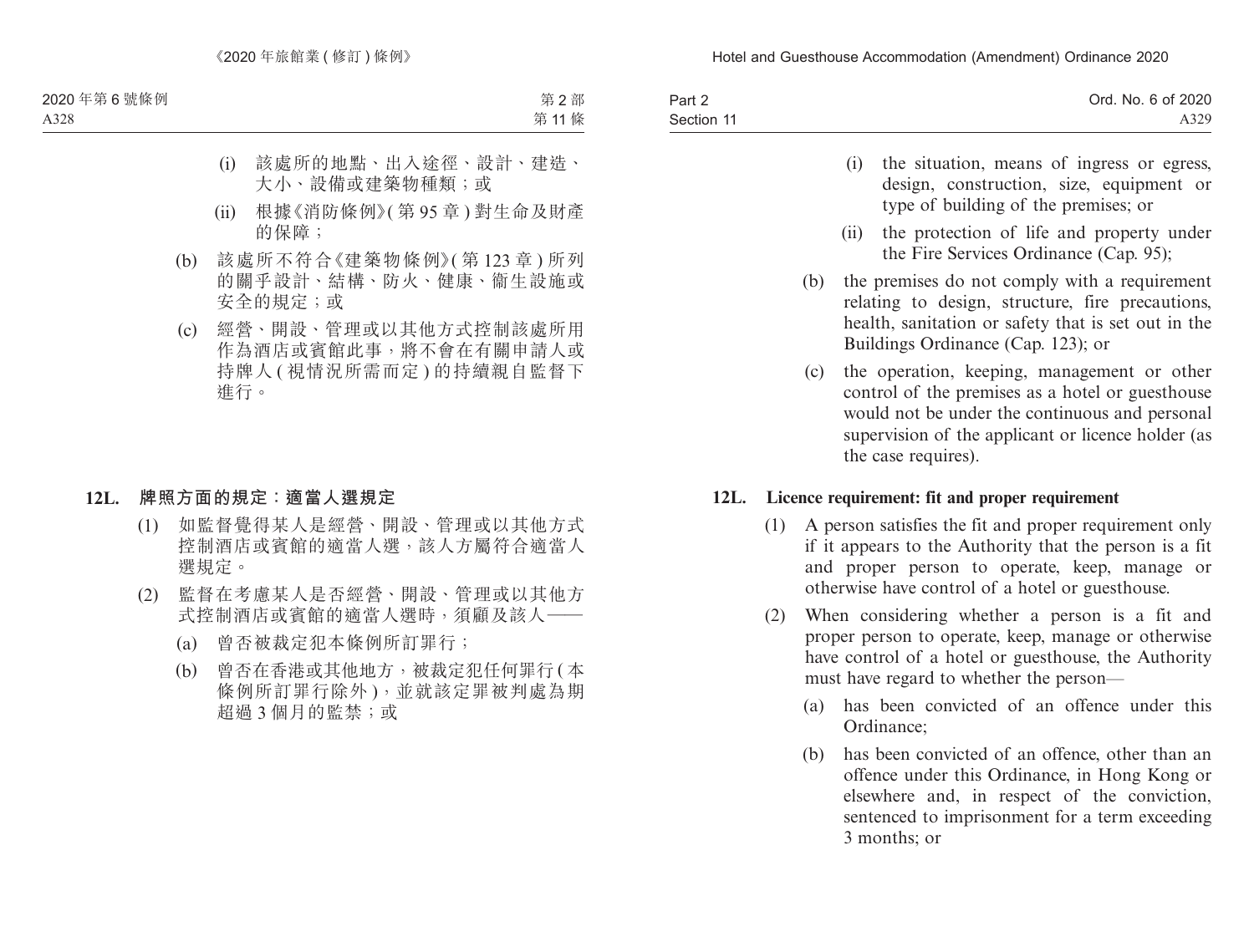| Part 2     | Ord. No. 6 of 2020 |
|------------|--------------------|
| Section 11 | A331               |

- (c) is an undischarged bankrupt, is in liquidation or is the subject of a winding-up order.
- (3) For the purposes of subsection (2), if the person is a body of persons, the Authority must also have regard to whether a related person of the body of persons falls within paragraph (a), (b) or (c) of that subsection.
- (4) In this section—
- *related person* (相關人士), in relation to a body of persons, means—
	- (a) for a body corporate—
		- (i) a director of the body corporate;
		- (ii) a company secretary of the body corporate; or
		- (iii) a person concerned in the management of the body corporate;
	- (b) for a partnership—
		- (i) a partner in the partnership;
		- (ii) a person concerned in the management of the partnership; or
		- (iii) an office holder in the partnership; or
	- (c) for an unincorporated body other than a partnership—
		- (i) a person concerned in the management of the body; or
		- (ii) an office holder in the body.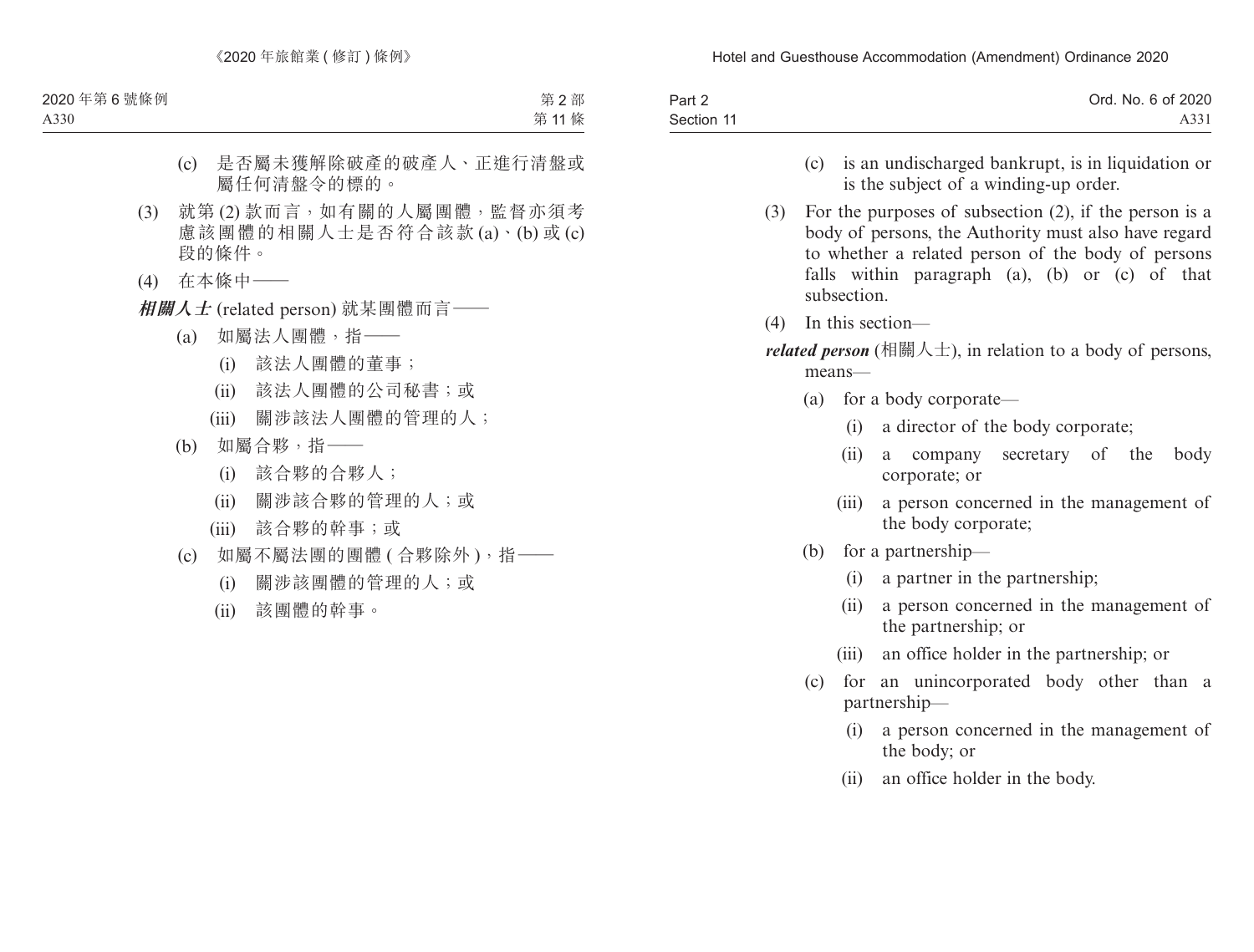| Part 2     | Ord. No. 6 of 2020 |
|------------|--------------------|
| Section 11 | A333               |

#### **12M. Licence requirement: operation requirement**

- (1) The operation requirement is satisfied in respect of any licensed premises only if none of the following applies—
	- (a) in respect of the premises or any person accommodated on the premises—
		- (i) a provision of this Ordinance has been or is being contravened; or
		- (ii) a requirement, order or direction made or given under this Ordinance has not been complied with by the licence holder;
	- (b) a condition of the licence has not been or is not being complied with by the licence holder;
	- (c) it appears to the Authority that—
		- (i) the premises have ceased to be a hotel or guesthouse; or
		- (ii) the licence holder has ceased to operate, keep, manage or otherwise have control of the premises as a hotel or guesthouse;
	- (d) an authorized person's certificate has not been submitted within the period required;
	- (e) an authorized person's certificate that has been submitted is incomplete, incorrect or false in a material particular.
- (2) In this section—
- *licensed premises* (持牌處所) means premises covered by a licence, including any period during which the licence—
	- (a) is suspended under section 12D;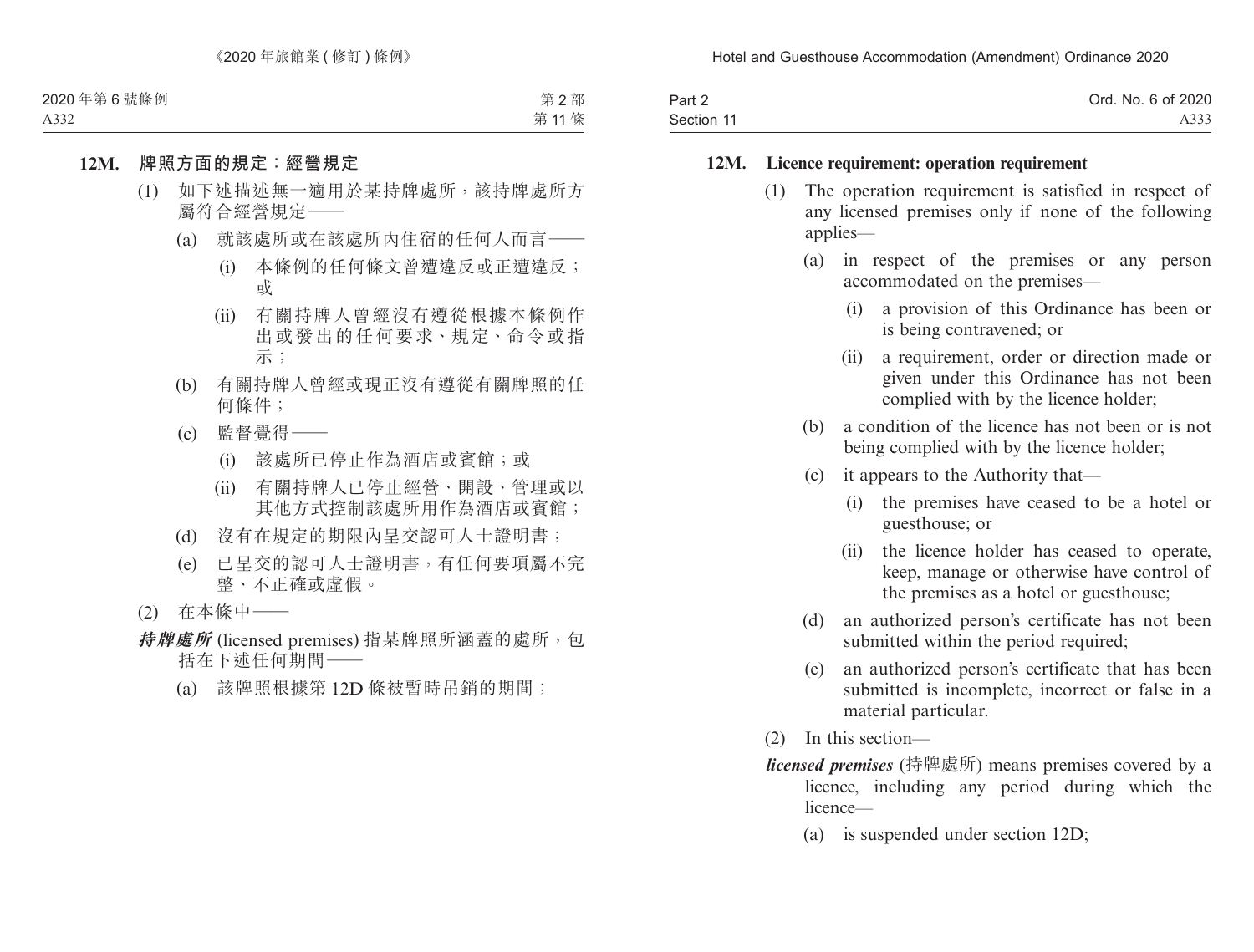| Part 2     | Ord. No. 6 of 2020 |
|------------|--------------------|
| Section 11 | A335               |

- (b) has yet to take effect because of section 12H(3); or
- (c) remains in effect under section 12H(4).

# **Division 5—Other Functions of Authority**

### **12N. Consideration of views of affected persons**

- (1) The Authority may appoint a panel of persons (*advisory panel*) for advising the Authority on matters specified in subsection (2) that relate to a licence application.
- (2) The matters are—
	- (a) the views of affected persons in respect of a licence application; and
	- (b) having regard to those views and any response from the applicant, recommendations on the application, including—
		- (i) whether to approve or refuse the application; and
		- (ii) whether to impose any conditions on the licence.
- (3) The advice given by an advisory panel (including the recommendations made under subsection (2)(b)) is not binding on the Authority.
- (4) For the purpose of advising the Authority, an advisory panel may—
	- (a) conduct consultation to collect the views of affected persons in respect of a licence application; and
	- (b) invite the applicant to provide a response to those views.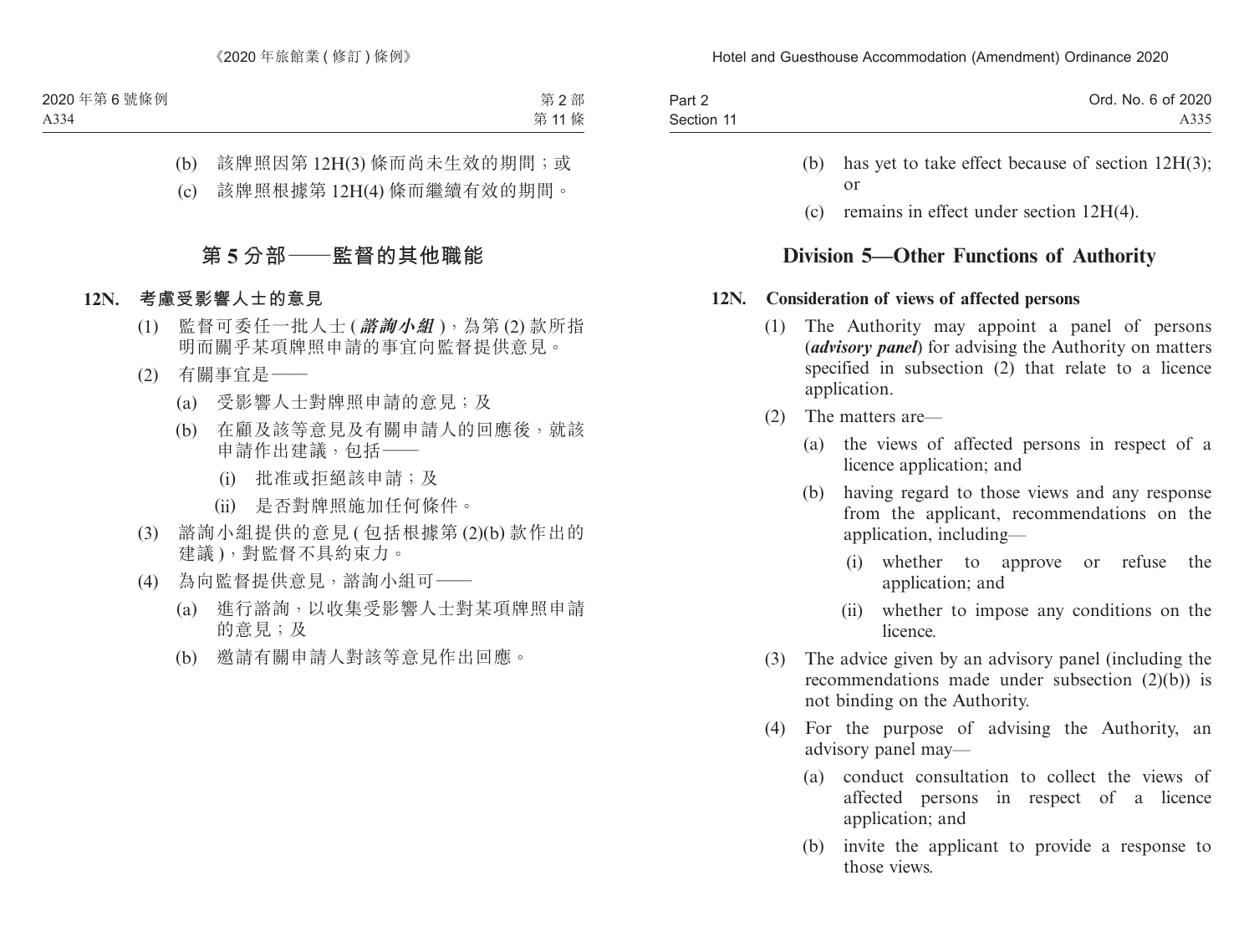| Part 2     | Ord. No. 6 of 2020 |
|------------|--------------------|
| Section 11 | A337               |

- (5) Before approving a licence application in respect of any premises, the Authority must be satisfied that either—
	- (a) a consultation under subsection (4)(a) has been conducted in respect of the application; or
	- (b) the use of the premises as a hotel or guesthouse is permitted (whether because of a permission for the premises or for the building or area in which the premises are situated) according to—
		- (i) a draft plan or an approved plan within the meaning of the Town Planning Ordinance (Cap. 131); or
		- (ii) a permission granted in respect of such a plan under that Ordinance.
- (6) In this section—
- *affected person* (受影響人士), in relation to a licence application for any premises, means—
	- (a) if the premises form part but not the whole of a building—
		- (i) an owner or occupier of any other part of the building; and
		- (ii) if the Authority considers appropriate—an owner or occupier of any other premises situated in the surrounding area specified by the Authority for the application; or
	- (b) if the premises form the whole of a building an owner or occupier of any other premises situated in the surrounding area specified by the Authority for the application;

*licence application* (牌照申請) means—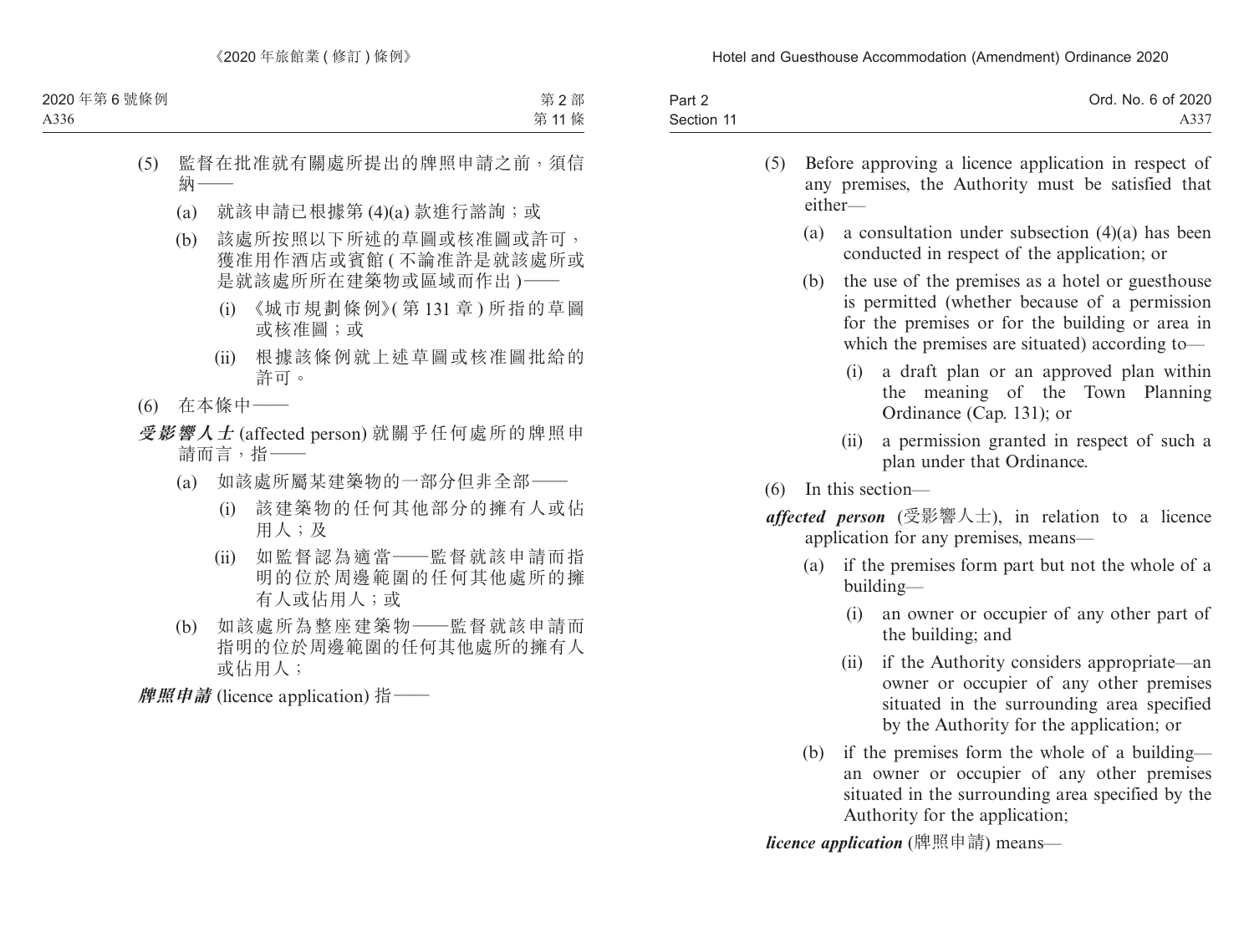| Part 2     | Ord. No. 6 of 2020 |
|------------|--------------------|
| Section 11 | A339               |

- (a) an application for the issue of a licence under section 12B; or
- (b) an application for the renewal of a licence under section 12C.

### **12O. Authority's power to request documents, information and legal advice**

- (1) This section applies if the Authority is determining—
	- (a) an application for the issue of a licence under section 12B;
	- (b) an application for the renewal of a licence under section 12C:
	- (c) whether or not to cancel or suspend a licence under section 12D;
	- (d) whether or not to impose, amend or revoke a condition of a licence under section 12E; or
	- (e) an application for the transfer of a licence under section 12F.
- (2) The Authority may, by written notice to a specified person, request the person to provide, within the period specified in the notice—
	- (a) any document or information that is reasonably necessary to enable the Authority to make the determination concerned; and
	- (b) without limiting paragraph (a), a written legal advice given by a legal practitioner about whether the premises to which the application or licence relates are free from a use restriction within the meaning of section 12J.
- (3) In this section—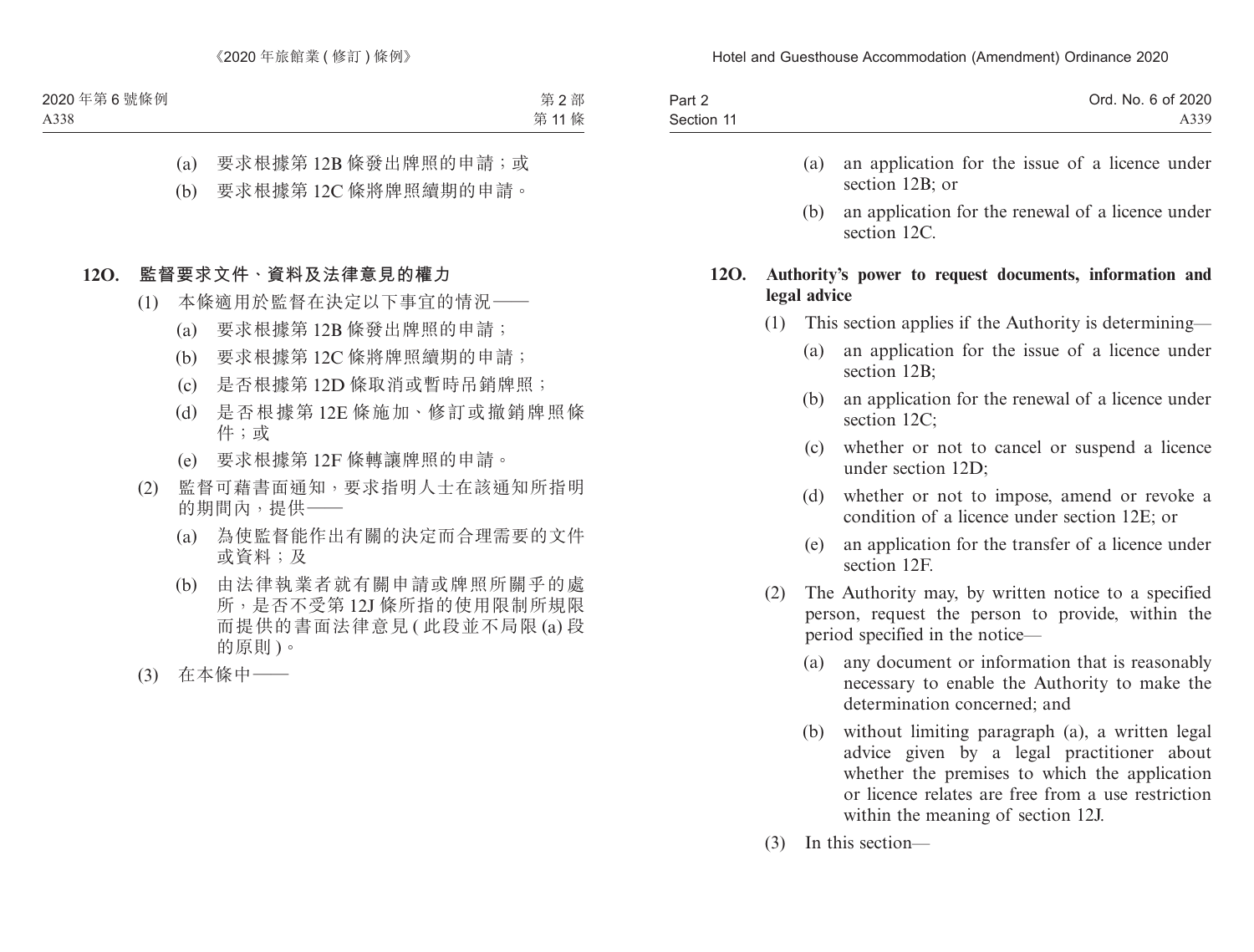| Part 2     | Ord. No. 6 of 2020 |
|------------|--------------------|
| Section 11 | A341               |

### *specified person* (指明人士)—

- (a) in relation to a determination described in subsection  $(1)(a)$ ,  $(b)$  or  $(e)$ —means the applicant; and
- (b) in relation to a determination described in subsection (1)(c) or (d)—means the licence holder.

### **12P. Duty of Authority to give notices of certain intentions or decisions**

- (1) If the Authority intends to exercise any of the powers referred to in subsection (2) in relation to a licence, then, before exercising the power, the Authority must give a written notice to the licence holder—
	- (a) informing the licence holder of—
		- (i) the Authority's intention; and
		- (ii) the grounds on which the Authority will rely in exercising the power; and
	- (b) indicating that the licence holder may make written representations to the Authority.
- (2) The powers are—
	- (a) to refuse to renew a licence under section 12C;
	- (b) to cancel or suspend a licence under section 12D; and
	- (c) to impose, amend or revoke a condition of a licence under section 12E.
- (3) If the Authority decides to exercise any of the powers referred to in subsection (4) in relation to a licence, the Authority must give a written notice to each interested person, informing the person of the decision and the reasons for it.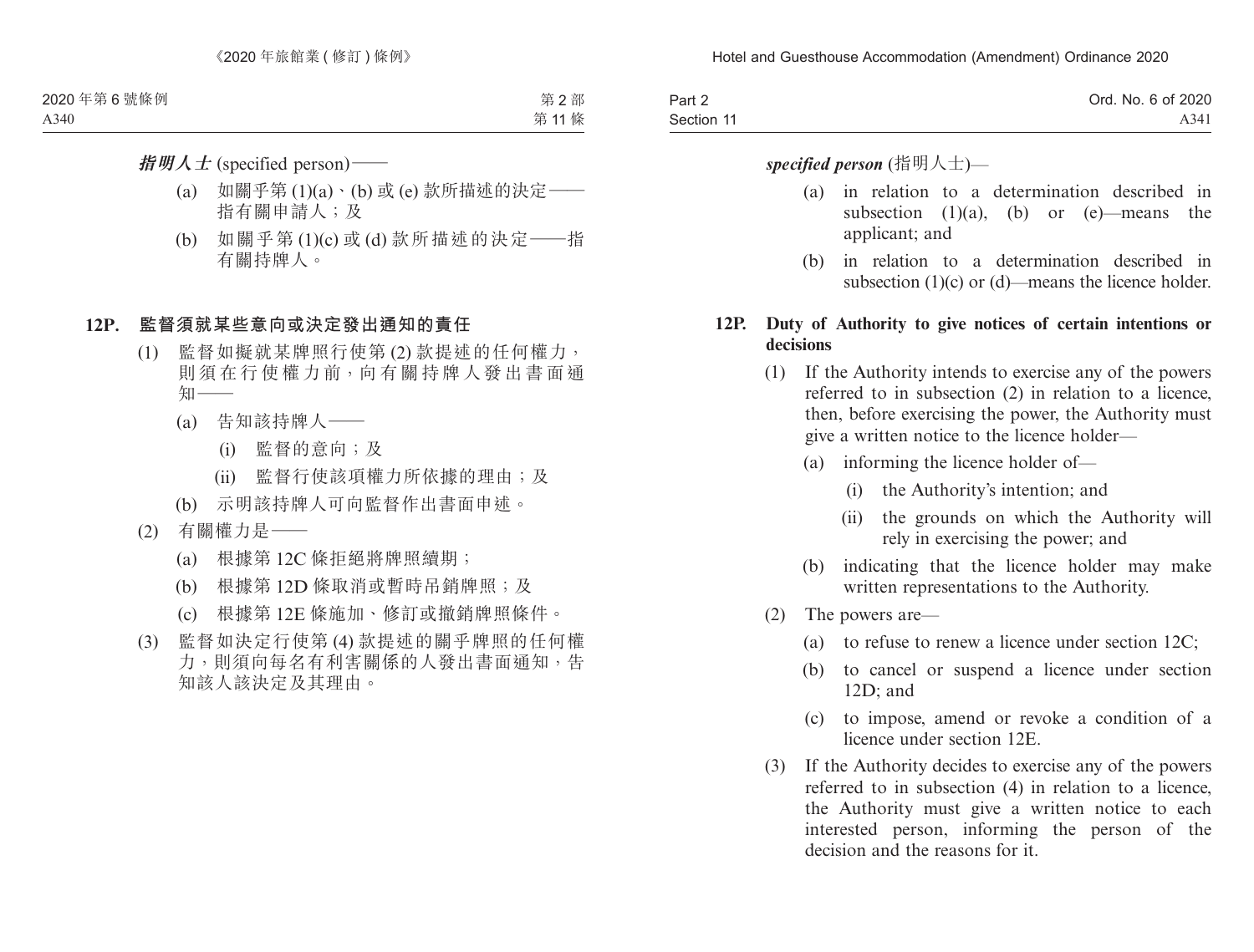| Part 2     | Ord. No. 6 of 2020 |
|------------|--------------------|
| Section 11 | A343               |

- (4) The powers are—
	- (a) to issue or refuse to issue a licence under section  $12B$
	- (b) to renew or refuse to renew a licence under section 12C:
	- (c) to cancel or suspend a licence under section 12D;
	- (d) to impose, amend or revoke a condition of a licence under section 12E; and
	- (e) to permit the transfer or refuse to permit the transfer of a licence under section 12F.
- (5) A notice given under subsection (1) or (3) must—
	- (a) state the date of notice;
	- (b) be signed by the Authority or a public officer authorized under section 4(2) to give the notice; and
	- (c) be given to the licence holder or interested person (*recipient*) by—
		- (i) serving it personally on the recipient; or
		- (ii) sending it to the recipient by registered post at the recipient's address last known to the Authority.
- (6) In this section—

*interested person* (有利害關係的人)—

- (a) means the applicant for the licence or the licence holder (as the case requires); and
- (b) for a notice about a decision to exercise a power referred to in subsection (4)(a) or (b) where a consultation has been conducted under section  $12N(4)(a)$  in respect of the application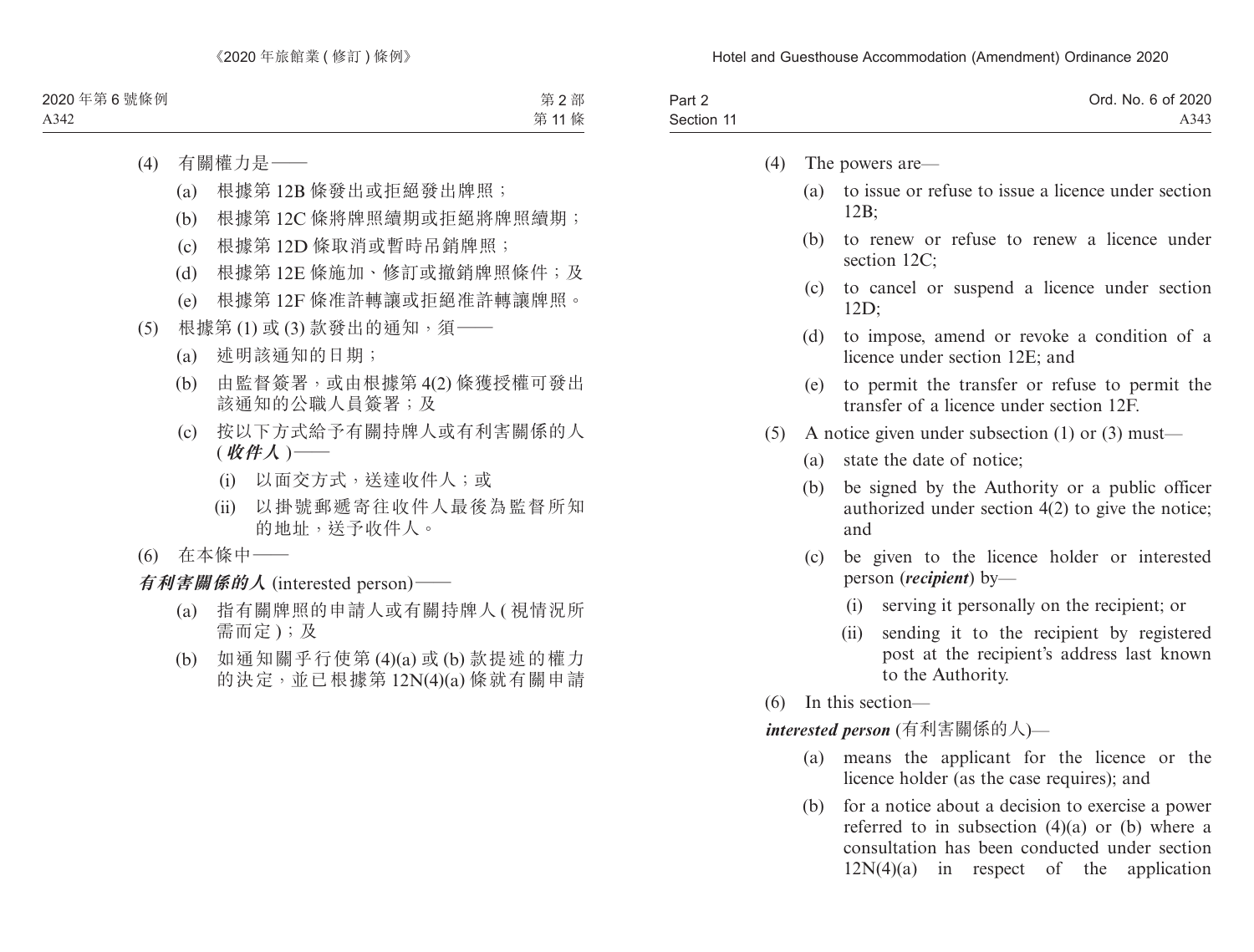| Part 2     | Ord. No. 6 of 2020 |
|------------|--------------------|
| Section 12 | A345               |

concerned—also means any affected person who has given a view to the advisory panel in response to the consultation.".

# **12. Part V repealed (appeals)**

Part V—

#### **Repeal the Part.**

#### **13. Part 5A added**

The Ordinance—

**Add**

# "**Part 5A**

## **Appeals**

#### **17A. Appeals against decisions of Authority**

- (1) A person aggrieved by a decision of the Authority under section 12B, 12C, 12D, 12E or 12F may appeal against the decision by commencing the appeal under section 17C.
- (2) A suspendable decision is suspended in its operation from the date on which the decision is made until—
	- (a) if no notice of appeal in relation to the decision is given within the period specified in section 17C(2)—the end of that period; or
	- (b) if an appeal against the decision is commenced under section 17C—the end of the date on which the appeal is disposed of, withdrawn or abandoned.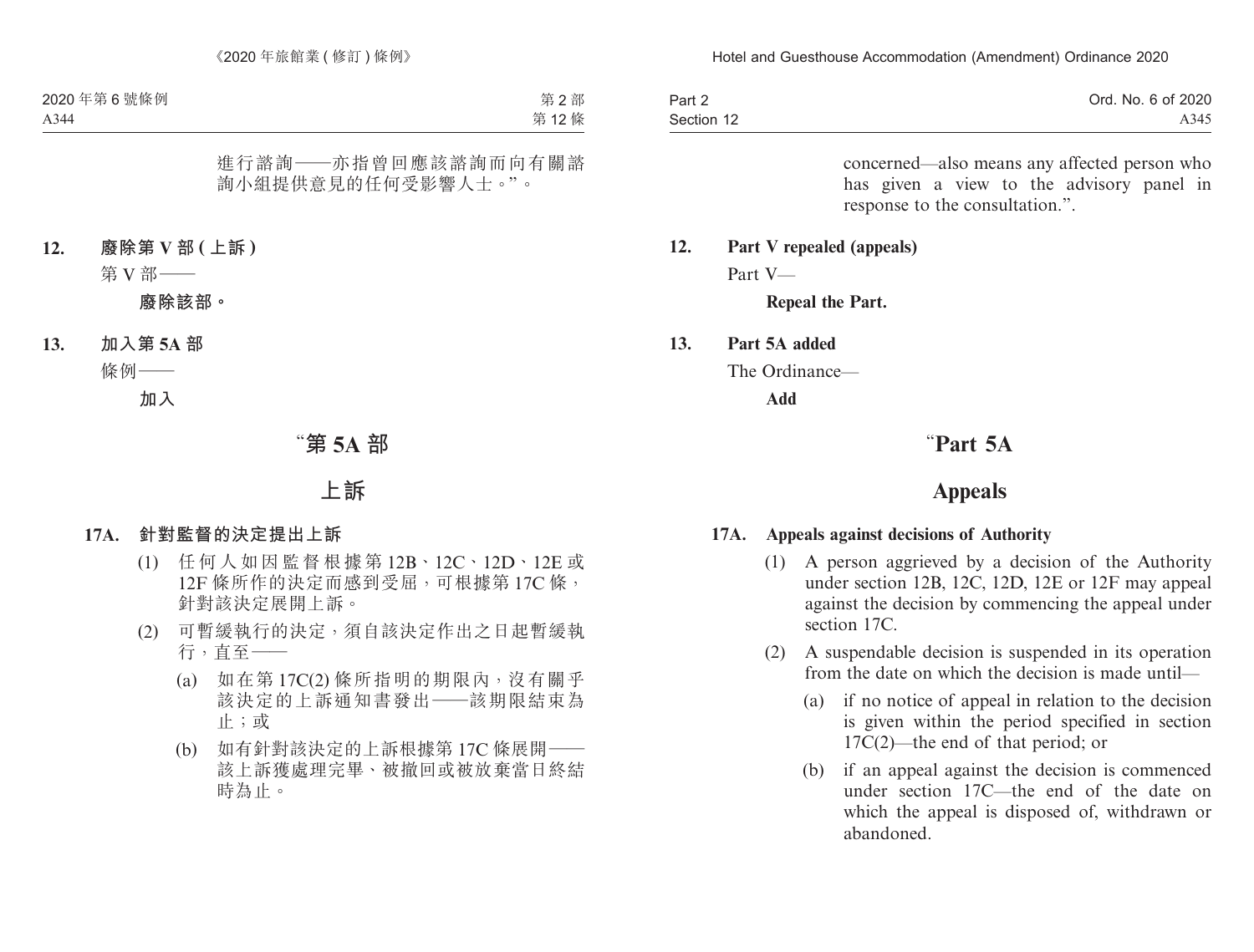| Part 2     | Ord. No. 6 of 2020 |
|------------|--------------------|
| Section 13 | A347               |

- (3) However, a suspendable decision is not suspended in its operation if—
	- (a) the Authority considers that it is contrary to the public interest to suspend the operation of the decision; and
	- (b) the notice of decision given under section 12P(3) contains a statement to that effect.
- (4) In this section—

*suspendable decision* (可暫緩執行的決定) means—

- (a) a decision to refuse to renew a licence under section 12C:
- (b) a decision to cancel or suspend a licence under section 12D; or
- (c) a decision to impose, amend or revoke a condition of a licence under section 12E.

### **17B. Appeal board panel**

- (1) The Chief Executive is to appoint a panel of persons for the purposes of hearing appeals under this Part.
- (2) The panel is to consist of the following members—
	- (a) at least 2 individuals appointed by the Chief Executive, each of whom must be an individual qualified for appointment as a District Judge under section 5 of the District Court Ordinance (Cap. 336); and
	- (b) not less than 16 other individuals appointed by the Chief Executive.
- (3) The Chief Executive is to appoint one of the panel members referred to in subsection (2)(a) to be the Convenor.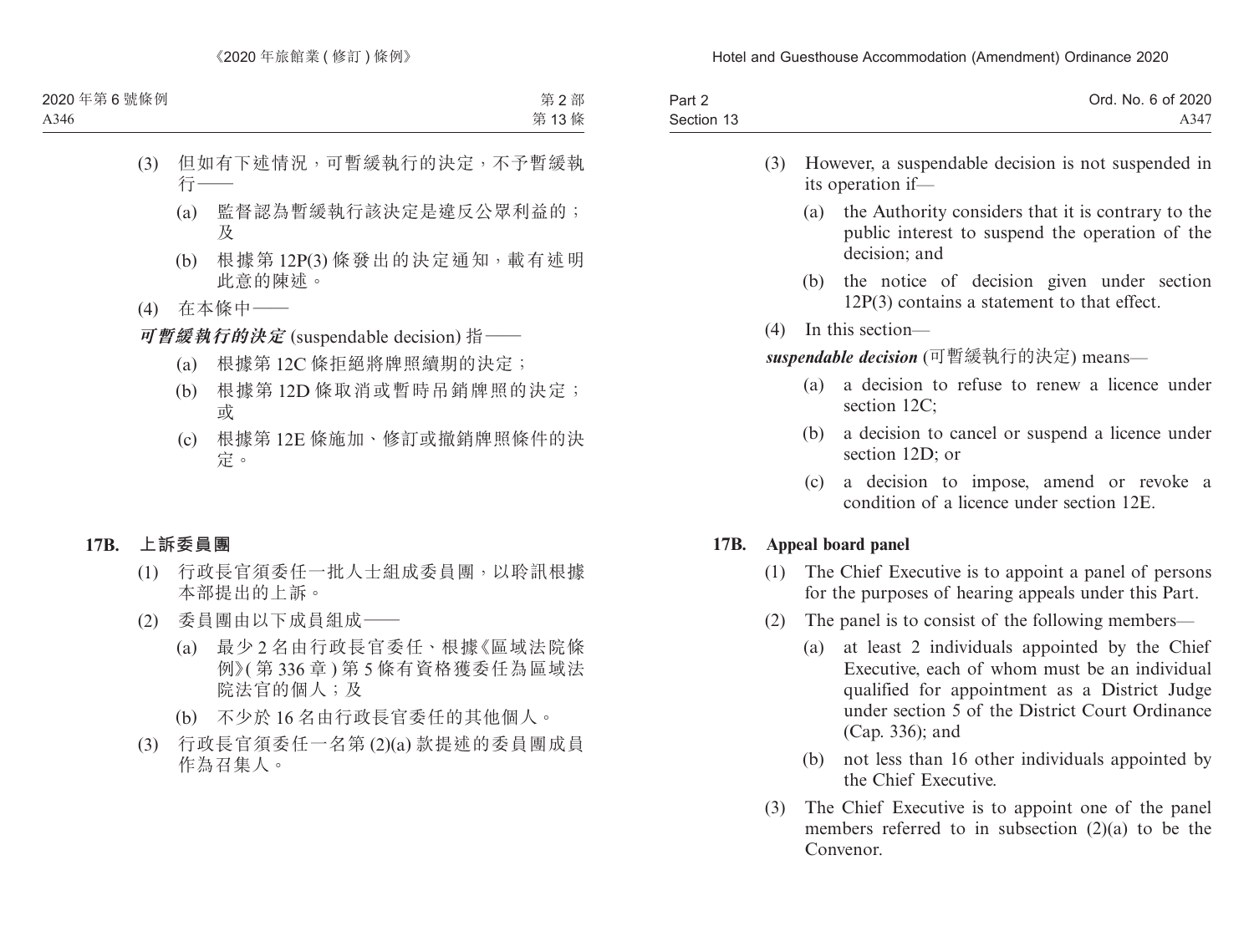| Part 2     | Ord. No. 6 of 2020 |
|------------|--------------------|
| Section 13 | A349               |

- (4) An individual who is a public officer is not eligible for appointment under this section.
- (5) A panel member is to be appointed for a term of 2 years and may be reappointed after the expiry of the member's term of office.
- (6) A panel member may resign at any time by giving a written notice to the Chief Executive.
- (7) The resignation takes effect on the date specified in the notice given under subsection (6) for the resignation to take effect or, if no such date is specified, the date on which the notice is received by the Chief Executive.
- (8) The Chief Executive may terminate the appointment of a panel member if satisfied that the member—
	- (a) has become a public officer;
	- (b) has become bankrupt, or has entered into a voluntary arrangement as defined by section 2 of the Bankruptcy Ordinance (Cap. 6) with the member's creditors;
	- (c) is unable or unfit to perform the functions of a panel member due to physical or mental illness; or
	- (d) is for any other reason unable or unfit to perform the functions of a panel member.
- (9) The Chief Executive is to give notice in the Gazette of the appointment, resignation or termination of the appointment of a panel member.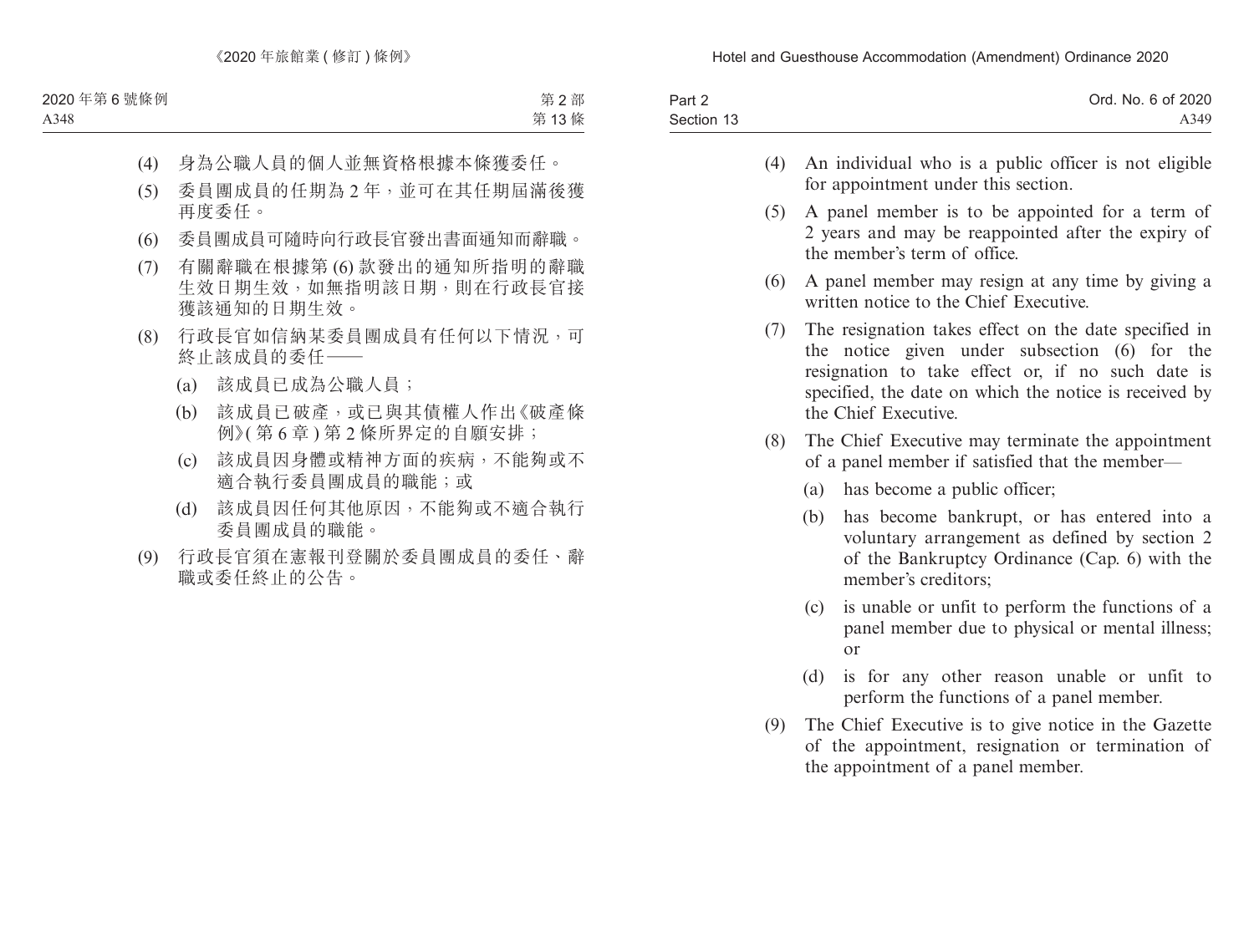| Part 2     | Ord. No. 6 of 2020 |
|------------|--------------------|
| Section 13 | A351               |

#### **17C. Commencement of appeal**

- (1) A person who intends to appeal against a decision of the Authority under section 17A (*appellant*) may commence the appeal by giving the Convenor a written notice of appeal under this section.
- (2) The notice of appeal must be given to the Convenor within 28 days after the date of notice stated in the notice of decision given under section 12P(3).
- (3) The notice of appeal must—
	- (a) be made in the form and way specified by the Convenor;
	- (b) set out the grounds of the appeal;
	- (c) be accompanied by a document containing—
		- (i) the particulars of the evidence to be adduced by the appellant at the appeal hearing; and
		- (ii) the name of every witness whom the appellant intends to call at the appeal hearing; and
	- (d) be accompanied by a copy of every document the appellant intends to produce at the appeal hearing.

### **17D. Hearing of appeal by appeal board**

- (1) Within 21 days after receiving a notice of appeal given under section 17C, the Convenor must form an appeal board to hear the appeal.
- (2) An appeal board is to consist of the following 3 members appointed by the Convenor—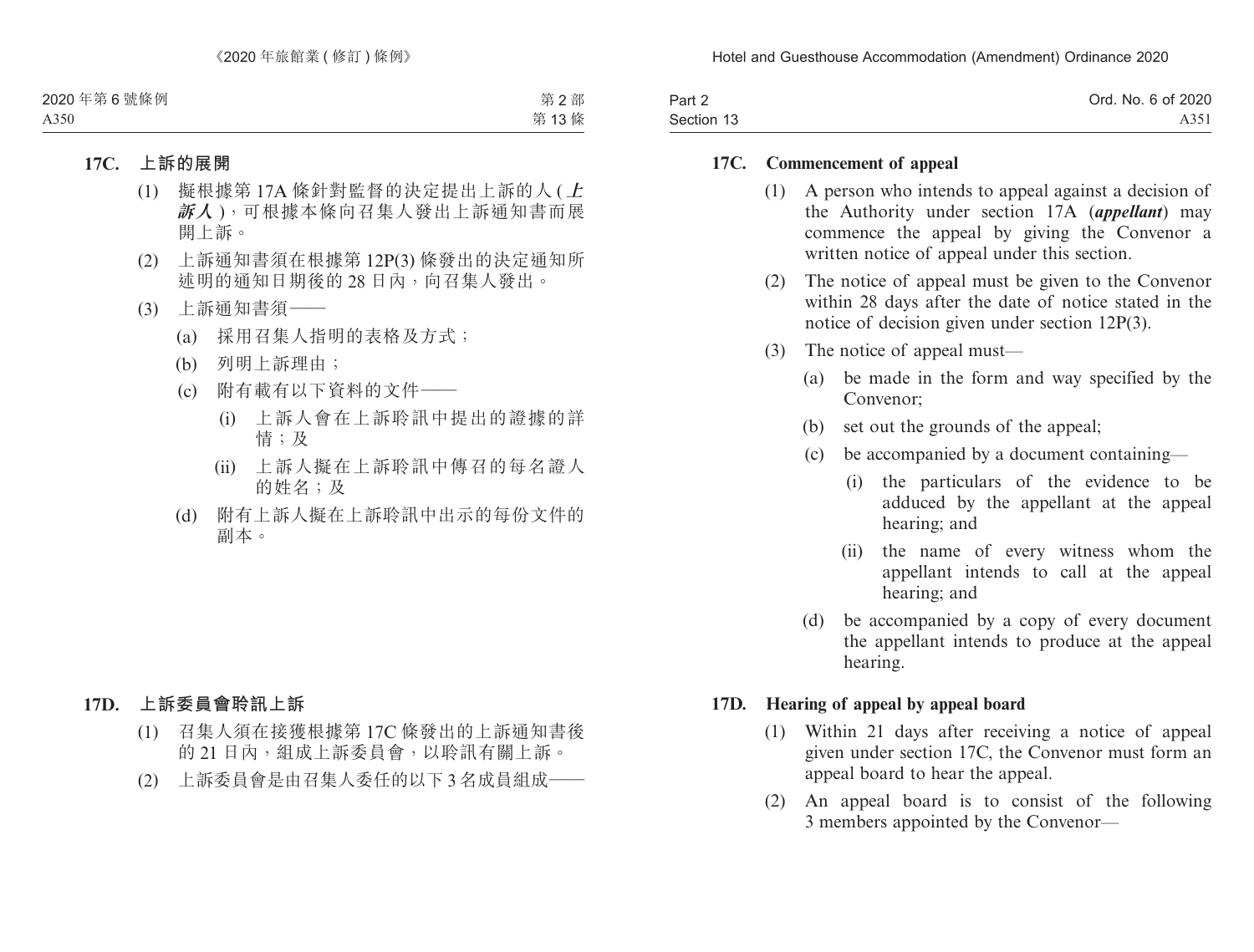| Part 2     | Ord. No. 6 of 2020 |
|------------|--------------------|
| Section 13 | A353               |

|     | (a) | a chairperson appointed from the panel<br>members referred to in section $17B(2)(a)$ (who<br>may be the Convenor); and                                                                                     |
|-----|-----|------------------------------------------------------------------------------------------------------------------------------------------------------------------------------------------------------------|
|     |     | (b) 2 other members appointed from the panel<br>members referred to in section $17B(2)(b)$ .                                                                                                               |
| (3) |     | The quorum for a meeting of an appeal board is all<br>members of the board.                                                                                                                                |
| (4) |     | In hearing an appeal, an appeal board may give the<br>Authority any directions about the Authority's<br>performance of a function of the Authority under<br>this Ordinance that is relevant to the appeal. |
| (5) |     | The Authority must comply with a direction given<br>under subsection (4).                                                                                                                                  |
| (6) |     | A question before an appeal board, except a question<br>of law, is to be determined—                                                                                                                       |
|     |     | (a) by a majority of all members of the board who<br>are voting; or                                                                                                                                        |

- (b) if there is an equality of votes—by a casting vote of the chairperson.
- (7) A question of law before an appeal board is to be determined by the chairperson.
- (8) In hearing an appeal, an appeal board may—
	- (a) receive evidence on oath;
	- (b) admit or take into account any statement, document, information or matter whether or not it would be admissible in evidence in a court of law;
	- (c) by written notice, summon any person to appear before it as a witness to produce any document relating to the appeal or to give evidence;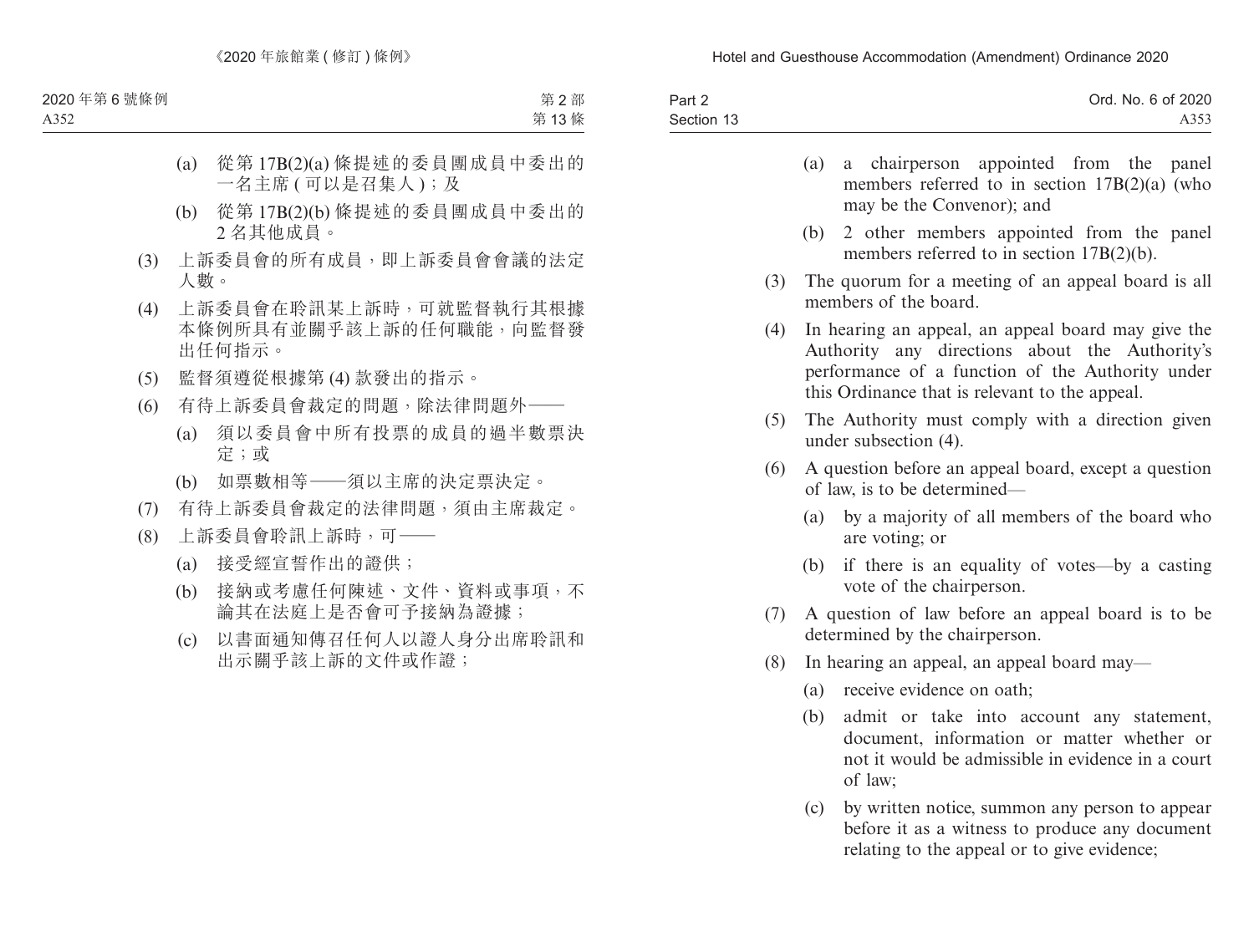| Part 2     | Ord. No. 6 of 2020 |
|------------|--------------------|
| Section 13 | A355               |

- (d) confirm, vary or reverse the decision appealed against or substitute the board's decision for that decision;
- (e) make an award of a sum that is just and equitable in the circumstances of the case in respect of any costs involved in the appeal; and
- (f) make any other order the board considers appropriate.
- (9) An appeal board has the powers that are vested in the Court of First Instance in the exercise of its powers under subsection (8).
- (10) A member of an appeal board has, in the performance of the member's function under this Ordinance, the same privileges and immunities as a judge of the Court of First Instance in civil proceedings in that Court.
- (11) A witness before an appeal board has the same privileges and immunities as if the witness were a witness in civil proceedings in the Court of First **Instance**

### **17E. Disclosure of interest of member of appeal board**

- (1) If a member of an appeal board has a disclosable interest in any matter under consideration by the board—
	- (a) the member must, as soon as reasonably practicable after noticing the interest in that matter, disclose to the board the fact that the member has a disclosable interest in a matter and the nature of the interest; and
	- (b) the member ceases to be a member of the board when the disclosure is made.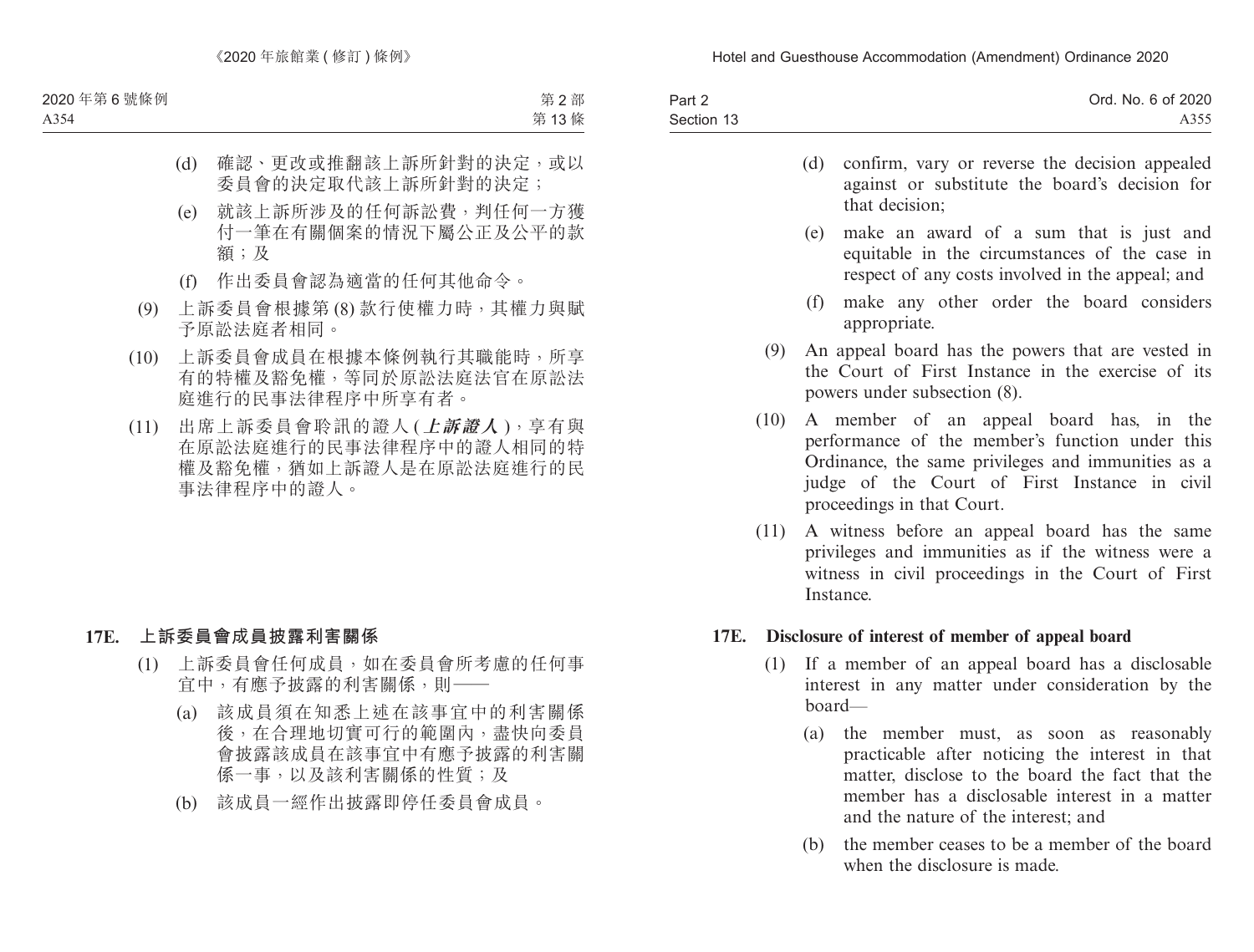| Part 2     | Ord. No. 6 of 2020 |
|------------|--------------------|
| Section 13 | A357               |

(2) In this section—

*disclosable interest* (應予披露的利害關係) means—

- (a) a pecuniary interest (whether direct or indirect); or
- (b) a personal interest greater than that which a person has as a member of the public.

#### **17F. Sum awarded in respect of appeal**

- (1) A sum awarded under section 17D(8)(e) (*costs sum*) is recoverable, as a civil debt, in the District Court.
- (2) A costs sum awarded to the Authority is a debt due to the Government.
- (3) A costs sum payable by the Authority is to be charged on the general revenue.

### **17G. Inquiry of contempt**

- (1) The chairperson of an appeal board may certify, in writing to the Court of First Instance, any of the following conduct of a person as an alleged contempt—
	- (a) if duly summoned as a witness before the board, failing to attend as a witness;
	- (b) if in attendance as a witness, refusing to—
		- (i) take an oath that is legally required by the board to be taken;
		- (ii) produce a document in the person's power or control that is legally required by the board to be produced; or
		- (iii) answer a question to which the board may legally require an answer;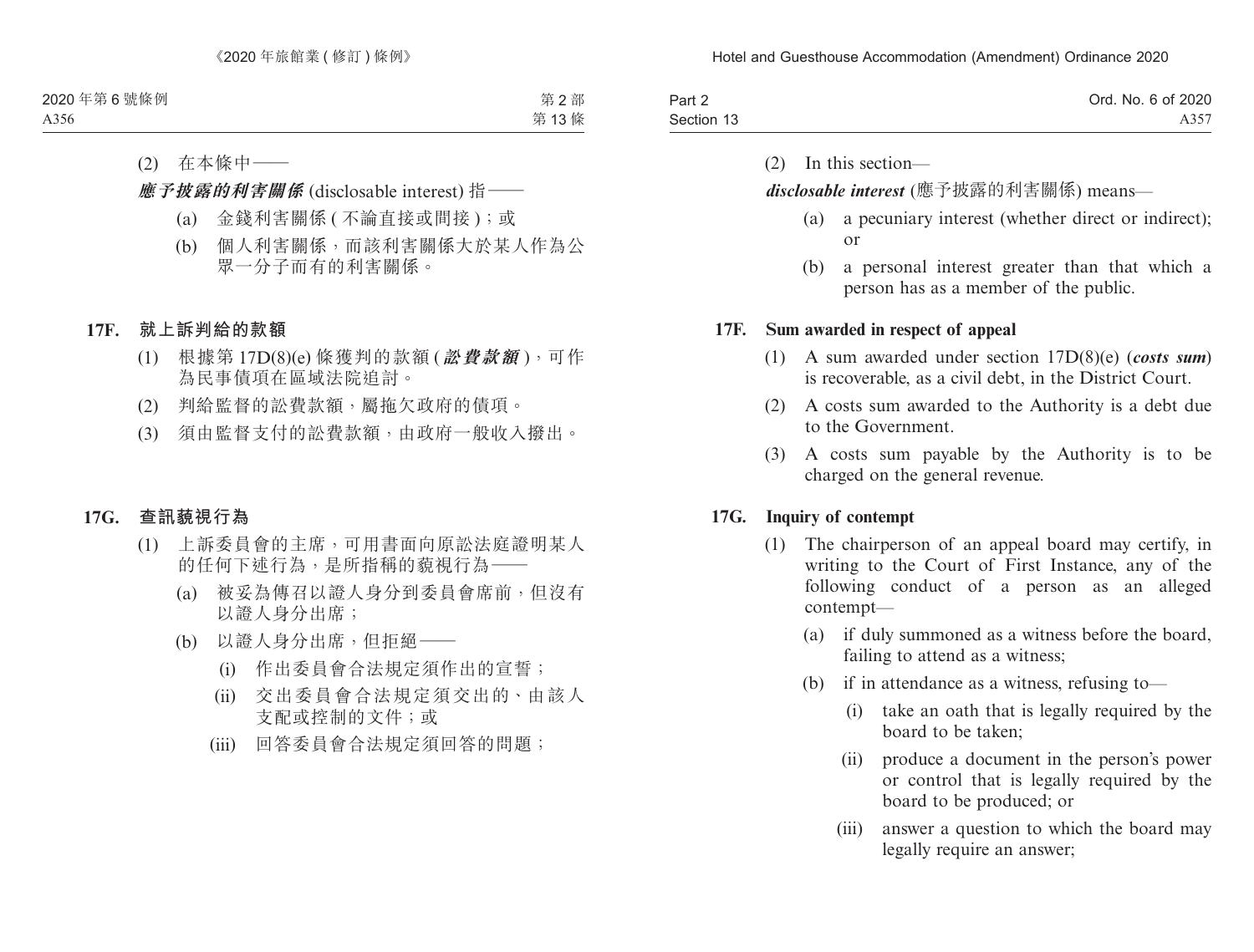| Part 2     | Ord. No. 6 of 2020 |
|------------|--------------------|
| Section 13 | A359               |

- (c) doing any other thing that would, if the board had been a court of law having power to commit for contempt, have been contempt of that court.
- (2) The Court of First Instance may then inquire into the alleged contempt and, after hearing—
	- (a) any witnesses produced against or on behalf of the person charged with the contempt; and
	- (b) any statement offered in defence,

may punish or take steps for the punishment of that person in the same way as if that person had been guilty of contempt of the court.

### **17H. Convenor may determine procedure of appeal boards**

The Convenor may, subject to this Ordinance, determine the procedure in relation to appeal boards, including determining the procedure in relation to a particular appeal board.

### **17I. Acting Convenor, vacancy in appeal board, etc.**

- (1) If the Convenor is precluded by illness, absence from Hong Kong or any other cause from performing the Convenor's functions, the Chief Executive may appoint any other panel member referred to in section 17B(2)(a) to act as the Convenor and to perform the functions of the Convenor during the period of the appointment.
- (2) If a vacancy occurs in an appeal board before the appeal hearing begins, the Convenor must, as soon as reasonably practicable, appoint a panel member as a member of the board to fill the vacancy so that the board is composed in accordance with section 17D(2).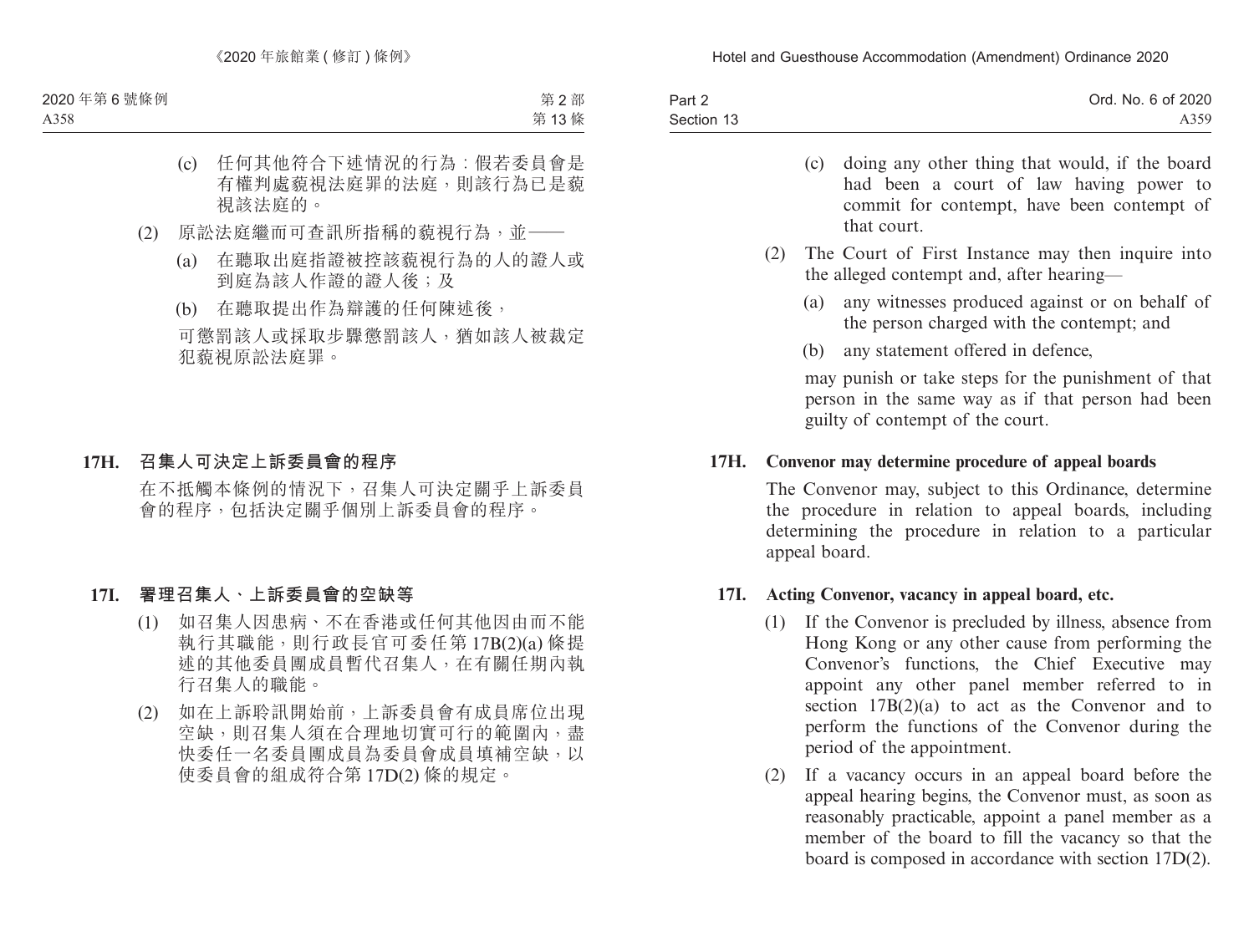| Part 2     | Ord. No. 6 of 2020 |
|------------|--------------------|
| Section 14 | A361               |

- (3) If a vacancy occurs in an appeal board after the appeal hearing has begun—
	- (a) the board is dissolved when the vacancy occurs; and
	- (b) the Convenor must form an appeal board under section 17D(1) as if the Convenor had received, on the date on which the vacancy occurred, the notice of appeal given under section 17C in relation to the subject matter of the appeal.
- (4) In this section—
- *vacancy* (空缺) includes the case where a member of an appeal board—
	- (a) ceases to be a panel member;
	- (b) ceases to be a member of the board under section  $17E(1)(b)$ ; or
	- (c) is precluded by illness, absence from Hong Kong or any other cause from performing the member's functions in relation to the board.

### **17J. Case may be stated for Court of Appeal**

- (1) Before determining an appeal, an appeal board may refer any question of law arising in the appeal to the Court of Appeal for determination by way of case stated.
- (2) On the hearing of the case, the Court of Appeal may amend the case or order it to be sent back to the appeal board for amendment.".

### **14. Part VI heading substituted**

Part VI, heading—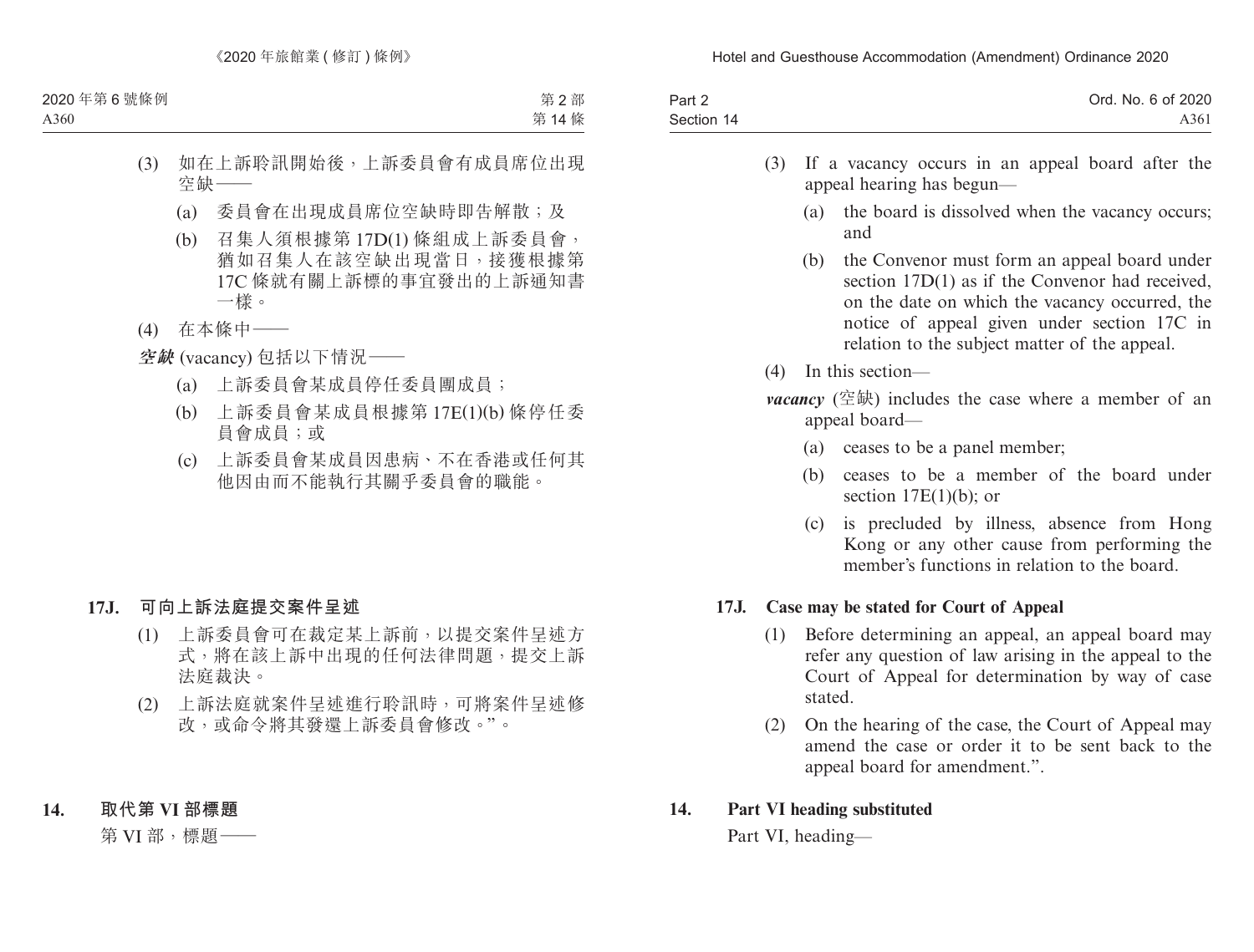| Part 2     | Ord. No. 6 of 2020 |
|------------|--------------------|
| Section 15 | A363               |

# **Repeal the heading Substitute**

# "**Part 6**

# **Supervision of Hotel or Guesthouse**".

**15. Section 18 substituted**

Section 18—

**Repeal the section Substitute**

#### "**18. Inspection of licensed premises**

- (1) For the purpose of ascertaining whether this Ordinance has been or is being complied with in respect of any licensed premises, an enforcement officer may, without a warrant, exercise any of the following powers—
	- (a) at all reasonable times enter and inspect the premises;
	- (b) require a person who takes part in the operation, keeping, management or other control of the premises as a hotel or guesthouse to produce, provide or disclose to the officer any document, thing or information relating to—
		- (i) the operation, keeping, management or other control of the premises as a hotel or guesthouse; or
		- (ii) any other activity in connection with the use of the premises as a hotel or guesthouse;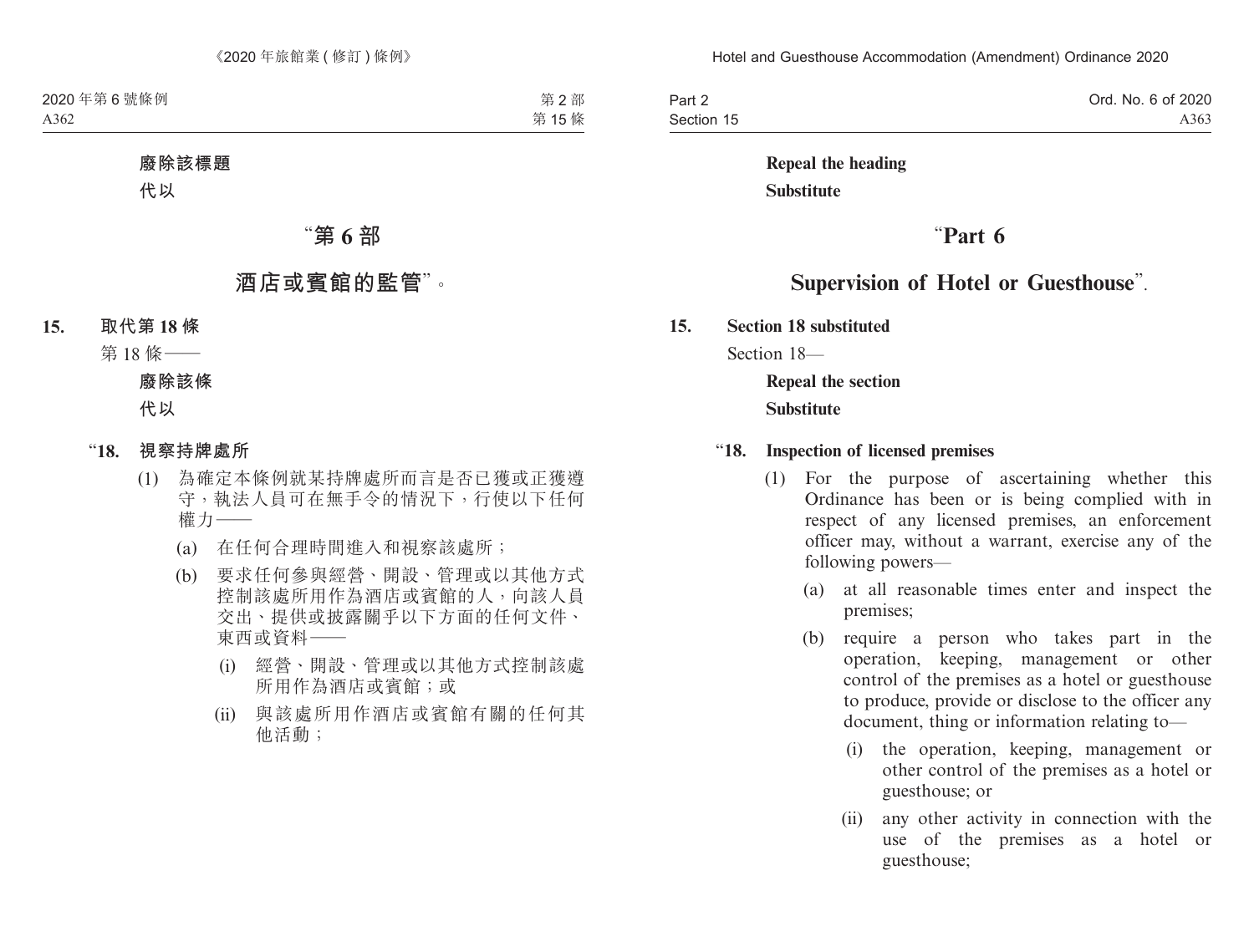| Part 2     | Ord. No. 6 of 2020 |
|------------|--------------------|
| Section 15 | A365               |

| remove for further examination a document or<br>(c)<br>thing that the officer has reasonable grounds to<br>believe to be- |     |                      |                                                                                                                                                                                                                                                               |
|---------------------------------------------------------------------------------------------------------------------------|-----|----------------------|---------------------------------------------------------------------------------------------------------------------------------------------------------------------------------------------------------------------------------------------------------------|
|                                                                                                                           |     | (i)<br>Ordinance; or | evidence of an offence under<br>this                                                                                                                                                                                                                          |
|                                                                                                                           |     |                      | (ii) evidence of a ground for cancelling or<br>suspending the licence for the premises;                                                                                                                                                                       |
|                                                                                                                           | (d) |                      | do anything that is reasonably necessary—                                                                                                                                                                                                                     |
|                                                                                                                           |     | (i)                  | for the inspection of the premises; or                                                                                                                                                                                                                        |
|                                                                                                                           |     |                      | (ii) for the inspection or testing of any<br>equipment, works or system used for or in<br>connection with the operation, keeping,<br>management or other control of the<br>premises as a hotel or guesthouse.                                                 |
| (2)                                                                                                                       |     |                      | Subsection (1) however does not empower an<br>enforcement officer to require a person to produce,<br>provide or disclose any document, thing or<br>information that the person would, on grounds of<br>legal professional privilege, be entitled to refuse to |

(3) In this section—

produce, provide or disclose.

- *licensed premises* (持牌處所) means premises covered by a licence—
	- (a) including any period during which the licence—
		- (i) is suspended under section 12D; or
		- (ii) remains in effect under section 12H(4); but
	- (b) excluding any period during which the licence has yet to take effect because of section  $12H(3)$ .".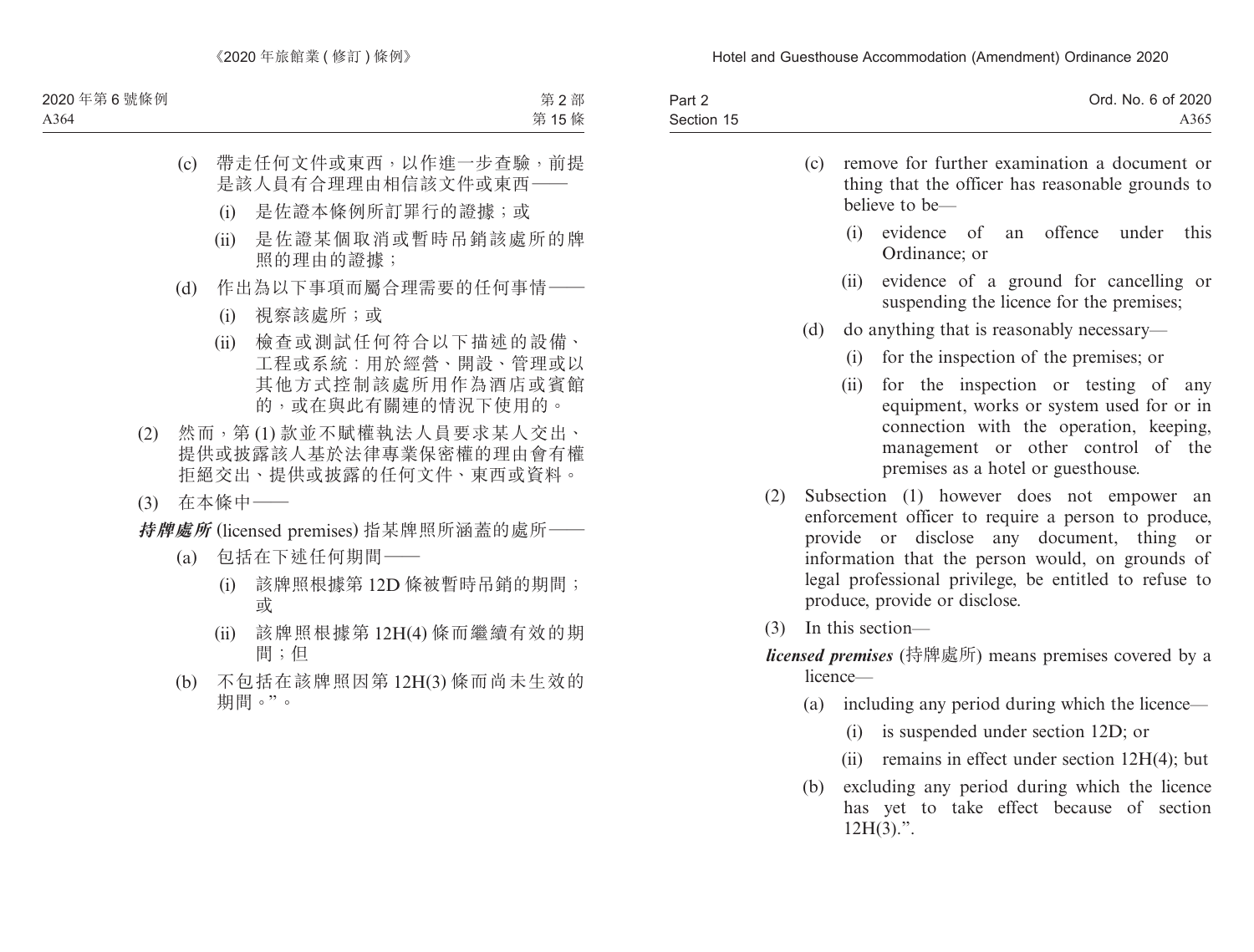| Part 2     | Ord. No. 6 of 2020 |
|------------|--------------------|
| Section 16 | A367               |

### **16. Section 18A added**

After section 18—

**Add**

#### "**18A. Warrant to enter and search premises**

- (1) A magistrate may issue a warrant authorizing an enforcement officer to enter and search any premises if the magistrate is satisfied by information on oath that there are reasonable grounds to believe that—
	- (a) the premises are or have been a hotel or guesthouse without a licence;
	- (b) a condition of a licence issued for the premises has been or is being contravened; or
	- (c) there is or may be on the premises anything that is or contains evidence of an offence under this Ordinance.
- (2) In addition, for licensed premises within the meaning of section 18, the magistrate must also be satisfied that an entry by an enforcement officer under that section was refused.
- (3) A warrant issued under this section must specify—
	- (a) the premises covered by the warrant;
	- (b) the purpose of the entry and search;
	- (c) the name and capacity of the person authorized under the warrant to enter and search the premises; and
	- (d) the date of issue of the warrant.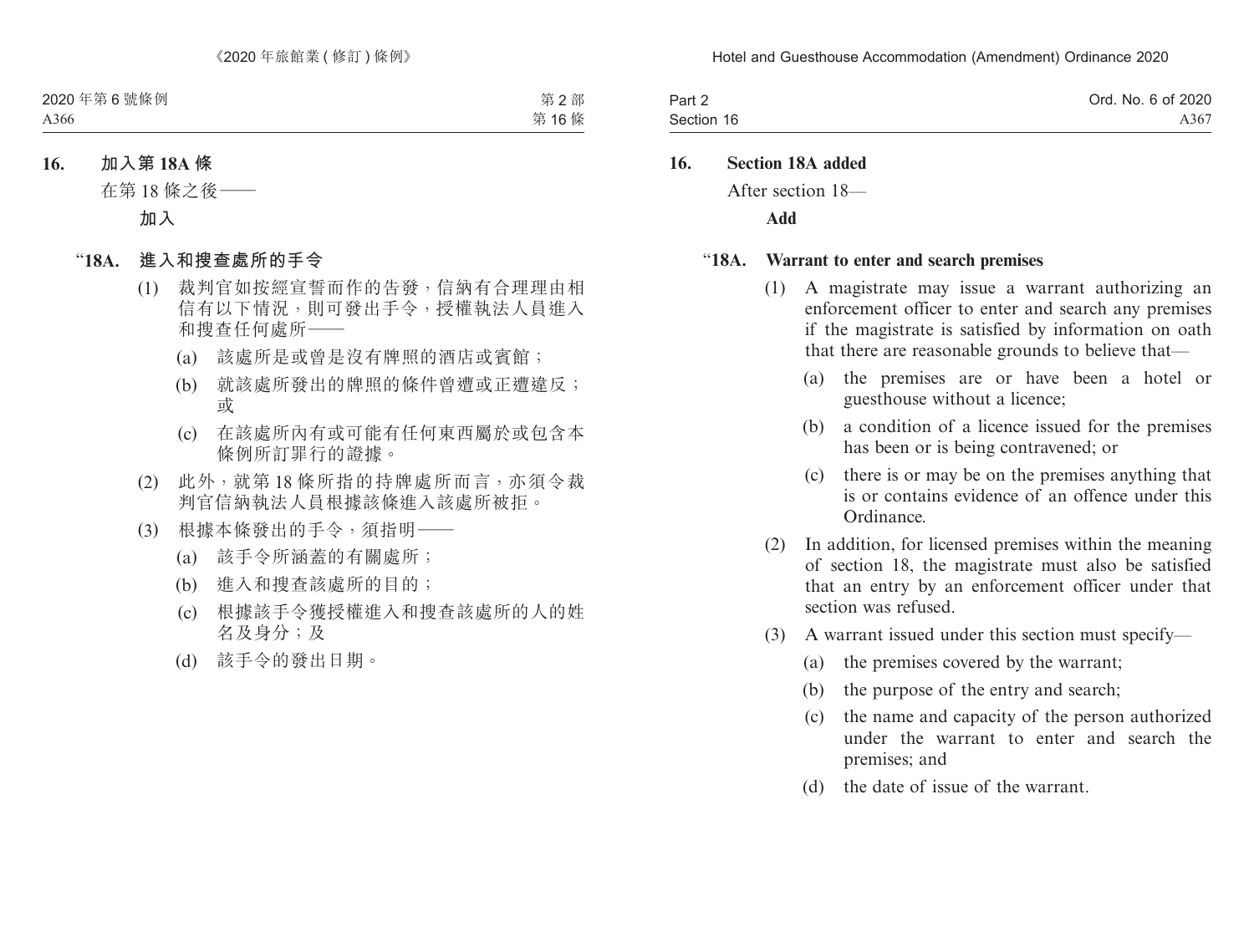| Part 2     | Ord. No. 6 of 2020 |
|------------|--------------------|
| Section 16 | A369               |

- (4) Unless otherwise specified in a warrant issued under this section, the warrant continues to be in force until the purpose of the entry and search as specified in it has been satisfied.
- (5) An enforcement officer authorized by a warrant issued under this section to enter and search any premises may—
	- (a) enter the premises at the time specified in the warrant or, if no time is specified, at any time: and
	- (b) use any force that is reasonable in the circumstances for gaining entry into the premises.
- (6) For the purpose of searching the premises, the enforcement officer may exercise any of the following powers—
	- (a) stop and require any person found on the premises whom the officer has reasonable grounds to believe has committed or is committing an offence under this Ordinance—
		- (i) to state the person's name, correspondence address and contact telephone number; and
		- (ii) to produce for the officer's inspection the person's proof of identity as defined by section 17B(1) of the Immigration Ordinance (Cap. 115);
	- (b) search for, or require the production of, and examine, any document relating to the premises;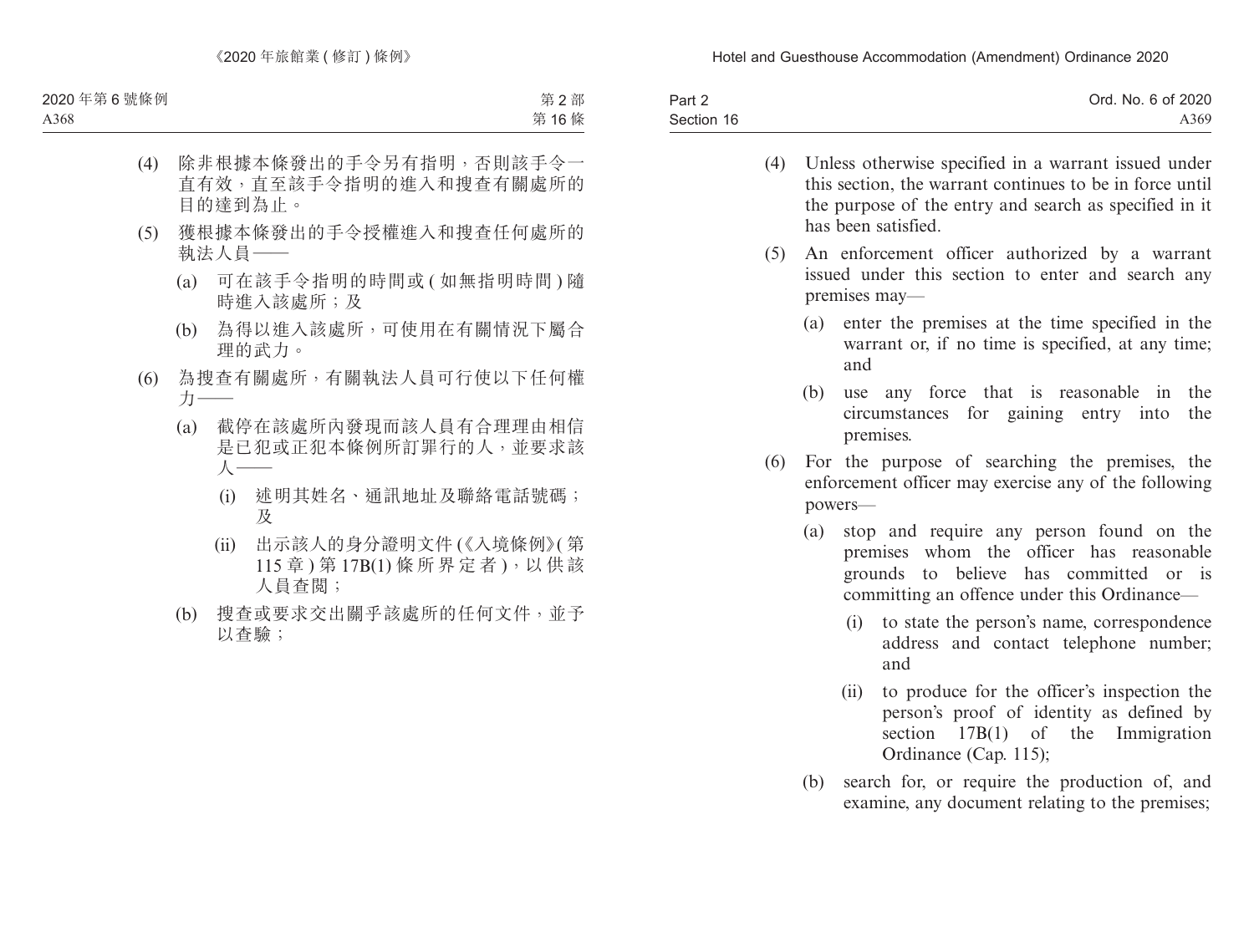| Part 2     | Ord. No. 6 of 2020 |
|------------|--------------------|
| Section 16 | A371               |

- (c) search for, or require the production, provision or disclosure of, and examine, any other document, thing or information that the officer has reasonable grounds to believe to be or to contain evidence of an offence under this Ordinance;
- (d) take and make copies of any document, thing or information referred to in paragraph (b) or  $(c)$ :
- (e) seize, remove and detain anything that the officer has reasonable grounds to believe to be or to contain evidence of an offence under this Ordinance;
- (f) take any photograph, or make any recording, of anything referred to in paragraph  $(a)$ ,  $(b)$ ,  $(c)$ ,  $(d)$ or (e);
- (g) require any person found on the premises to provide, without cost, facilities and assistance that the officer reasonably requires for exercising a power of the officer under this section.
- (7) Subsection (6) however does not empower an enforcement officer to require a person to produce, provide or disclose any document, thing or information that the person would, on grounds of legal professional privilege, be entitled to refuse to produce, provide or disclose.
- (8) The enforcement officer may be accompanied and assisted by any person the officer considers necessary for assisting the officer in entering or searching the premises.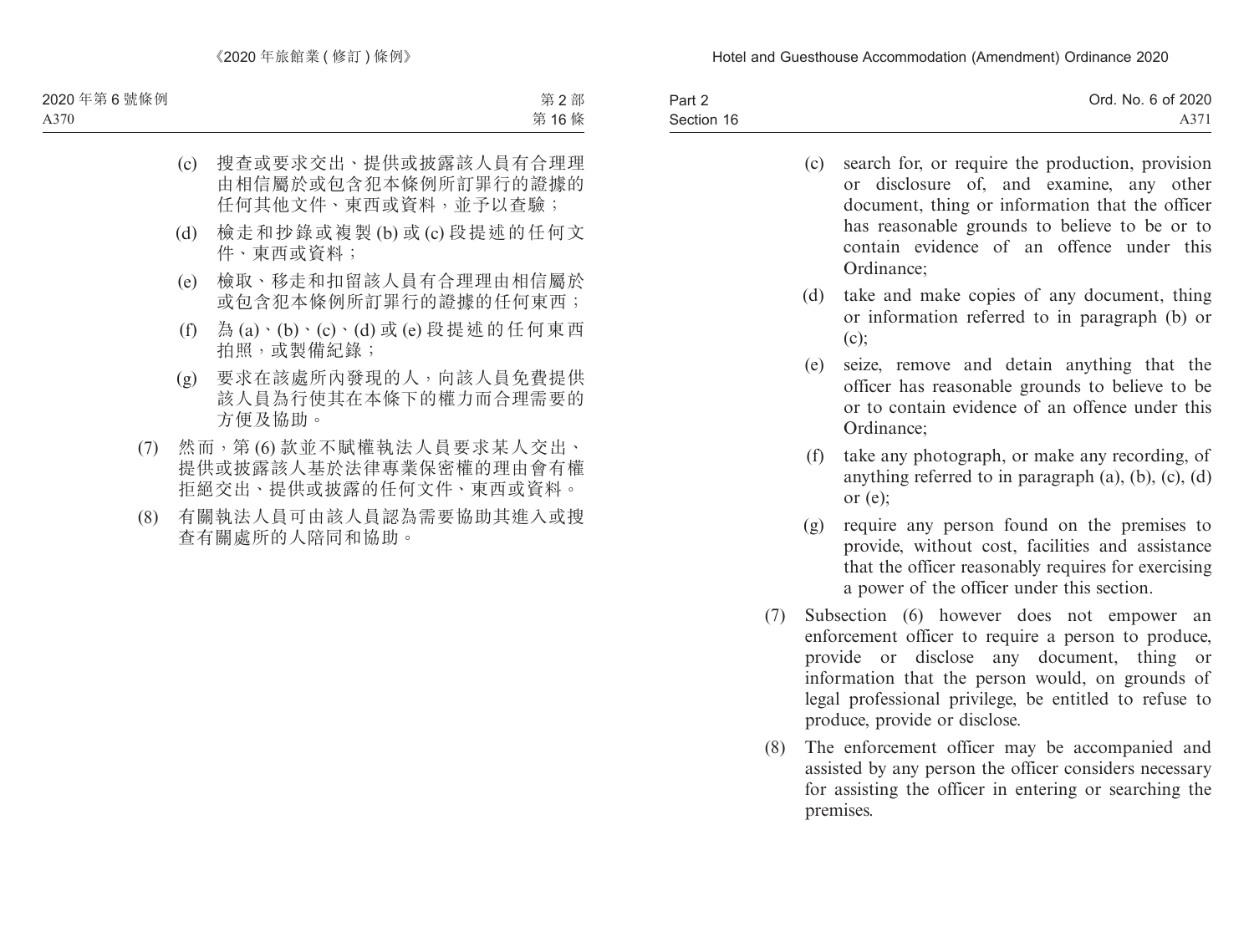| Part 2     | Ord. No. 6 of 2020 |
|------------|--------------------|
| Section 17 | A373               |

(9) On leaving any unoccupied premises entered under this section, the enforcement officer must leave the premises as effectually secured against trespass by any person as the premises were found at the time of entry.".

## **17. Section 19 amended (Secretary may direct remedial measures)**

(1) Section 19, heading—

## **Repeal**

"**direct remedial measures**"

## **Substitute**

"**give directions to secure safety, etc.**".

(2) Section 19(1)—

## **Repeal**

"in respect of any hotel or any guesthouse, by notice in writing, give such directions as appear to him"

## **Substitute**

"by written notice, give any directions in respect of a hotel or guesthouse that the Secretary considers".

(3) Section  $19(1)(a)$  and  $(b)$ —

# **Repeal**

"the guesthouse"

# **Substitute**

"guesthouse".

(4) Section  $19(2)(a)$  and (b), English text—

# **Repeal**

"shall" (wherever appearing)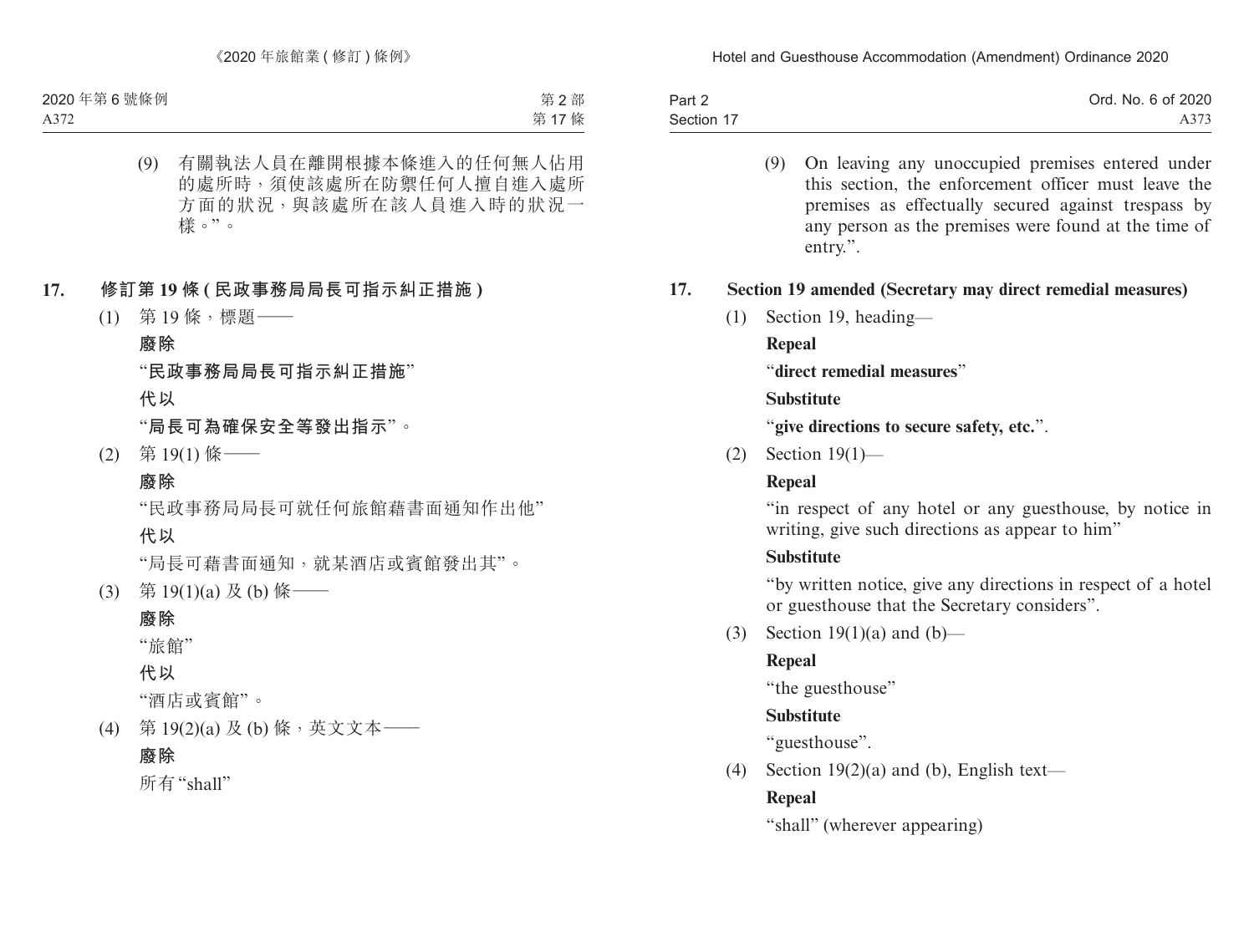| Part 2     | Ord. No. 6 of 2020 |
|------------|--------------------|
| Section 18 | A375               |

#### **Substitute**

"must".

(5) Section 19(2)(a)—

### **Repeal**

"the guesthouse" (wherever appearing)

### **Substitute**

"guesthouse".

(6) Section 19(3)—

### **Repeal**

"the guesthouse, such notice shall"

### **Substitute**

"guesthouse, the notice must".

(7) Section 19(3)—

### **Repeal**

"his capacity in relation to the hotel or the guesthouse"

### **Substitute**

"the addressee's capacity in relation to the hotel or guesthouse".

### **18. Part 6A heading, and Part 6A, Division 1 heading added**

After section 19—

**Add**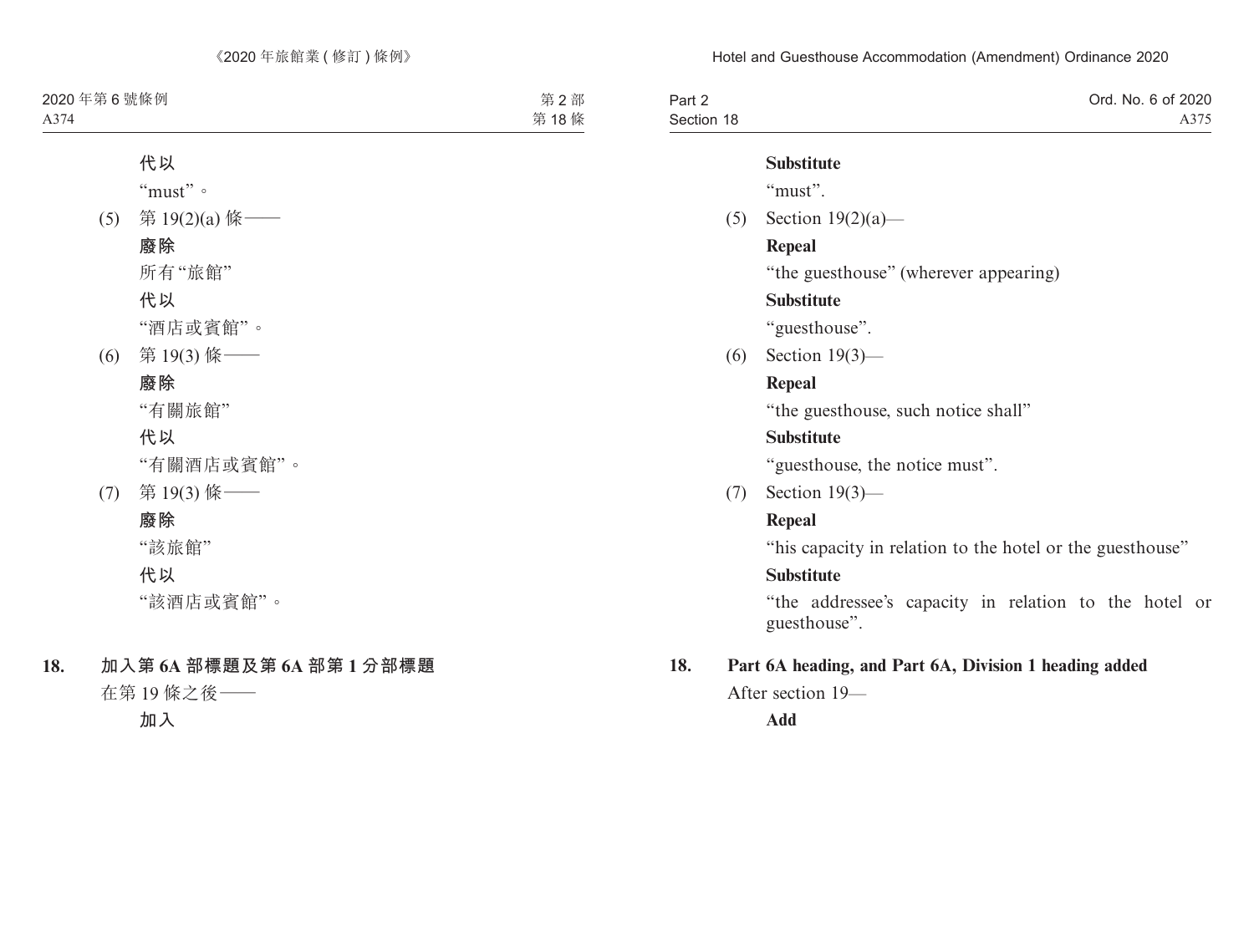| Part 2     |  |
|------------|--|
| Section 19 |  |

# "**Part 6A**

# **Orders Made by Court or Magistrate**

# **Division 1—Order of District Court Made on Grounds of Safety, etc.**".

### **19. Section 20 substituted**

Section 20—

# **Repeal the section Substitute**

### "**20. Remedial order**

- (1) The Secretary may, by sworn information in writing, request the District Court to make an order under this section (*remedial order*) in respect of a hotel or guesthouse if it appears to the Secretary that—
	- (a) there is any danger or risk of danger to guests in the hotel or guesthouse; or
	- (b) a direction given under section 19 in respect of the hotel or guesthouse has not been complied with within the period indicated in the notice served under that section.
- (2) However, the Secretary must give a written notice of his or her intention to make the request at least 24 hours before making the request.
- (3) On receiving the request, the District Court must make a remedial order if it is satisfied by the sworn information that the Secretary has given the notice required under subsection (2).
- (4) A remedial order must—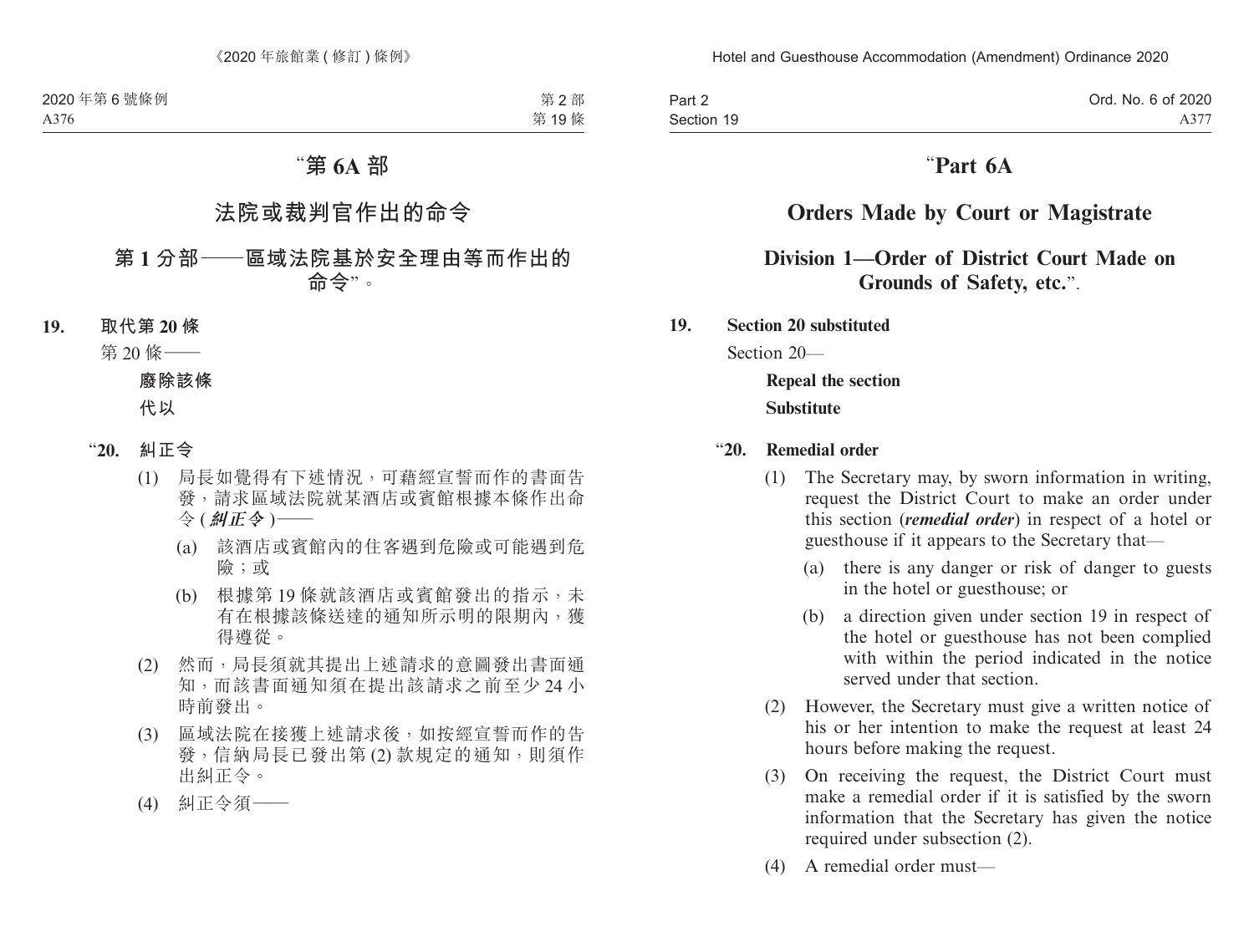| Part 2     | Ord. No. 6 of 2020 |
|------------|--------------------|
| Section 19 | A379               |

|                 | (a) identify the premises being a hotel or |  |  |
|-----------------|--------------------------------------------|--|--|
| guesthouse; and |                                            |  |  |

- (b) direct that the premises are to be closed and cease to be a hotel or guesthouse—
	- (i) from the date specified in the order; and
	- (ii) until the date specified in a written notice given by the Secretary.
- (5) If a remedial order is made in respect of a hotel or guesthouse, the Secretary may—
	- (a) execute, or cause to be executed, any work necessary to—
		- (i) give effect to the order;
		- (ii) remove the danger or risk of danger mentioned in subsection (1)(a); or
		- (iii) give effect to the direction mentioned in subsection  $(1)(b)$ ;
	- (b) for any such purpose, authorize in writing any person to carry out the work; and
	- (c) recover in the District Court any expenses incurred because of the work, as a debt due to the Government, from any responsible person for the hotel or guesthouse.
- (6) Moreover, an enforcement officer may, in order to effect the closure of the premises as directed—
	- (a) enter any place at the time specified in the order or, if no time is specified, at any time;
	- (b) use any reasonable force and take any reasonable measures, including using any force that is reasonable in the circumstances for gaining entry into the premises; and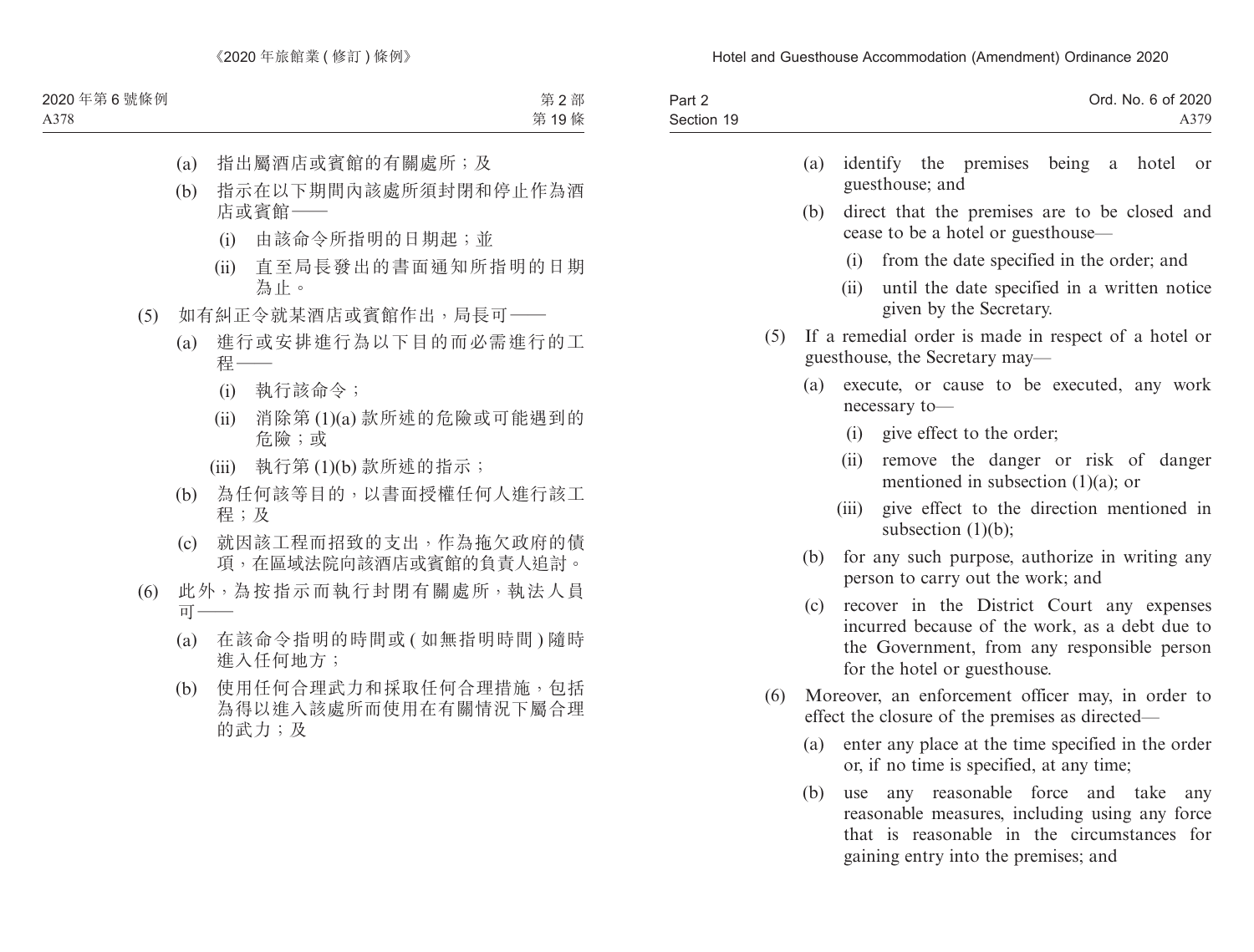| Part 2     | Ord. No. 6 of 2020 |
|------------|--------------------|
| Section 19 | A38 <sub>1</sub>   |

- (c) evict any person from the premises.
- (7) An enforcement officer effecting the closure of any premises pursuant to a remedial order must affix a copy of the order to a conspicuous part of the premises.
- (8) While a remedial order is in force in respect of a hotel or guesthouse—
	- (a) no unauthorized person may enter or be in the hotel or guesthouse; and
	- (b) a police officer or an enforcement officer may remove from the hotel or guesthouse any unauthorized person found there.
- (9) A notice given under subsection  $(2)$  or  $(4)(b)(ii)$  must  $he$ —
	- (a) in both English and Chinese;
	- (b) addressed to the responsible persons for the hotel or guesthouse; and
	- (c) given by affixing it to a conspicuous part of the hotel or guesthouse.
- (10) For the purposes of subsection (9)(b), a responsible person may be addressed by reference to the person's capacity in relation to the hotel or guesthouse without the need to state the name of the person.
- (11) In this section
	- *hotel or guesthouse* (酒店或賓館), except in subsections (1) and (4), includes premises that have ceased to be a hotel or guesthouse;
	- *responsible person* (負責人), in relation to a hotel or guesthouse, means a person who operates, keeps, manages or otherwise has control of the hotel or guesthouse;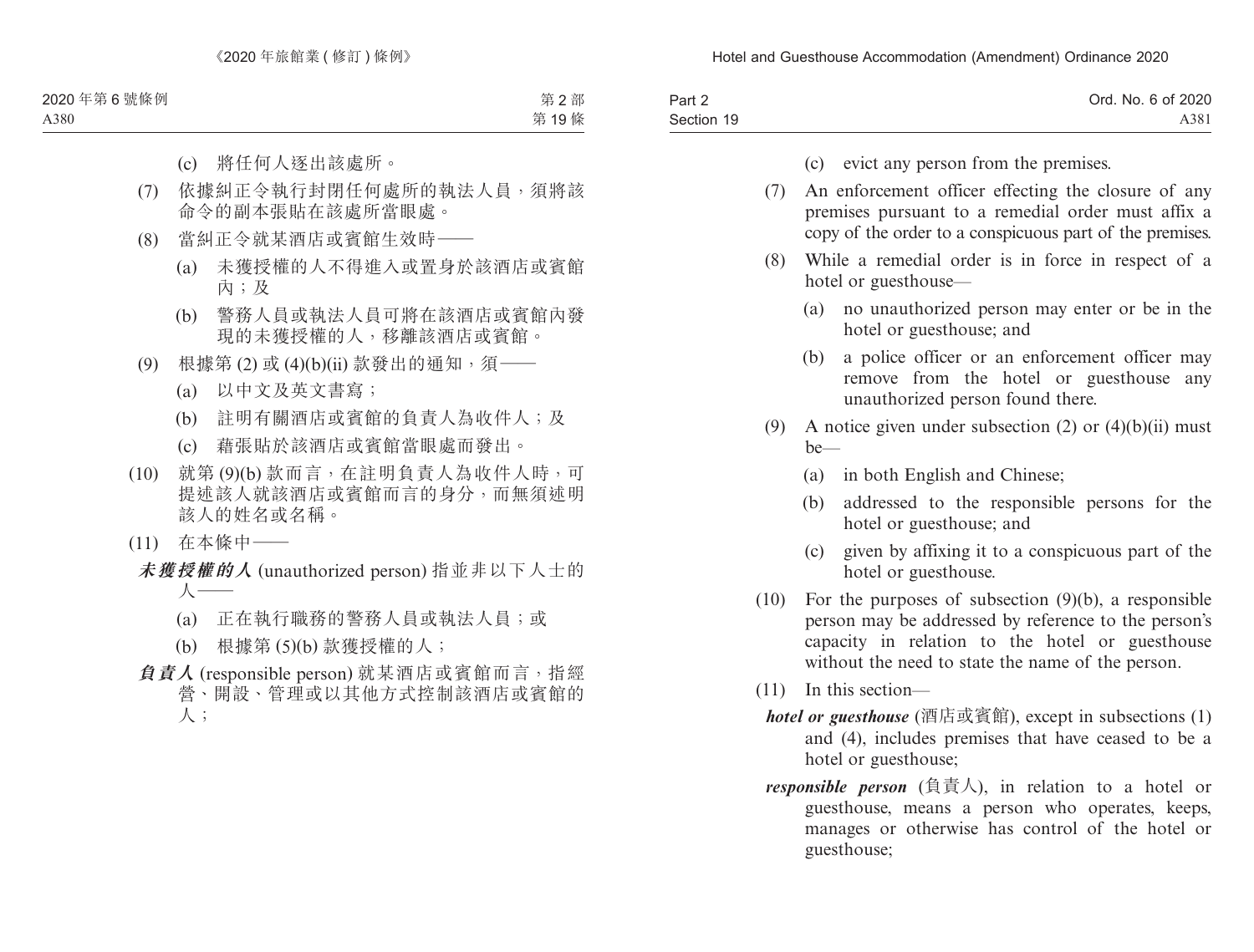| Part 2     | Ord. No. 6 of 2020 |
|------------|--------------------|
| Section 20 | A383               |

*unauthorized person* (未獲授權的人) means a person other than—

- (a) a police officer or an enforcement officer in the course of the officer's duty; or
- (b) a person authorized under subsection (5)(b).".

#### **20. Part 6A, Divisions 2 and 3 added**

Part 6A, after section 20—

**Add**

# "**Division 2—Order of Court or Magistrate Made in Case of Repeated Contravention of Section 5 or 5A**

## **Subdivision 1—Closure Order**

#### **20A. Closure order**

- (1) A court or magistrate may make an order under this section (*closure order*) in respect of any premises if—
	- (a) a person is convicted by the court or magistrate of a specified offence in respect of the premises (*present conviction*);
	- (b) the Authority applies in writing for the order; and
	- (c) the court or magistrate is satisfied that the conditions specified in subsection (2) are fulfilled.
- (2) The conditions are that—
	- (a) there is a previous conviction in respect of the premises;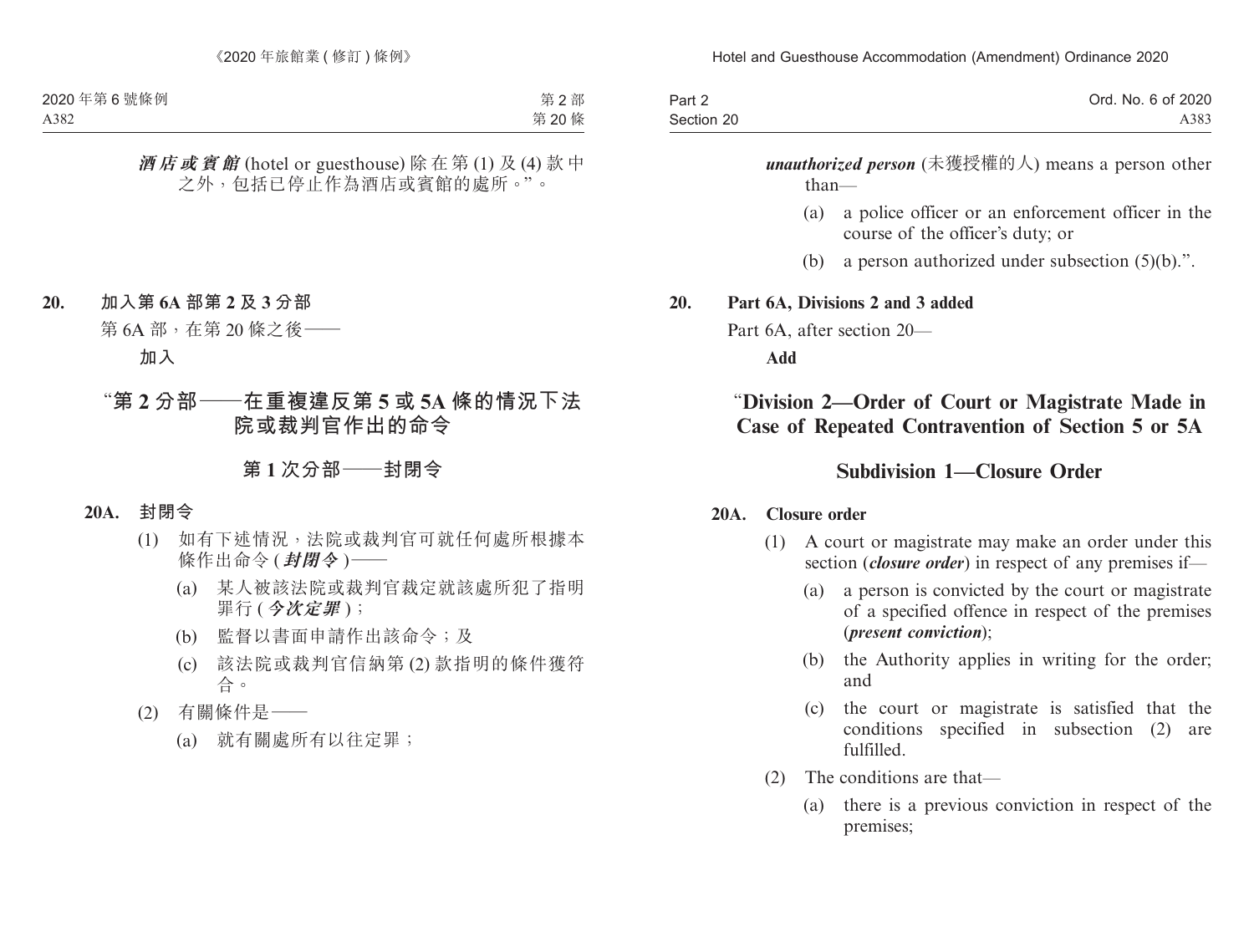| Part 2     | Ord. No. 6 of 2020 |
|------------|--------------------|
| Section 20 | A385               |

- (b) the Authority has, in respect of the previous conviction, acted in accordance with subsection (3); and
- (c) the specified offence to which the present conviction relates was committed within the period beginning on the date after, and ending 16 months after, the date of the previous conviction.
- (3) For subsection (2)(b), the Authority has acted in accordance with this subsection if—
	- (a) within 14 days after the date of the previous conviction, the Authority has—
		- (i) published—
			- (A) a notice in English in 1 newspaper published in Hong Kong in the English language; and
			- (B) a notice in Chinese in 1 newspaper published in Hong Kong in the Chinese language; and
		- (ii) affixed both notices to a conspicuous part of the premises to which the previous conviction relates (*previous conviction premises*); and
	- (b) each of the notices mentioned in paragraph  $(a)$ 
		- (i) is addressed to the owner and the tenant of the previous conviction premises (by reference to their capacity in relation to the premises);
		- (ii) includes a statement to the effect that a person has been convicted of a specified offence in respect of the premises;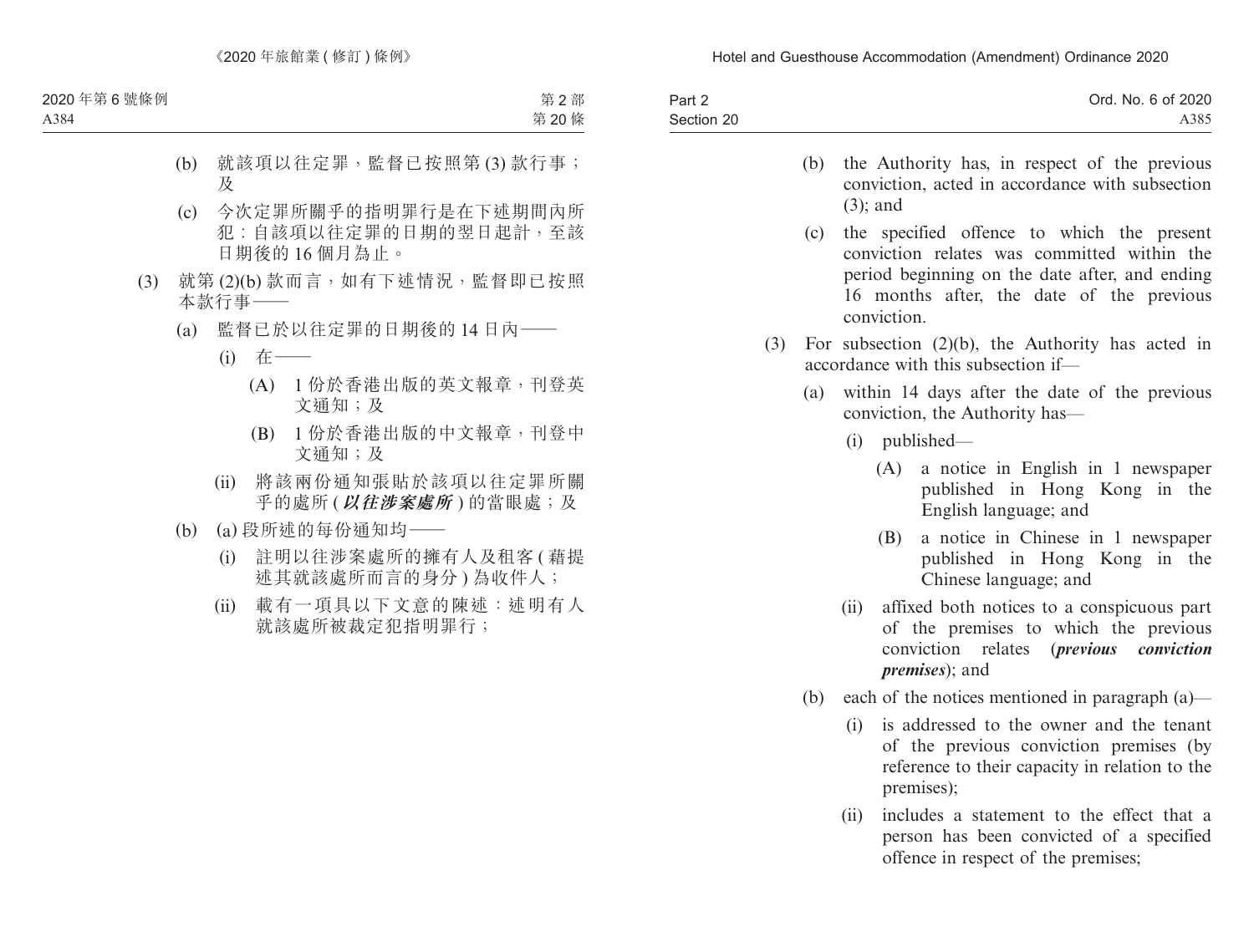| Part 2     | Ord. No. 6 of 2020 |
|------------|--------------------|
| Section 20 | A387               |

- (iii) states the nature of the offence and the date of conviction of the offence; and
- (iv) includes a statement to the effect that a closure order may be made in respect of the premises if—
	- (A) within the period beginning on the date after, and ending 16 months after, the date of the conviction, any person commits a specified offence in respect of the premises; and
	- (B) the person is convicted of the offence.
- (4) If the previous conviction premises only form part of the premises to which the present conviction relates, a closure order may be made only in respect of that part.
- (5) A closure order must—
	- (a) identify the premises to which the order relates; and
	- (b) direct that the premises are to be closed from the date specified in the order for 6 months.
- (6) Whether a closure order is made in relation to the present conviction—
	- (a) does not affect any power of a court or magistrate to sentence or otherwise deal with the convicted person; and
	- (b) is to be left out of account when determining the appropriate sentence or other way of dealing with the convicted person.
- (7) The operation of a closure order is not affected by—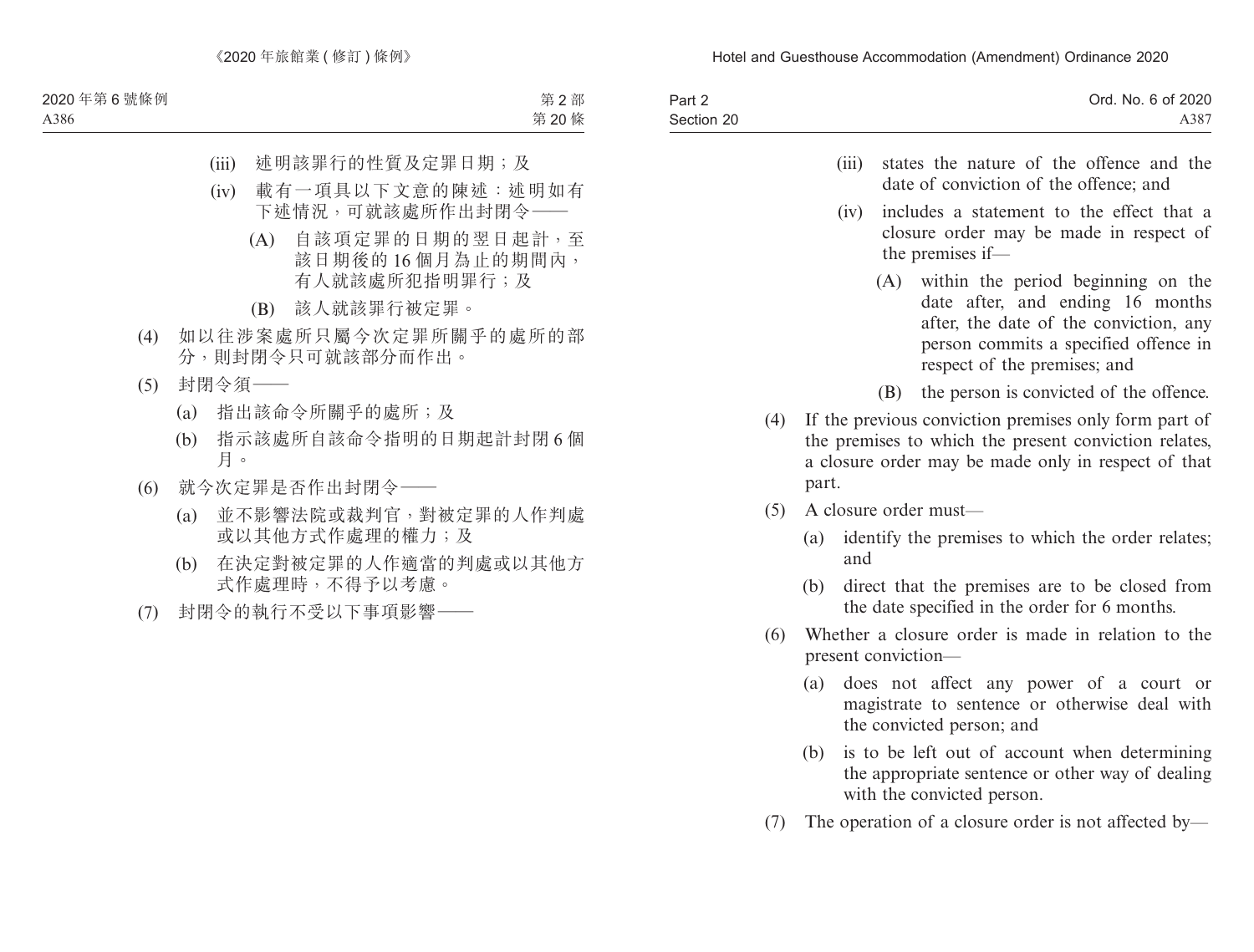| Part 2     | Ord. No. 6 of 2020 |
|------------|--------------------|
| Section 20 | A389               |

- (a) any pending appeal against the present conviction or the previous conviction; or
- (b) any pending application made under section 20C(1) or 20E(1) to rescind or suspend the order.
- (8) If an appellate court records or restores a conviction of a person of a specified offence, the court or magistrate before which the charge for the offence was laid may make the order under subsection (1) as if the person were convicted by the court or magistrate.
- (9) In this section—

### *previous conviction* (以往定罪) means—

- (a) the conviction of any person of a specified offence before the present conviction; and
- (b) if there is more than one such conviction before the present conviction—the one immediately preceding the present conviction;
- *specified offence* (指明罪行) means an offence under section 5 or 5A.

### **20B. Issue of warrant to bailiff after making closure order**

- (1) If a court or magistrate makes a closure order in respect of any premises, the court or magistrate—
	- (a) must issue a warrant to a bailiff, commanding the bailiff to close the premises and to affix a copy of the order to a conspicuous part of the premises; and
	- (b) may direct that the warrant is to be executed only after a date specified in the warrant.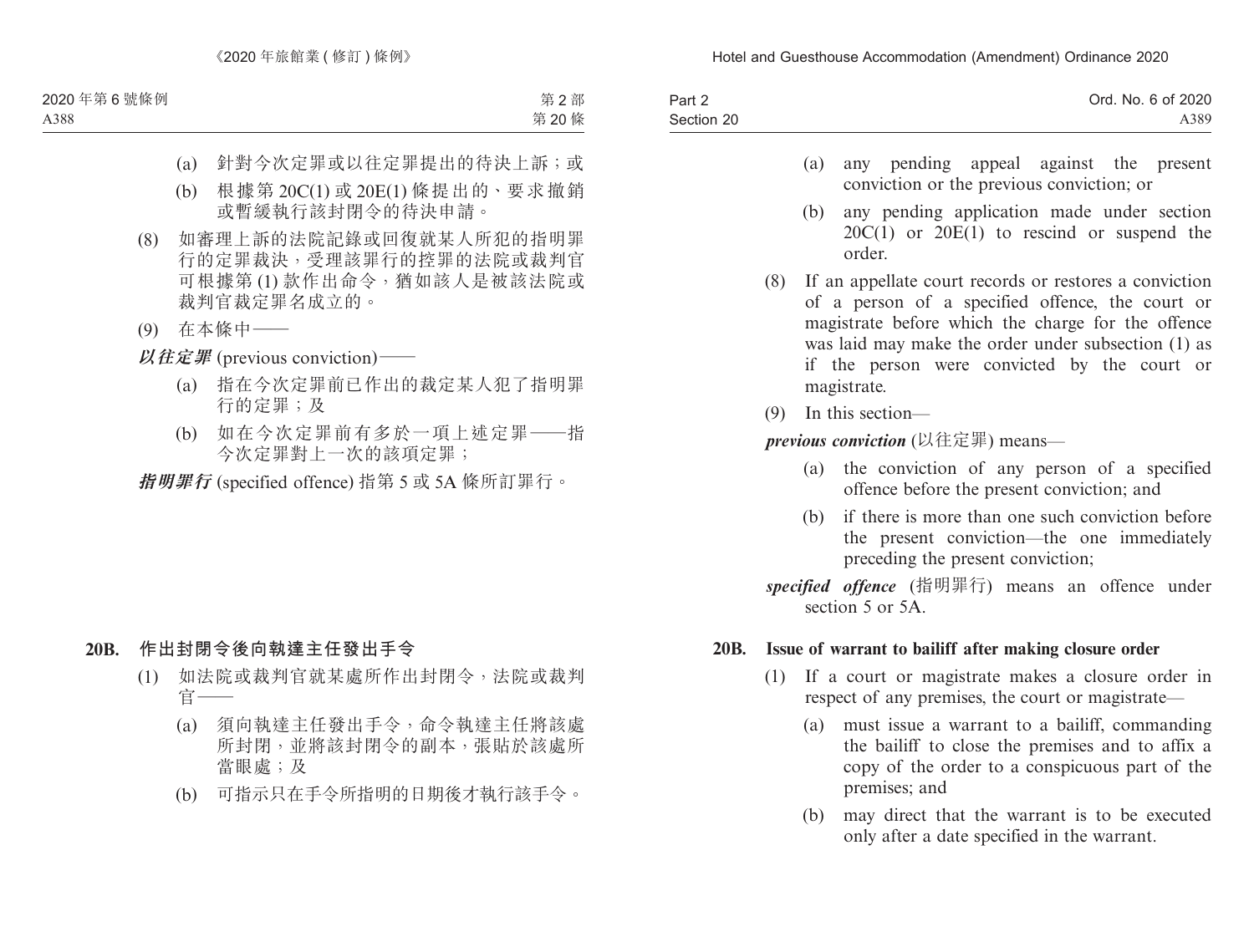| Part 2     | Ord. No. 6 of 2020 |
|------------|--------------------|
| Section 20 | A391               |

- (2) A bailiff executing the warrant may, in order to effect the closure of the premises—
	- (a) enter any place at the time specified in the warrant or, if no time is specified, at any time:
	- (b) use any reasonable force and take any reasonable measures, including using any force that is reasonable in the circumstances for gaining entry into the premises; and
	- (c) evict any person from the premises.
- (3) The bailiff may be accompanied and assisted by any person the bailiff considers necessary for assisting the bailiff in executing the warrant.

## **Subdivision 2—Rescission of Closure Order**

### **20C. Rescission of closure order on application**

- (1) If a closure order is made in respect of any premises on the basis of a present conviction within the meaning of section 20A, an interested person for the premises may apply in writing to a court or magistrate for the order to be rescinded.
- (2) A person is an interested person for any premises if the person becomes a purchaser, mortgagee or chargee in good faith for valuable consideration of an interest in the premises (*bona fide purchaser*)—
	- (a) after the date on which a notice about the previous conviction within the meaning of section 20A was registered under section 5B(1); and
	- (b) before the date on which a notice about laying of the charge resulting in the present conviction was registered under that section.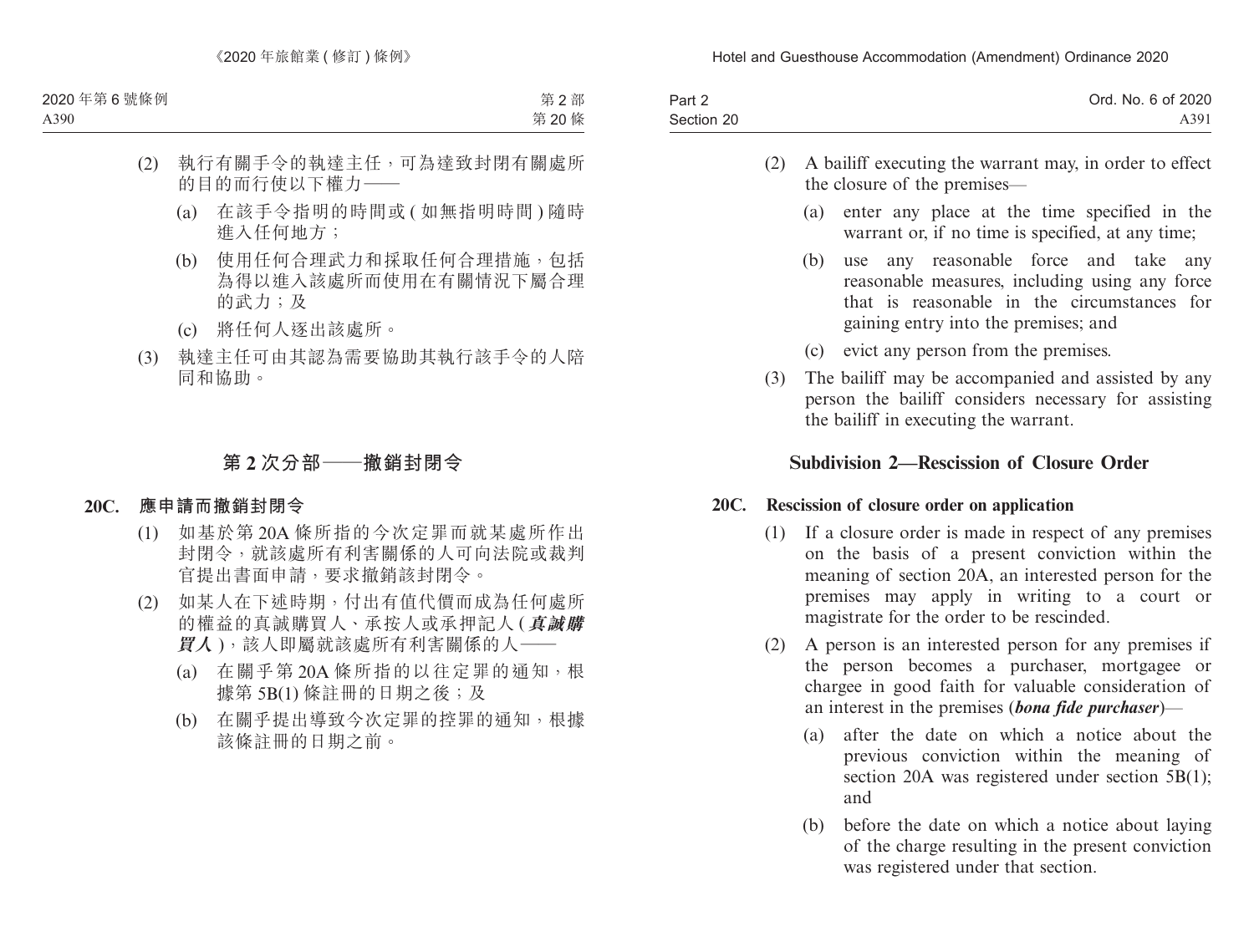| Part 2     | Ord. No. 6 of 2020 |
|------------|--------------------|
| Section 20 | A393               |

- (3) A person is also an interested person for any premises if the person becomes a bona fide purchaser of the premises—
	- (a) after the date on which a notice about the quashing of the present conviction on appeal (*acquittal*) was registered under section 5B(1); and
	- (b) before the date on which a notice about an appeal against the acquittal was registered under that section.
- (4) On receiving an application under subsection (1), the court or magistrate must—
	- (a) appoint a date for hearing the application;
	- (b) send a copy of the application and accompanying documents to the Authority; and
	- (c) inform the applicant and the Authority of the date of the hearing.
- (5) The court or magistrate may rescind the closure order if, after hearing the application and any representations made by or for the Authority, the court or magistrate is satisfied that—
	- (a) at the time the applicant became a bona fide purchaser of the premises, the applicant did not know of the charge mentioned in subsection (2)(b) or the appeal mentioned in subsection (3)(b) (as the case requires); and
	- (b) having regard to all the circumstances, it would be unjust for the applicant's interest in the premises to be affected by the order.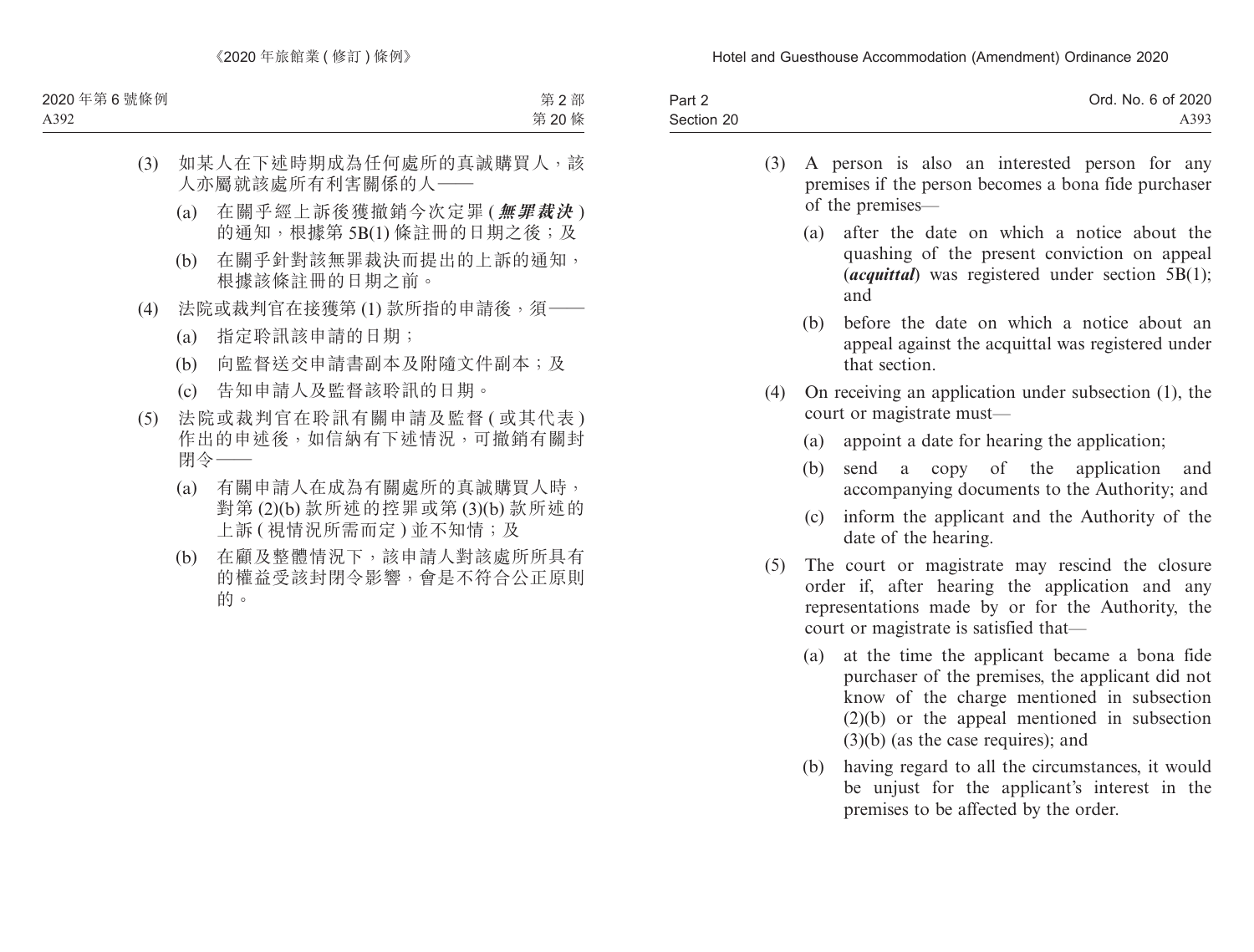| Part 2     | Ord. No. 6 of 2020 |
|------------|--------------------|
| Section 20 | A395               |

#### **20D. Rescission of closure order on successful appeal against conviction**

- (1) Subject to subsection (2), an appellate court must rescind a closure order if—
	- (a) the order was made by reference to a conviction (whether it is a present conviction or previous conviction within the meaning of section 20A); and
	- (b) the person convicted (*appellant*) successfully appeals to the appellate court against the conviction.
- (2) The appellate court may decide not to rescind the closure order if—
	- (a) in the same proceedings in which the conviction was made—
		- (i) the appellant or any other person was convicted of an offence of which the appellant or that other person remains convicted (*other conviction*); and
		- (ii) the order could have been made by reference to that other conviction; or
	- (b) the appellate court substitutes a verdict of guilty of another offence by reference to which the order could, if the appellant had originally been convicted of that other offence, have been made.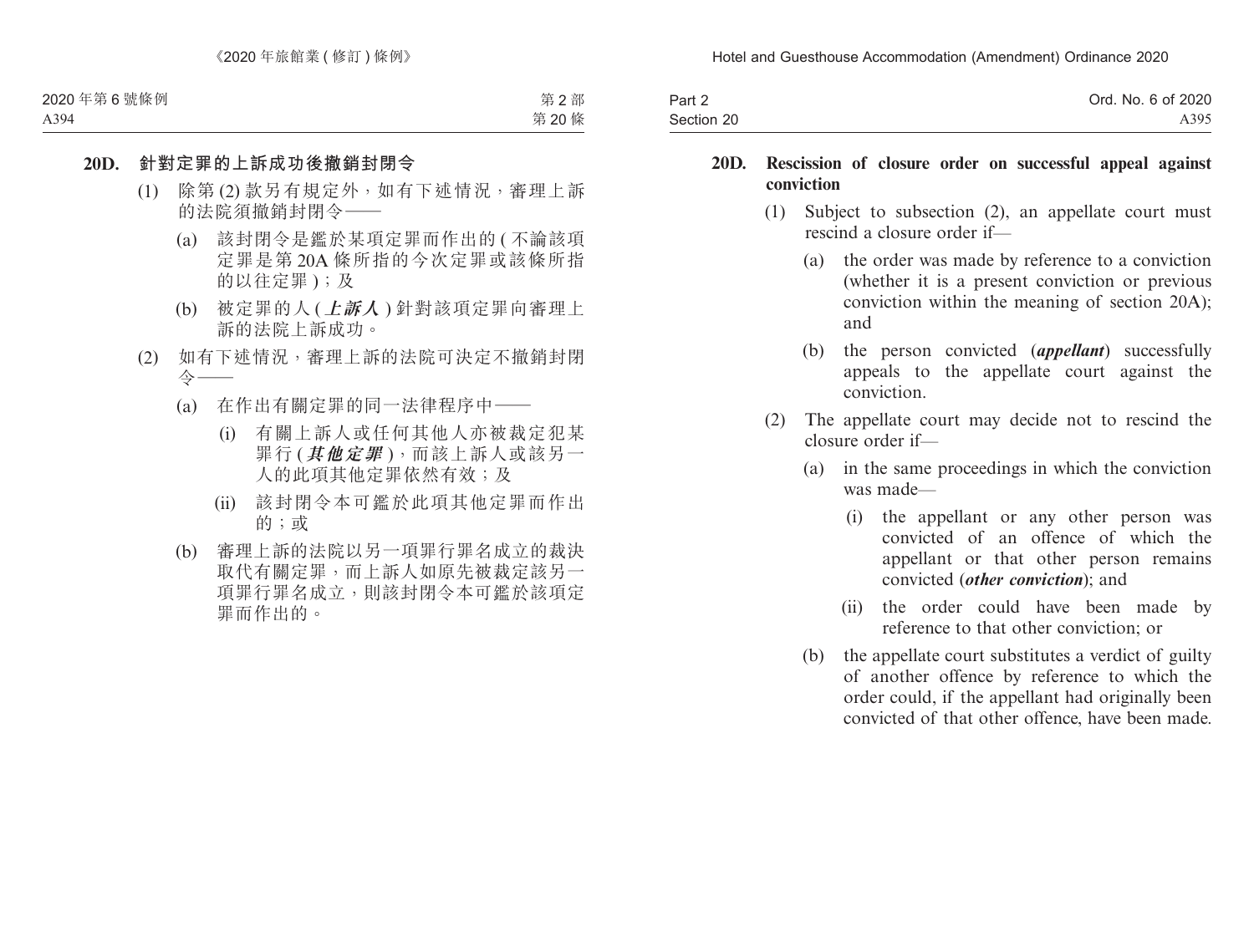| Part 2     | Ord. No. 6 of 2020 |
|------------|--------------------|
| Section 20 | A397               |

## **Subdivision 3—Suspension of Closure Order**

#### **20E. Suspension of closure order**

- (1) If a closure order is made in respect of any premises, an affected person may apply in writing to a court or magistrate for an order under this section (*suspension order*)—
	- (a) that the closure order be suspended; and
	- (b) that the premises may be—
		- (i) used for a particular purpose (*proposed purpose*); and
		- (ii) for such purpose, occupied by a particular person (*proposed occupier*).
- (2) An application under subsection (1) must state—
	- (a) the proposed purpose; and
	- (b) the name, address, and business or occupation, of the proposed occupier.
- (3) On receiving the application, the court or magistrate must—
	- (a) appoint a date for hearing the application;
	- (b) send a copy of the application and accompanying documents to the Authority; and
	- (c) inform the applicant and the Authority of the date of the hearing.
- (4) The court or magistrate may make a suspension order if, after hearing the application and any representations made by or for the Authority, the court or magistrate is satisfied that the use of the premises for the proposed purpose by the proposed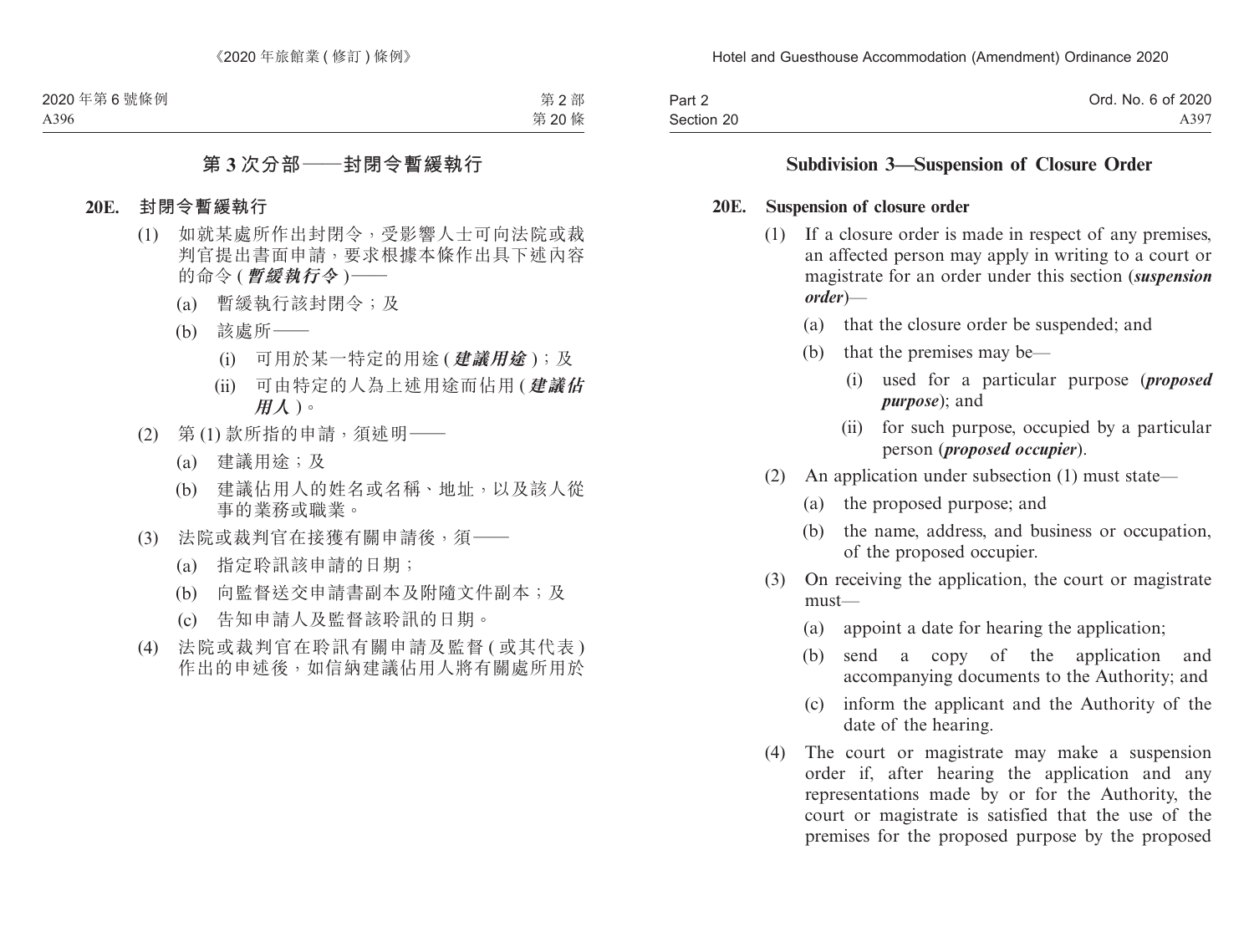| Part 2     | Ord. No. 6 of 2020 |
|------------|--------------------|
| Section 20 | A399               |

occupier would not be likely to cause any nuisance or annoyance to any person residing nearby.

- (5) A suspension order has effect for a period of not more than 2 years as specified in the order (*suspension period*).
- (6) A suspension order may be subject to any conditions the court or magistrate considers appropriate, including—
	- (a) a condition that during the suspension period, the premises are to be used only for the proposed purpose and to be occupied only by the proposed occupier;
	- (b) a condition that if there is a breach of any of the conditions of the order, a person will forfeit a specified sum of money; and
	- (c) a condition that the person mentioned in paragraph (b) must give security, in the way and amount specified in the order, in respect of the sum of money that the person may forfeit.
- (7) If a suspension order is made, the applicant for the order must affix a copy of the order to a conspicuous part of the premises to which the order relates.
- (8) If a closure order is suspended under this section and is not revived under section 20H, the order ceases to have effect at the end of the suspension period.
- (9) In this section—
- *affected person* (受影響人士), in relation to a closure order made in respect of any premises, means—
	- (a) a person who is a mortgagee or chargee of the premises; or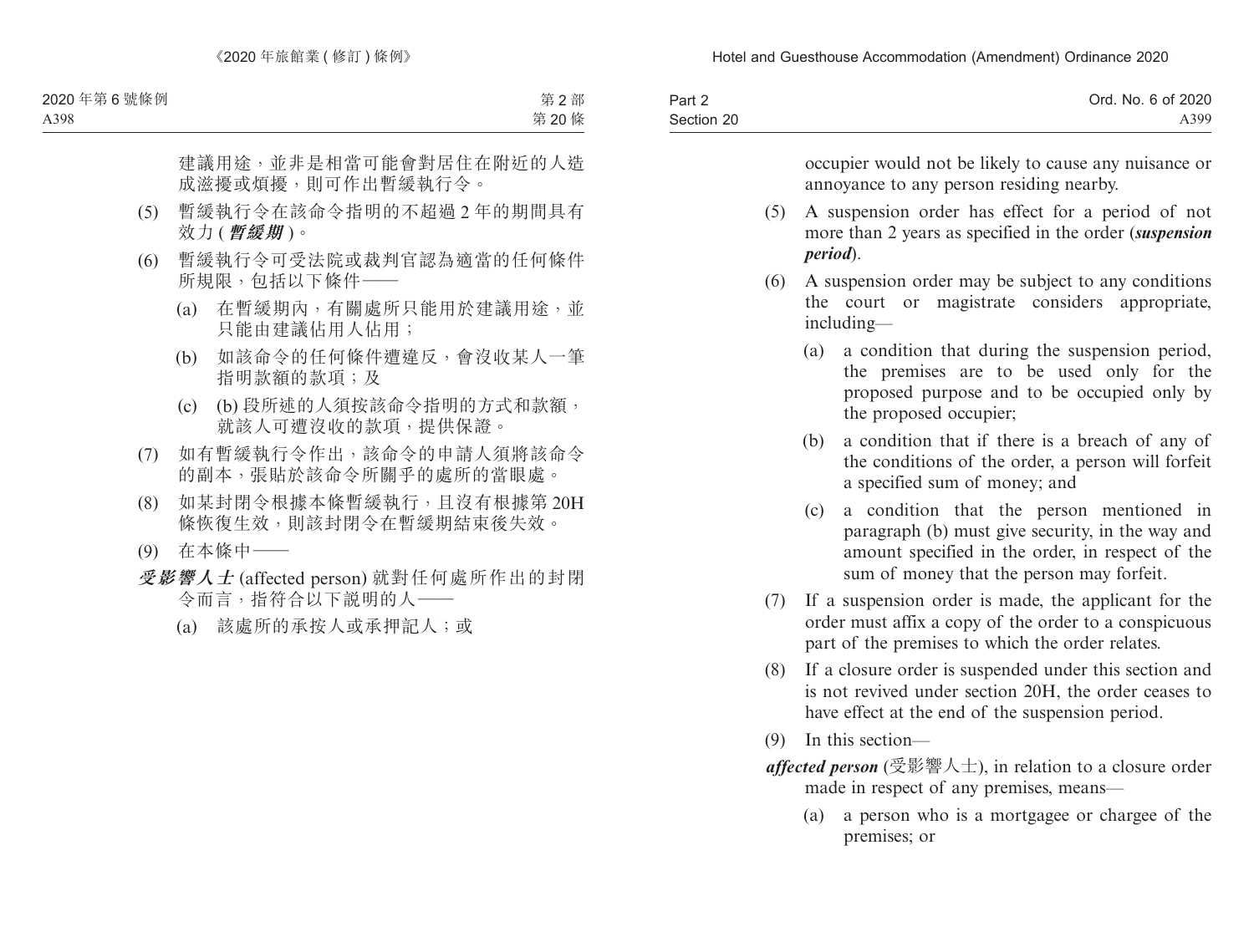| Part 2     | Ord. No. 6 of 2020 |
|------------|--------------------|
| Section 20 | A401               |

- (b) a person who would, if the premises were not closed because of the order—
	- (i) be entitled or permitted to occupy or possess the premises; or
	- (ii) be the immediate landlord of the occupier of the premises.

#### **20F. Variation of conditions of suspension order**

- (1) If a suspension order is subject to a condition, an affected person may apply in writing to a court or magistrate for a variation of the condition.
- (2) An application under subsection (1) must state the proposed variation.
- (3) On receiving the application, the court or magistrate must—
	- (a) appoint a date for hearing the application;
	- (b) send a copy of the application and accompanying documents to the Authority; and
	- (c) inform the applicant and the Authority of the date of the hearing.
- (4) If, after hearing the application and any representations made by or for the Authority, the court or magistrate is satisfied that a condition of the suspension order should be varied, the court or magistrate may, by order—
	- (a) vary the condition; and
	- (b) impose any other conditions the court or magistrate considers appropriate.
- (5) In this section—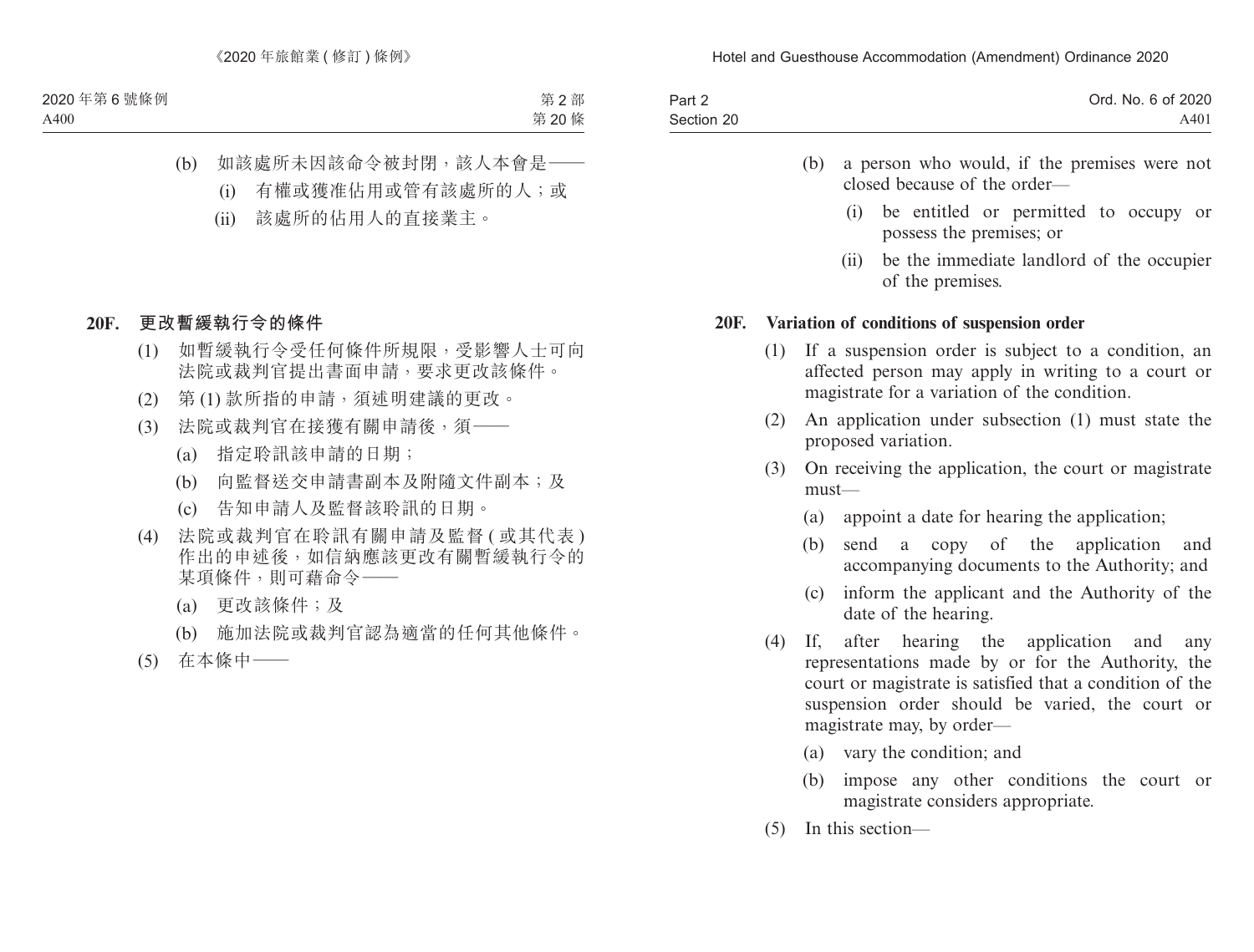| Part 2     | Ord. No. 6 of 2020 |
|------------|--------------------|
| Section 20 | A403               |

*affected person* (受影響人士), in relation to a suspension order made to suspend a closure order, means—

- (a) an affected person as defined by section 20E(9) in relation to the closure order; or
- (b) a person who would be held liable if a condition of the suspension order is breached;

*vary* (更改) includes revoke.

### **20G. Enforcement of money forfeited**

- (1) If a condition of a suspension order is breached, the payment of any sum of money to be forfeited as a result may be enforced, in the same way as if it were a judgment debt, by—
	- (a) if the order was made by a court—the court; or
	- (b) if the order was made by a magistrate—any magistrate.
- (2) Any money recovered under subsection (1) is to be paid into the general revenue.

## **Subdivision 4—Revival of Closure Order**

### **20H. Revival of closure order**

- (1) If a closure order made in respect of any premises is suspended by a suspension order, and a condition of the suspension order is breached, the Authority may apply in writing to a court or magistrate for an order under this section (*revival order*) that the closure order be revived.
- (2) On receiving an application under subsection (1), the court or magistrate must—
	- (a) appoint a date for hearing the application;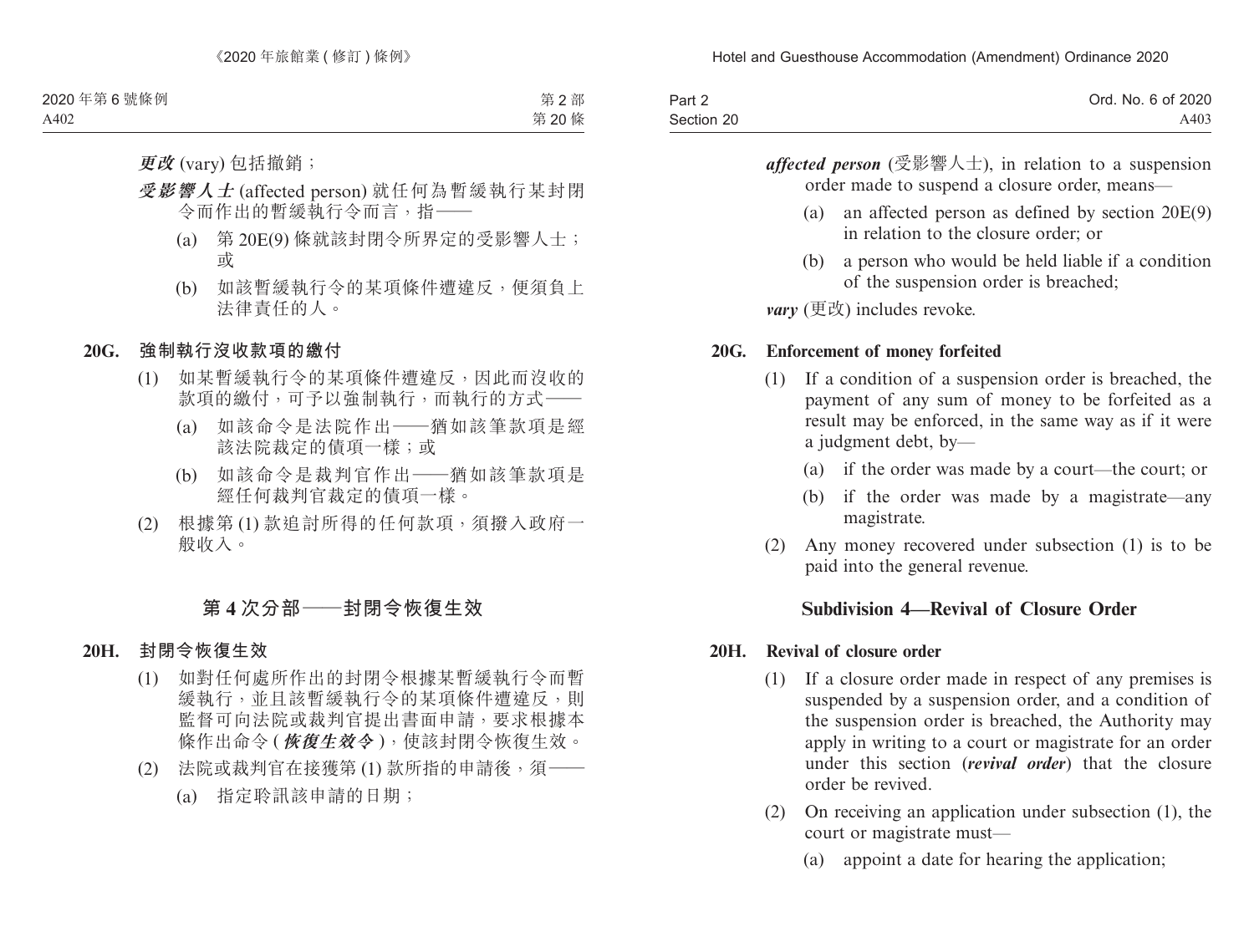| Part 2     | Ord. No. 6 of 2020 |
|------------|--------------------|
| Section 20 | A405               |

- (b) inform the Authority of the date of the hearing; and
- (c) issue to each of the following persons a summons, requiring the person to appear before the court or magistrate on the hearing of the application—
	- (i) any occupier of the premises;
	- (ii) any immediate landlord of an occupier of the premises;
	- (iii) any person who would be held liable if a condition of the suspension order is breached.
- (3) Subject to subsection (4), section 8 of the Magistrates Ordinance (Cap. 227) applies to the issue of a summons under subsection  $(2)(c)$  in respect of an application under subsection (1) as if—
	- (a) the application were a complaint mentioned in that section; and
	- (b) if the summons is to be issued by a court references to "magistrate" or "magistrate's court" in that section were references to the court.
- (4) Despite anything to the contrary in section 8 of the Magistrates Ordinance (Cap. 227)—
	- (a) if the place of abode of an immediate landlord of an occupier of the premises is not known, a summons may be issued to the landlord by leaving it with any person at the premises; and
	- (b) if the identity of the immediate landlord is not known, a summons may be issued to the landlord by reference to the landlord's status as such, without naming the landlord.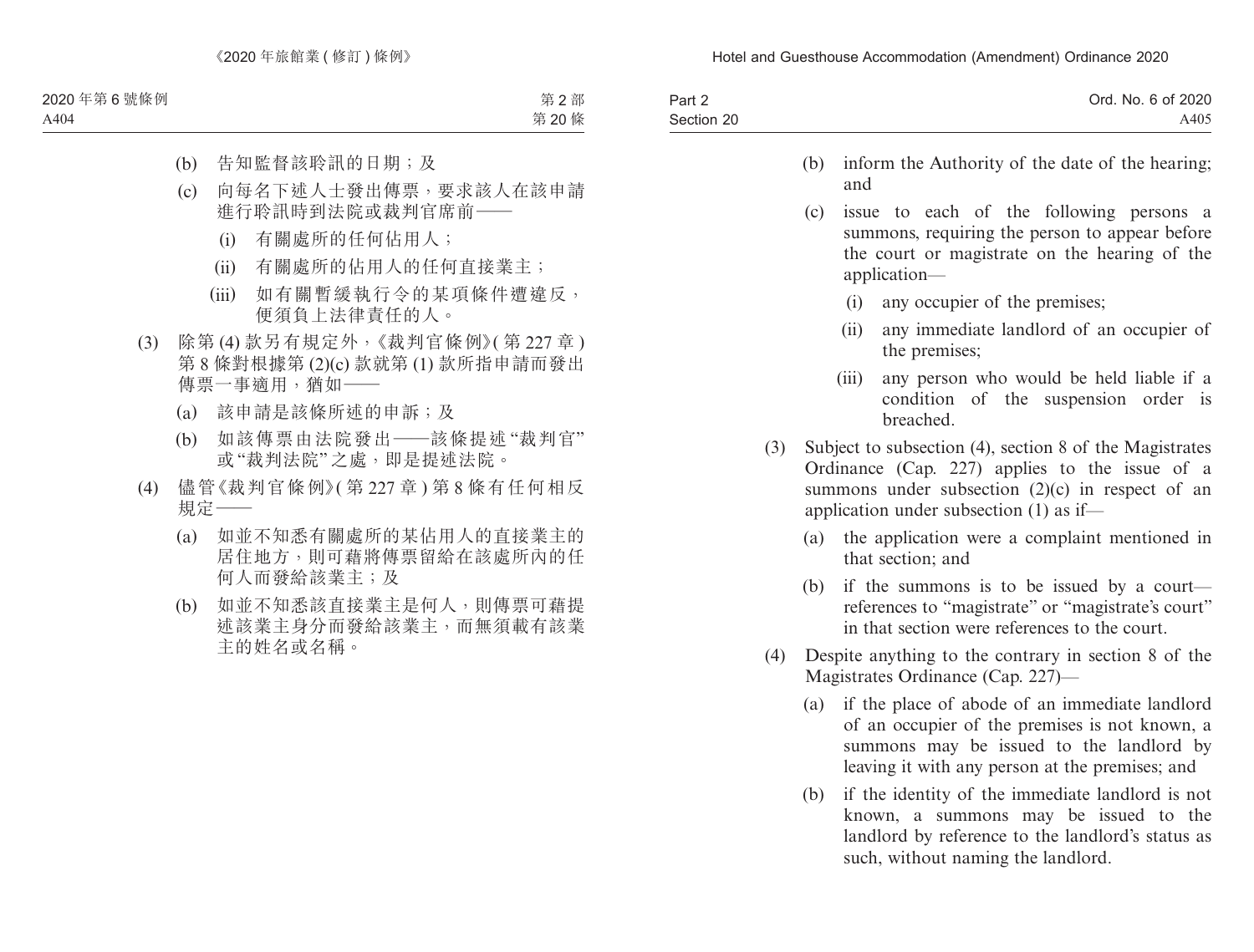| Part 2     | Ord. No. 6 of 2020 |
|------------|--------------------|
| Section 20 | A407               |

- (5) If, after hearing the application, the court or magistrate is satisfied that a condition of the suspension order is breached, the court or magistrate may—
	- (a) make an order reviving the closure order; and
	- (b) make any modifications to the closure order the court or magistrate considers appropriate.
- (6) If a revival order is made—
	- (a) the revived closure order resumes effect from the date specified in the revival order; and
	- (b) the period during which the closure order was suspended is not taken to be part of the period for which the closure order has effect.
- (7) The revival order must—
	- (a) identify the closure order and suspension order to which it relates;
	- (b) specify the date from which the closure order resumes effect; and
	- (c) specify the remaining period for which the closure order will have effect by virtue of subsection (6)(b).
- (8) If a revival order is made, the Authority must affix a copy of the order to a conspicuous part of the premises to which the order relates.
- (9) If a revival order is made, section 20B applies in relation to the revived closure order as if the making of the revival order were the making of the closure order.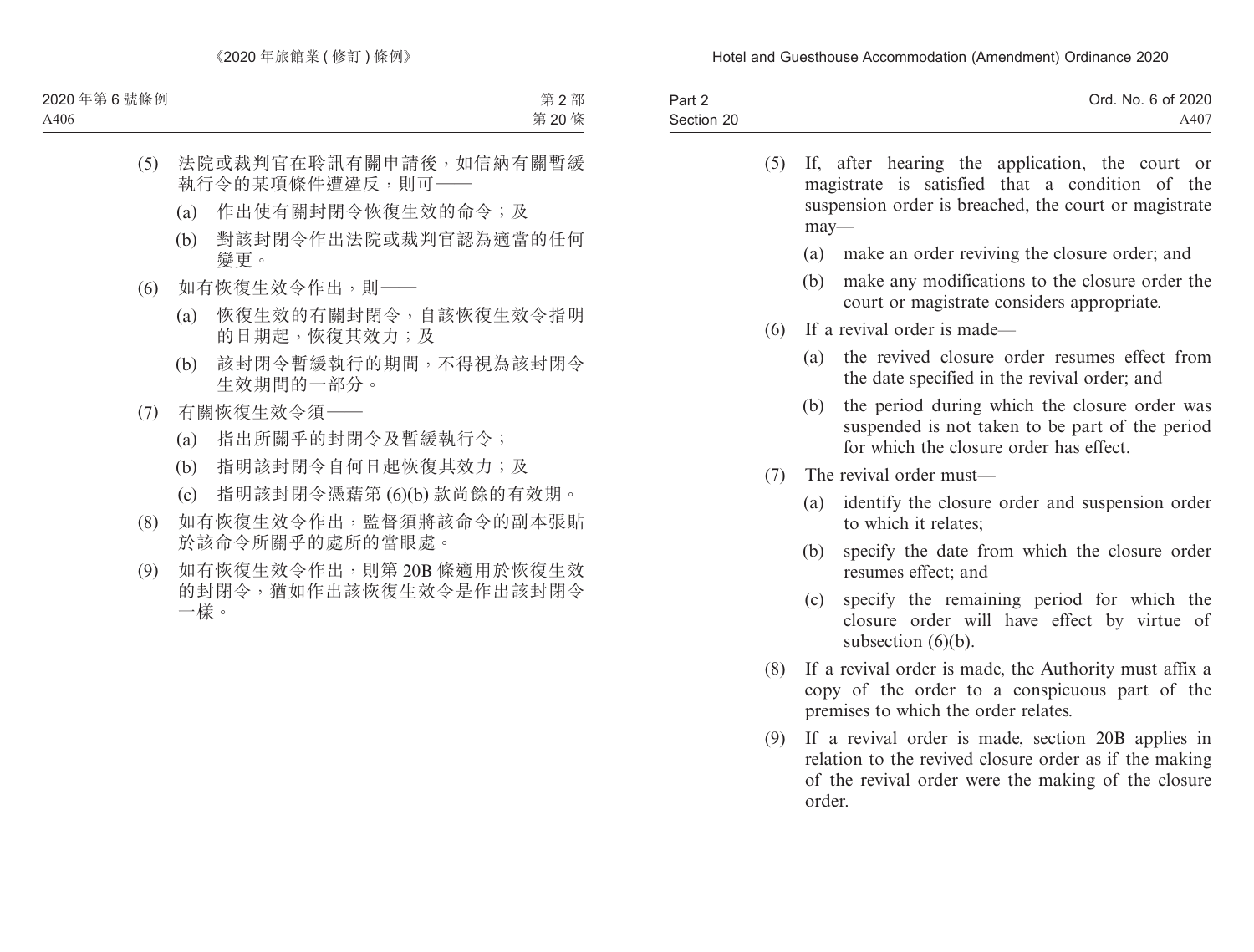| Part 2     | Ord. No. 6 of 2020 |
|------------|--------------------|
| Section 20 | A409               |

## **Division 3—Miscellaneous**

#### **20I. Application relating to closure order**

An application under section  $20C(1)$ ,  $20E(1)$ ,  $20F(1)$  or 20H(1) in relation to a closure order must—

- (a) if the order was made by a court—be made to the court and, so far as is practicable, be made to the judge who made the order; or
- (b) if the order was made by a magistrate—be made to a magistrate and, so far as is practicable, be made to the magistrate who made the order.

#### **20J. Order and notice to be registered in Land Registry**

- (1) If the District Court makes a remedial order—
	- (a) the Court must, as soon as reasonably practicable, send a copy of the order to the Authority; and
	- (b) the Authority must, as soon as reasonably practicable after receiving the copy, arrange for the copy to be registered in the Land Registry.
- (2) If a court or magistrate makes a closure order, suspension order, variation order or revival order—
	- (a) the court or magistrate must, as soon as reasonably practicable, send a copy of the order to the Authority; and
	- (b) the Authority must, as soon as reasonably practicable after receiving the copy, arrange for the copy to be registered in the Land Registry.
- (3) If a court or magistrate rescinds a closure order under section 20C or 20D—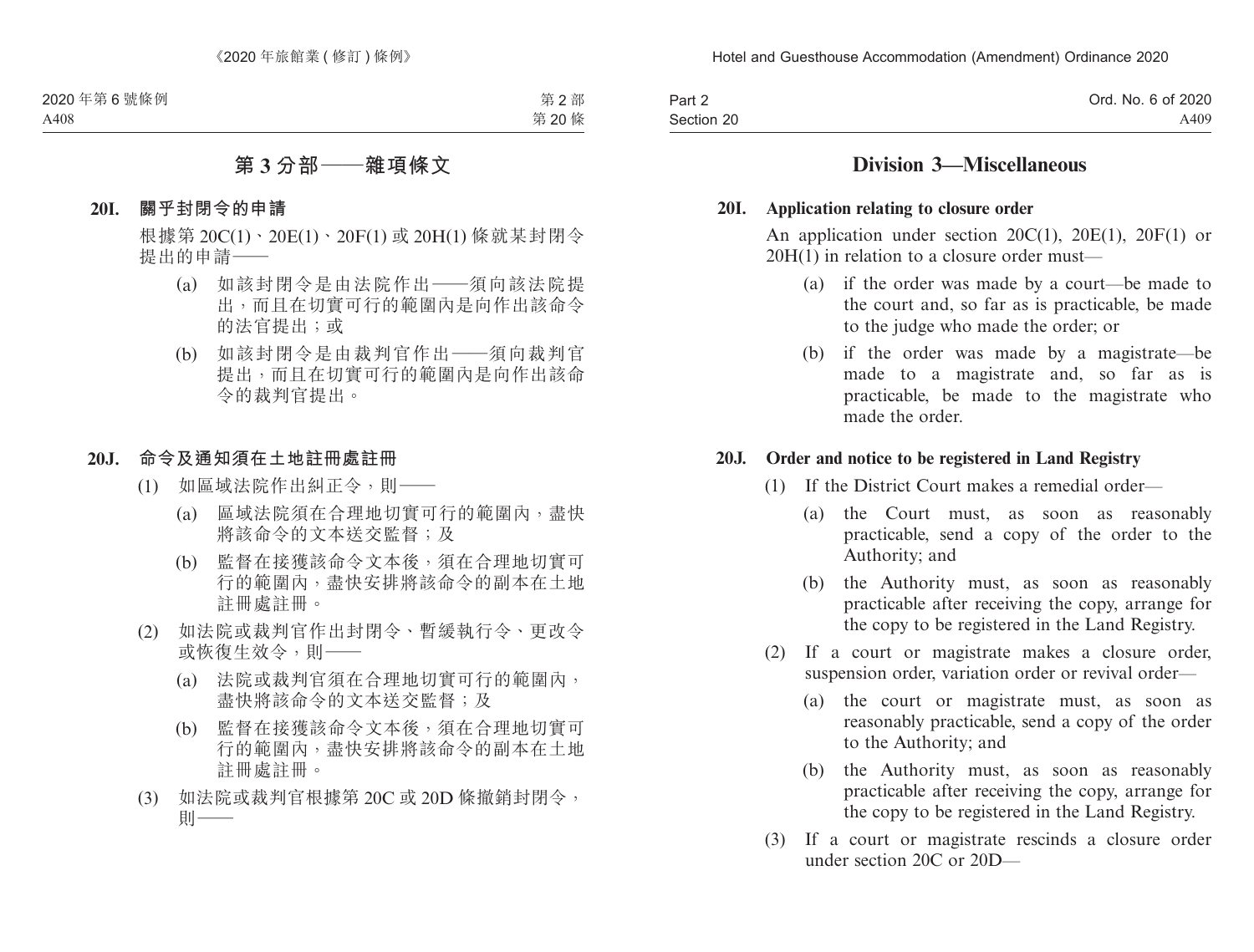| Part 2     | Ord. No. 6 of 2020 |
|------------|--------------------|
| Section 21 | A41 <sub>1</sub>   |

- (a) the court or magistrate must, as soon as reasonably practicable, send a written notice to the Authority stating that fact; and
- (b) the Authority must, as soon as reasonably practicable after receiving the notice, arrange for the notice to be registered in the Land Registry.
- (4) A copy of an order, or a notice, required to be sent to the Authority under this section must be—
	- (a) if sent by a court—sealed with the seal of the court; or
	- (b) if sent by a magistrate—signed by the magistrate.
- (5) A copy of an order, or a notice, required to be registered in the Land Registry under this section is taken to be an instrument affecting land, but a failure to register the copy of the order, or the notice, does not affect its validity as against any person.".

#### **21. Part VII heading substituted**

Part VII, heading—

**Repeal the heading Substitute**

# "**Part 7**

# **General and Miscellaneous Provisions**".

**22. Part 7, Division 1 heading added**

Before section 21—

**Add**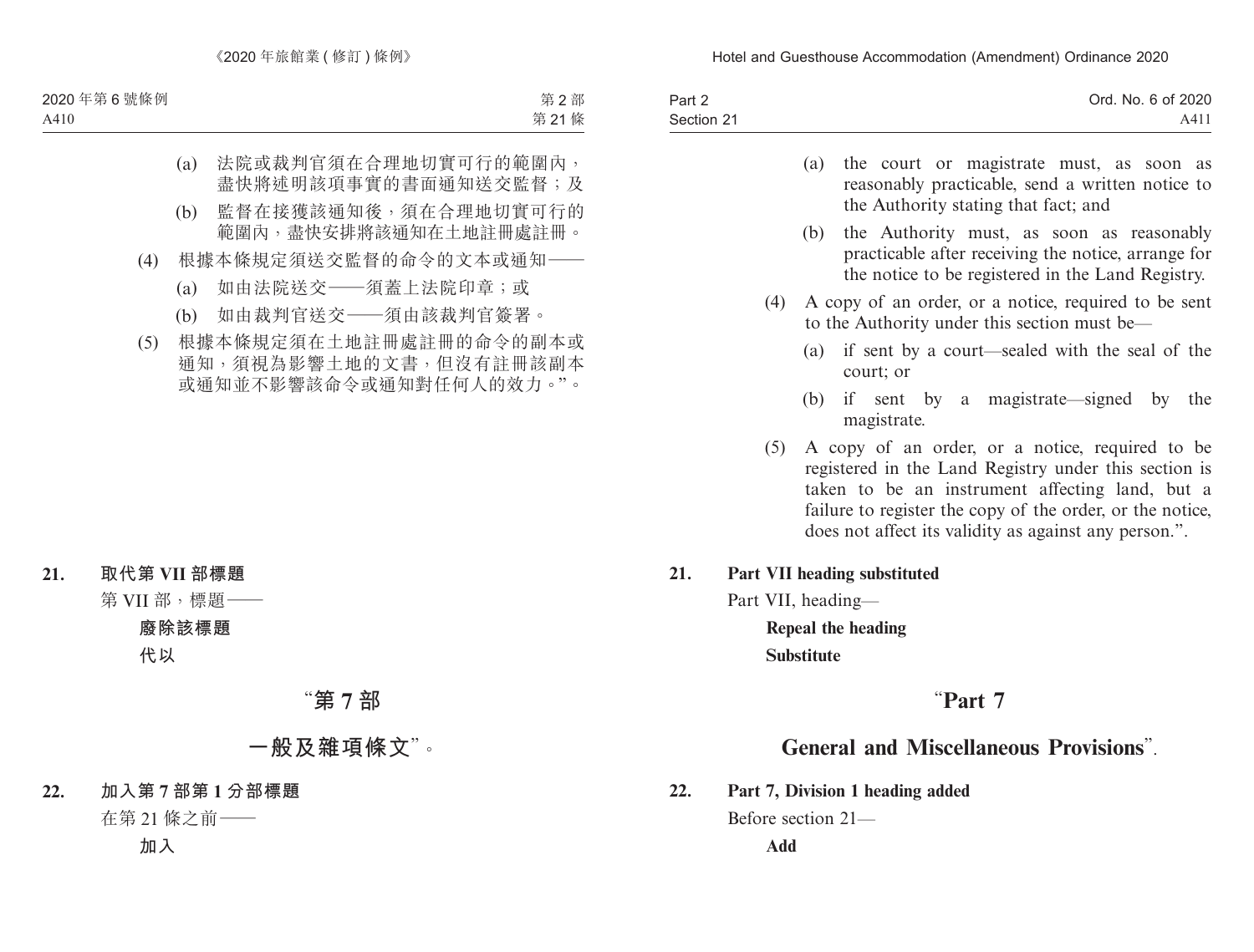| Part 2     | Ord. No. 6 of 2020 |
|------------|--------------------|
| Section 23 | A413               |

## "**Division 1—Miscellaneous Provisions for Offences**".

### **23. Section 21 amended (offences in relation to certificates of exemption and licences)**

(1) Section 21, heading—

**Repeal**

"**Offences in relation to certificates of exemption and licences**"

**Substitute**

"**Miscellaneous offences**".

(2) Section 21—

**Repeal subsections (1) and (2).**

(3) Section 21—

#### **Repeal subsections (3) and (4)**

#### **Substitute**

- "(3) A person commits an offence if, while a licence is issued for any premises—
	- (a) the person operates, keeps, manages or otherwise has control of the premises as a hotel or guesthouse in contravention of a condition of the licence;
	- (b) the person operates, keeps, manages or otherwise has control, purportedly under the licence, of any other premises as a hotel or guesthouse; or
	- (c) the person operates, keeps, manages or otherwise has control of the premises as a hotel or guesthouse under a name other than the business name contained in the licence.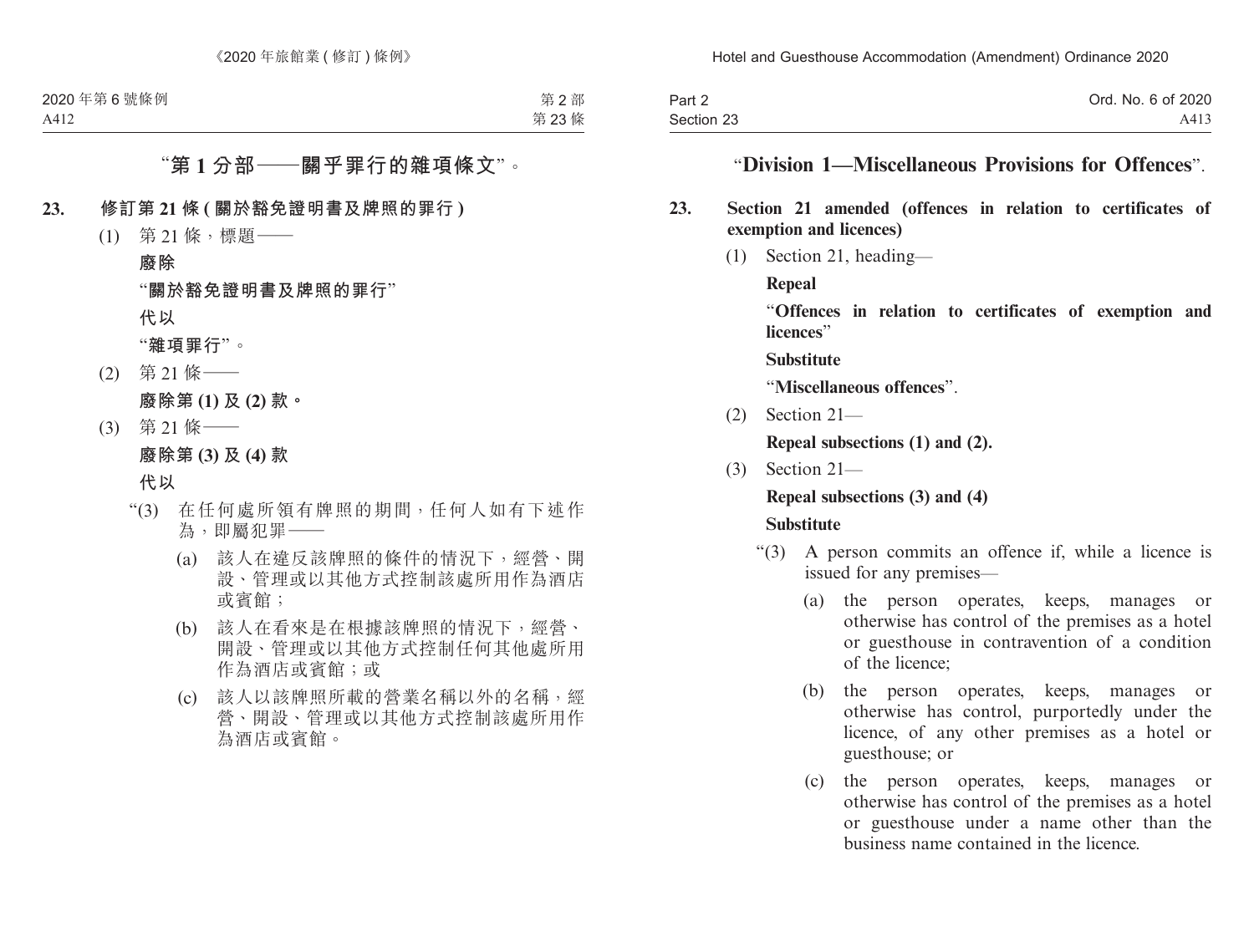| Part 2     | Ord. No. 6 of 2020 |
|------------|--------------------|
| Section 23 | A415               |

- (4) If a condition of a licence is contravened, the licence holder commits an offence.
- (4A) A person charged with an offence under subsection (4) is entitled to be acquitted if—
	- (a) sufficient evidence is adduced to raise an issue that the person—
		- (i) did not know and had no reason to suspect that the circumstances giving rise to the contravention existed; and
		- (ii) could not, by the exercise of reasonable supervision and reasonable diligence, have prevented those circumstances arising; and
	- (b) the contrary is not proved by the prosecution beyond reasonable doubt.".
- (4) Section 21(5)—

## **Repeal**

"(1) or".

(5) Section 21(5)—

## **Repeal**

everything after "other control"

## **Substitute**

"of any premises as a hotel or guesthouse is, in the absence of evidence to the contrary, proof that the defendant operated, kept, managed or otherwise had control of the premises as a hotel or guesthouse.".

(6) Section 21—

# **Repeal subsection (6)**

# **Substitute**

"(6) A person commits an offence if the person—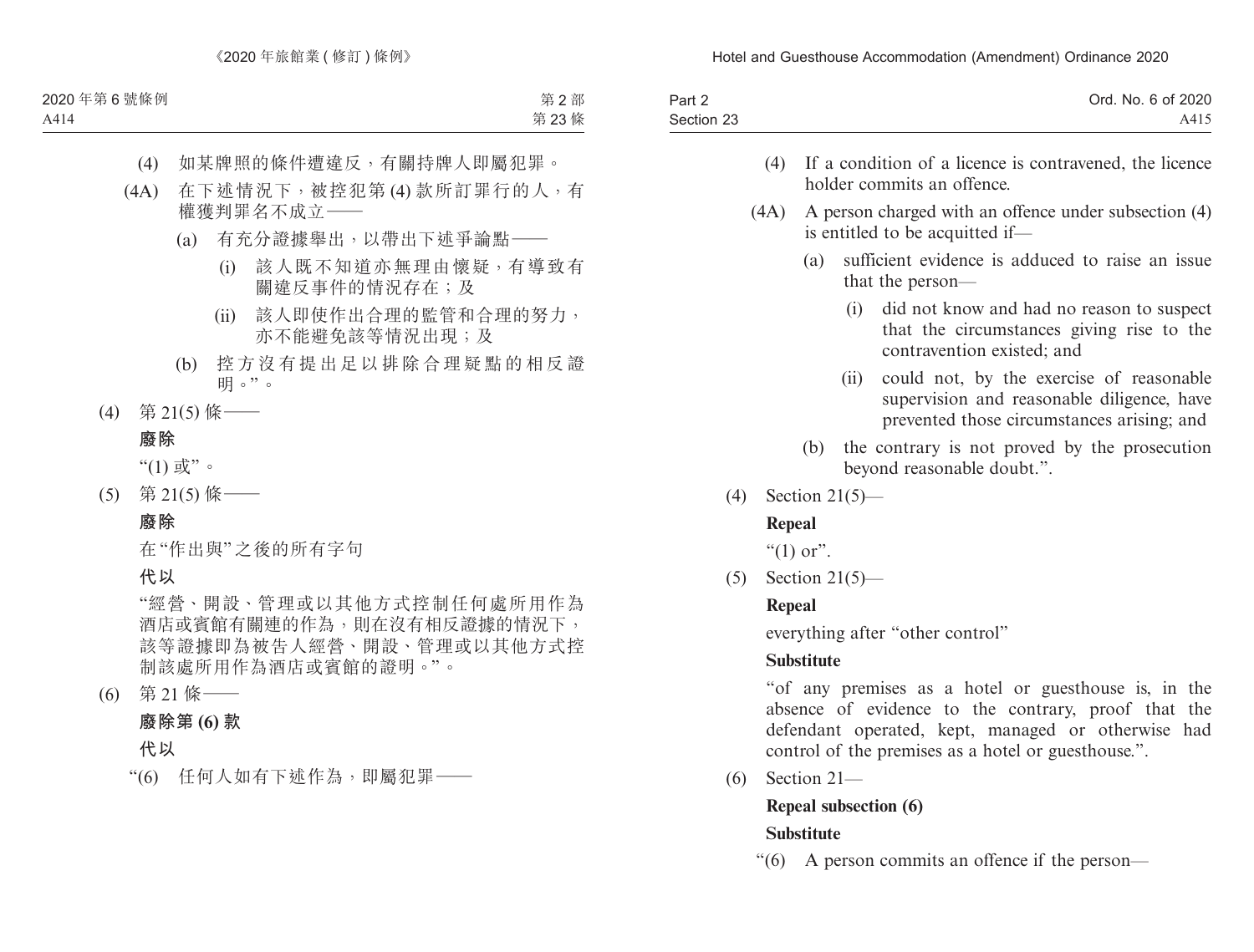| Part 2     | Ord. No. 6 of 2020 |
|------------|--------------------|
| Section 23 | A417               |

| (a) | in, or in connection with, an application under<br>this Ordinance, makes a statement (whether oral<br>or written) or furnishes any information-                                        |
|-----|----------------------------------------------------------------------------------------------------------------------------------------------------------------------------------------|
|     | that is false in a material particular; and<br>(i)                                                                                                                                     |
|     | that the person knows or reasonably ought<br>(ii)<br>to know is false in that material particular;                                                                                     |
| (b) | wilfully obstructs the Authority, a public officer<br>or a bailiff in performing a function under this<br>Ordinance;                                                                   |
| (c) | without reasonable excuse, fails to comply with<br>request made under section<br>12O<br>for<br>a<br>determining a matter mentioned in subsection<br>$(1)(c)$ or $(d)$ of that section; |
| (d) | in purported compliance with a request made<br>under section 12O, furnishes any document or<br>information-                                                                            |
|     | (i)<br>that is false in a material particular; and                                                                                                                                     |
|     | (ii)<br>that the person knows or reasonably ought<br>to know is false in that material particular;                                                                                     |
| (e) | without reasonable excuse, refuses to produce,<br>provide or disclose any document, thing or<br>information when so required under section 18<br>or 18A;                               |
| (f) | in purported compliance with a requirement<br>made under section 18 or 18A, furnishes any<br>document, thing or information—                                                           |
|     | that is false in a material particular; and<br>(i)                                                                                                                                     |

(ii) that the person knows or reasonably ought to know is false in that material particular;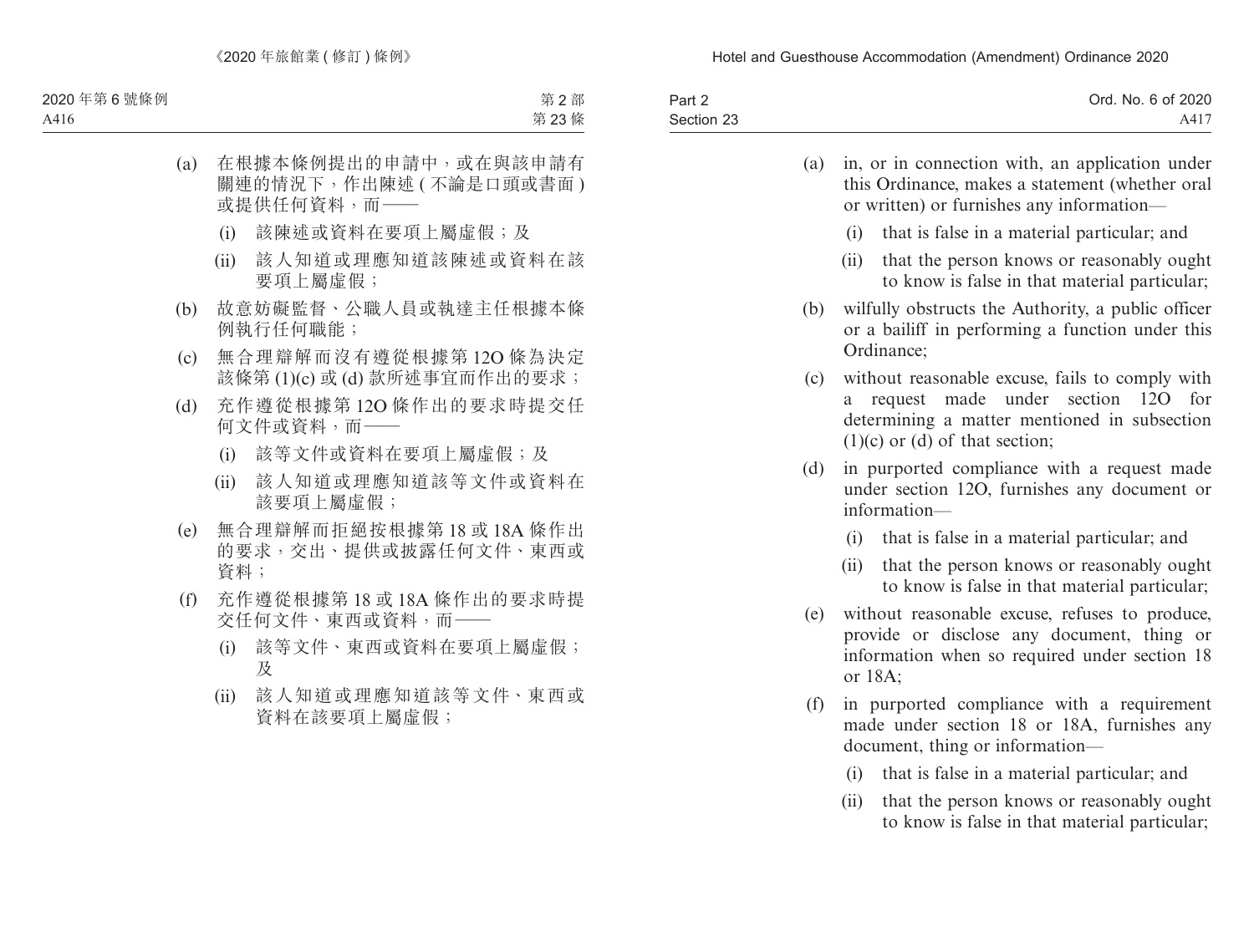| Part 2     | Ord. No. 6 of 2020 |
|------------|--------------------|
| Section 23 | A419               |

- (g) fails to comply with a reasonable requirement of an enforcement officer acting under a warrant issued under section 18A;
- (h) without reasonable excuse, fails to comply with a direction given under section 19 within the period indicated in the notice served under that section;
- (i) not being any of the following persons, and without reasonable excuse, enters or is in a hotel or guesthouse within the meaning of section 20 while a remedial order is in force in respect of the hotel or guesthouse—
	- (i) a police officer or an enforcement officer in the course of the officer's duty;
	- (ii) a person authorized under section  $20(5)(b)$ ;
- (j) not being any of the following persons, and without reasonable excuse, enters or is in any premises while a closure order is in force in respect of the premises—
	- (i) a police officer or an enforcement officer in the course of the officer's duty;
	- (ii) a bailiff authorized by a warrant issued under section 20B to enter the premises;
	- (iii) a person assisting the bailiff in executing the warrant; or
- (k) without lawful authority or reasonable excuse, interferes with anything used to close any premises subject to a remedial order or closure order.".
- (7) Section 21(6A)— **Repeal**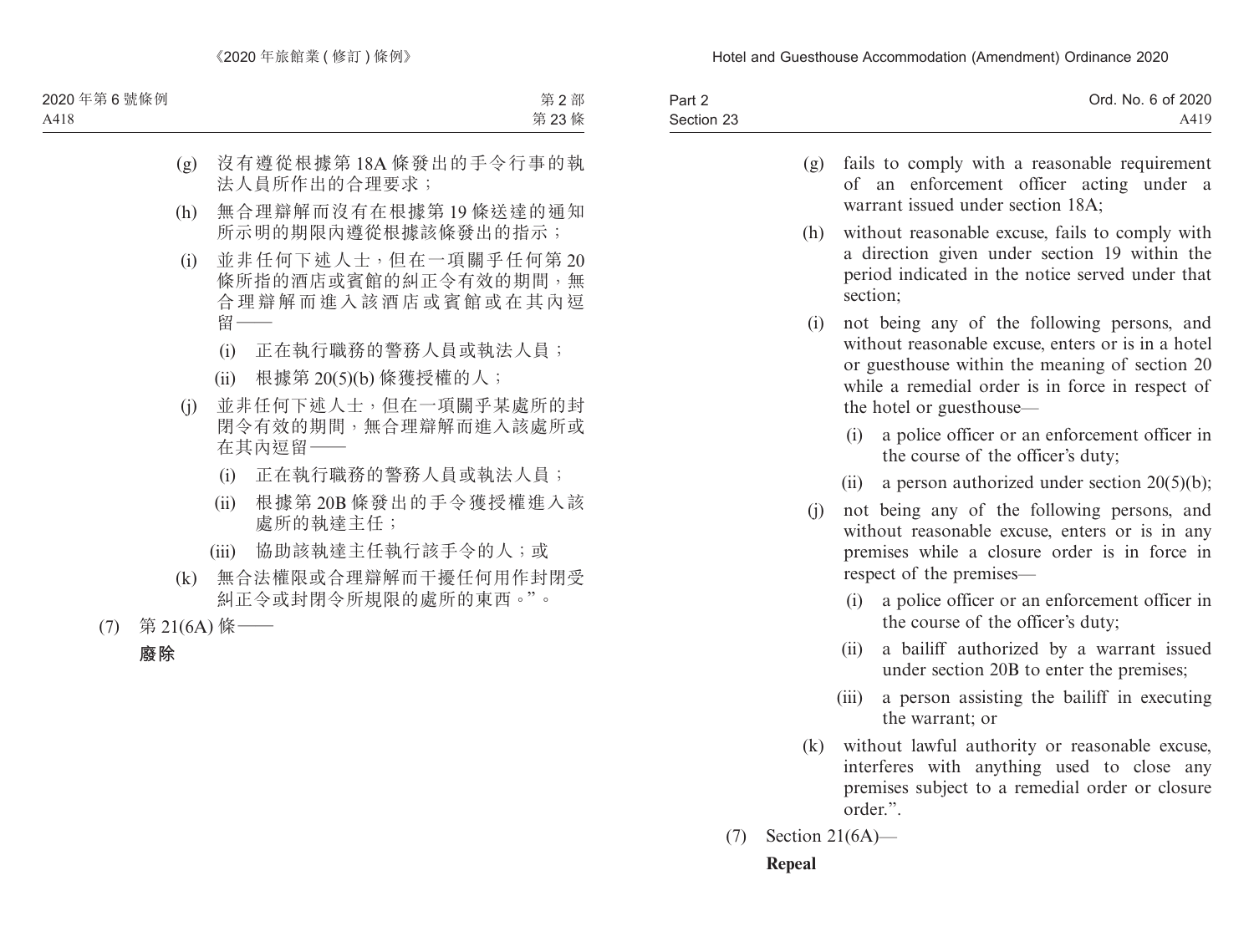| Part 2<br>Section 24 | Ord. No. 6 of 2020<br>A421                                                           |
|----------------------|--------------------------------------------------------------------------------------|
|                      | "referred to in section 8 or 9".                                                     |
| (8)                  | Section 21( $6A$ ), English text—                                                    |
|                      | <b>Repeal</b>                                                                        |
|                      | "he"                                                                                 |
|                      | <b>Substitute</b>                                                                    |
|                      | "the person".                                                                        |
| (9)                  | Section $21(7)$ —                                                                    |
|                      | <b>Repeal</b>                                                                        |
|                      | "of \$100,000"                                                                       |
|                      | <b>Substitute</b>                                                                    |
|                      | "at level 6".                                                                        |
| (10)                 | Section $21(7)$ —                                                                    |
|                      | <b>Repeal</b>                                                                        |
|                      | "to a fine of \$10,000 for each"                                                     |
|                      | <b>Substitute</b>                                                                    |
|                      | ", in the case of a continuing offence, to a further fine of<br>\$10,000 for every". |
| 24.                  | <b>Section 21A substituted</b>                                                       |
|                      | Section 21A-                                                                         |
|                      | <b>Repeal the section</b>                                                            |

**Substitute**

#### "**21A. Time limit for prosecution of summary offences**

Despite section 26 of the Magistrates Ordinance (Cap. 227), proceedings may be instituted for an offence, other than an indictable offence, under this Ordinance within whichever of the following periods ends last—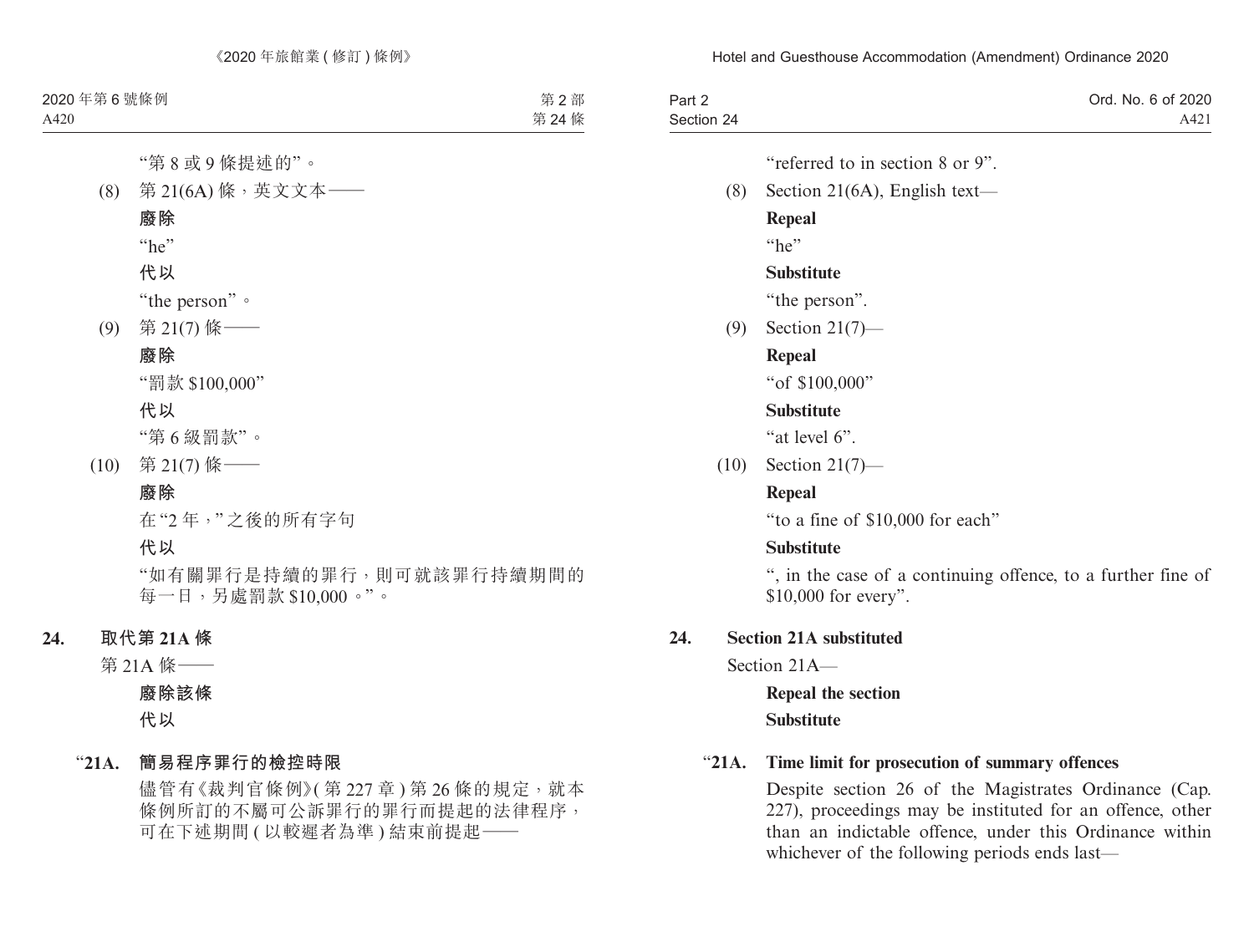| Part 2     | Ord. No. 6 of 2020 |
|------------|--------------------|
| Section 25 | A423               |

- (a) 6 months after the commission of the offence;
- (b) 6 months after the offence is discovered by or comes to the notice of the Authority.".

#### **25. Sections 21B and 21C added**

After section 21A—

**Add**

#### "**21B. Liability of officers of body corporate**

- (1) If a body corporate commits an offence under this Ordinance, and it is proved that the offence—
	- (a) was committed with the consent or connivance of an officer of the body corporate; or
	- (b) is attributable to any neglect on the part of an officer of the body corporate,

the officer also commits the offence.

 $(2)$  In subsection  $(1)$ —

*officer* (人員) means—

- (a) a director of the body corporate;
- (b) a company secretary of the body corporate;
- (c) a person concerned in the management of the body corporate; or
- (d) a person purporting to act in the capacity of a person referred to in paragraph (a), (b) or (c).

#### **21C. Liability of partners, office holders, etc. of unincorporated bodies**

(1) If a partner in a partnership commits an offence under this Ordinance, and it is proved that the offence—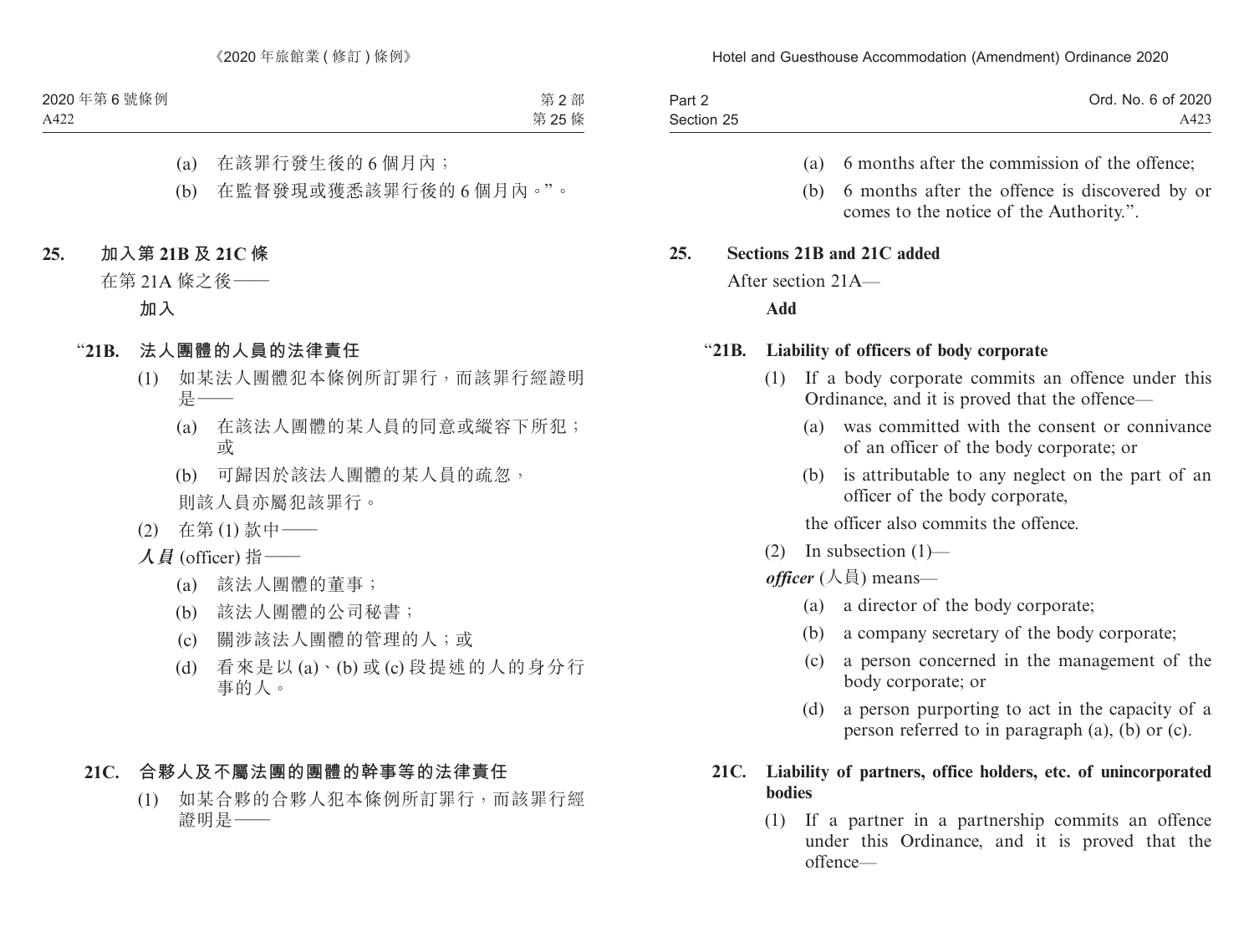| Part 2     | Ord. No. 6 of 2020 |
|------------|--------------------|
| Section 26 | A425               |
|            |                    |

- (a) was committed with the consent or connivance of a person specified in subsection (3); or
- (b) is attributable to any neglect on the part of a person specified in subsection (3),

that person also commits the offence.

- (2) If a member of an unincorporated body other than a partnership commits an offence under this Ordinance, and it is proved that the offence—
	- (a) was committed with the consent or connivance of a person specified in subsection (4); or
	- (b) is attributable to any neglect on the part of a person specified in subsection (4),

that person also commits the offence.

- (3) The person referred to in subsection (1) is—
	- (a) a partner in the partnership;
	- (b) a person concerned in the management of the partnership;
	- (c) an office holder in the partnership; or
	- (d) a person purporting to act in the capacity of a person referred to in paragraph (a), (b) or (c).
- (4) The person referred to in subsection (2) is—
	- (a) a person concerned in the management of the body;
	- (b) an office holder of the body; or
	- (c) a person purporting to act in the capacity of a person referred to in paragraph (a) or (b).".

# **26. Part 7, Division 2 heading, and sections 21D to 21G added** Before section 22—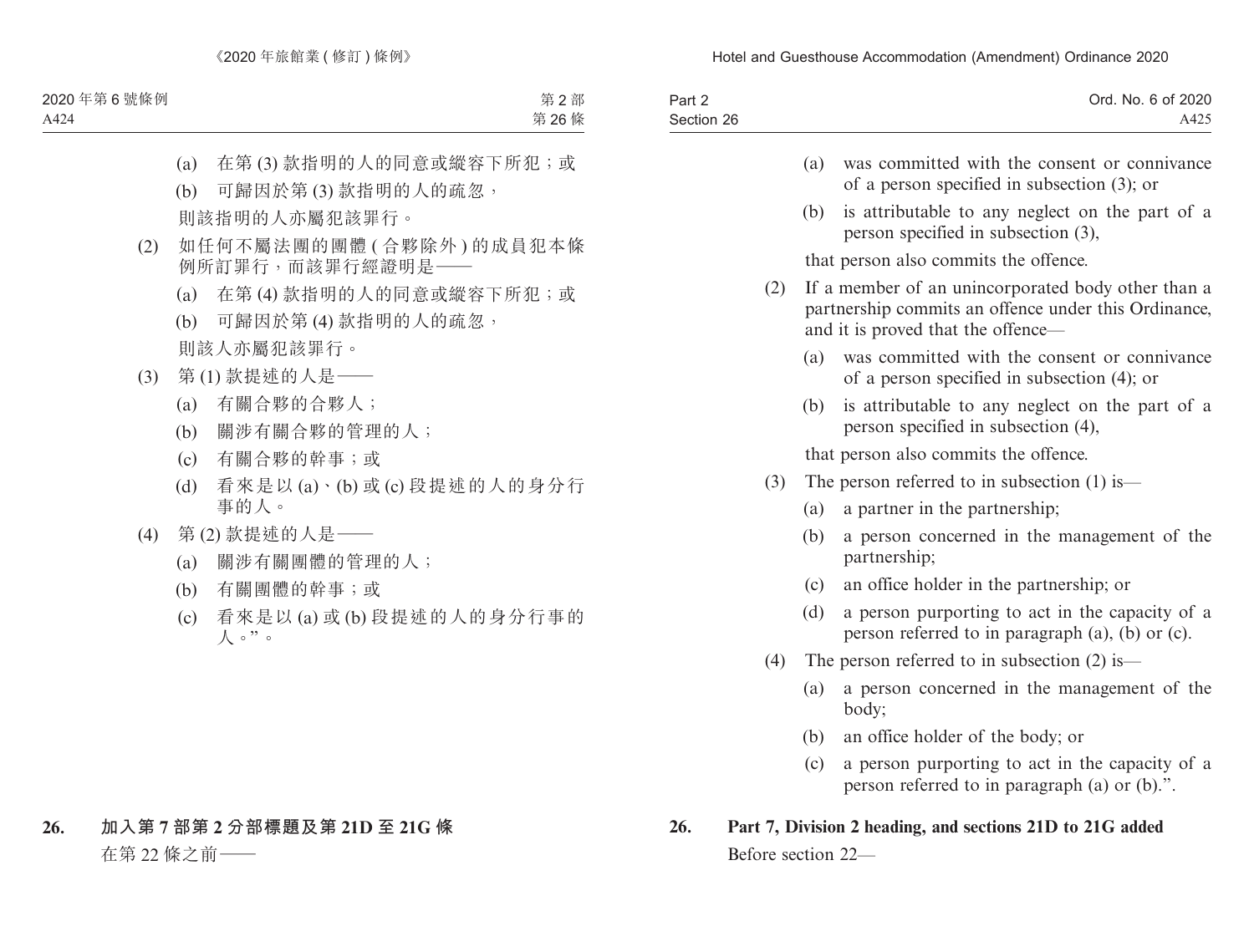| Part 2     | Ord. No. 6 of 2020 |
|------------|--------------------|
| Section 26 | A427               |

**Add**

## "**Division 2—Administration and Enforcement**

### **21D. Appointment of enforcement officer**

The Authority may appoint in writing any public officer to be an enforcement officer for the purposes of this Ordinance.

#### **21E. Duty to produce evidence of authority**

A person who, on any premises, exercises a power under section 18, 18A, 20 or 20B in respect of the premises must, if requested, produce for inspection—

- (a) documentary evidence of the person's identity;
- (b) for a power exercised pursuant to a warrant issued under section 18A or 20B—the warrant;
- (c) for a power exercised by a person authorized under section 20(5)(b)—documentary evidence of the authorization; and
- (d) for a power exercised by an enforcement officer—documentary evidence of the appointment under section 21D.

#### **21F. Evidence by documents**

(1) In any legal proceedings, a copy purporting to be certified by a relevant authority as a true copy of a document or part of a document given, issued or maintained by the authority is admissible in evidence without further proof and, in the absence of evidence to the contrary, is taken as so certified by the authority.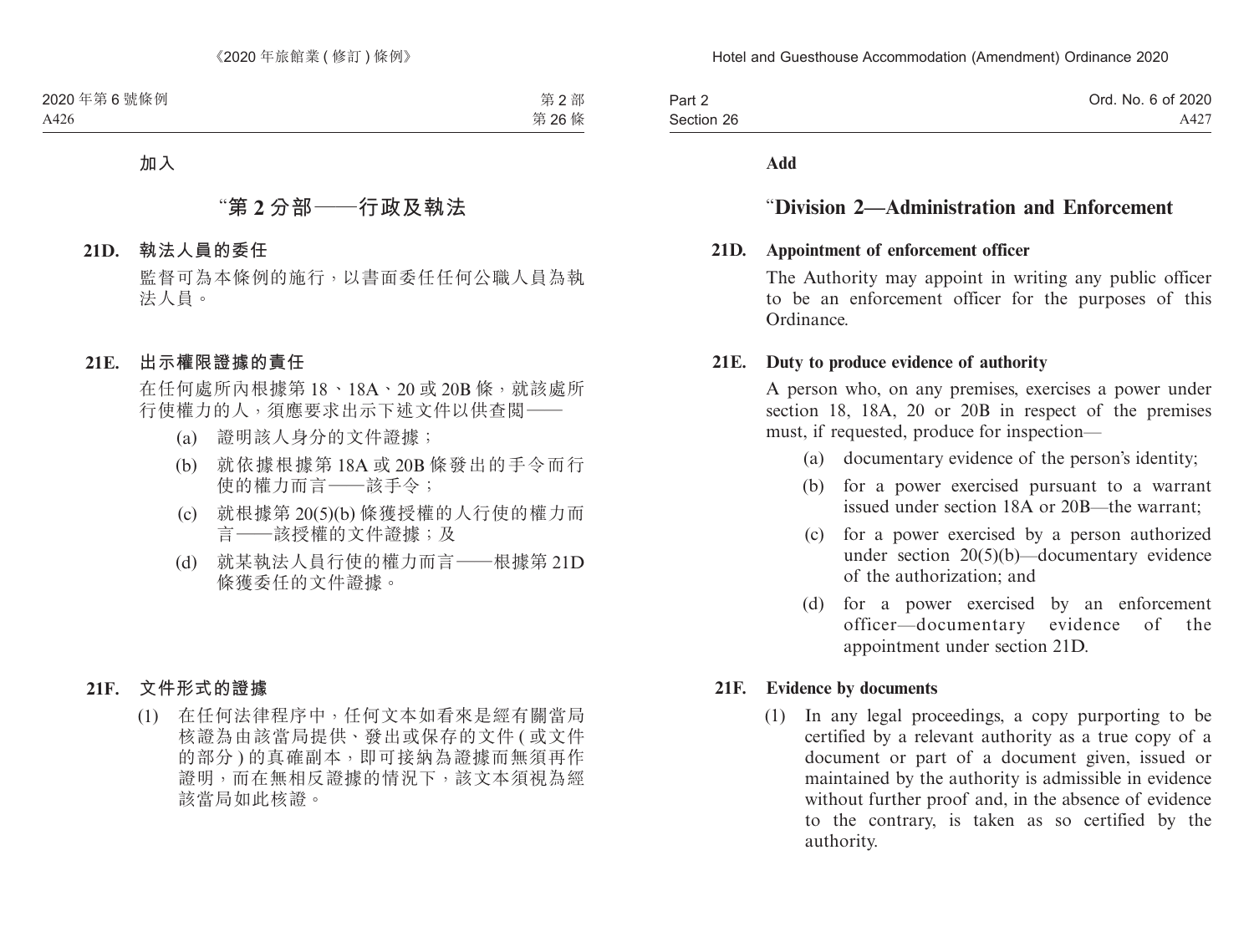| Part 2     | Ord. No. 6 of 2020 |
|------------|--------------------|
| Section 26 | A429               |

- (2) In any legal proceedings, a document purporting to be given or issued by a relevant authority and purporting to be signed by the authority or any person authorized by the authority in that behalf is admissible in evidence without further proof and, in the absence of evidence to the contrary—
	- (a) is taken as given or issued by the authority and as so signed; and
	- (b) is evidence of the facts stated in it.
- (3) In any legal proceedings, a document purporting to be given or issued by an enforcement officer and purporting to be signed by the officer is admissible in evidence without further proof and, in the absence of evidence to the contrary—
	- (a) is taken as given or issued by the officer and as so signed; and
	- (b) is evidence of the facts stated in it.
- (4) In this section—

*relevant authority* (有關當局) means—

- (a) the Authority; or
- (b) the Secretary.

### **21G. Immunity from civil liability**

- (1) A person to whom this section applies is not civilly liable for an act done or omitted to be done by the person in good faith in performing or purportedly performing a function under this Ordinance.
- (2) Subsection (1) does not affect any liability of the Government for the act or omission.
- (3) This section applies to—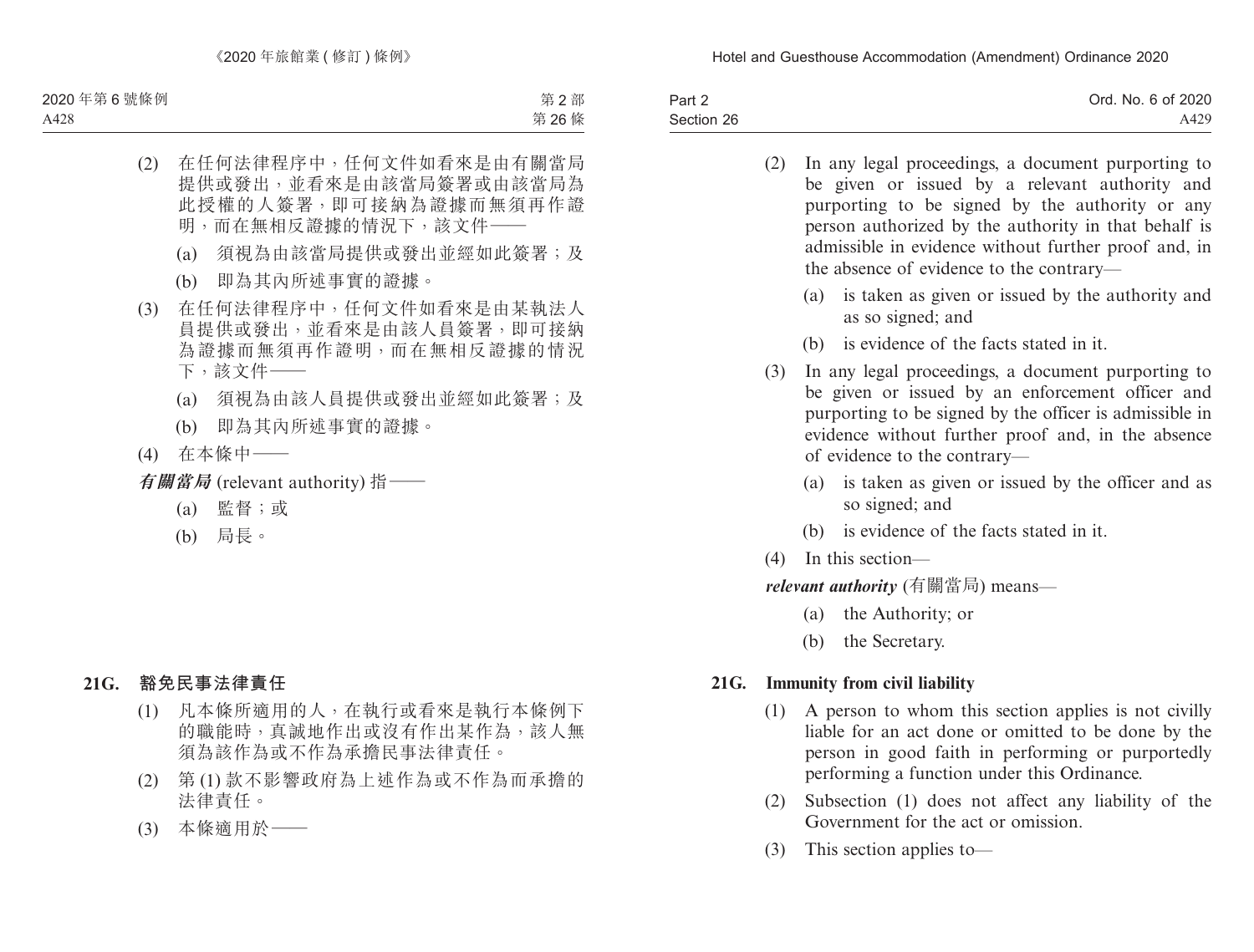| Part 2     | Ord. No. 6 of 2020 |
|------------|--------------------|
| Section 27 | A431               |

- (a) the Authority;
- (b) a public officer;
- (c) a bailiff; and
- (d) a person assisting an enforcement officer or a bailiff under section 18A(8) or 20B(3) in the performance or purported performance of a function of the officer or bailiff."

## **27. Section 22 amended (regulations)**

(1) Section  $22(1)(a)$ , (b), (c) and (d), Chinese text—

# **Repeal**

"持牌旅館"

## **Substitute**

"酒店或賓館".

(2) Section 22(1)—

# **Repeal paragraph (e)**

## **Substitute**

- "(e) appeals under section 17A and the practice and procedure of an appeal board;".
- (3) Section 22(1)(f), Chinese text—

# **Repeal**

"關乎持牌旅館的".

(4) Section 22(3)—

# **Repeal**

"a guesthouse"

# **Substitute**

"guesthouse".

(5) Section 22(3)—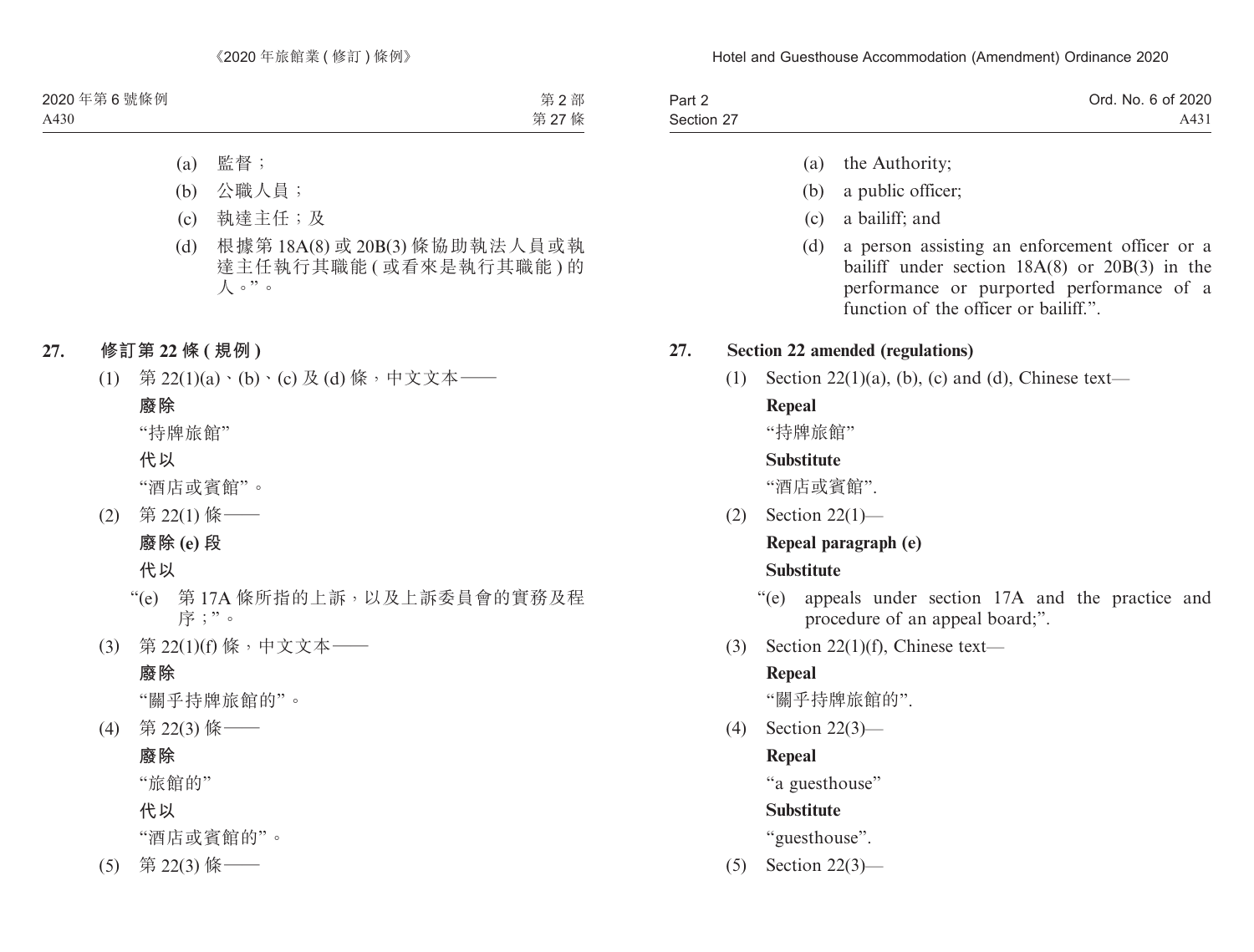| Part 2     | Ord. No. 6 of 2020 |
|------------|--------------------|
| Section 28 | A433               |

#### **Repeal**

"that guesthouse"

### **Substitute**

"guesthouse".

(6) Section 22—

### **Repeal subsection (4)**

## **Substitute**

- "(4) Regulations made under this section may prescribe offences for contravention of the regulations, punishable by a fine, imprisonment or both.
- (4A) The maximum fine that may be prescribed for an offence is level 6 and the maximum imprisonment is 2 years. In addition, in the case of a continuing offence, a further fine not exceeding \$10,000 for every day during which the offence continues may be prescribed.".
- (7) Section 22(5)(a)(i), (ii) and (iii)—

# **Repeal**

"a guesthouse"

## **Substitute**

"guesthouse".

## **28. Part 8 and Schedule added**

After Part 7—

**Add**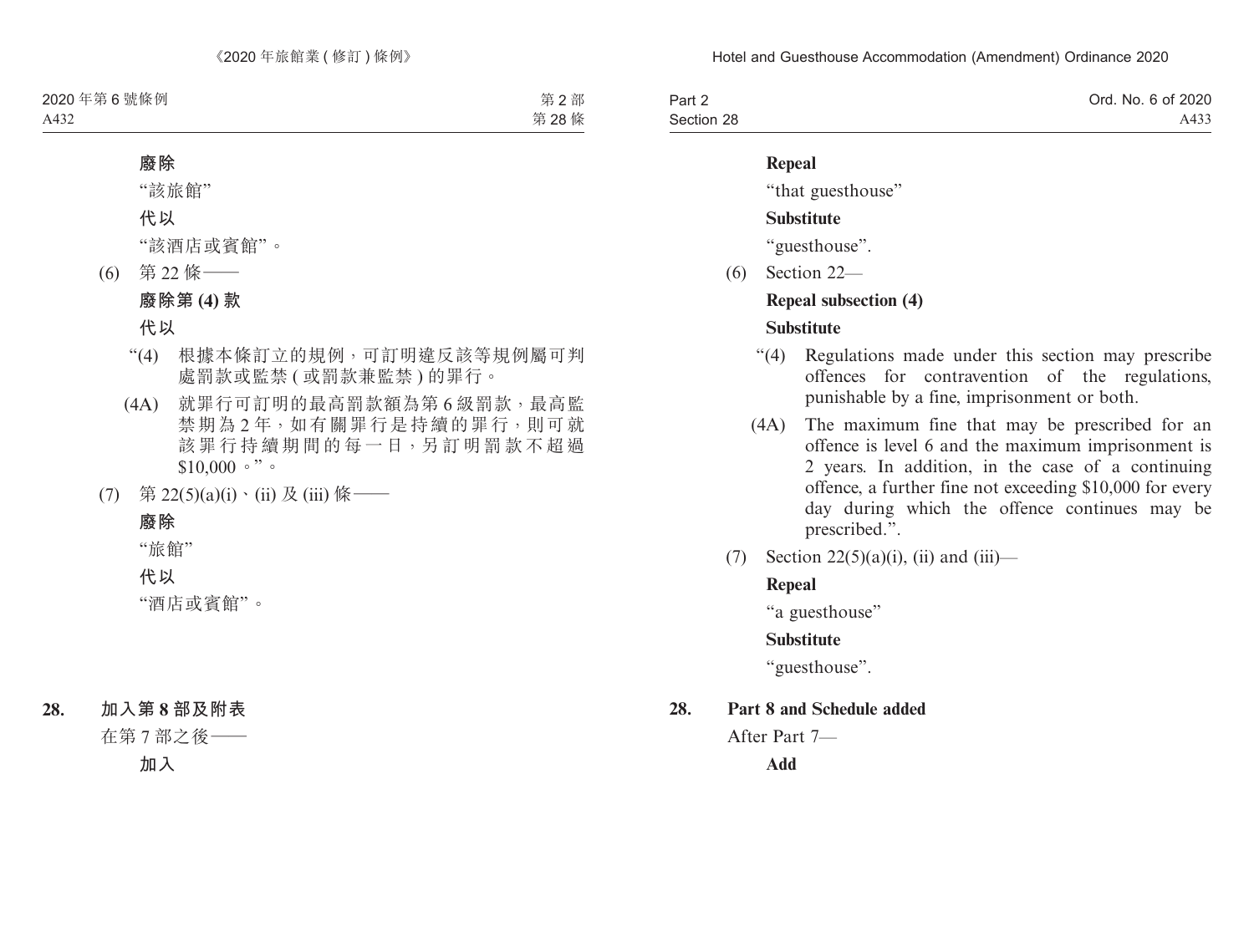| Part 2     |  |  |
|------------|--|--|
| Section 28 |  |  |

# "**Part 8**

# **Transitional and Saving Provisions**

#### **23. Transitional and saving provisions for Hotel and Guesthouse Accommodation (Amendment) Ordinance 2020**

The Schedule sets out transitional and saving provisions that have effect for the purposes of the amendments made to this Ordinance by the Hotel and Guesthouse Accommodation (Amendment) Ordinance 2020 (6 of 2020).

# **Schedule**

[s. 23]

# **Transitional and Saving Provisions for Hotel and Guesthouse Accommodation (Amendment) Ordinance 2020**

# **Part 1**

# **Preliminary**

## **1. Interpretation**

In this Schedule—

*Amendment Ordinance* (《修訂條例》) means the Hotel and Guesthouse Accommodation (Amendment) Ordinance 2020 (6 of 2020);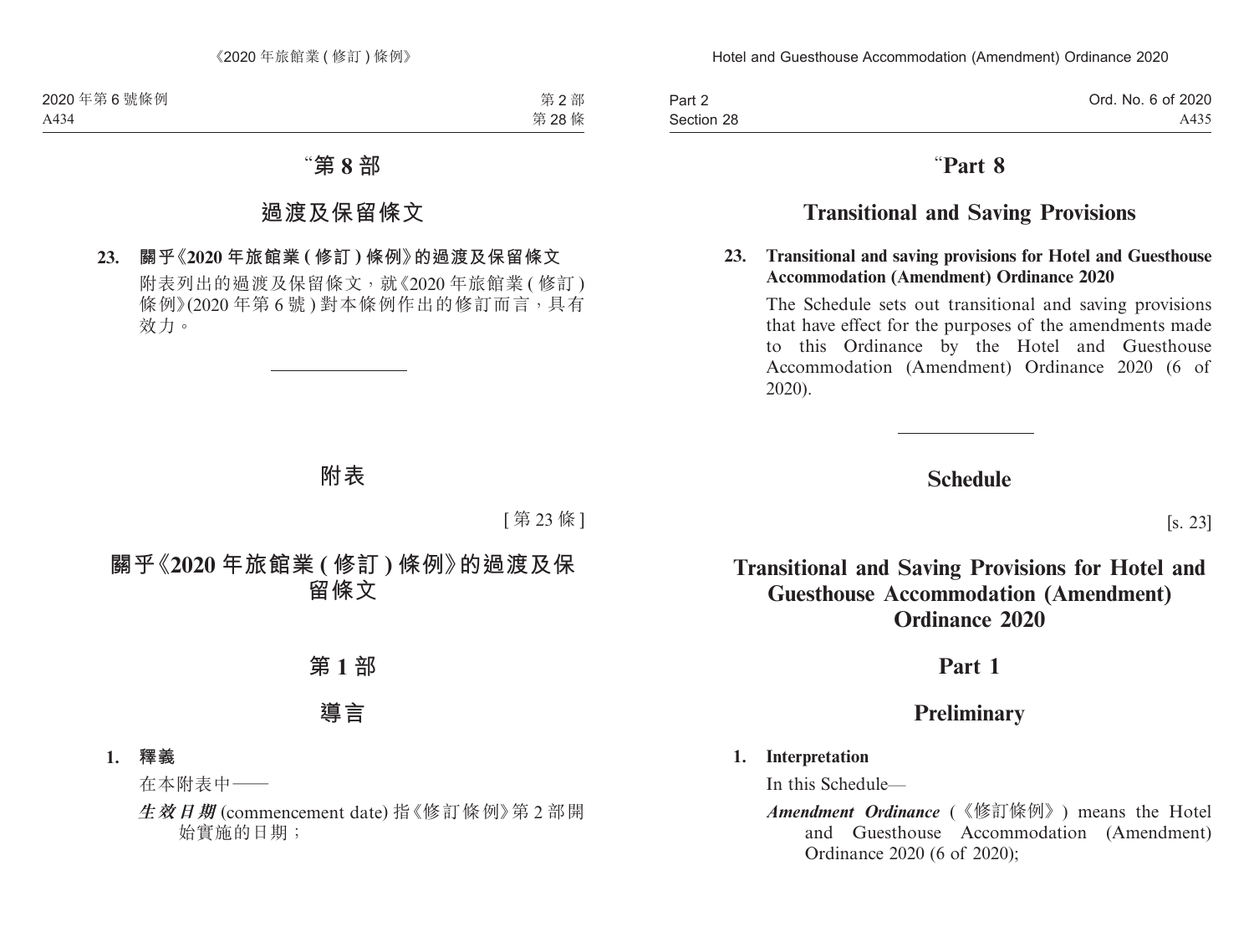| Part 2     | Ord. No. 6 of 2020 |
|------------|--------------------|
| Section 28 | A437               |

- *commencement date* (生效日期) means the date on which Part 2 of the Amendment Ordinance comes into operation;
- *former* (原有), when it appears in conjunction with a reference to a section or Part, means that section or Part of the former Ordinance;
- *former Ordinance* (《原有條例》) means this Ordinance as in force immediately before the commencement date;
- *licence period* (牌照有效期), in relation to an old regime licence, means the period for which the licence has effect in accordance with the former section  $8(5)(d)$ or 9(6);
- *old regime decision* (舊制決定)—see section 10 of this Schedule;
- *old regime licence* (舊制牌照)—see section 2 of this Schedule;
- *transitional period* (過渡期) means the period of 12 months beginning on the commencement date.

# **Part 2**

# **Old Regime Licence**

#### **2. Old regime licence**

An old regime licence is a licence issued under the former section 8, including one issued by virtue of section 7(2) of this Schedule.

- **3. Effect of old regime licence**
	- (1) Subject to section 4 of this Schedule—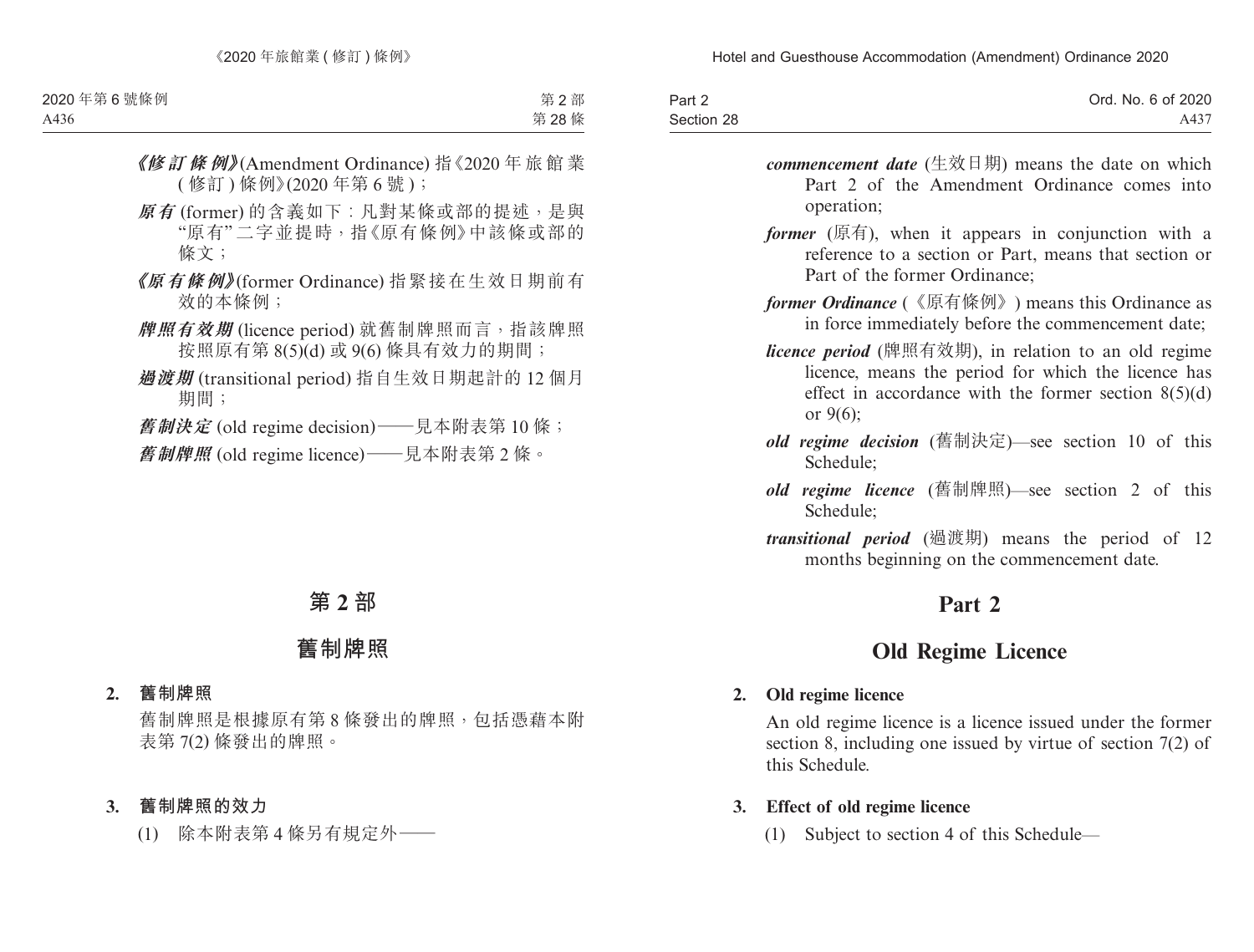| Part 2<br>Section 28 |     | Ord. No. 6 of 2020<br>A439                                                                                                                                          |
|----------------------|-----|---------------------------------------------------------------------------------------------------------------------------------------------------------------------|
|                      |     | an old regime licence has effect under the<br>(a)<br>former Part IV; and                                                                                            |
|                      |     | (b)<br>the former Part IV applies in relation to an old<br>regime licence.                                                                                          |
|                      | (2) | For the purposes of Parts 2, 6 and 7—                                                                                                                               |
|                      |     | a reference to "licence" includes an old regime<br>(a)<br>licence;                                                                                                  |
|                      |     | a reference to a "condition" of a licence includes<br>(b)<br>a condition of an old regime licence; and                                                              |
|                      |     | a reference to "licensed premises" includes<br>(c)<br>premises covered by an old regime licence—                                                                    |
|                      |     | including any period during which the<br>(i)<br>licence—                                                                                                            |
|                      |     | remains in effect under the former<br>(A)<br>section $9(5)$ ; or                                                                                                    |
|                      |     | is suspended under the former section<br>(B)<br>10; but                                                                                                             |
|                      |     | excluding any period during which the<br>(ii)<br>licence has yet to take effect because of the<br>former section $8(5)(c)$ or $9(3)$ .                              |
|                      | (3) | For the purposes of another Ordinance that refers to<br>a licence under this Ordinance generally, the reference<br>includes an old regime licence.                  |
|                      | (4) | For the purposes of another Ordinance that refers<br>specifically to a hotel licence under this Ordinance,<br>the reference includes an old regime licence endorsed |

by the Authority as meeting the eligibility criteria for a hotel licence, but not any other old regime licence.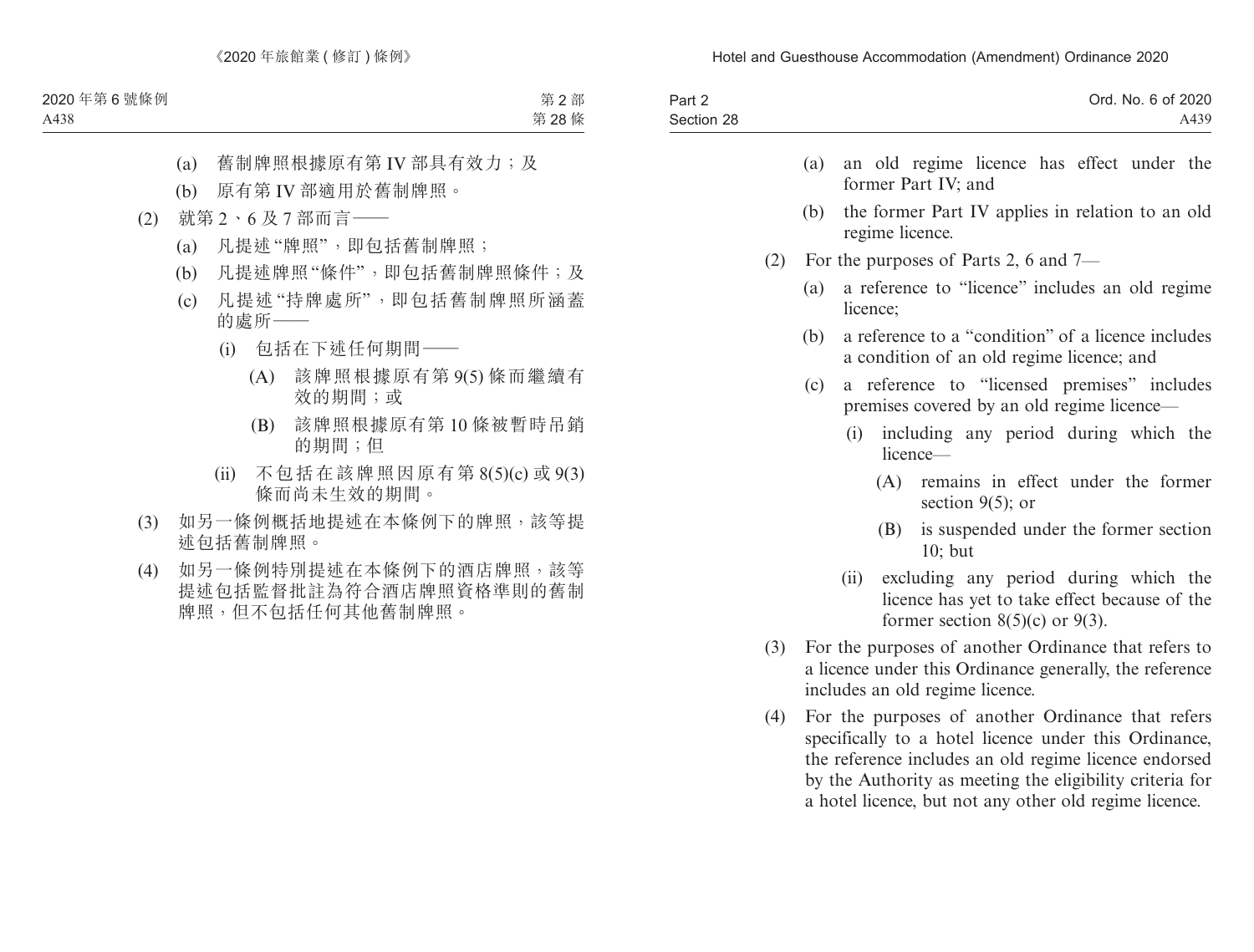| Part 2     | Ord. No. 6 of 2020 |
|------------|--------------------|
| Section 28 | A441               |

#### **4. Renewal of old regime licence**

- (1) An old regime licence may be renewed—
	- (a) if it falls within subsection (2)—only under the former section 9 and subject to section 5 of this Schedule; or
	- (b) if it does not fall within subsection (2)—only under section 12C in accordance with section 6 of this Schedule.
- (2) An old regime licence falls within this subsection if—
	- (a) its licence period ends before the end of the transitional period; and
	- (b) it has not been renewed within the transitional period.
- (3) Once an old regime licence is renewed under section  $12C_{-}$ 
	- (a) the former Part IV ceases to apply in relation to the licence; and
	- (b) the renewed licence ceases to be an old regime licence and is taken to be a licence as defined by section 2(1) for all purposes.

#### **5. Renewal under former section 9**

- (1) The licence period of an old regime licence renewed under the former section 9 must not exceed 12 months.
- (2) If an old regime licence is renewed under the former section 9, the former Fees Regulations apply in relation to the renewal.
- (3) In this section—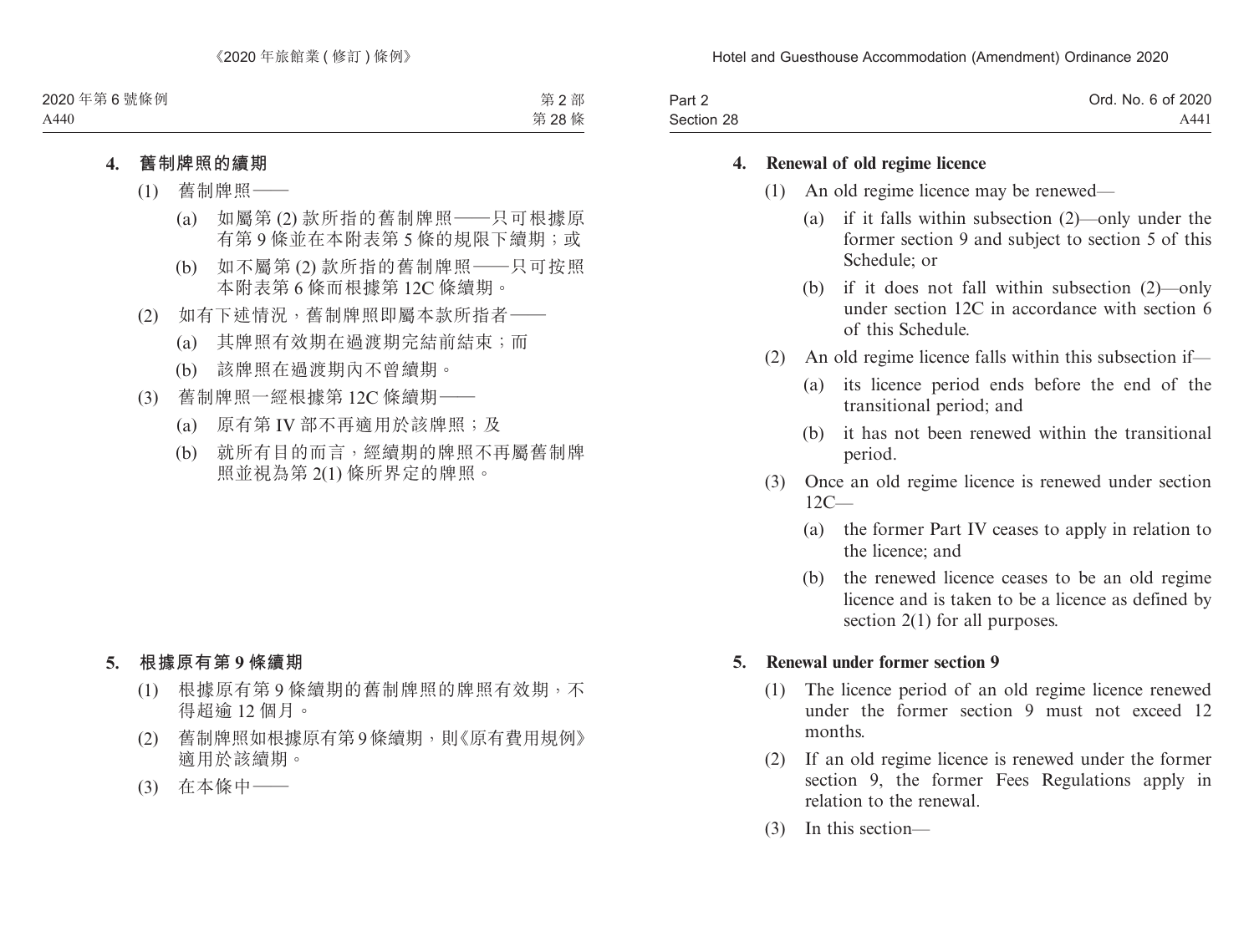| Part 2     | Ord. No. 6 of 2020 |
|------------|--------------------|
| Section 28 | A443               |

*former Fees Regulations* (《原有費用規例》) means the Hotel and Guesthouse Accommodation (Fees) Regulations (Cap. 349 sub. leg. B) as in force immediately before the date on which Part 4 of the Amendment Ordinance comes into operation.

#### **6. Renewal under section 12C**

- (1) For the purpose of renewing an old regime licence under section 12C, Part 4A applies in relation to the licence, but only to the extent that would enable—
	- (a) the renewal of the licence as a licence that conforms with Part 4A;
	- (b) an application for such a renewal, as well as the determination of the application, in accordance with section 12C; and
	- (c) the remaining in effect of the licence, if applicable, under section 12H.
- (2) For the purposes of subsection (1), Part 4A is to be read as if—
	- (a) the power to renew a licence under section 12C were a power to renew an old regime licence as a licence that conforms with Part 4A; and
	- (b) the following references, insofar as they relate to the old regime licence, were references to—
		- (i) for a reference to "licence period"—the licence period as defined by section 1 of this Schedule;
		- (ii) for a reference to "condition"—a condition imposed under the former section  $8(2)(a)$ or 9(3) or such a condition as amended or varied under the former section 10; and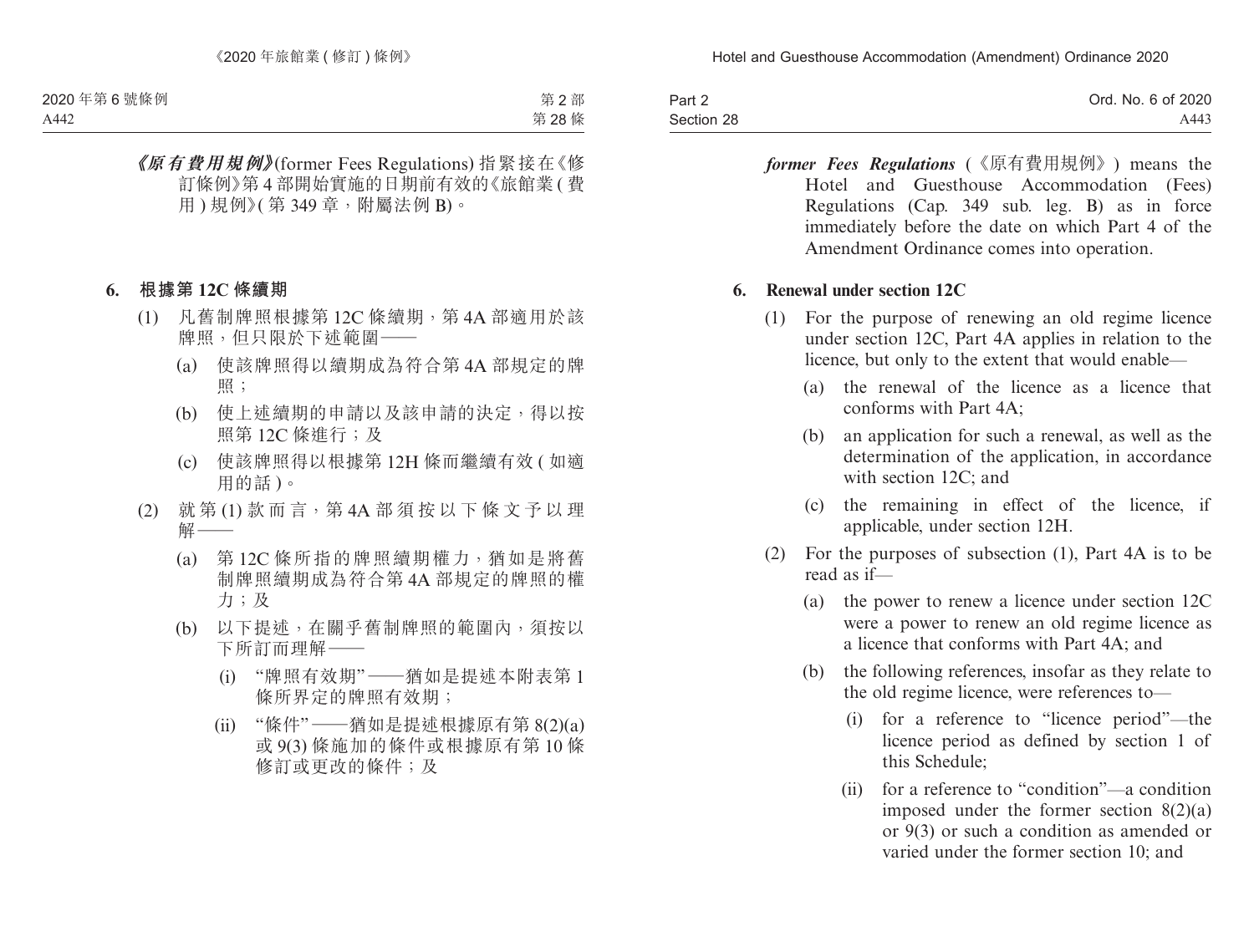| Part 2     | Ord. No. 6 of 2020 |
|------------|--------------------|
| Section 28 | A445               |

(iii) for a reference to "authorized person's certificate"—an authorized person's certificate required to be submitted under the former section 8(5A) or 9(3A).

# **Part 3**

# **Pending Application**

#### **7. Pending application for licence**

- (1) This section applies if, immediately before the commencement date—
	- (a) an application has been made under the former section 8 for the issue of a licence under that section; and
	- (b) the application has yet to be determined by the Authority.
- (2) Subject to subsection (3)—
	- (a) the application is to continue to be processed under the former section 8; and
	- (b) the former section 8 continues to apply in relation to the application.
- (3) The licence period of a licence issued under the former section 8 must not exceed 12 months.
- (4) If a licence is issued under the former section 8, the former Fees Regulations apply in relation to the issue.
- (5) In this section—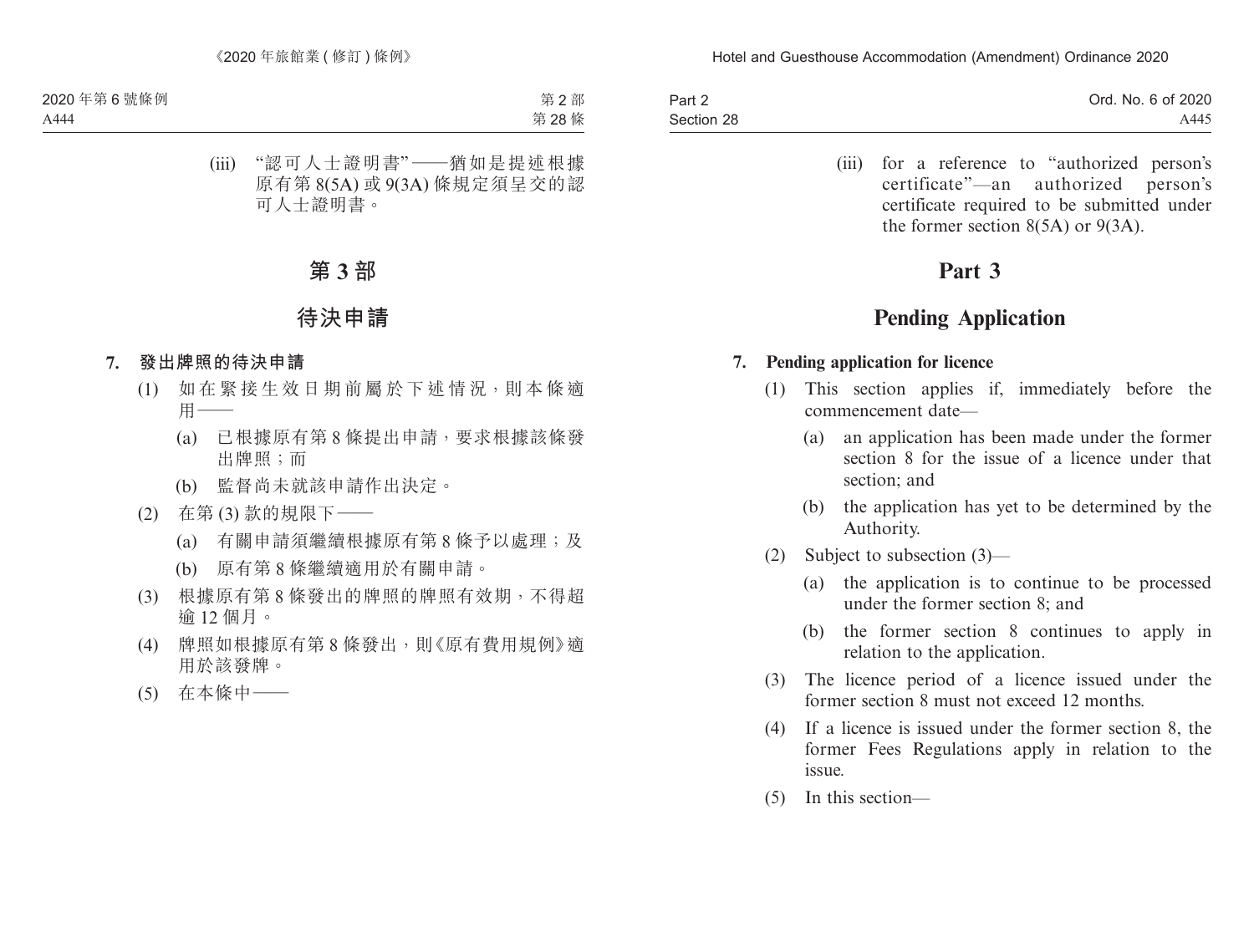| Part 2     | Ord. No. 6 of 2020 |
|------------|--------------------|
| Section 28 | A447               |

*former Fees Regulations* (《原有費用規例》) means the Hotel and Guesthouse Accommodation (Fees) Regulations (Cap. 349 sub. leg. B) as in force immediately before the date on which Part 4 of the Amendment Ordinance comes into operation.

#### **8. Pending application for renewal of licence**

- (1) This section applies if, immediately before the commencement date—
	- (a) an application has been made under the former section 9 for the renewal of an old regime licence; and
	- (b) the application has yet to be determined by the Authority.
- (2) If, by virtue of section 4(1)(a) of this Schedule, the licence may be renewed only under the former section 9, the application is to continue to be processed under the former Part IV and subject to section 5 of this Schedule.
- (3) If, by virtue of section 4(1)(b) of this Schedule, the licence may be renewed only under section 12C, the application is to be processed as if it were an application made under section 12C in accordance with section 6 of this Schedule, but only if—
	- (a) the application complies with section 12C; or
	- (b) necessary steps required by the Authority to make the application comply with section 12C have been taken within a reasonable period.

#### **9. Pending application for transfer of licence**

(1) This section applies if, immediately before the commencement date—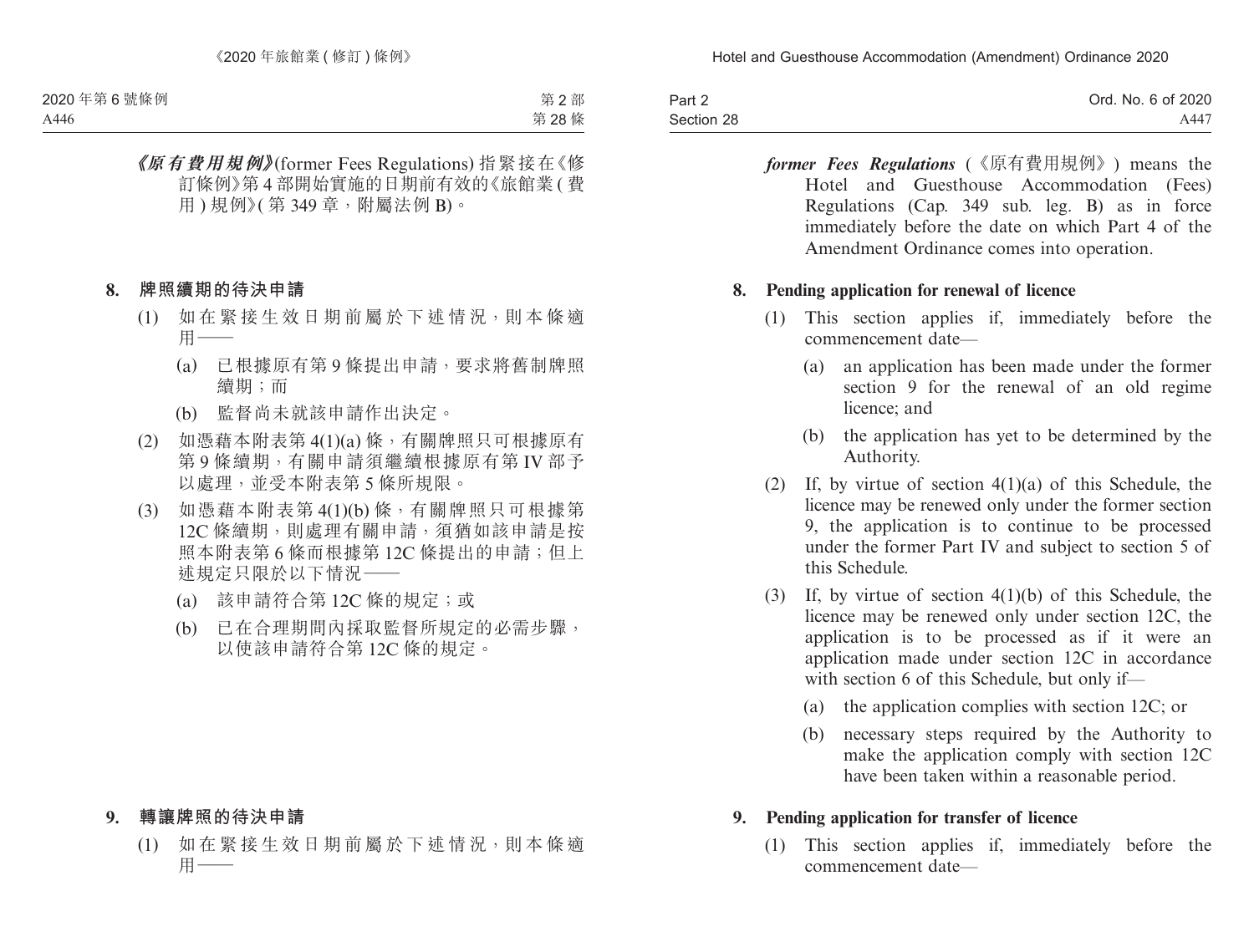| Part 2     | Ord. No. 6 of 2020 |
|------------|--------------------|
| Section 28 | A449               |

- (a) an application has been made under the former section 12 for the transfer of an old regime licence; and
- (b) the application has yet to be determined by the Authority.
- (2) The application is to continue to be processed under the former section 12.

## **Part 4**

# **Old Regime Decision**

#### **10. Old regime decision**

An old regime decision is a decision of the Authority under the former section 8, 9, 10 or 12, including one made by virtue of Part 3 of this Schedule.

### **11. Appeal against old regime decision**

Sections 12 and 13 of this Schedule have effect for the purposes of an appeal against an old regime decision.

#### **12. Appeal made before commencement date**

- (1) This section applies if, immediately before the commencement date—
	- (a) a notice of appeal has been lodged under the former section 13(3) against an old regime decision; and
	- (b) the appeal has yet to be determined by the Appeal Board.
- (2) The following provisions continue to apply in relation to the old regime decision and appeal—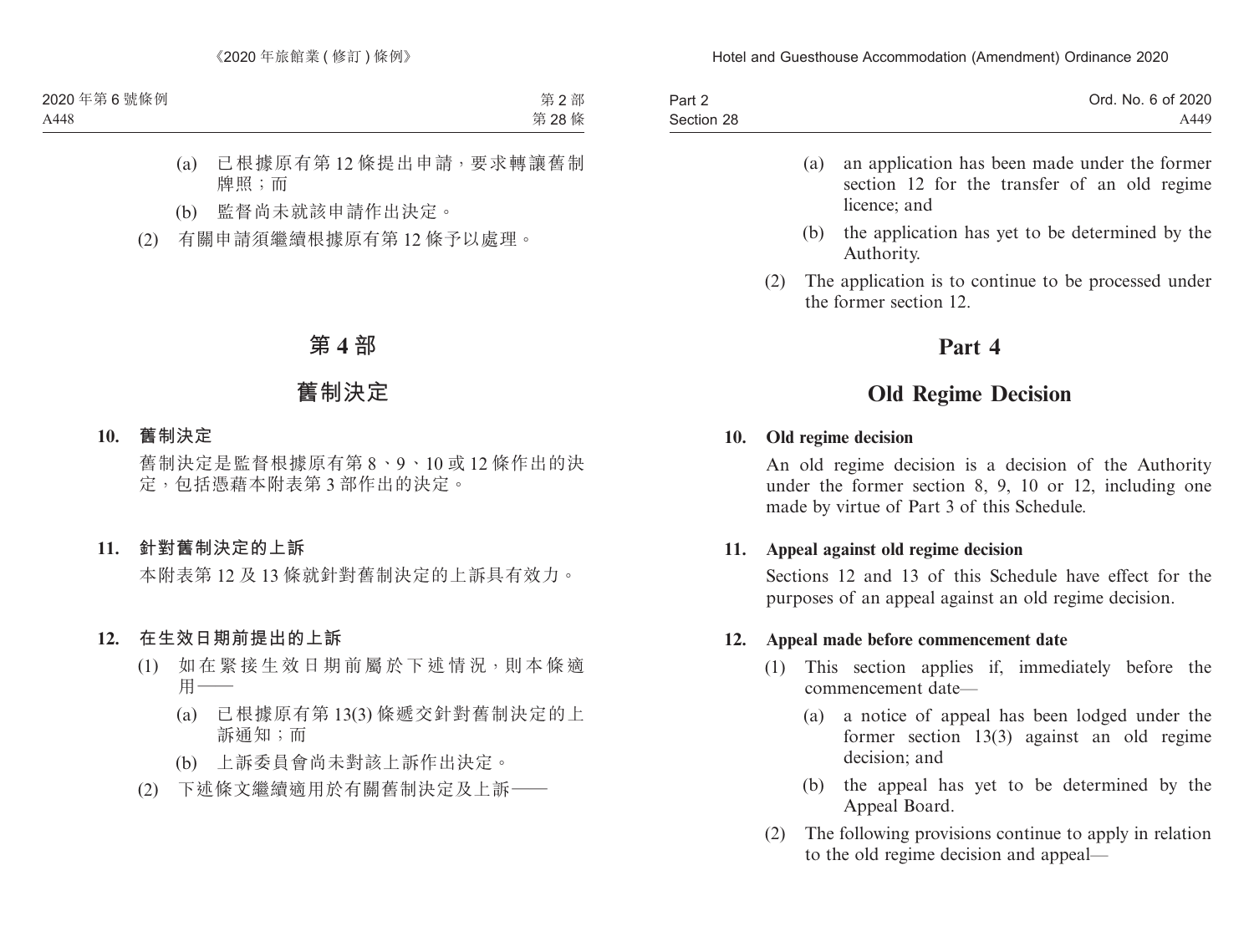| Part 2     | Ord. No. 6 of 2020 |
|------------|--------------------|
| Section 28 | A451               |

- (a) the former Part V; and
- (b) the former Appeal Board Regulations.
- (3) The following appointments remain in effect until the appeal is determined by the Appeal Board, withdrawn or abandoned—
	- (a) the appointment of the Chairman of the Appeal Board under the former section 14(2);
	- (b) the appointment of the panel of persons under the former section 14(4); and
	- (c) the appointment of a member of the Appeal Board under the former section 15(1) to hear the appeal.
- (4) In this section—
- *Appeal Board* (上訴委員會) means the Appeal Board constituted under the former section 15;
- *former Appeal Board Regulations* (《原有上訴委員會規 例》) means the Hotel and Guesthouse Accommodation (Appeal Board) Regulations (Cap. 349 sub. leg. A) as in force immediately before the date on which Part 3 of the Amendment Ordinance comes into operation.

#### **13. Appeal made on or after commencement date**

- (1) This section applies if, immediately before the commencement date—
	- (a) a person is entitled to appeal under the former section 13(1) against an old regime decision; and
	- (b) no notice of appeal has been lodged under the former section 13(3) against that decision.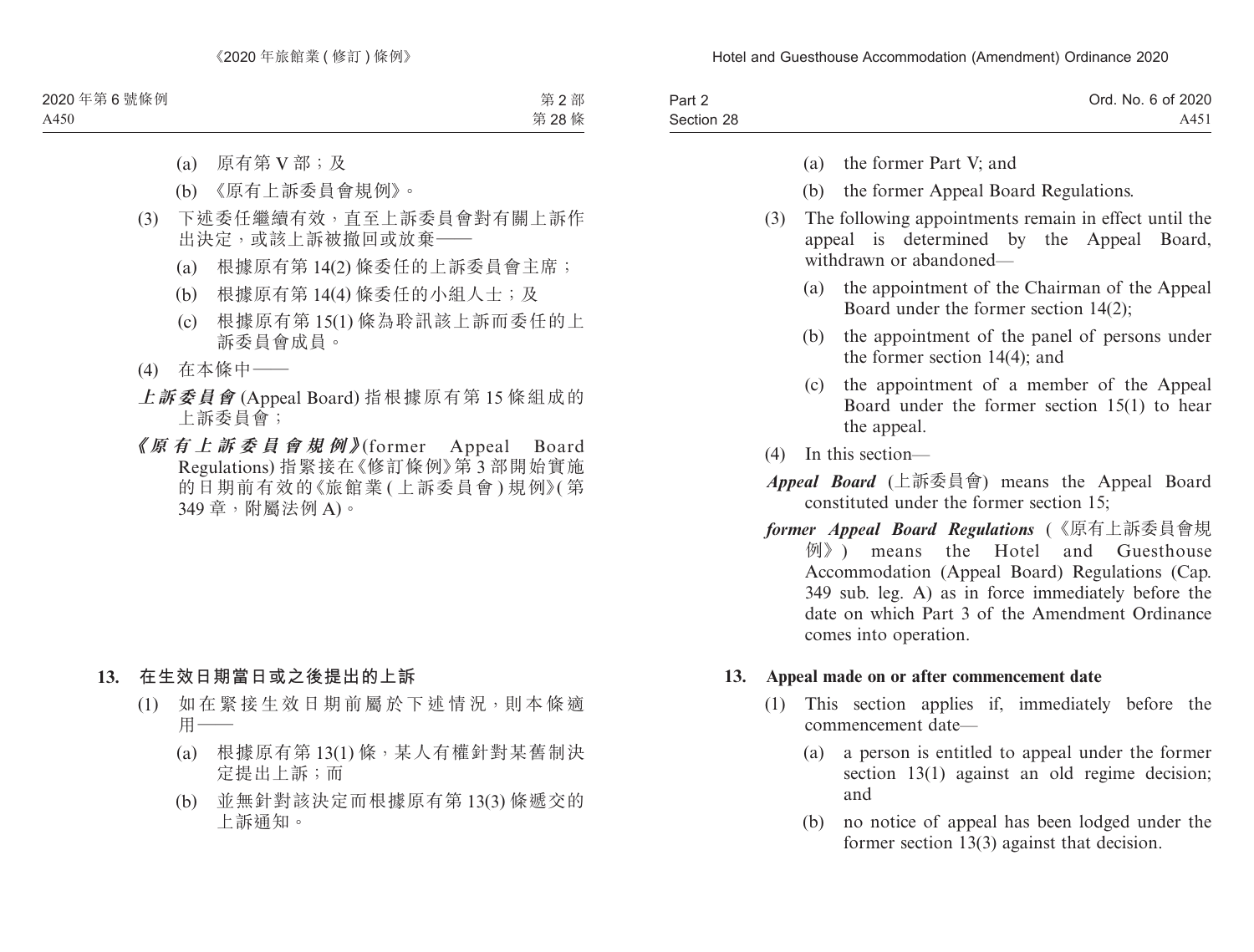| Part 2     | Ord. No. 6 of 2020 |
|------------|--------------------|
| Section 28 | A453               |

- (2) This section also applies if an old regime decision is made on or after the commencement date.
- (3) Part 5A applies in relation to the old regime decision as if—
	- (a) in section 17A(1)—the reference to a decision of the Authority included an old regime decision;
	- (b) in section 17A(2) and (3)—the reference to a suspendable decision included a decision under the former section 10; and
	- (c) in sections  $17A(3)(b)$  and  $17C(2)$ —the reference to a notice of decision were a reference to either of the following—
		- (i) a notice served under the former section 10;
		- (ii) an order sent under the former section  $11(2)$ .

## **Part 5**

# **Existing Direction and Order**

### **14. Direction given under former section 19**

- (1) This section applies to a direction given under the former section 19 that was in force immediately before the commencement date.
- (2) The direction continues to be in force under section 19 as if it were given under that section.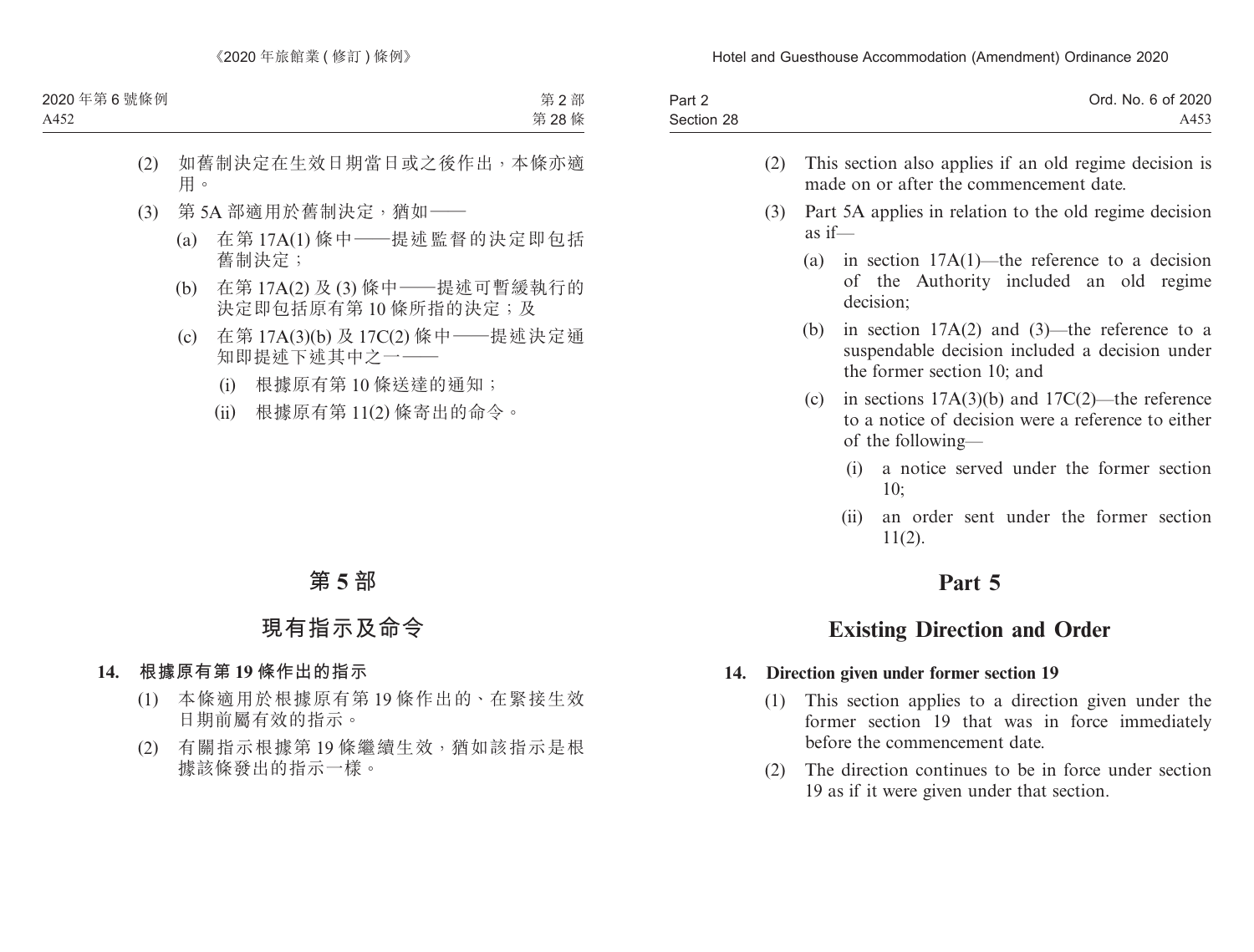| Part 2     | Ord. No. 6 of 2020 |
|------------|--------------------|
| Section 28 | A455               |

### **15. Order made under former section 20**

- (1) This section applies to an order made under the former section 20 that was in force immediately before the commencement date.
- (2) The order continues to be in force, and may be enforced, under section 20 as if it were made under that section.".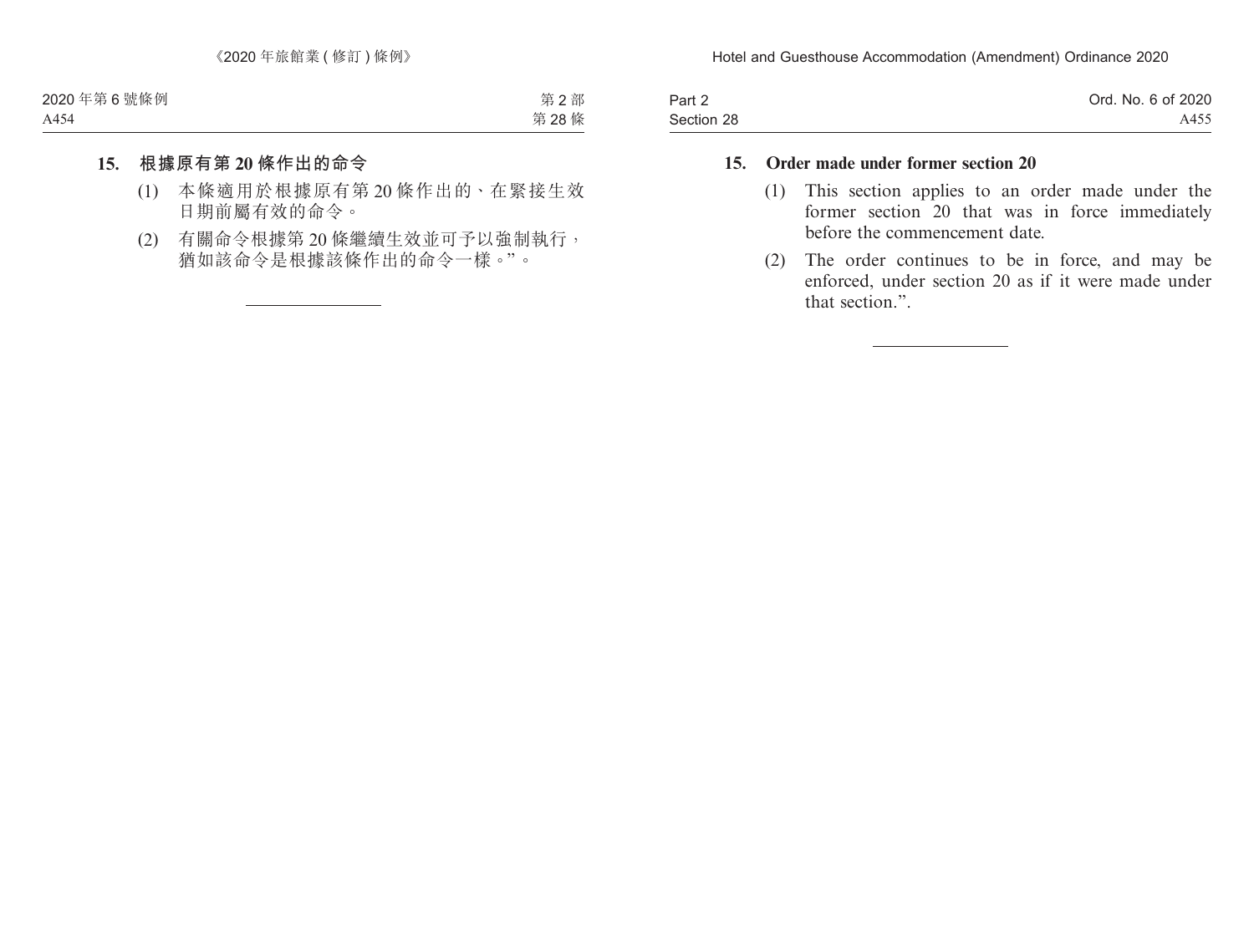| Part 3     | Ord. No. 6 of 2020 |
|------------|--------------------|
| Section 29 | A457               |

## **Part 3**

# **Amendments to Hotel and Guesthouse Accommodation (Appeal Board) Regulations (Cap. 349 sub. leg. A)**

#### **29. Regulation 2 amended (interpretation)**

(1) Regulation 2—

# **Repeal the definition of** *appellant* **Substitute**

- "*appellant* (上訴人) means a person who gives the Convenor a notice of appeal under section 17C of the Ordinance;".
- (2) Regulation 2—

#### **Add in alphabetical order**

"*specified form* (指明表格) means a form specified by the Convenor under regulation 16.".

#### **30. Regulation 3 repealed (notice of appeal)**

Regulation 3—

**Repeal the regulation.**

#### **31. Regulations 4 to 8 substituted**

Regulations 4, 5, 6, 7 and 8— **Repeal the regulations**

**Substitute**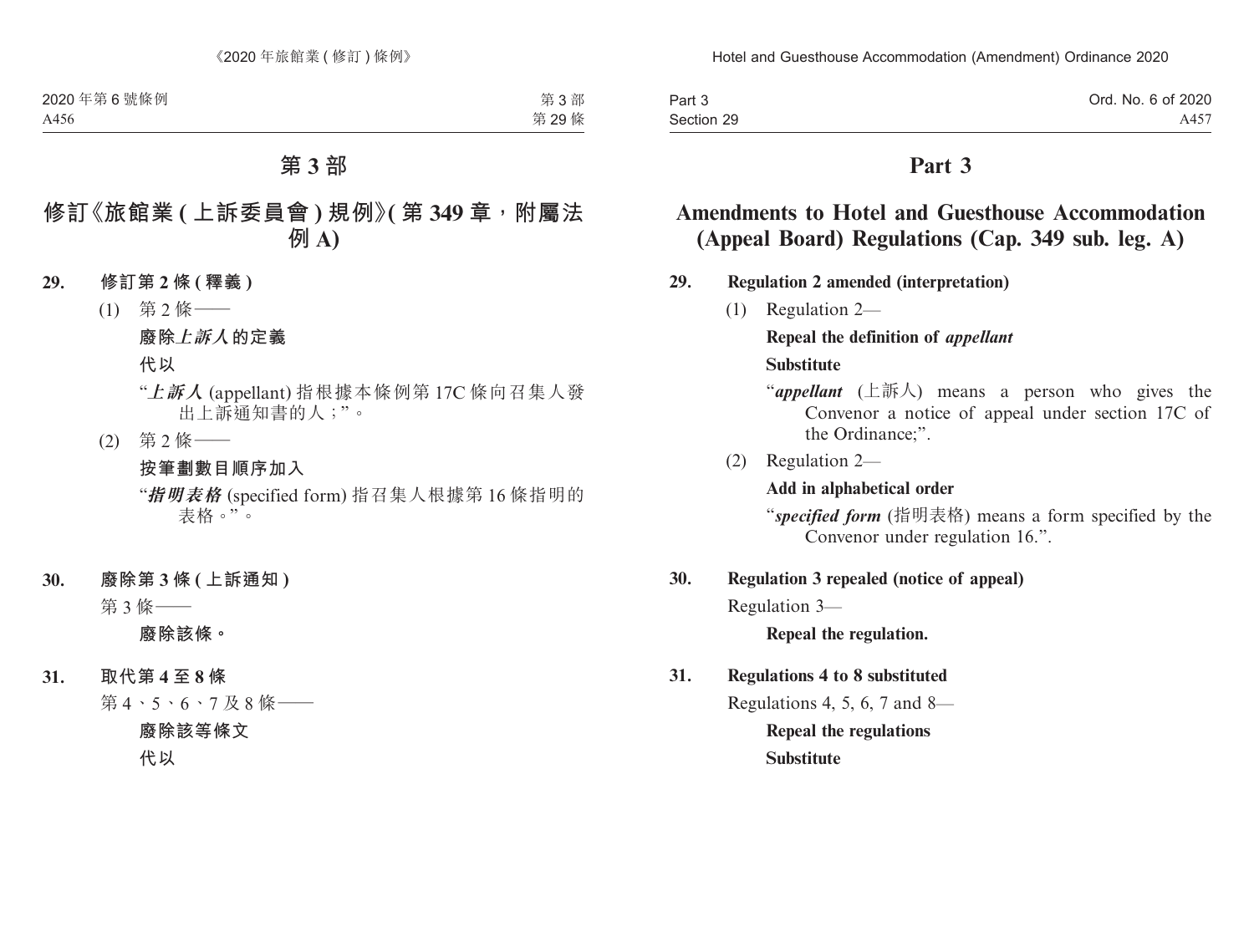| Part 3     | Ord. No. 6 of 2020 |
|------------|--------------------|
| Section 31 | A459               |

## "**4. Notifying Authority and interested persons of appeal**

- (1) An appellant must, on the date the notice of appeal is given to the Convenor under section 17C of the Ordinance, also serve the following documents on the Authority—
	- (a) a copy of the notice of appeal; and
	- (b) a copy of all documents accompanying the notice of appeal as mentioned in section 17C(3)(c) and (d) of the Ordinance.
- (2) The Convenor must, as soon as reasonably practicable after receiving the notice of appeal, notify every interested person as defined by section 12P(6) of the Ordinance (except the appellant) that the Convenor has received the notice.

### **5. Further particulars**

- (1) A party to an appeal (*requesting party*) may, within the period specified in subregulation (2), serve a notice on the other party (*requested party*) requesting any further particulars relating to the appeal that are specified in the notice (*requested particulars*).
- (2) The period is—
	- (a) the period of 7 days after the date on which a copy of the notice of appeal is served on the Authority under regulation 4(1); or
	- (b) the longer period that the relevant authority may, on an application made in the specified form, allow in a particular case.
- (3) Subject to subregulation (5), the requested party must, within the period specified in subregulation  $(4)$ —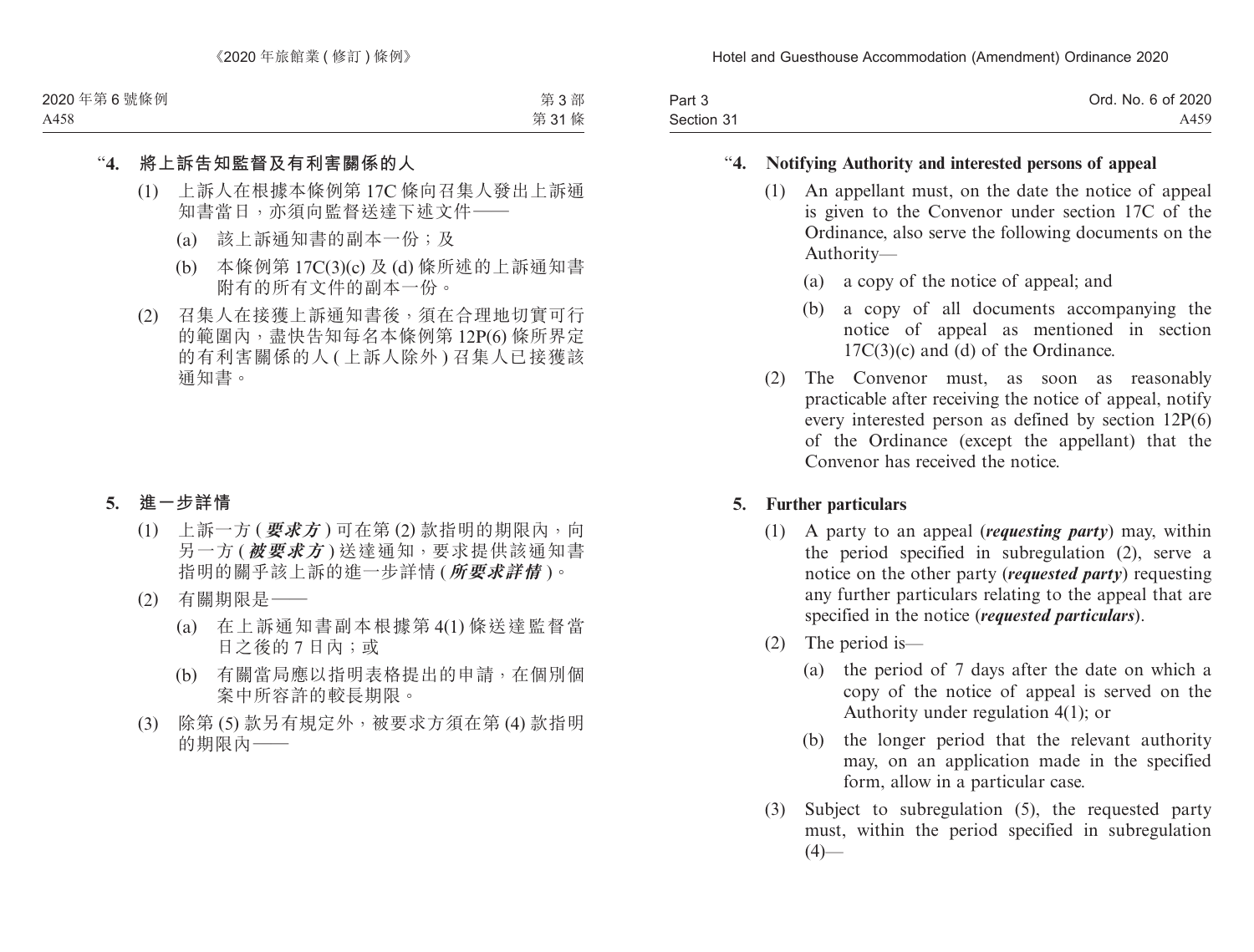| Part 3     | Ord. No. 6 of 2020 |
|------------|--------------------|
| Section 31 | A461               |

- (a) give the requested particulars to the requesting party; and
- (b) give a copy of the requested particulars to the relevant authority.
- (4) The period is—
	- (a) the period of 7 days after the date on which a notice is served on the requested party under subregulation (1); or
	- (b) the longer period that the relevant authority may, on an application made in the specified form, allow in a particular case.
- (5) The relevant authority may, on application, direct that the requested party need not comply with subregulation (3) in respect of a requested particular (*exempted particular*) if it is satisfied that—
	- (a) the request for the exempted particular was unreasonable; or
	- (b) reasonable grounds exist for not giving the exempted particular.
- (6) In this regulation—

*relevant authority* (有關當局) means—

- (a) the chairperson of the appeal board formed to hear the appeal; or
- (b) if an appeal board has yet to be formed—the Convenor.

#### **6. Inspection of documents**

(1) A party to an appeal (*requesting party*) may, at any time, serve a notice on the other party (*requested party*) requiring the requested party to, within 7 days after the date on which the notice is served—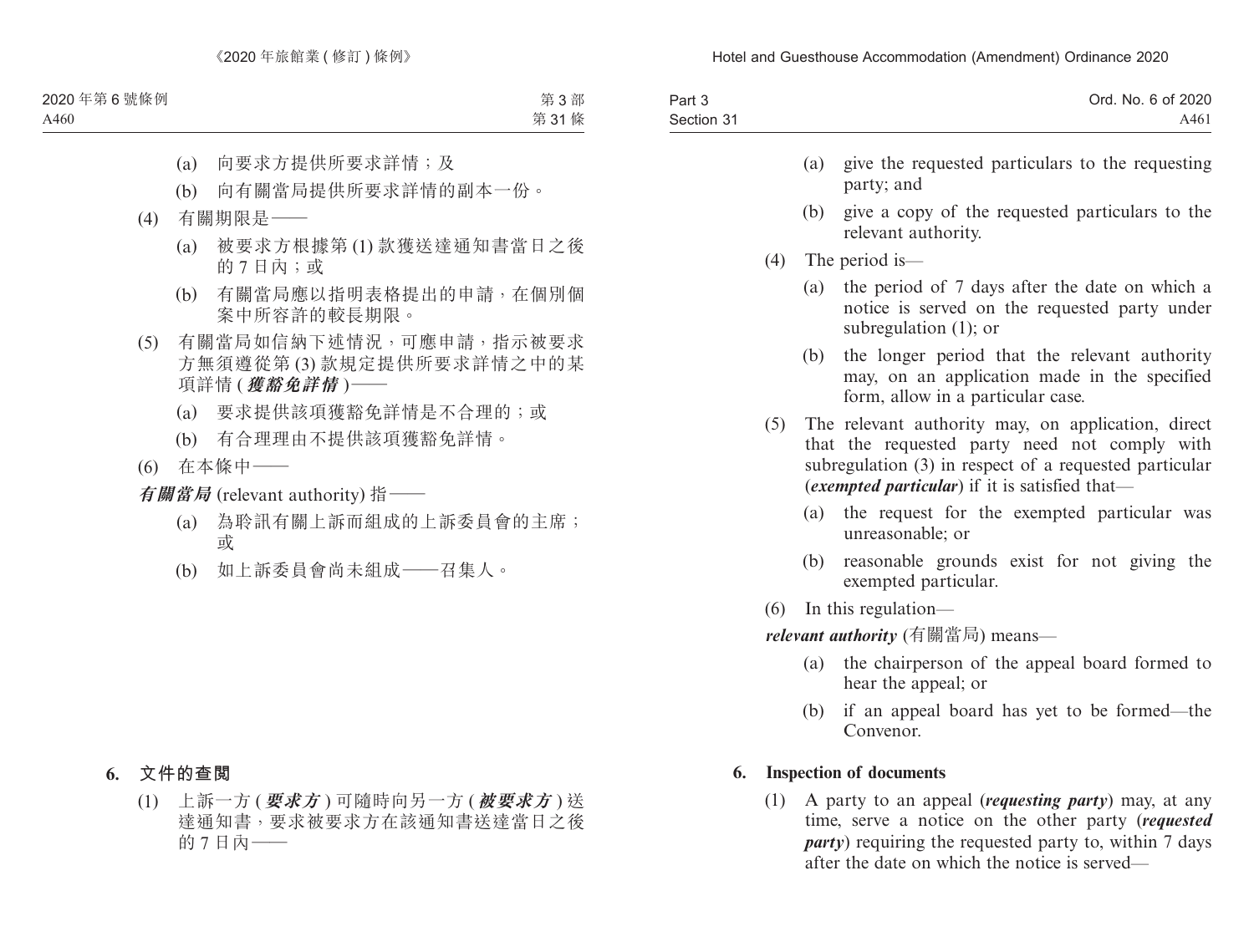| Part 3     | Ord. No. 6 of 2020 |
|------------|--------------------|
| Section 31 | A463               |

- (a) produce any document relating to the appeal; and
- (b) permit the requesting party to make any copy of the document.
- (2) If a requested party fails to comply with a notice served under subregulation (1) in respect of a document, the party is not allowed to subsequently use the document as evidence at the appeal hearing, unless the party satisfies the appeal board that the party had a reasonable cause for the failure to comply.

#### **7. Date, time and place of hearing**

- (1) The chairperson of an appeal board must, as soon as reasonably practicable after the board is formed, fix the date, time and place for hearing the appeal.
- (2) The chairperson must also notify, in the specified form, every party to the appeal of the date, time and place of the hearing at least 28 days before the date fixed.

#### **8. Summons to witness**

- (1) A party to an appeal may apply, in the specified form, to the chairperson of the appeal board for the board to summon a person as a witness.
- (2) If an appeal board decides (whether or not on application) to summon a person as a witness, the notice required under section 17D(8)(c) of the Ordinance must be given—
	- (a) by the chairperson of the board; and
	- (b) in the specified form.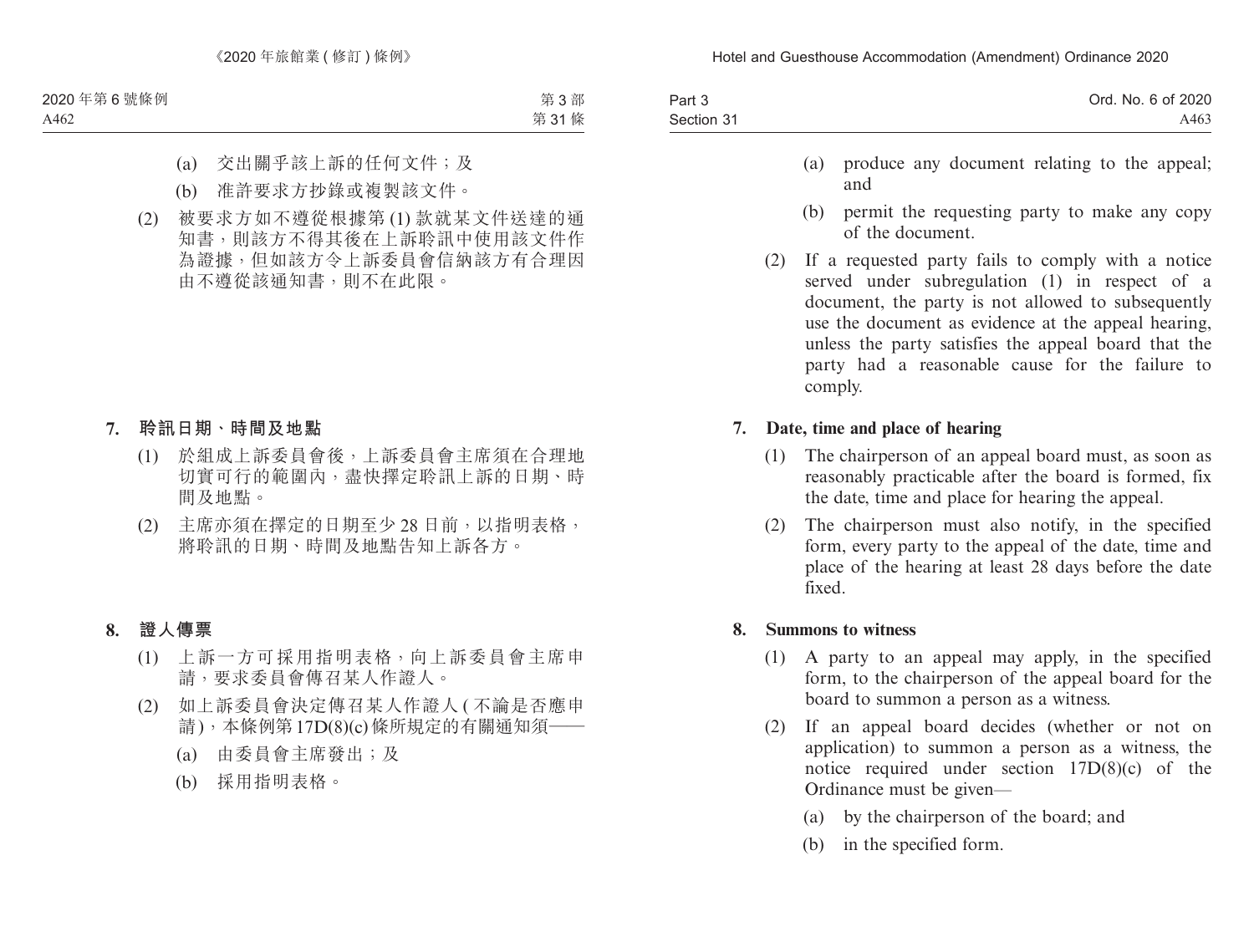| Part 3     | Ord. No. 6 of 2020 |
|------------|--------------------|
| Section 32 | A465               |

(3) In this regulation—

**summon** (傳召) means summon under section  $17D(8)(c)$  of the Ordinance."

#### **32. Regulation 9 amended (appeal to be conducted in public)**

Regulation 9—

#### **Repeal**

"the appeal shall be conducted in public unless the Chairman of his own motion, or"

#### **Substitute**

"an appeal by an appeal board is to be conducted in public unless the chairperson of the board, of his or her own motion or".

### **33. Regulation 10 amended (representation)**

(1) Regulation 10, English text—

## **Repeal**

"the appeal"

## **Substitute**

"an appeal".

(2) Regulation 10(a)—

## **Repeal**

"barrister or solicitor"

## **Substitute**

"legal practitioner".

(3) Regulation 10(b)—

## **Repeal**

"barrister, solicitor or legal officer"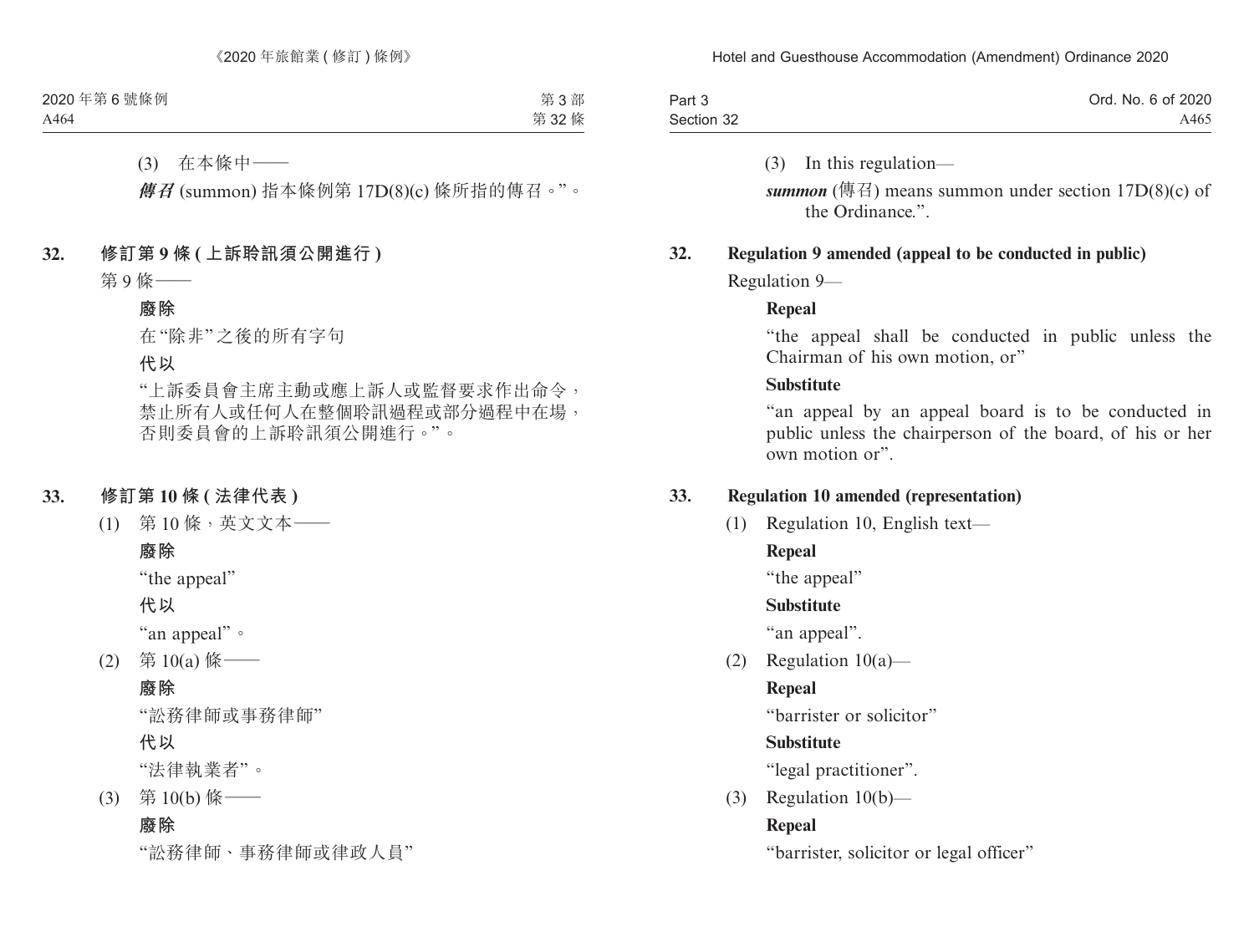| Part 3     | Ord. No. 6 of 2020 |
|------------|--------------------|
| Section 34 | A467               |

#### **Substitute**

"legal practitioner, or a legal officer as defined by section 2 of the Legal Officers Ordinance (Cap. 87)".

#### **34. Regulations 11, 12 and 13 substituted**

Regulations 11, 12 and 13—

## **Repeal the regulations Substitute**

#### "**11. Abandonment of appeal**

- (1) An appellant may abandon the whole or any part of an appeal by giving a written notice to—
	- (a) the chairperson of the appeal board formed to hear the appeal; or
	- (b) if an appeal board has yet to be formed—the Convenor.
- (2) The appellant must, on the date the notice is given under subregulation (1), also serve a copy of the notice on the Authority.

#### **12. Failure of appellant to attend hearing**

- (1) If, on the day and time fixed for hearing an appeal, the appellant fails to attend the hearing either in person or by a legal practitioner, the appeal board may—
	- (a) if satisfied that the failure to attend was because of sickness or other reasonable cause—postpone or adjourn the hearing for a period the board considers appropriate;
	- (b) proceed to hear the appeal; or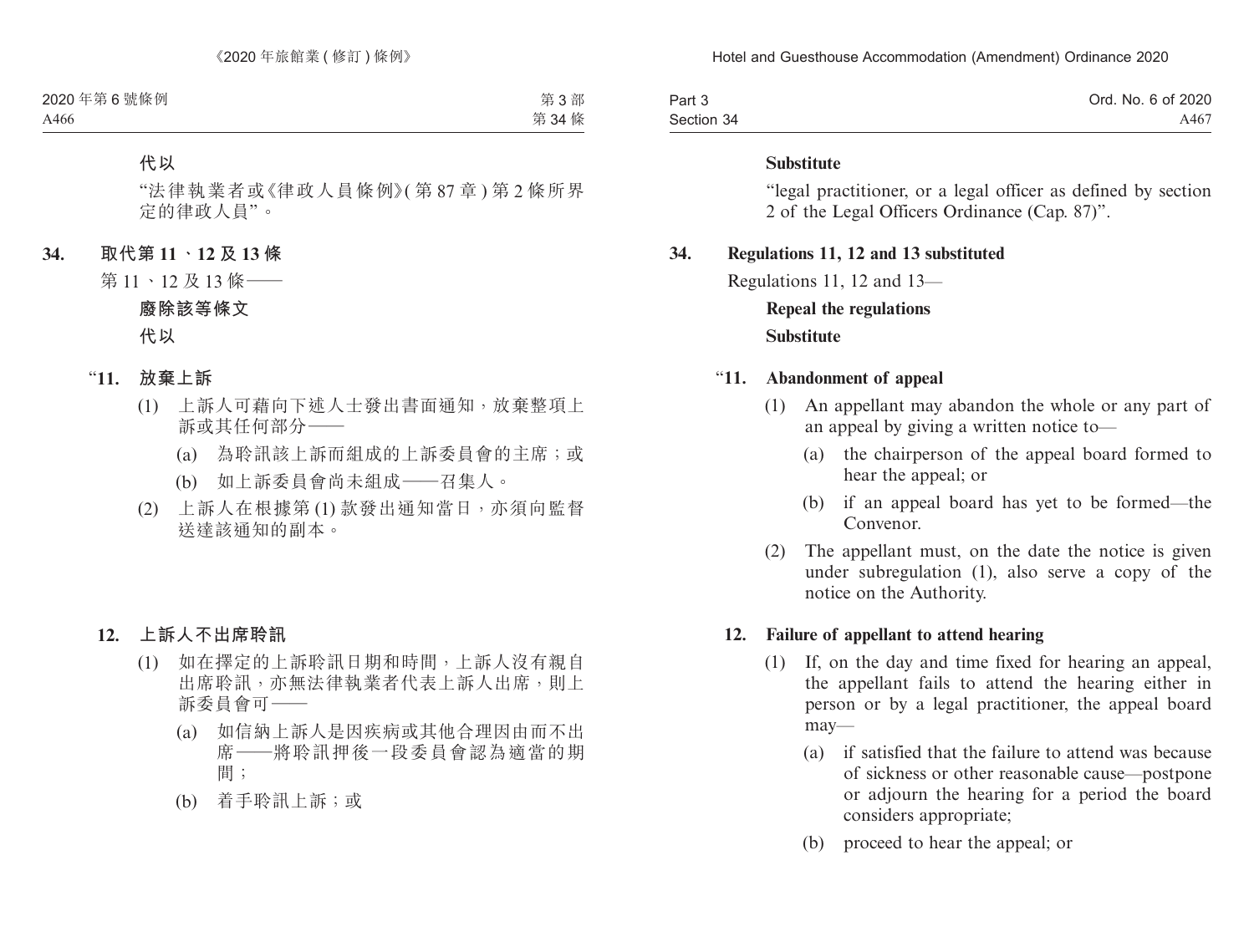| Part 3     | Ord. No. 6 of 2020 |
|------------|--------------------|
| Section 35 | A469               |

- (c) dismiss the appeal.
- (2) If an appeal is dismissed by an appeal board under subregulation  $(1)(c)$ —
	- (a) the appellant may, within 30 days after the date on which the order for dismissal is made, apply for a review of the order by giving a written notice to the chairperson of the board; and
	- (b) the board may, if satisfied that the failure to attend was because of sickness or other reasonable cause, set aside the order.
- (3) The appellant must, on the date the notice is given under subregulation  $(2)(a)$ , also serve a copy of the notice on the Authority.
- (4) If an appeal board sets aside an order for dismissal under subregulation  $(2)(b)$ , the chairperson of the board must, as soon as reasonably practicable after the setting aside of the order, fix the date, time and place for hearing the appeal afresh.
- (5) The chairperson must also notify, in the specified form, every party to the appeal of the date, time and place of the hearing at least 14 days before the date fixed.

### **13. Failure of appellant to serve notice of appeal, etc.**

If an appellant fails to comply with regulation 4(1) or 5(3), the appeal board may dismiss the appeal.".

### **35. Regulation 14 amended (record of proceedings)**

(1) Regulation 14—

## **Repeal**

"The Chairman shall"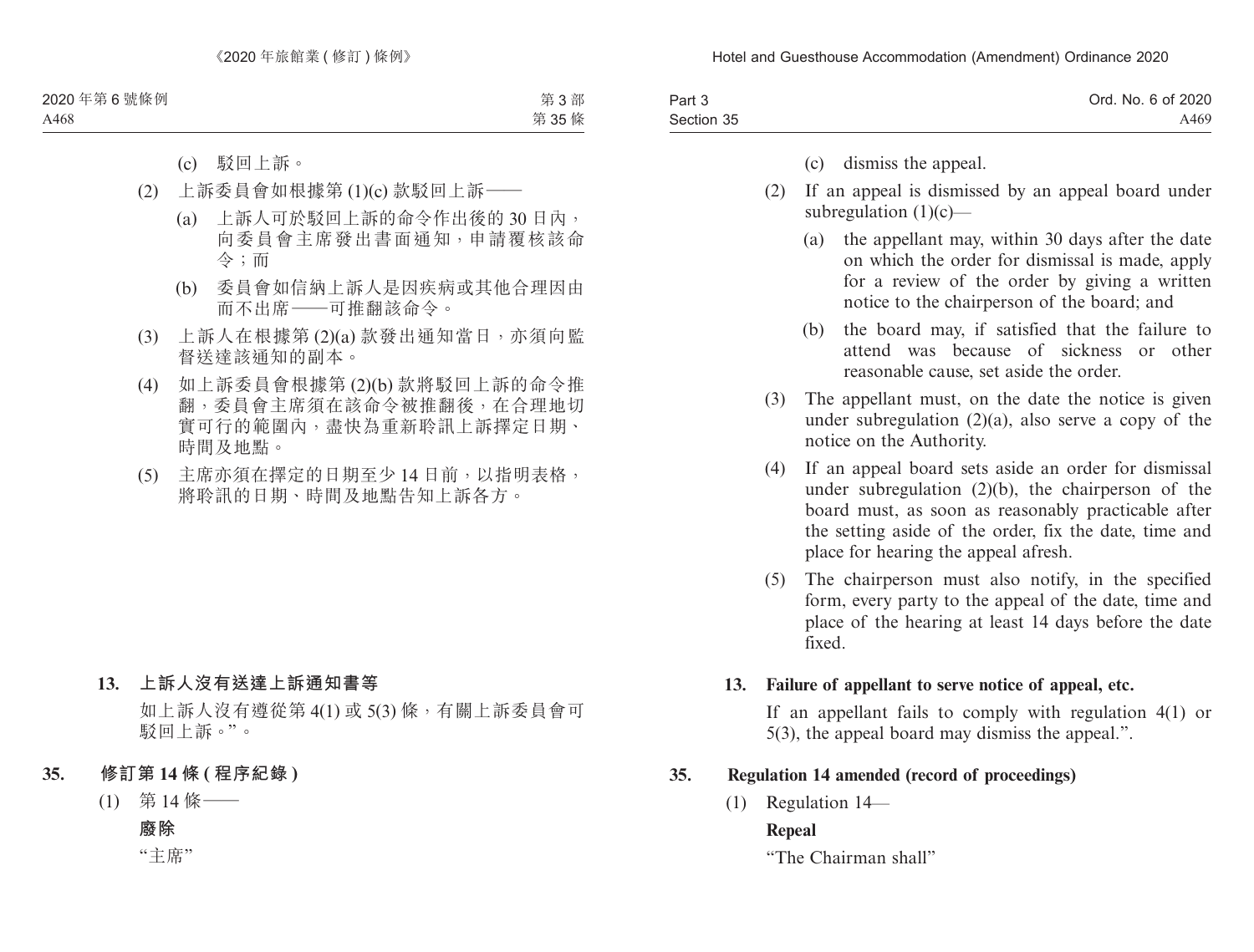| Part 3     | Ord. No. 6 of 2020 |
|------------|--------------------|
| Section 36 | A471               |

#### **Substitute**

"The chairperson of an appeal board must".

(2) Regulation 14—

#### **Repeal**

"every appeal heard by the Appeal Board"

## **Substitute**

"an appeal".

(3) Regulation 14(e) and (g), English text—

## **Repeal**

"Appeal Board"

## **Substitute**

"appeal board".

(4) Regulation 14(h)—

## **Repeal**

"section 15"

## **Substitute**

"section  $17D(8)(e)$ ".

# **36. Regulation 15 substituted**

Regulation 15—

**Repeal the regulation Substitute**

## "**15. Service of notices and other documents**

A notice or any other document permitted or required to be served on a person under these regulations may be—

(a) served personally on the person; or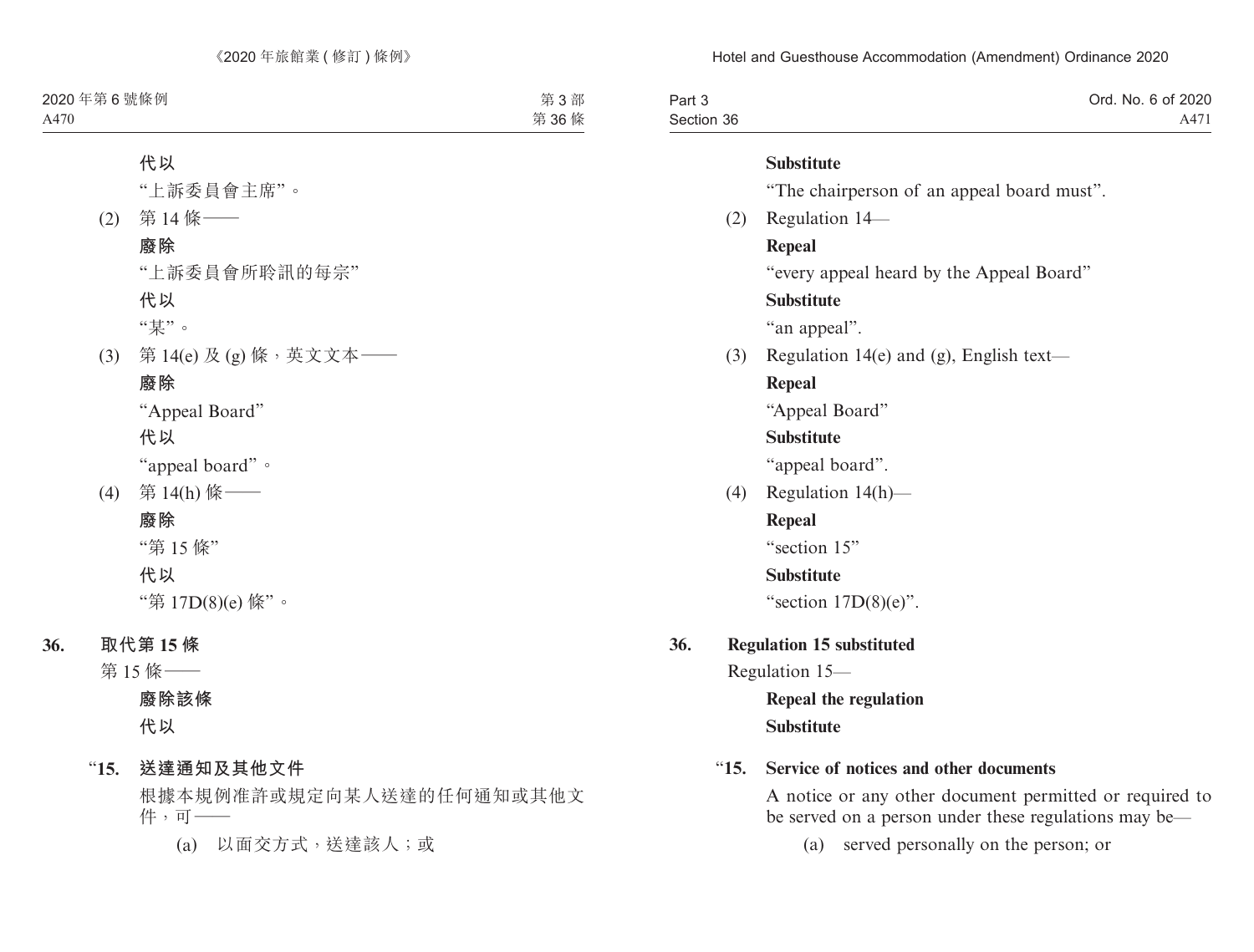| Part 3     | Ord. No. 6 of 2020 |
|------------|--------------------|
| Section 37 | A473               |

(b) sent to the person by registered post at the person's address last known to the sender.".

#### **37. Regulation 16 added**

After regulation 15—

**Add**

#### "**16. Convenor may specify forms**

The Convenor may specify a form to be used for the purposes of any matter provided for under these regulations.".

### **38. Schedule repealed (forms)**

The Schedule—

**Repeal the Schedule.**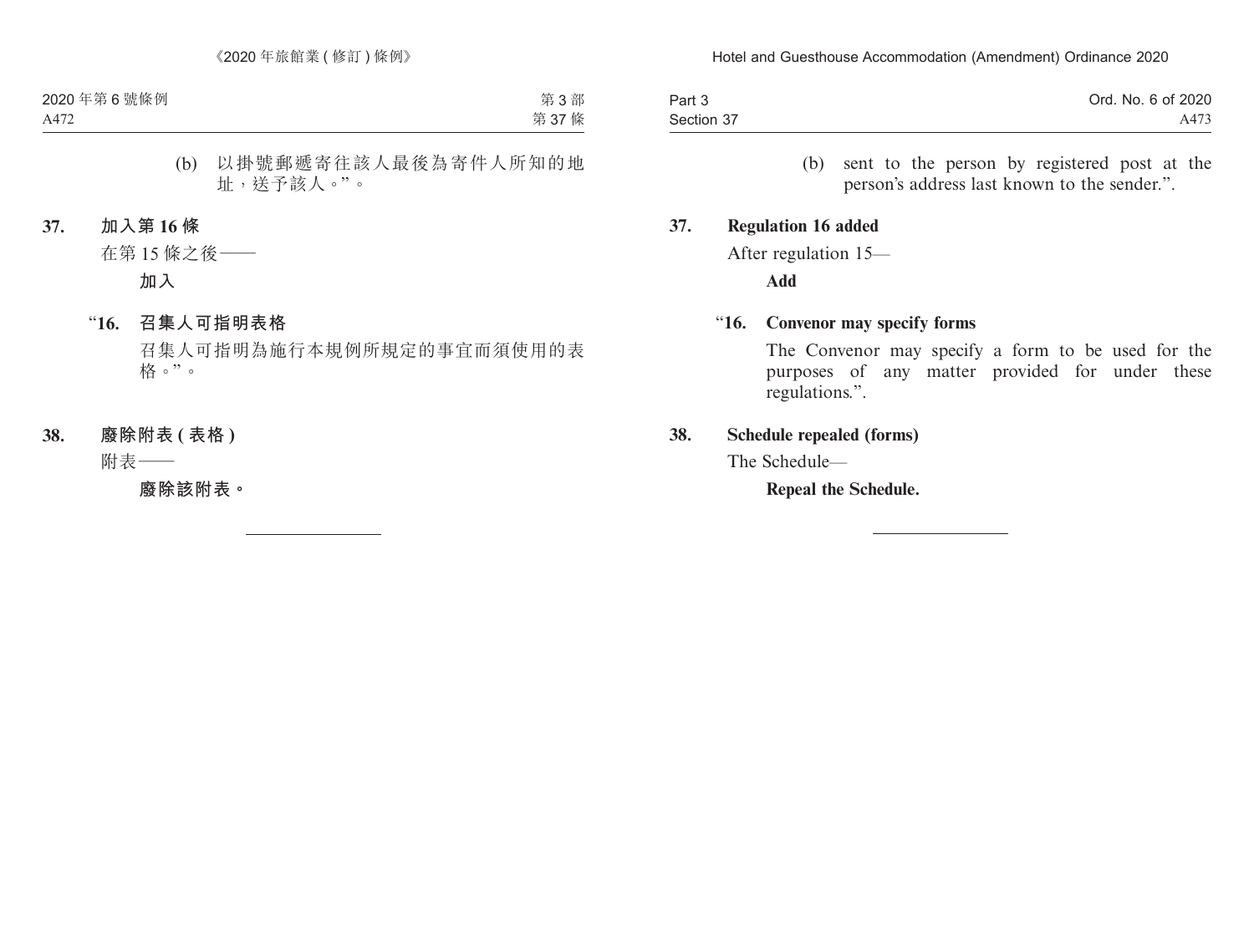| Part 4     | Ord. No. 6 of 2020 |
|------------|--------------------|
| Section 39 | A475               |

## **Part 4**

# **Amendments to Hotel and Guesthouse Accommodation (Fees) Regulations (Cap. 349 sub. leg. B)**

**39. Regulation 2 repealed (fee payable upon issue or renewal of certificate of exemption)**

Regulation 2—

**Repeal the regulation.**

## **40. Regulations 3 and 4 substituted**

Regulations 3 and 4—

**Repeal the regulations Substitute**

#### "**3. Licence fee for issue or renewal of licence**

- (1) The fee payable under section 12G(1)(a) of the Ordinance for the issue of a licence under section 12B of the Ordinance is prescribed in Schedule 1.
- (2) The fee payable under section  $12G(1)(b)$  of the Ordinance for the renewal of a licence under section 12C of the Ordinance is prescribed in Schedule 2.

#### **4. Adjustment of licence fee if licence period less than 12 months**

(1) If the licence period of a licence that is issued is less than 12 months, the fee payable for the issue is to be determined by multiplying one-twelfth of the fee prescribed in column 2 of Schedule 1 for a licence with the same number of rooms by the number of months covered by the licence period.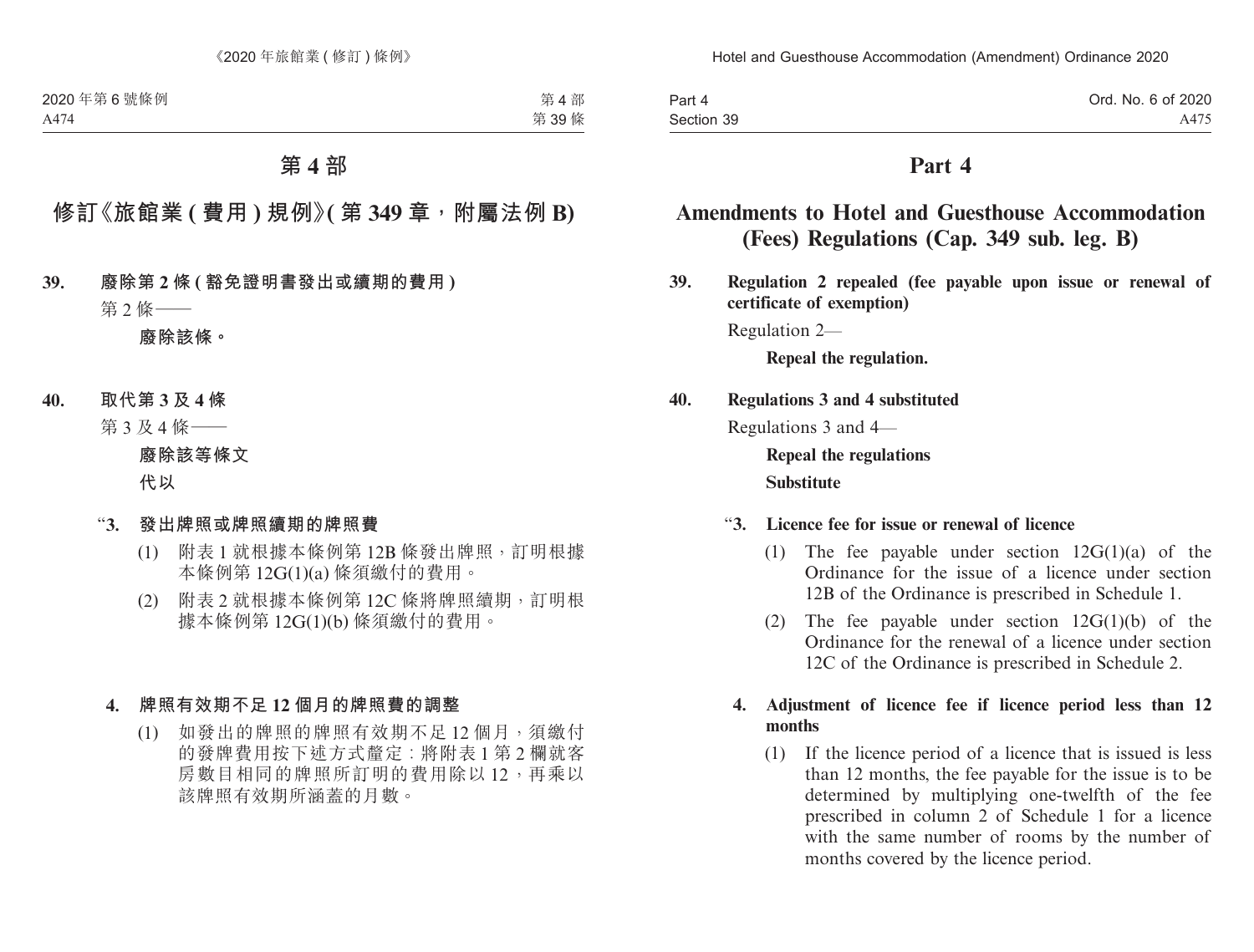| Part 4     | Ord. No. 6 of 2020 |
|------------|--------------------|
| Section 41 | A477               |

- (2) If the licence period of a licence that is renewed is less than 12 months, the fee payable for the renewal is to be determined by multiplying one-twelfth of the fee prescribed in column 2 of Schedule 2 for a licence with the same number of rooms by the number of months covered by the licence period.".
- **41. Schedule 1 amended (fee payable upon issue of licence under section 8 of the Ordinance)**

Schedule 1—

**Repeal**  everything before "Number of"

**Substitute**

# "**Schedule 1**

[regs. 3 & 4]

# **Fee Payable for Issue of Licence under Section 12B of Ordinance**".

**42. Schedule 2 amended (fee payable upon renewal of licence under section 9 of the Ordinance)**

Schedule 2—

**Repeal** everything before "Number of" **Substitute**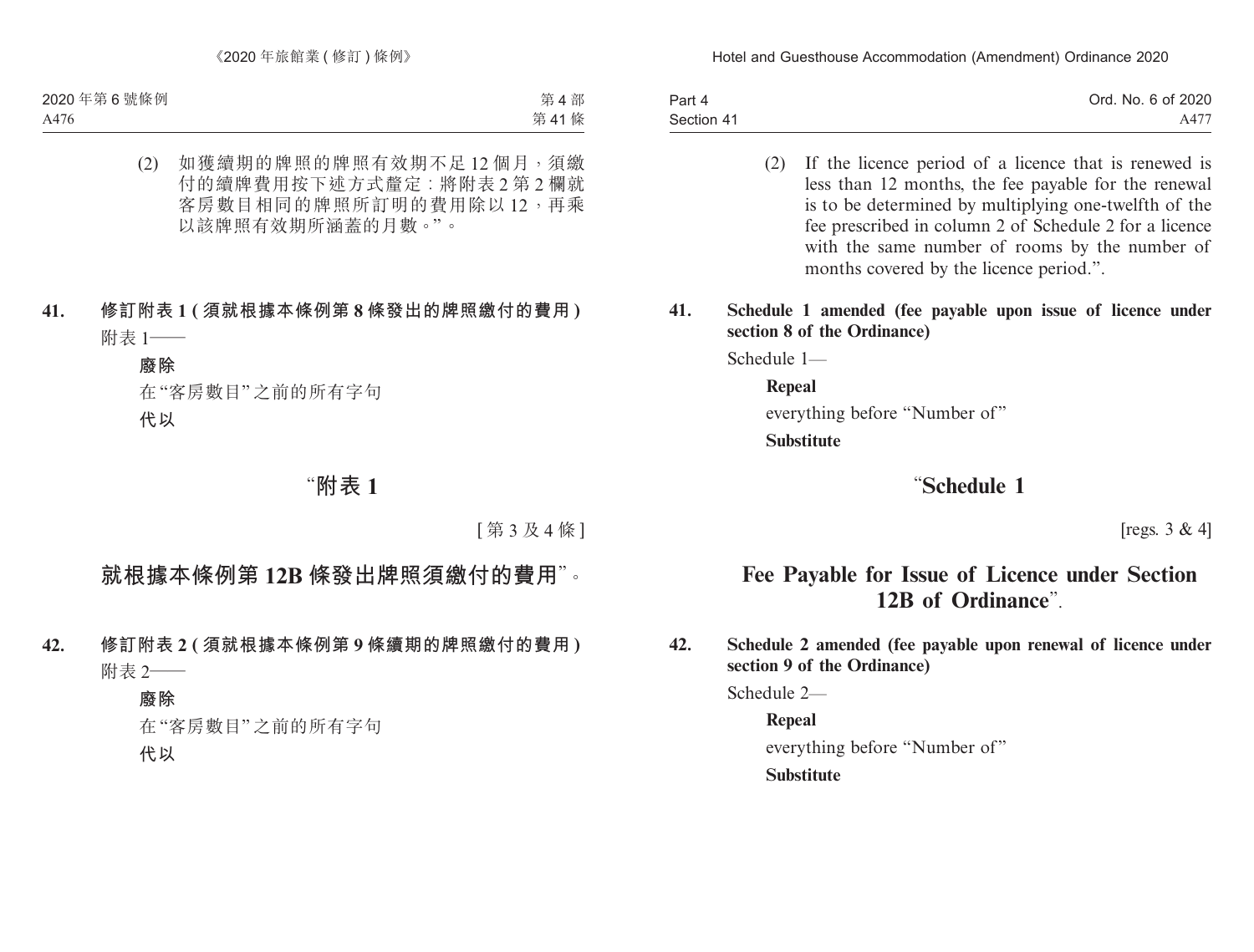Part 4 Section 42 Ord. No. 6 of 2020 A479

# "**Schedule 2**

[regs. 3 & 4]

# **Fee Payable for Renewal of Licence under Section 12C of Ordinance**".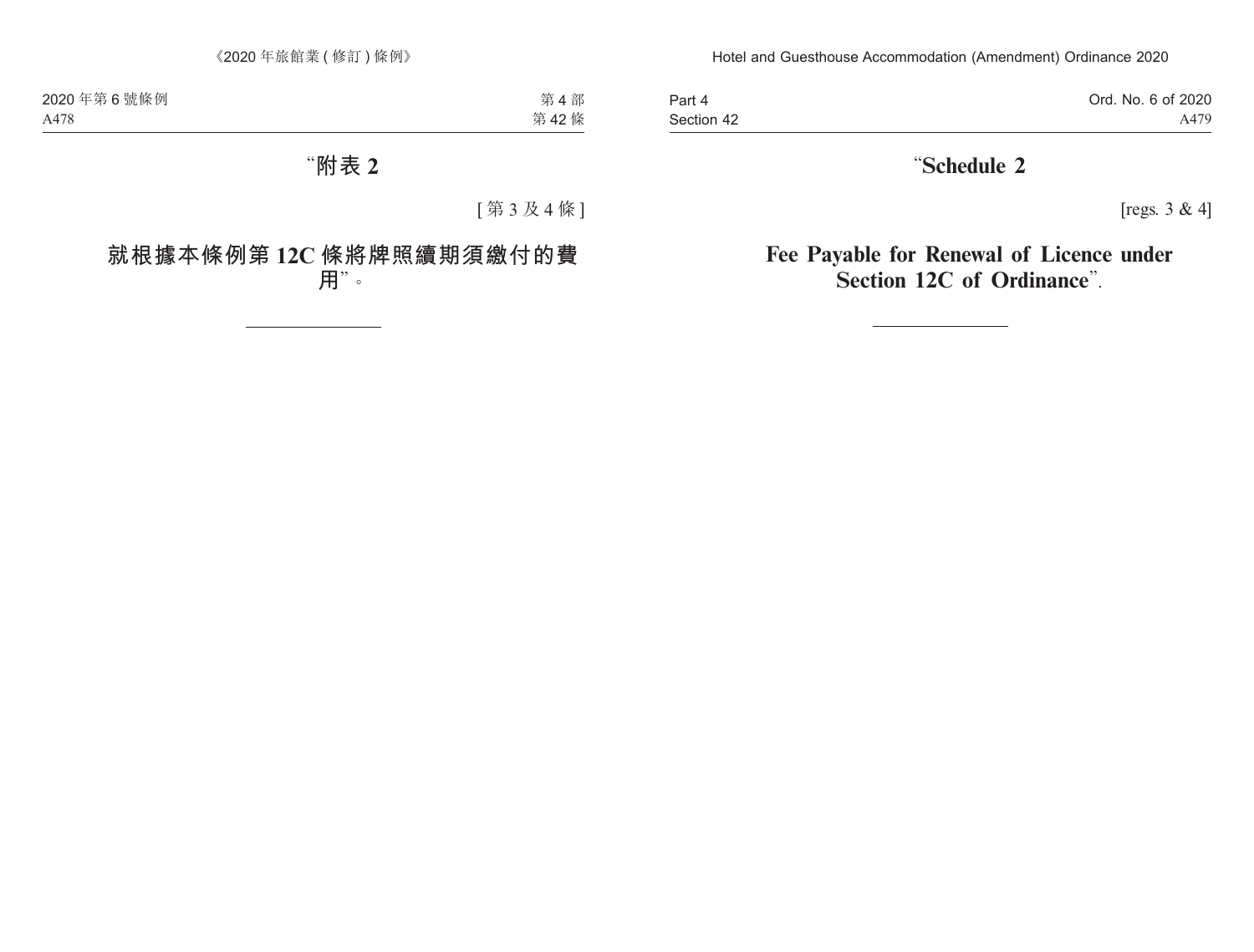| Part 5-Division 1 | Ord. No. 6 of 2020 |
|-------------------|--------------------|
| Section 43        | A481               |

## **Part 5**

# **Related Amendments**

## **Division 1—Amendment to Specification of Public Offices Notice (Cap. 1 sub. leg. C)**

### **43. Schedule amended (specification of public offices)**

The Schedule, entry relating to the Secretary for Home Affairs specified for the purposes of the Hotel and Guesthouse Accommodation Ordinance (Cap. 349)—

**Repeal** " $(2)(b)$ ,  $(3)(b)$  and  $(4)$ " **Substitute** "(2),  $(4)(b)(ii)$  and  $(5)$ ".

## **Division 2—Amendments to Inland Revenue Ordinance (Cap. 112)**

#### **44. Section 16F amended (expenditure on building refurbishment)**

(1) Section 16F(5), Chinese text, definition of **住用建築物或 構築物**—

**Repeal**

"旅館"

#### **Substitute**

"酒店或賓館".

(2) Section 16F(5)—

### **Repeal the definition of** *hotel* **and** *guesthouse***.**

(3) Section 16F(5)—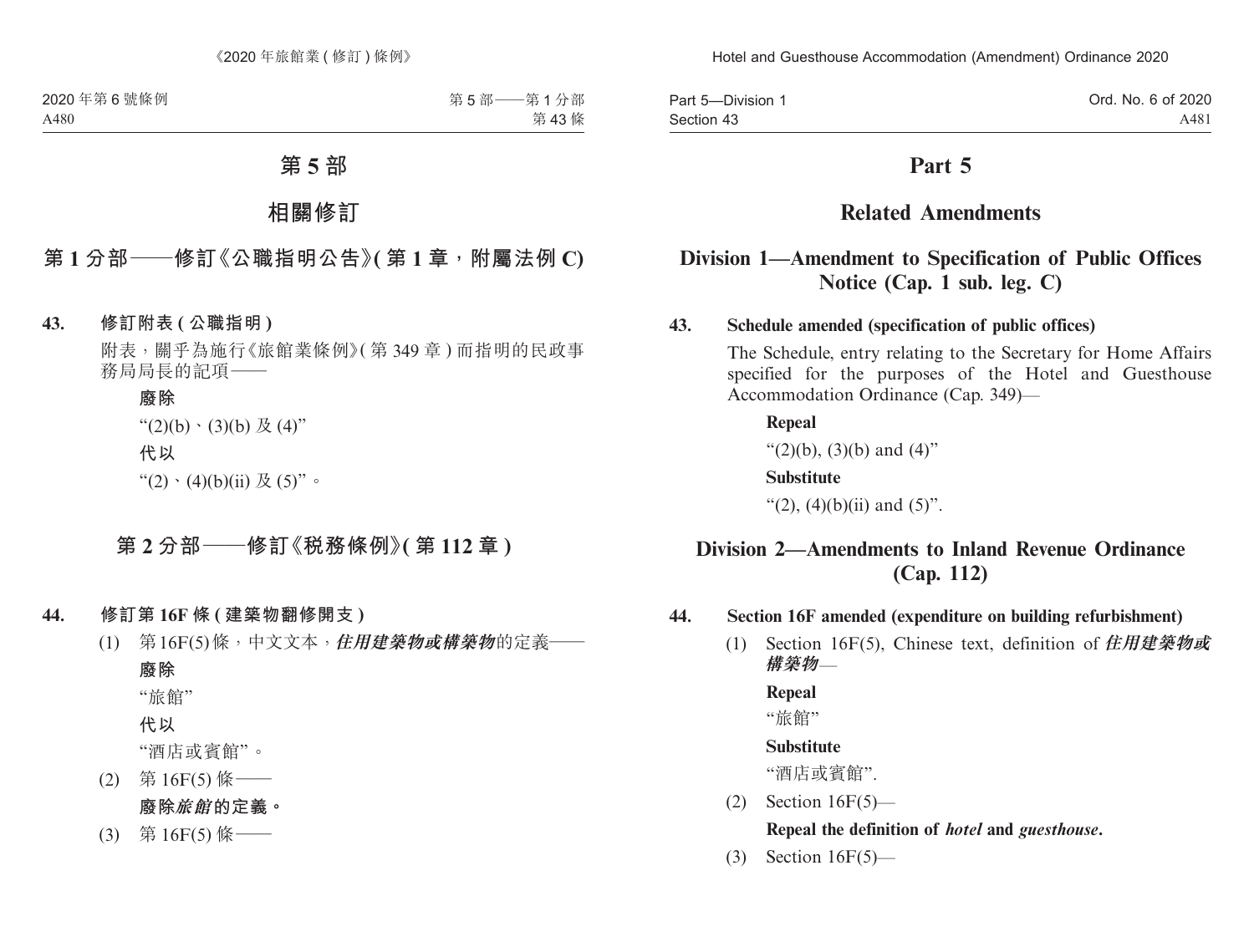| Part 5-Division 3 | Ord. No. 6 of 2020 |
|-------------------|--------------------|
| Section 45        | A483               |

#### **Add in alphabetical order**

"*hotel or guesthouse* (酒店或賓館) has the meaning given by section 2A of the Hotel and Guesthouse Accommodation Ordinance (Cap. 349).".

# **Division 3—Amendments to Building (Planning) Regulations (Cap. 123 sub. leg. F)**

### **45. Regulation 23A amended (provisions supplementary to regulations 19, 20, 21 and 22 in respect of hotels)**

(1) Regulation 23A—

### **Repeal paragraph (1)**

#### **Substitute**

- "(1) In this regulation
	- *hotel* (旅館) means premises held out as providing sleeping accommodation to any persons presenting themselves who are willing to pay a fee for the sleeping accommodation<sup>"</sup>
- (2) Regulation  $23A(5)(a)$ —

#### **Repeal**

"section 8 or renewed under section 9 of".

#### **46. Regulation 41B amended (fireman's lifts)**

(1) Regulation  $41B(4)(c)(i)$ , after "hotel"— **Add**

"or guesthouse,".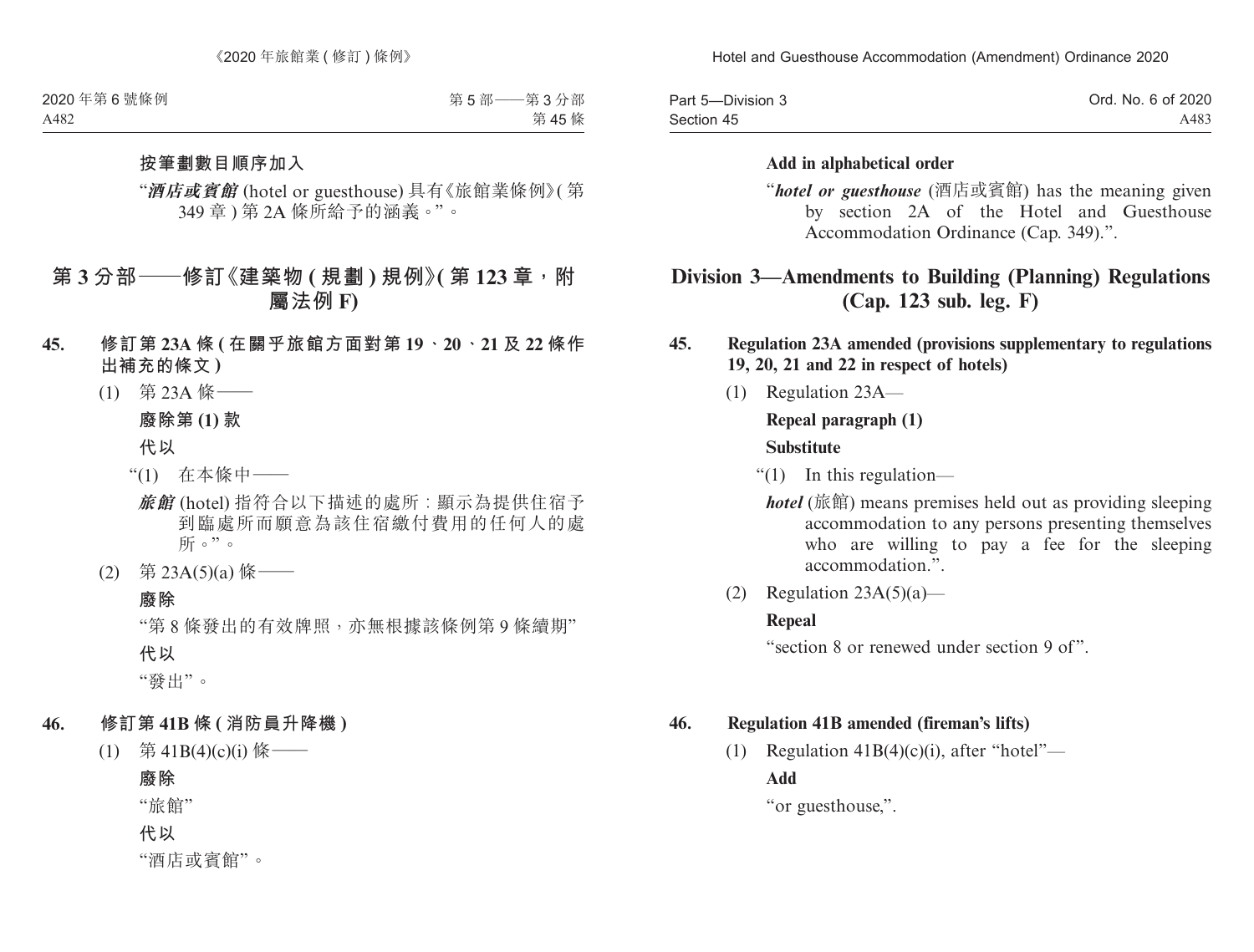| Part 5-Division 4 | Ord. No. 6 of 2020 |
|-------------------|--------------------|
| Section 47        | A485               |

- (2) Regulation 41B(6)— **Repeal the definition of** *hotel***.**
- (3) Regulation 41B(6)—

### **Add in alphabetical order**

"*hotel or guesthouse* (酒店或賓館) has the meaning given by section 2A of the Hotel and Guesthouse Accommodation Ordinance (Cap. 349);".

# **Division 4—Amendment to Building (Energy Efficiency) Regulation (Cap. 123 sub. leg. M)**

**47. Section 2 amended (interpretation)**

Section 2—

### **Repeal the definition of** *hotel*

### **Substitute**

"*hotel* (旅館) means premises held out as providing sleeping accommodation to any persons presenting themselves who are willing to pay a fee for the sleeping accommodation;".

# **Division 5—Amendments to Hong Kong Tourism Board Ordinance (Cap. 302)**

## **48. Section 2 amended (interpretation)**

(1) Section 2(1)—

**Repeal the definitions of** *hotel operator* **and** *licensed hotel***.**

 $(2)$  Section  $2(1)$ —

**Add in alphabetical order**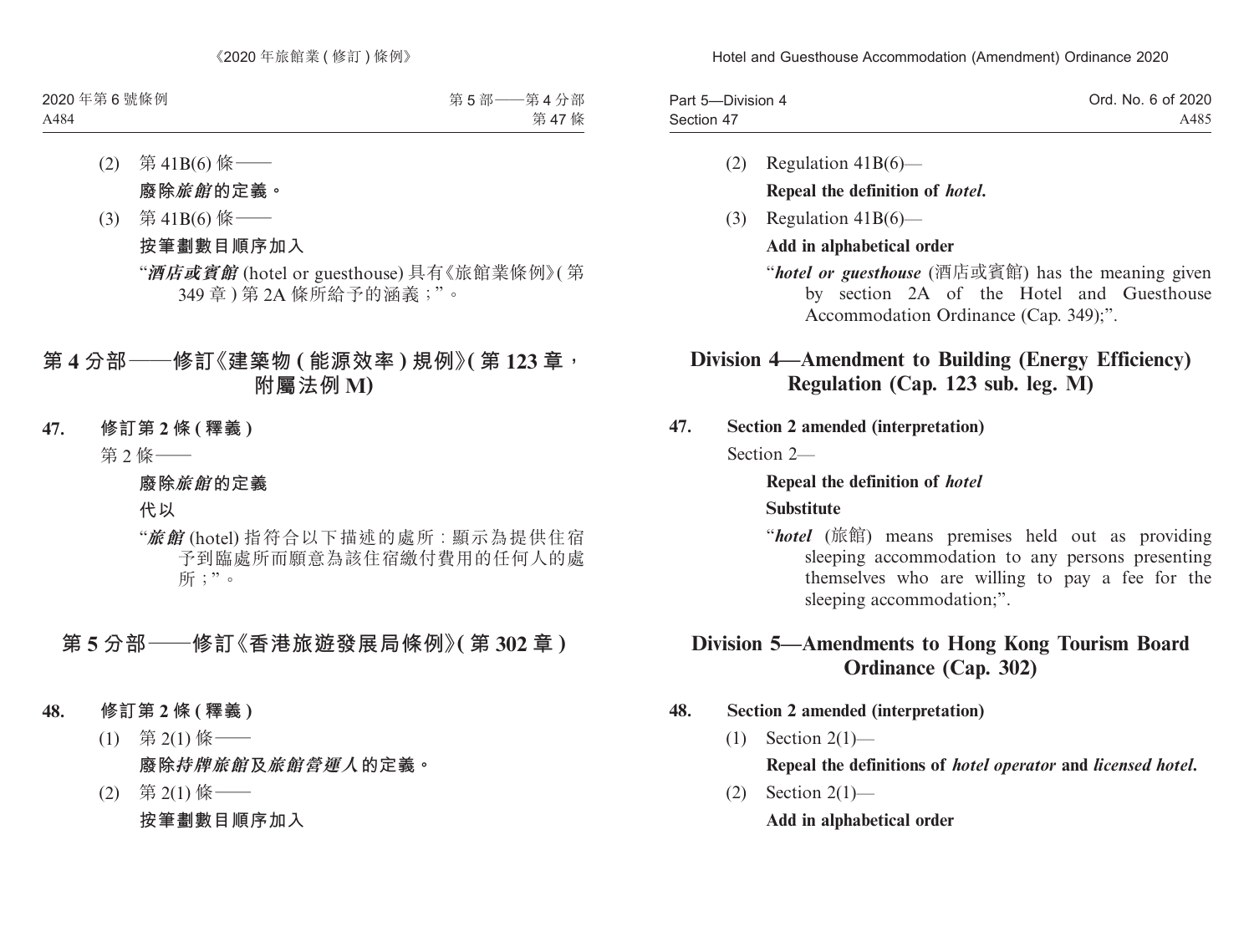| Part 5-Division 6 | Ord. No. 6 of 2020 |
|-------------------|--------------------|
| Section 50        | A487               |

- "*hotel operator* (酒店營運人) means a natural person who operates, keeps, manages or is otherwise in control of a licensed hotel;
- *licensed hotel* (持牌酒店) means premises for which a hotel licence as defined by section 2(1) of the Hotel and Guesthouse Accommodation Ordinance (Cap. 349) is in force;".

### **49. Section 9 amended (constitution and membership of Board)**

Section 9(2)(b), Chinese text—

**Repeal**

"旅館"

### **Substitute**

"酒店".

# **Division 6—Amendments to Smoking (Public Health) Ordinance (Cap. 371)**

## **50. Schedule 2 amended (designated no smoking areas and exempt areas)**

(1) Schedule 2, Chinese text, Part 2, item 5—

## **Repeal**

"在旅館"

## **Substitute**

"在酒店或賓館".

(2) Schedule 2, Part 2, item  $5(a)$ —

## **Repeal**

"or certificate of exemption".

(3) Schedule 2, Chinese text, Part 2, item 5(a)—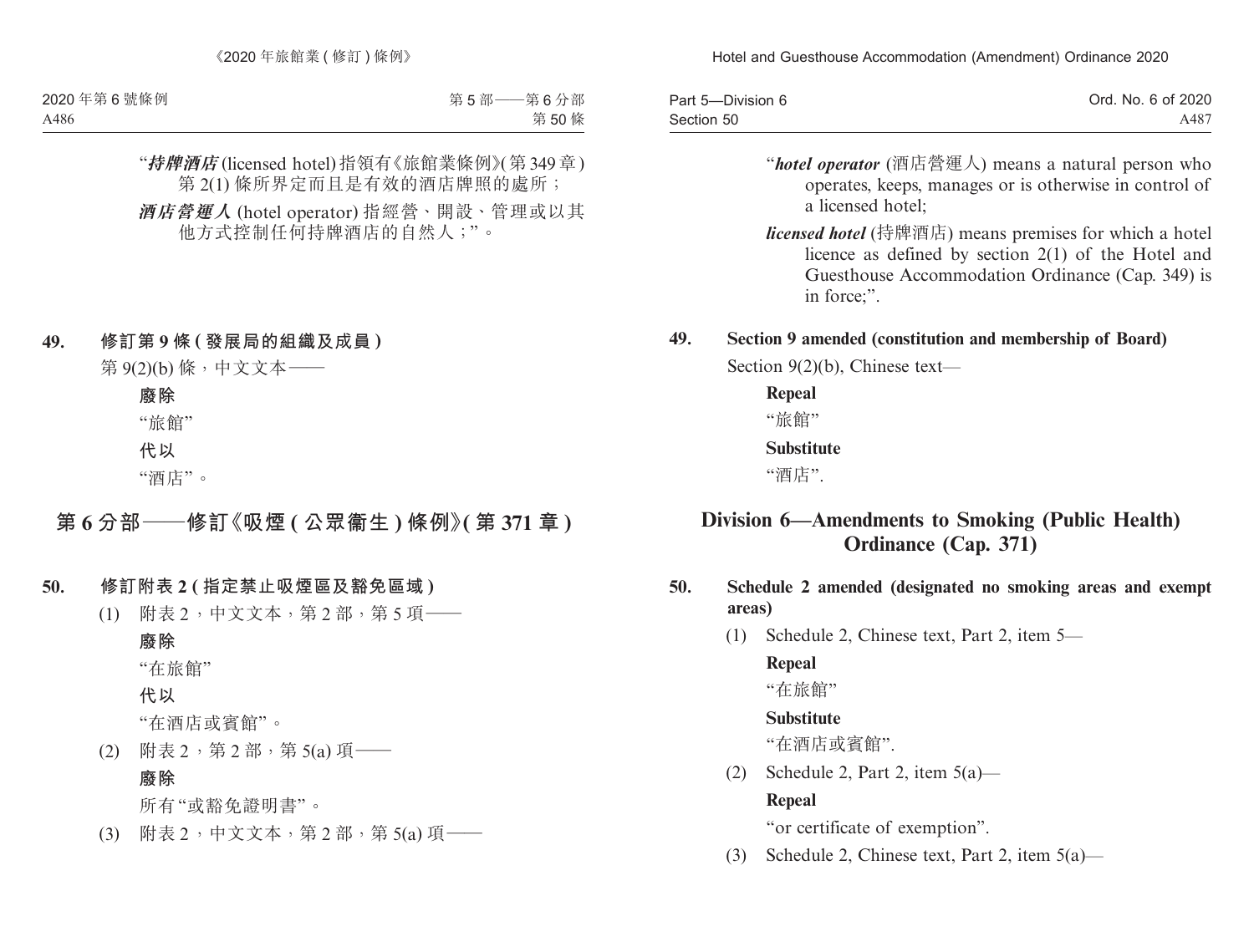| Part 5-Division 7 | Ord. No. 6 of 2020 |
|-------------------|--------------------|
| Section 51        | A489               |

#### **Repeal**

"該旅館"

#### **Substitute**

"該酒店或賓館".

## **Division 7—Amendment to Non-Local Higher and Professional Education (Regulation) Rules (Cap. 493 sub. leg. B)**

**51. Section 5 amended (premises in which registered course or exempted course is conducted)**

Section  $5(5)(e)(i)$ —

#### **Repeal**

"a hotel in respect of which a licence or a certificate of exemption within the meaning"

#### **Substitute**

"premises for which a hotel licence as defined by section  $2(1)$ ".

## **Division 8—Amendment to Electronic Transactions Ordinance (Cap. 553)**

**52. Schedule 2 amended (proceedings in relation to which sections 5, 5A, 6, 7 and 8 of this Ordinance do not apply under section 13(1) of this Ordinance)**

Schedule 2—

**Repeal paragraph (t) Substitute**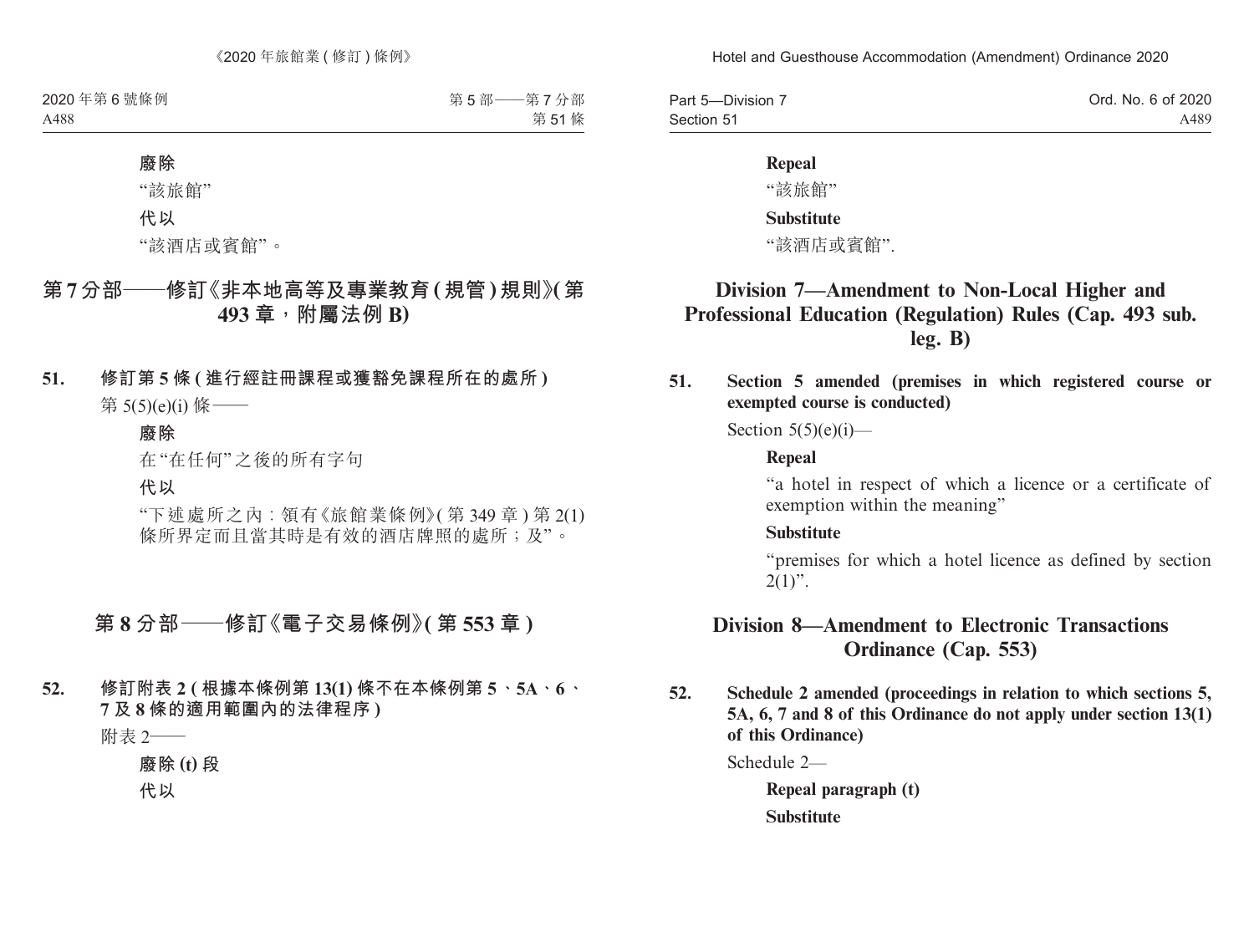| Part 5-Division 9 | Ord. No. 6 of 2020 |
|-------------------|--------------------|
| Section 53        | A491               |

"(t) an appeal board constituted or formed under the Hotel and Guesthouse Accommodation Ordinance (Cap. 349);".

## **Division 9—Amendments to Karaoke Establishments Ordinance (Cap. 573)**

**53. Section 5 amended (application for permit or licence)**

(1) Section 5(4)(b), Chinese text—

**Repeal**

"或旅館"

### **Substitute**

"或賓館".

(2) Section 5(8)—

## **Repeal**

", guesthouse"

## **Substitute**

"or guesthouse,".

# **Division 10—Amendments to Buildings Energy Efficiency Ordinance (Cap. 610)**

## **54. Section 2 amended (interpretation)**

(1) Section 2, definition of *residential building*—

**Repeal**

"a guesthouse"

## **Substitute**

"guesthouse".